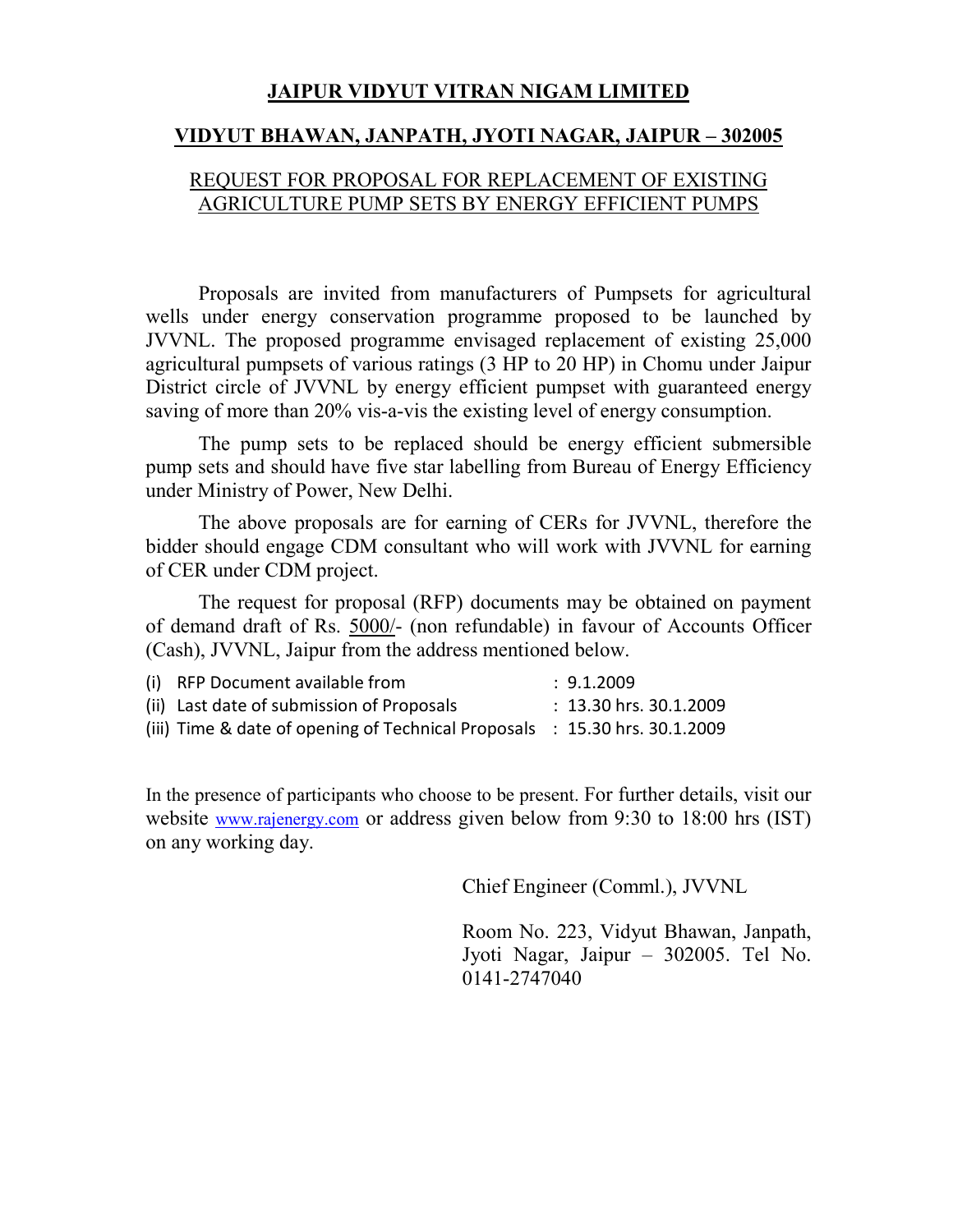# REQUEST FOR PROPOSAL FOR SUPPLY AND REPLACEMENT OF EXISTING AGRICULTURE PUMP SETS WITH ENERGY EFFICIENT PUMP SETS AND ACQUIRING CERTIFIED EMISSION REDUCTIONS (CERS) UNDER CDM **PROJECT**



JAIPUR VIDYUT VITRAN NIGAM LIMITED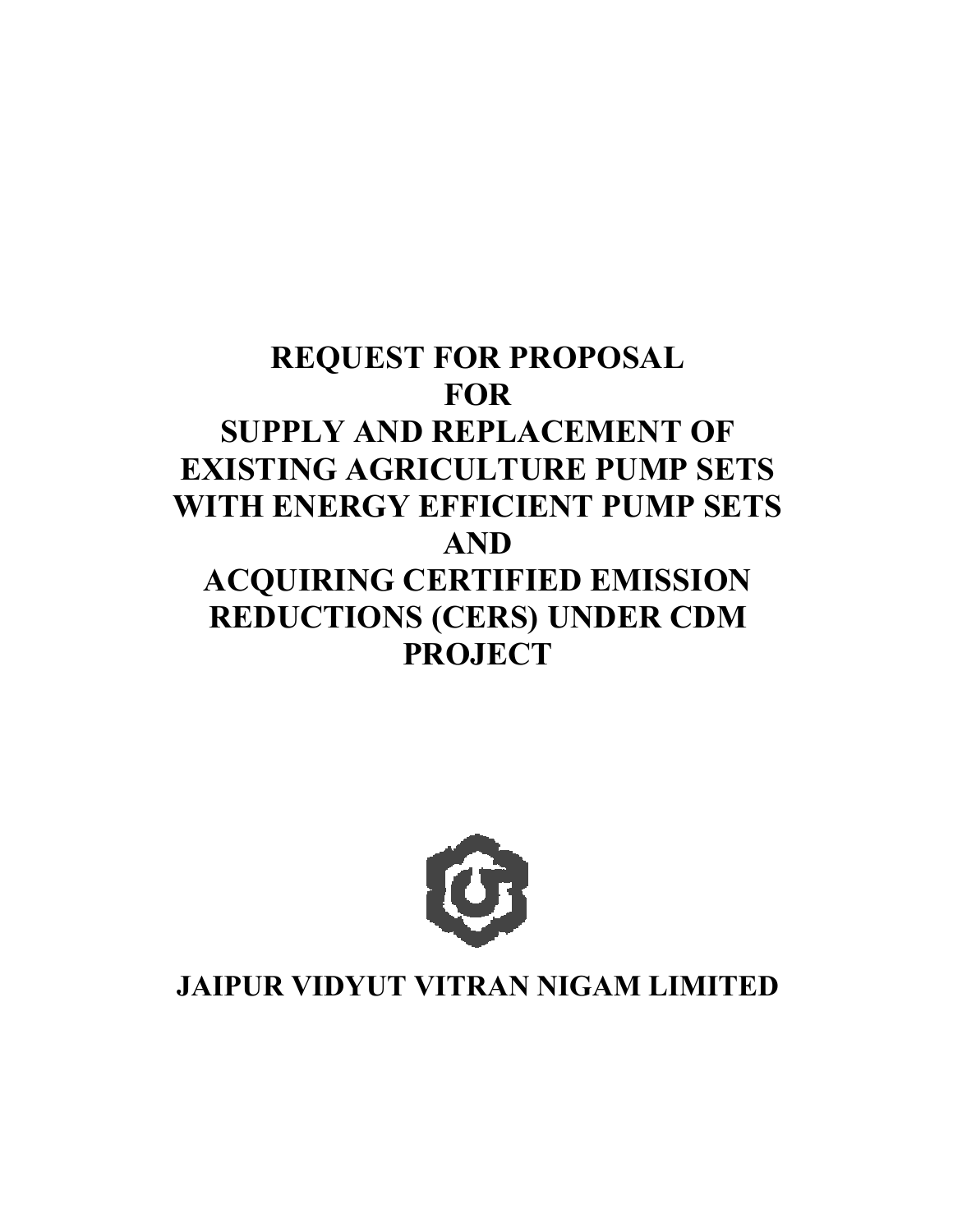# INDEX

|                   | SECTION 1: QUALIFICATION AND SKILL REQUIREMENT FOR BIDDER | $\overline{\mathbf{4}}$ |
|-------------------|-----------------------------------------------------------|-------------------------|
|                   | SECTION 2: DATA SHEET                                     | 11                      |
|                   | SECTION 3: TECHNICAL PROPOSAL - STANDARD FORMS            | 15                      |
|                   | SECTION 4: FINANCIAL PROPOSAL - STANDARD FORM             | 25                      |
|                   | <b>SECTION 5: TERMS OF REFERENCE</b>                      | 277                     |
| <b>APPENDICES</b> |                                                           | 39                      |
|                   | <b>SUPPORTING DOCUMENTS</b>                               | 43                      |
|                   | TECHNICAL SPECIFICATIONS OF SUBMERSIBLE PUMP SET          | 43                      |
|                   | <b>GENERAL CONDITIONS OF CONTRACT</b>                     | 49                      |
|                   | ERECTION CONDITIONS OF CONTRACT                           | 77                      |
| <b>DISCLAIMER</b> |                                                           | 96                      |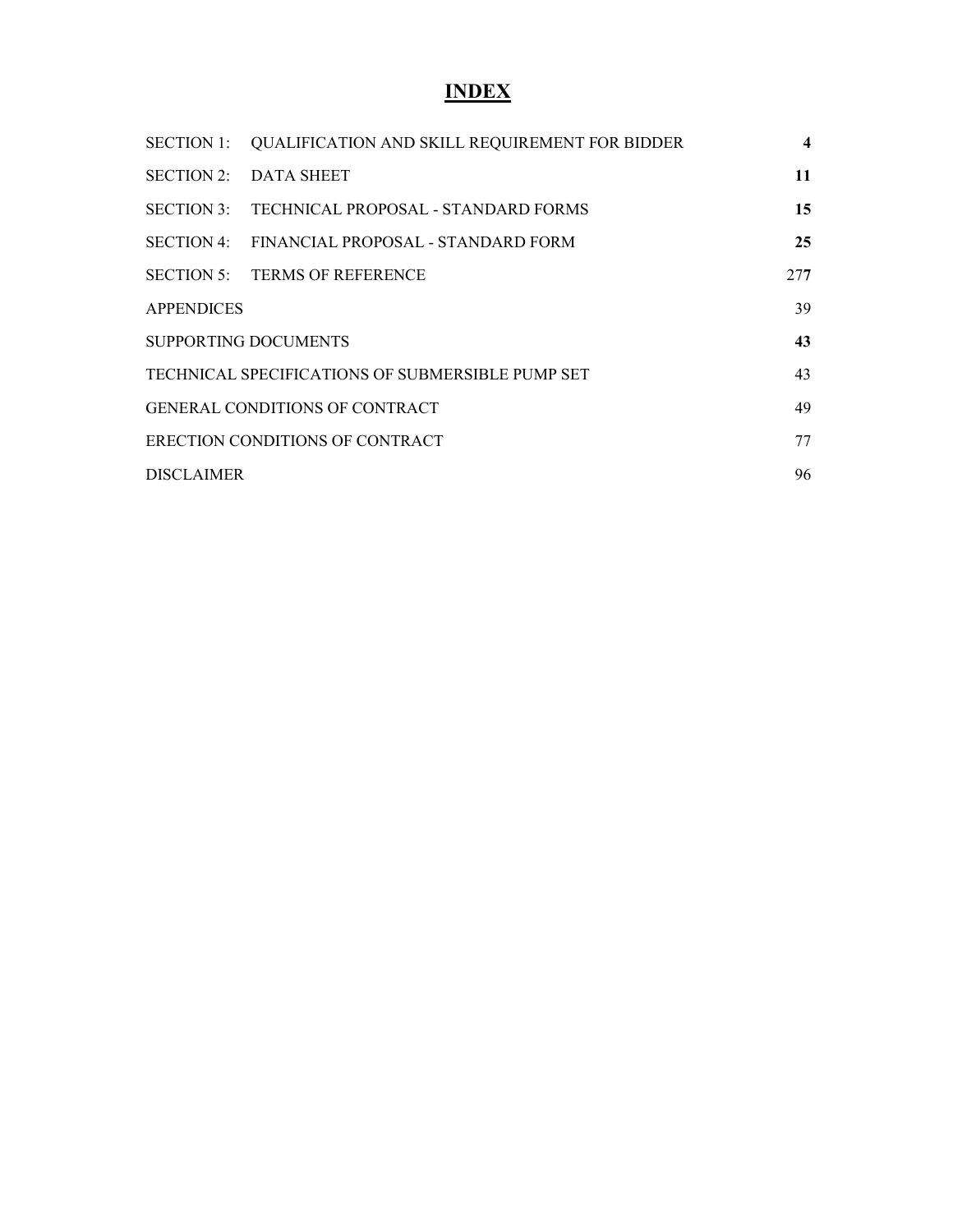# SECTION 1: QUALIFICATION AND SKILL REQUIREMENT FOR BIDDER

- 1.1 The Bidder should posses the following qualification at his own OR form the consortium of bidders led by lead member to meet out the qualification criterion (furnish adequate form, statements and documentary evidence/certificates in proof of the following criteria):
	- a) The lead member of the consortium should be a registered legal entity and members of the consortium should be a reputed Bidder in the area of Pump manufacturing and Consultancy Services for CDM projects.
	- b) The lead member of the consortium should have a minimum turnover of 100 crore in any of the last three financial years or cumulative turnover of 150 crore in last three years. Certified copies of audited copies Annual Accounts need to be furnished as evidence.
	- c) The pump manufacture should be manufacturing Energy Efficient Submersible Pump having 5 stars labelling from BEE.
	- b) The CDM consultant must have the following experience:
		- At least 10 registered CDM project activities. Provide details with weblink to the registered PDD where it is clearly shown that the Bidder has assisted in the PDD. Where this is not possible, provide work order from the client.
		- Transaction of at least 2 million CERs concluded. Provide details with web-link to show issued CERs from a project. Provide evidence from the client showing that the Bidder has assisted in the transaction.
- 1.2 Bidders who do not meet the above criteria shall not be evaluated further in the bidding process. A Bidder shall be disqualified if it is determined by the Client at any stage of bidding process that the Bidder has made misleading or false representation in the form, statements and attachments in the proof of the qualification requirements. The bidders shall also be disqualified if it fails to continue to satisfy the Qualifying Criteria during any stage of the evaluation process. Supplementary information or documentation regarding qualifications may be sought from the Bidders at any time and must be so provided within a reasonable time frame as stipulated by the Client.

### 2 Information to Bidder

### **Introduction**

- 2.1 The Bidder are invited to submit a Technical Proposal including qualification requirements of the bidder and a Financial Proposal, as specified in the Data Sheet (the Proposal) for services required for the assignment named in the Data Sheet. The Proposal will be the basis for contract negotiations and ultimately for a signed contract with the selected firm.
- 2.2 The Bidder must familiarize themselves with local conditions and take them into account in preparing their Proposals. To obtain first-hand information on the Assignment and on the local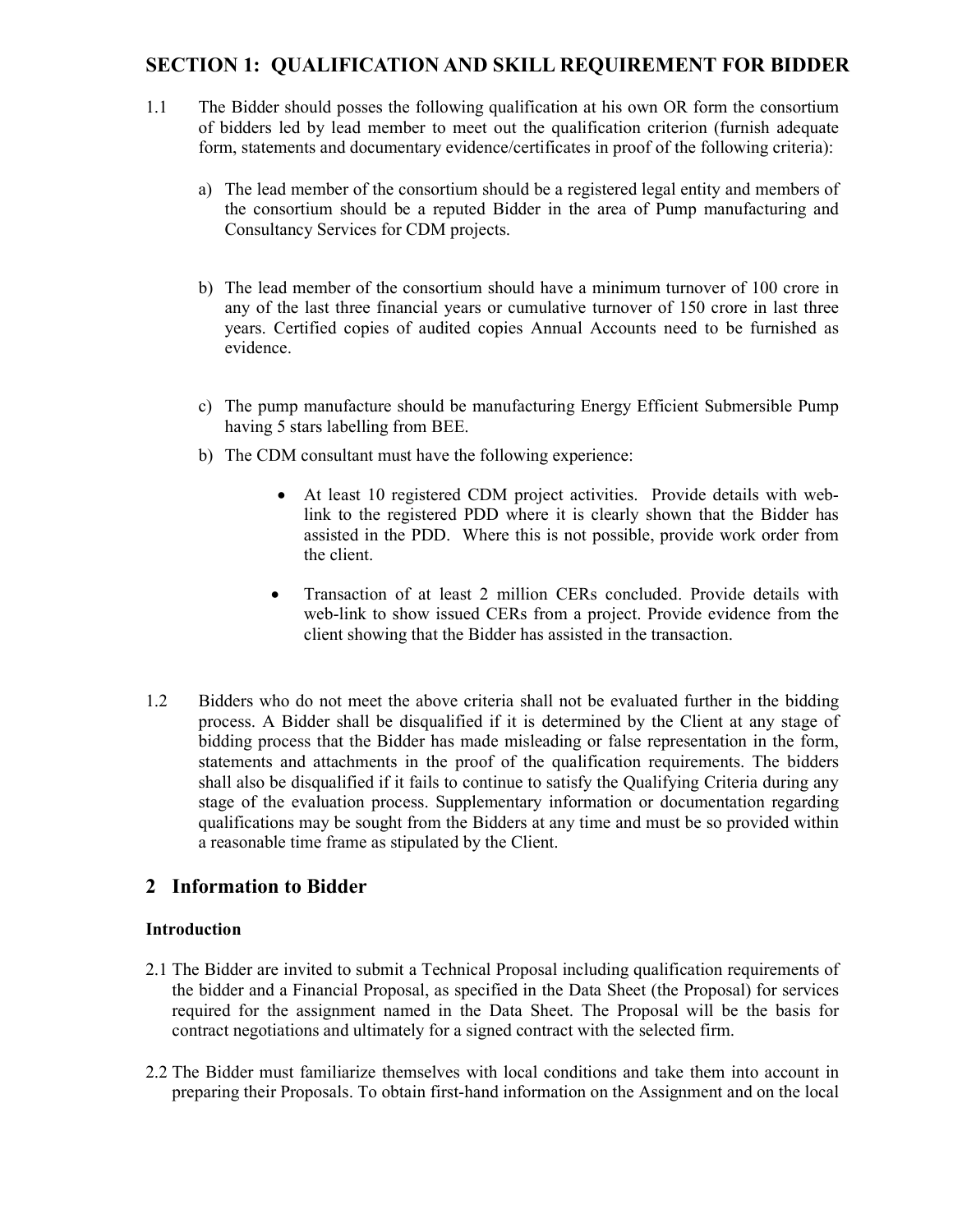conditions, Bidder are encouraged to pay a visit to the Client before submitting a Proposal, and to attend a pre-proposal conference if one is specified in the Data Sheet. The Bidder's representative should contact the officials named in the Data Sheet to arrange for their visit or to obtain additional information. Bidder should ensure that these officials are advised of the visit in adequate time to allow them to make appropriate arrangements.

- 2.3 Please note that (i) the costs of preparing the proposal and of negotiating the contract, including a visit to the Client, are not reimbursable as a direct cost of the Assignment; and (ii) the Client is not bound to accept any of the Proposals submitted.
- 2.4 The Bidder shall provide professional, objective, and impartial advice and at all times hold the Client's interests paramount, without any consideration for future work, and strictly avoid conflicts with other assignments or their own corporate interests. Bidder shall not be hired for any assignment that would be in conflict with their prior or current obligations to other clients, or that may place them in a position of not being able to carry out the assignment in the best interest of the Client.
- 2.4.1 Without limitation on the generality of this rule, Bidder shall not be hired under the circumstances set forth below
	- a) Bidder or any of their affiliates shall not be hired for any assignment, which, by its nature, may be in conflict with another assignment of the Bidder.
- 2.4.2 Bidder may be hired for downstream work, when continuity is essential, in which case this possibility shall be indicated in the Data Sheet and the factors used for the selection of the Bidder should take the likelihood of continuation into account. It will be the exclusive decision of the Client whether or not to have the downstream assignment carried out, and if it is carried out, which Bidder will be hired for the purpose.
- 2.4.3 The Bidder shall observe the highest standard of ethics during the selection and execution of such contracts. In pursuance of this policy, the Client:
	- (a) defines, for the purposes of this provision, the terms set forth below as follows:
		- (i) "corrupt practice" means the offering, giving, receiving, or soliciting of anything of value to influence the action of a public official in the selection process or in contract execution; and
		- (ii) "fraudulent practice" means a misrepresentation of facts in order to influence a selection process or the execution of a contract to the detriment of the Client, and includes collusive practices among Bidder (prior to or after submission of proposals) designed to establish prices at artificial, non competitive levels and to deprive the Client of the benefits of free and open competition.
	- (b) will reject a proposal for award if it determines that the firm selected for award has engaged in corrupt or fraudulent activities in competing for the contract in question;
	- 2.5 Bidder shall furnish information as described in the financial proposal submission form (Section 4A) on commissions and gratuities, if any, paid or to be paid to agents relating to this proposal, and to contract execution if the firm is awarded the contract.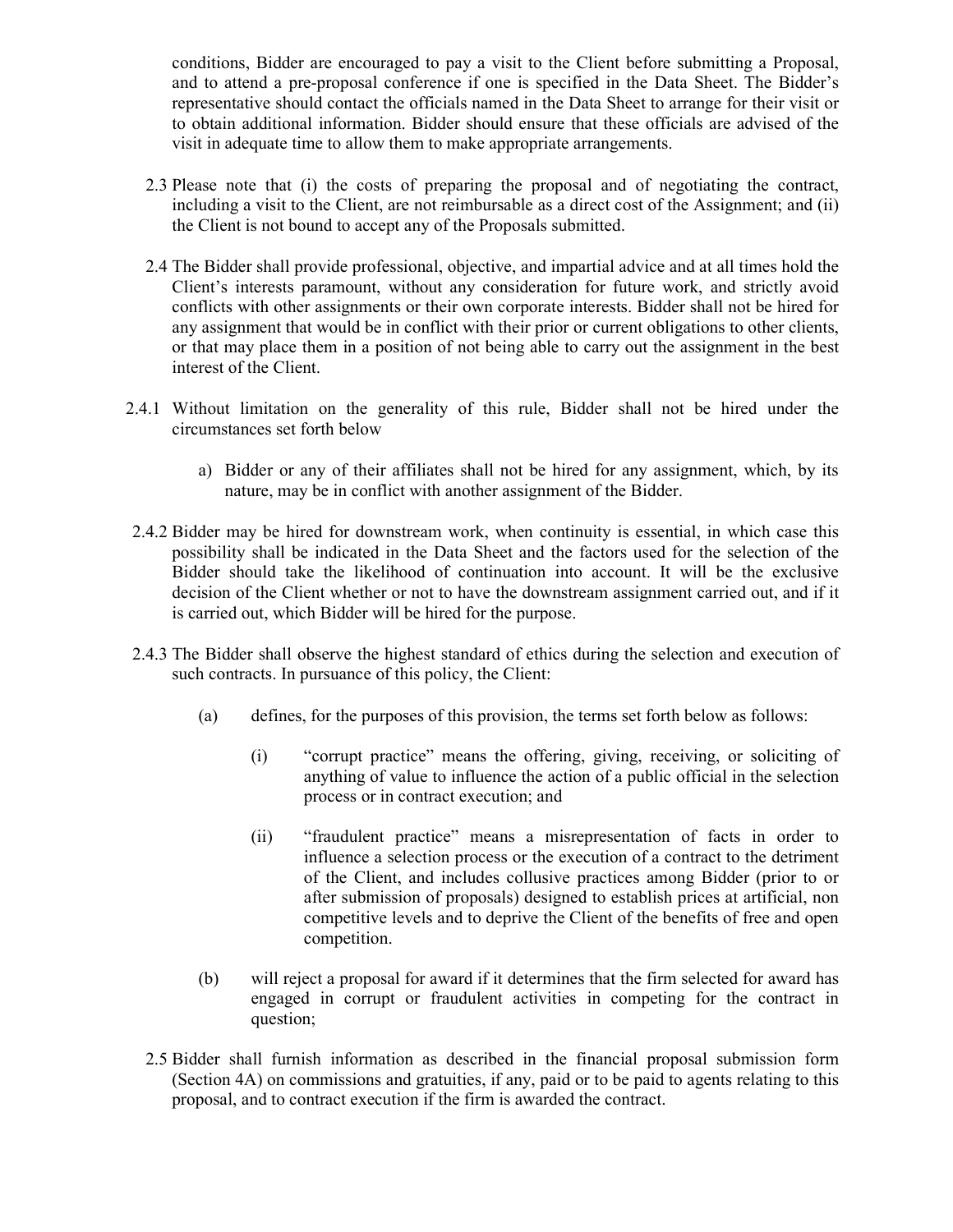### CLARIFICATION AND AMENDMENT TO RFP DOCUMENTS

- 2.6 Bidder may request a clarification of any of the RFP documents up to the number of days indicated in the Data Sheet before the Proposal submission date. Any request for clarification must be sent in writing by paper mail, cable, telex, facsimile, or electronic mail to the Client's address indicated in the Data Sheet.
- 2.7 At any time before the submission of Proposals, the Client may, for any reason, whether at its own initiative or in response to a clarification requested by an invited firm, modify the RFP documents by amendment. Any amendment shall be issued in writing through addenda. Addenda shall be sent to bidders who have already purchased the bid document by paper mail, cable, telex, facsimile, or electronic mail to the address mentioned in the application for bid document. The Client may at its discretion extend the deadline for the submission of Proposals.

#### PREPARATION OF PROPOSAL

2.8 Bidder is requested to submit a Proposal written in the language(s) specified in the Data Sheet.

#### TECHNICAL PROPOSAL

- 2.9 In preparing the Technical Proposal, Bidders are expected to examine the documents comprising this RFP in detail. Material deficiencies in providing the information requested may result in rejection of a Proposal.
- 2.10 While preparing the Technical Proposal, Bidder must give particular attention to the following:
	- I. If a firm considers that it does not have all the expertise for the Assignment, it may obtain a full range of expertise by associating with individual Bidder(s) and/or other firms or entities in a joint venture relationship or sub-consultancy, as appropriate. However, the responsibility of quality and timeliness of the deliverables and implementation of the project will be with the bidder. A letter confirming the willingness of the firm/individual must be attached with the bid.
	- II. It is desirable that the majority of the key professional staff proposed be permanent employees of the firm or have an extended and stable working relation with it.
	- III. Proposed key professional staff must at a minimum have the experience indicated in the Data Sheet, preferably under conditions similar to those prevailing in Rajasthan.
	- IV. Alternative key professional staff shall not be proposed, and only one curriculum vitae (CV) may be submitted for each position
	- V. Curriculum Vitae (CV) of Support team to supplement the key professionals have to be submitted.
	- VI. Reports to be issued by the Bidder as part of this assignment must be in the language(s) specified in the Data Sheet. It is desirable that the firm's personnel have a working knowledge of the Client's language.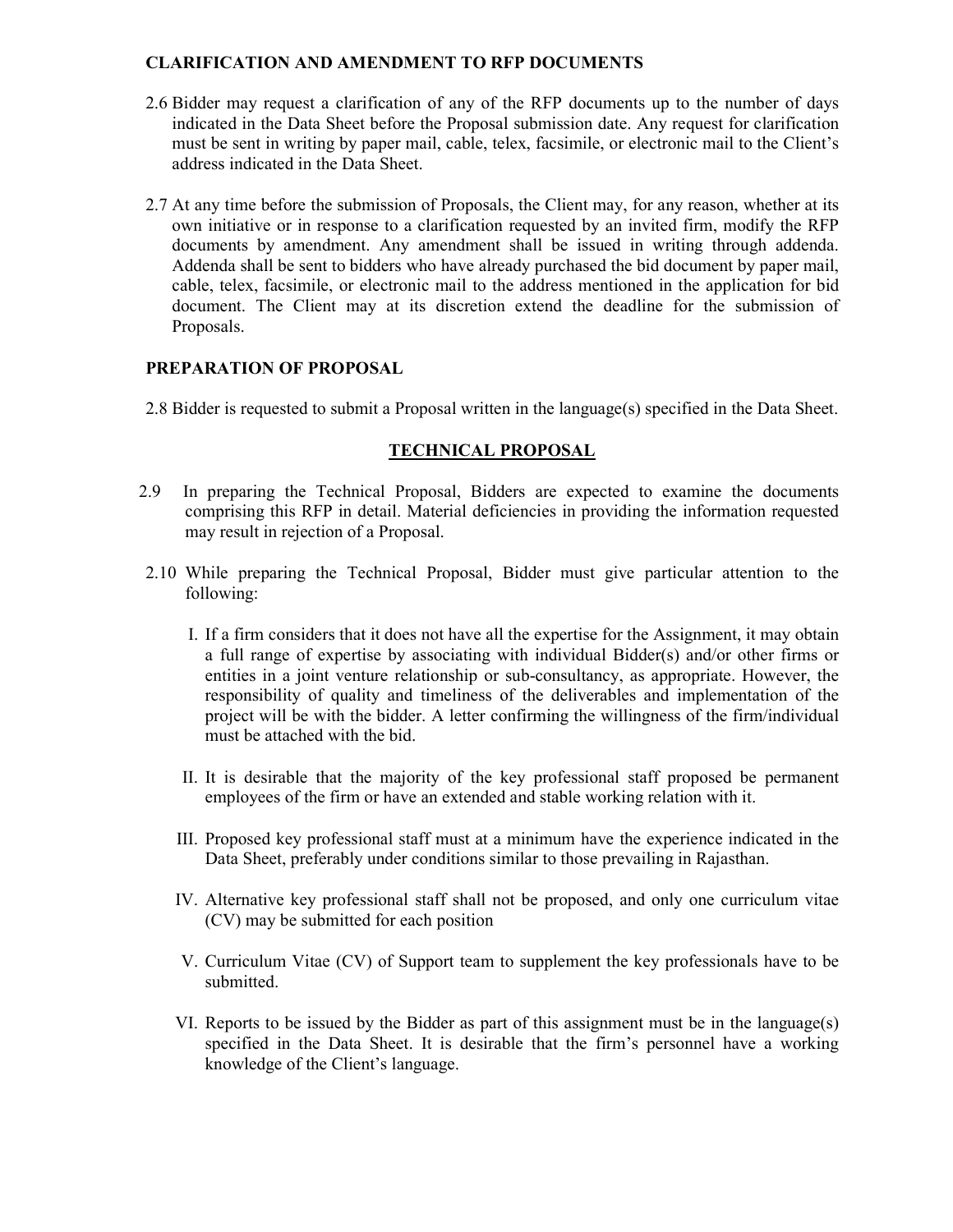- VII. The contract shall cover a period of 12 months for Activity-I. Activity-III shall be started as per registration schedule of UNFCCC during which the Bidder shall perform all the activities as enumerated in the scope of work.
- 2.11 The Technical proposal should provide the following information using the attached Standard Forms (Section 3):
	- a. A brief description of the firm's organization and an outline of recent experience on assignments (Section 3B) of a similar nature. For each assignment, the outline should indicate, inter alia, the profiles and names of the staff provided, duration of the assignment, contract amount, and firm's involvement.
	- b. Any comments or suggestions on the Terms of Reference and on the data, a list of services, and facilities to be provided by the Client (Section 3C).
	- c. A description of the methodology and work plan for performing the assignment (Section 3D).
	- d. The list of the proposed staff team, the tasks that would be assigned to each staff team member, and their timing (Section 3E).
	- e. CVs recently signed by the proposed key professional staff and the Support team members; and the authorized representative submitting the proposal (Section 3F). Key information should include number of years working for the firm/entity, and degree of responsibility held in various assignments during the last five (5) years.
	- f. Estimates of the total staff effort (professional and Support team; staff time) to be provided to carry out the Assignment, supported by bar chart diagrams showing the time proposed for each key professional staff team member. (Sections 3E and 3G).
	- g. A detailed description of the proposed methodology, staffing, and monitoring of training, if the Data Sheet specifies training as a major component of the assignment.
	- h. Information in respect of meeting the qualification criteria with supporting documents (Section 3 I).
	- i. Any additional information requested in the Data Sheet.
- 2.12 The Technical Proposal shall not include any financial information.

### FINANCIAL PROPOSAL

- 2.13 In preparing the Financial Proposal, Bidder are expected to take into account the requirements and conditions of the RFP document.
- 2.14 The Financial Proposal should clearly identify, as a separate amount, service tax, local taxes (including social security), duties, fees, levies, and other charges imposed under the applicable law, on the Bidder, the sub-Bidder, and their personnel (other than Indian nationals); unless the Data Sheet specifies otherwise.
- 2.15 Bidder should express the price of their services in Indian Rupees.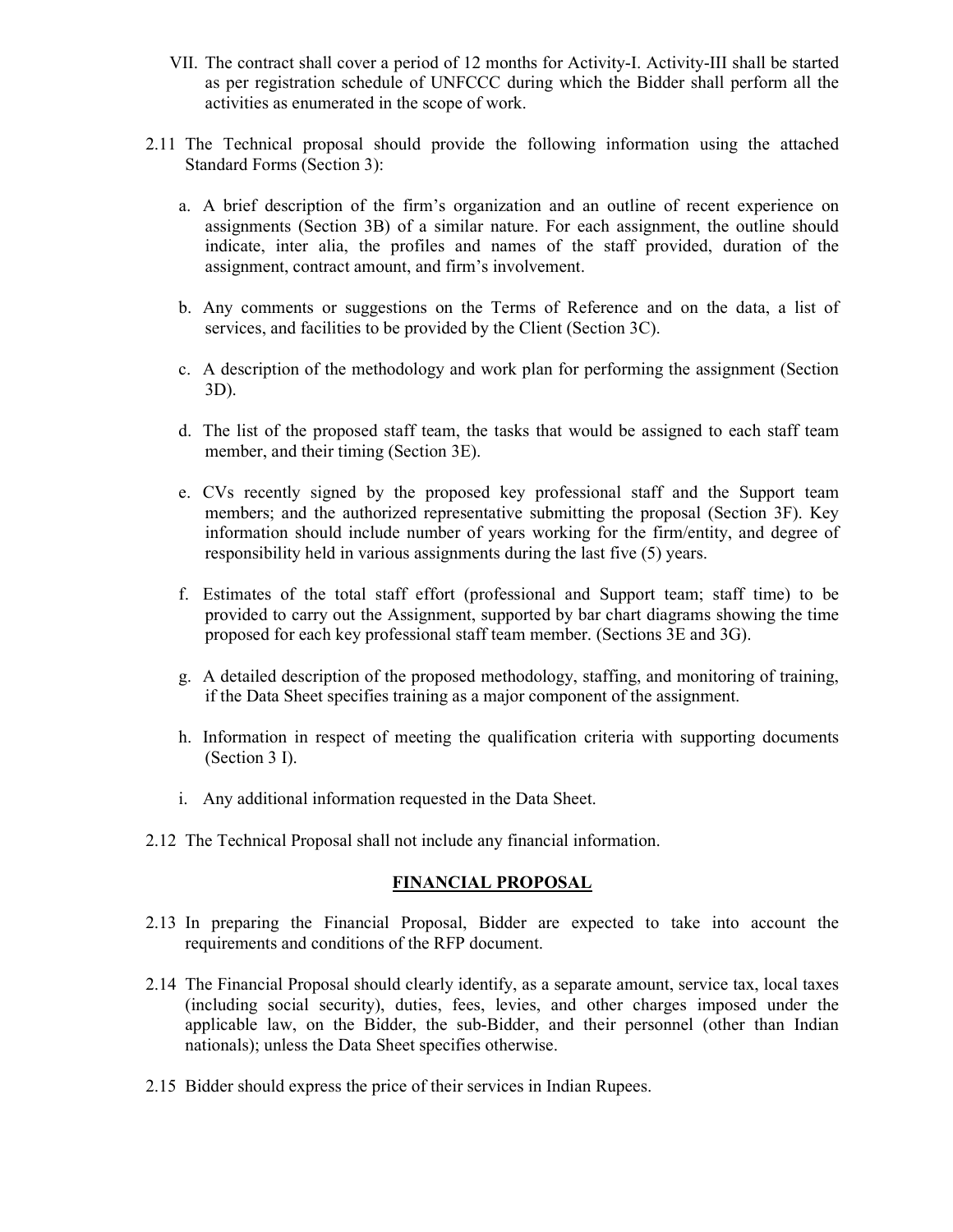- 2.16 Commissions and gratuities, if any, paid or to be paid by Bidder and related to the Assignment will be listed in the Financial Proposal submission form (section 4A).
- 2.17 The Data Sheet indicates how long the proposals must remain valid after the submission date. During this period, the Bidder is expected to keep available the key professional staff proposed for the assignment. The Client will make its best effort to complete negotiations within this period. If the Client wishes to extend the validity period of the proposals, the Bidder who do not agree, have the right not to extend the validity of their proposals.

### SUBMISSION, RECEIPT AND OPENING OF PROPOSALS

- 2.18 The original Proposal (Technical Proposal and Financial Proposal) shall be prepared in indelible ink. It shall contain no inter-lineation or overwriting, except as necessary to correct errors made by the firm itself. Any such corrections must be initialled by the person or persons who sign(s) the Proposals.
- 2.19 An authorized representative of the firm initials all pages of the Proposal. The representative's authorization is confirmed by a written power of attorney accompanying the Proposal.
- 2.20 For each Proposal, the Bidder shall prepare the number of copies indicated in the Data Sheet. Each Technical Proposal and Financial Proposal should be marked "Original" or "Copy" as appropriate. If there are any discrepancies between the original and the copies of the Proposal, the original governs.
- 2.21 The original and all copies of the Technical Proposal including qualification requirements of bidder shall be placed in a sealed envelope clearly marked "Technical Proposal," and the original and all copies of the Financial Proposal in a sealed envelope clearly marked "Financial Proposal" and warning: "Do Not Open with the Technical Proposal." The bidder will submit the proposal along with earnest money of Rs. 100000/=(one Lacs) through D.D./Banker's cheque payable in favour of A.O. (Cash), Jaipur Discom, Jaipur. One small size envelope shall contain the proof of depositing/ furnishing the earnest money. This envelope shall be subscribed "Earnest Money Against Proposal". Any proposal not accompanied by a copy of the receipt for earnest money/ crossed bank draft shall be rejected and proposal will not be opened. All the envelopes shall be placed into an outer envelope and sealed. This outer envelope shall bear the submission address and other information indicated in the Data Sheet and clearly marked, "DO NOT OPEN, EXCEPT IN PRESENCE OF THE EVALUATION COMMITTEE."

In case of unsuccessful proposals, the earnest money will be refundable on production of the original receipt as promptly as possible in any case not later than three months after finalization of the RFP. In case of successful proposals the earnest money will be taken into account in adjustment toward the amount of the security deposit.

- 2.22 The completed Technical and Financial Proposal must be delivered at the submission address on or before the time and date stated in the Data Sheet. Any Proposal received after the closing time for submission of proposals shall be returned unopened.
- 2.23 After the deadline for submission of proposals the Technical Proposal shall be opened immediately as stated in the Data Sheet, by the evaluation committee. The Financial Proposal shall remain sealed and will be opened in presence of the representative of technically qualified bidders for which date will be intimated to them in writing.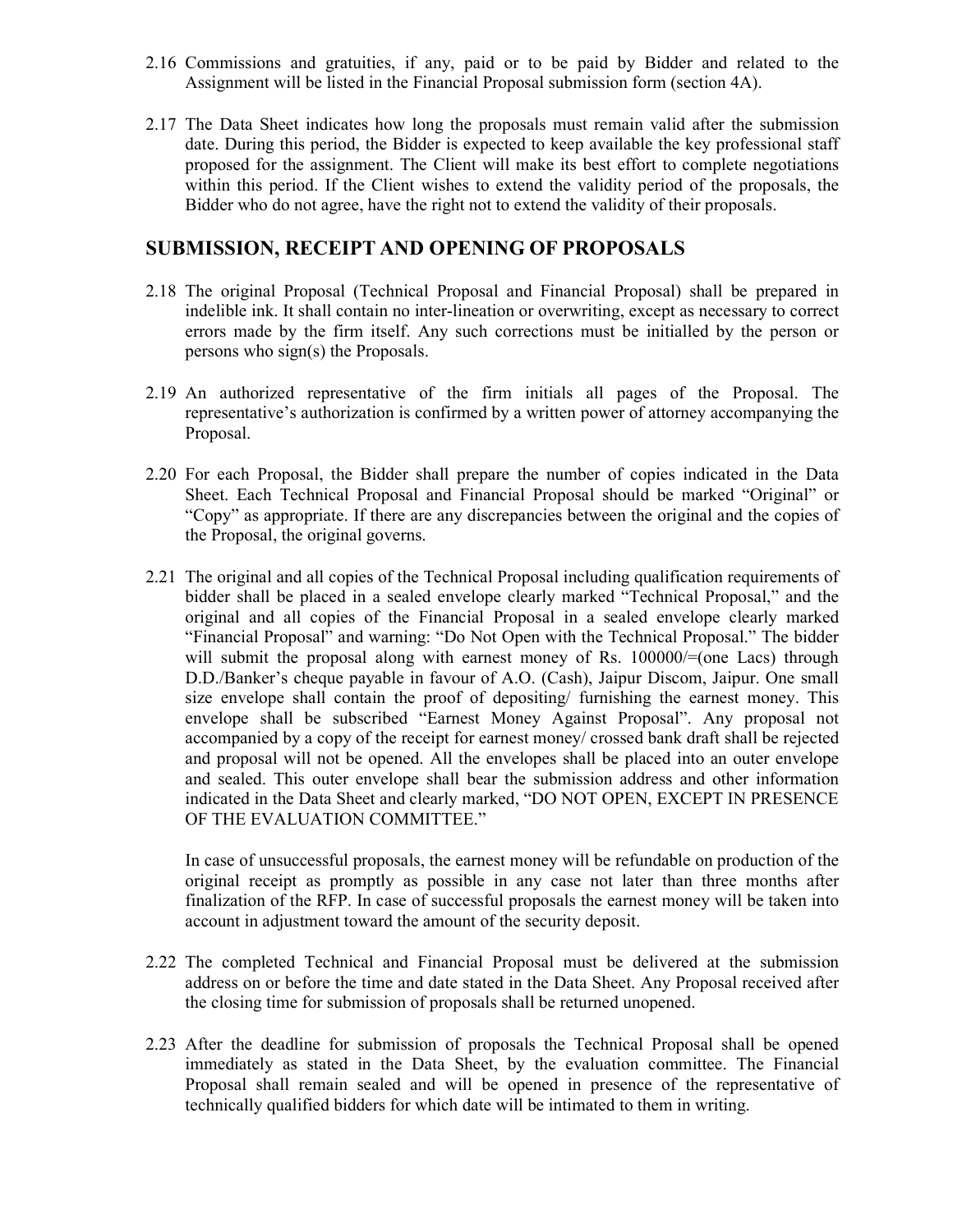# PROPOSAL EVALUATION

### GENERAL

- 2.24 From the time the bids are opened to the time the contract is awarded, if any Bidder wishes to contact the Client on any matter related to its proposal, it should do so in writing at the address indicated in the Data Sheet. Any effort by the firm to influence the Client in the Client's proposal evaluation, proposal comparison or contract award decisions may result in the rejection of the Bidder's proposal.
- 2.25 Evaluators of Technical Proposals shall have no access to the Financial Proposals until the technical evaluation is concluded.

### Evaluation of Technical Proposals

2.26 The evaluation committee appointed by the Client as a whole and each of its members individually evaluates the proposals on the basis of their responsiveness to the Terms of Reference, applying the evaluation criteria, sub-criteria (typically not more than three per criteria) and point system specified in the Data Sheet. Each responsive proposal will be given a technical score. A proposal shall be rejected at this stage if it does not respond to important aspects of the Terms of Reference or if it fails to achieve the minimum technical score indicated in the Data Sheet.

### Public Opening and Evaluation of Financial Proposals; Ranking

- 2.27 After the evaluation of technical proposal is completed, the Client shall notify those Bidder whose proposals did not meet the minimum qualifying mark or were considered nonresponsive to the RFP and Terms of Reference, indicating that their Financial Proposals will be returned unopened after completing the selection process. The Client shall simultaneously notify the Bidders that have secured the minimum qualifying mark, indicating the date and time set for opening the Financial Proposals. The notification may be sent by registered letter, cable, telex, facsimile, or electronic mail.
- 2.28 The Financial Proposals shall be opened publicly in the presence of the Bidder's representatives who choose to attend. The name of the Bidder and the proposed prices shall be read aloud and recorded when the Financial Proposals are opened. The Client shall prepare minutes of the public opening.
- 2.29 The evaluation committee will determine whether the Financial Proposals are complete, (i.e., whether they have included the costs of all items of the corresponding Technical Proposals, if not, the Client will cost them and add their cost to the initial price), correct any computational errors. The evaluation shall include those taxes, duties, fees, levies, and other charges imposed under the applicable law; and to be applied to foreign and non-permanent resident Bidder (and to be paid under the contract unless the Bidder is exempted).
- 2.30 Minimum qualifying marks required to pass the technical criterion is as indicated in Data sheet. Price of the Proposal will be computed as indicated in the Data Sheet. The firm achieving the lowest Price of the Proposal (F) will be invited for negotiations, if required.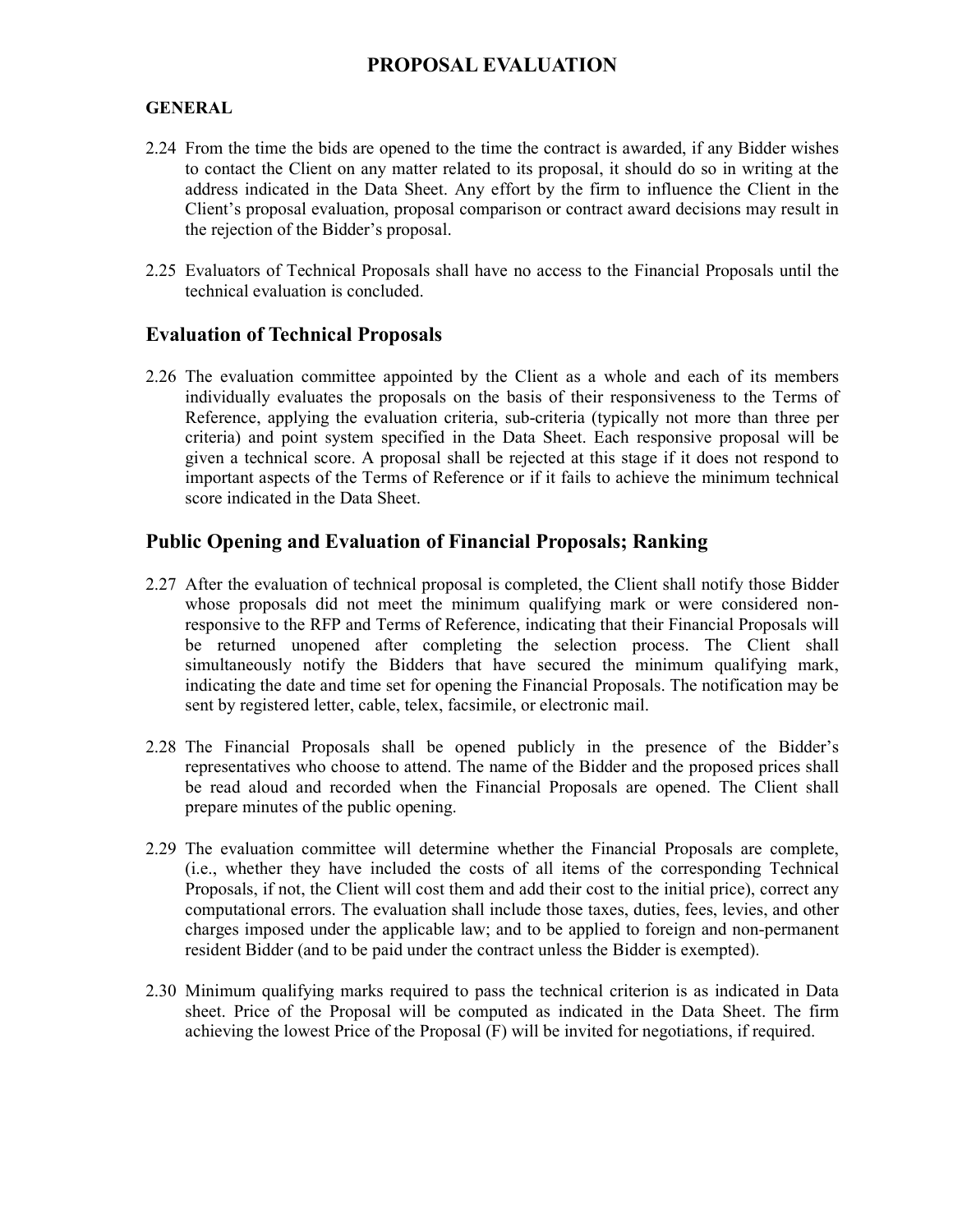# Negotiations

- 2.31 Negotiations will be held at the address indicated in the Data Sheet. The aim of negotiation is to reach agreement on all points and sign a contract.
- 2.32 Negotiations will include a discussion of the Technical Proposal, the proposed methodology (work plan), staffing and any suggestions made by the firm to improve the Terms of Reference. The Client and firm will then work out final Terms of Reference, staffing, and bar charts indicating activities, staff, periods in the field and in the home office, staffmonths, logistics, and reporting. The agreed work plan and final Terms of Reference will then be incorporated in the "Description of Services" and form part of the contract. Special attention will be paid to getting the most the firm can offer within the available budget and to clearly defining the inputs required from the Client to ensure satisfactory implementation of the Assignment.
- 2.33 The financial negotiations will include a clarification (if any) of the firm's tax liability in the Client's country, and the manner in which it will be reflected in the contract; and will reflect the agreed technical modifications in the cost of the services.
- 2.34 Having selected the firm on the basis of, among other things, an evaluation of proposed key professional staff, the Client expects to negotiate a contract on the basis of the experts named in the Proposal. Before contract negotiations, the Client will require assurances that the experts will be actually available. The Client will not consider substitutions during contract negotiations unless both parties agree that undue delay in the selection process makes such substitution unavoidable or that such changes are critical to meet the objectives of the assignment. If this is not the case and if it is established that key staff were offered in the proposal without confirming their availability, the firm may be disqualified.
- 2.35 The negotiations will conclude with a review of the draft form of the contract. To complete negotiations the Client and the firm will initial the agreed contract. If negotiations fail, the Client will invite the firm whose proposal received the second lowest Price of the Proposal to negotiate a contract.

### AWARD OF CONTRACT

- 2.36 The contract will be awarded following negotiations. After negotiations are completed, the Client will promptly notify other Bidder on the shortlist that they were unsuccessful and return the Financial Proposals of those Bidders who did not pass the technical evaluation.
- 2.37 The firm is expected to commence the Assignment on the date and at the location specified in the Data Sheet.

### **CONFIDENTIALITY**

2.38 Information relating to evaluation of proposals and recommendations concerning awards shall not be disclosed to the Bidder who submitted the proposals or to other persons not officially concerned with the process, until the winning firm has been notified that it has been awarded the contract.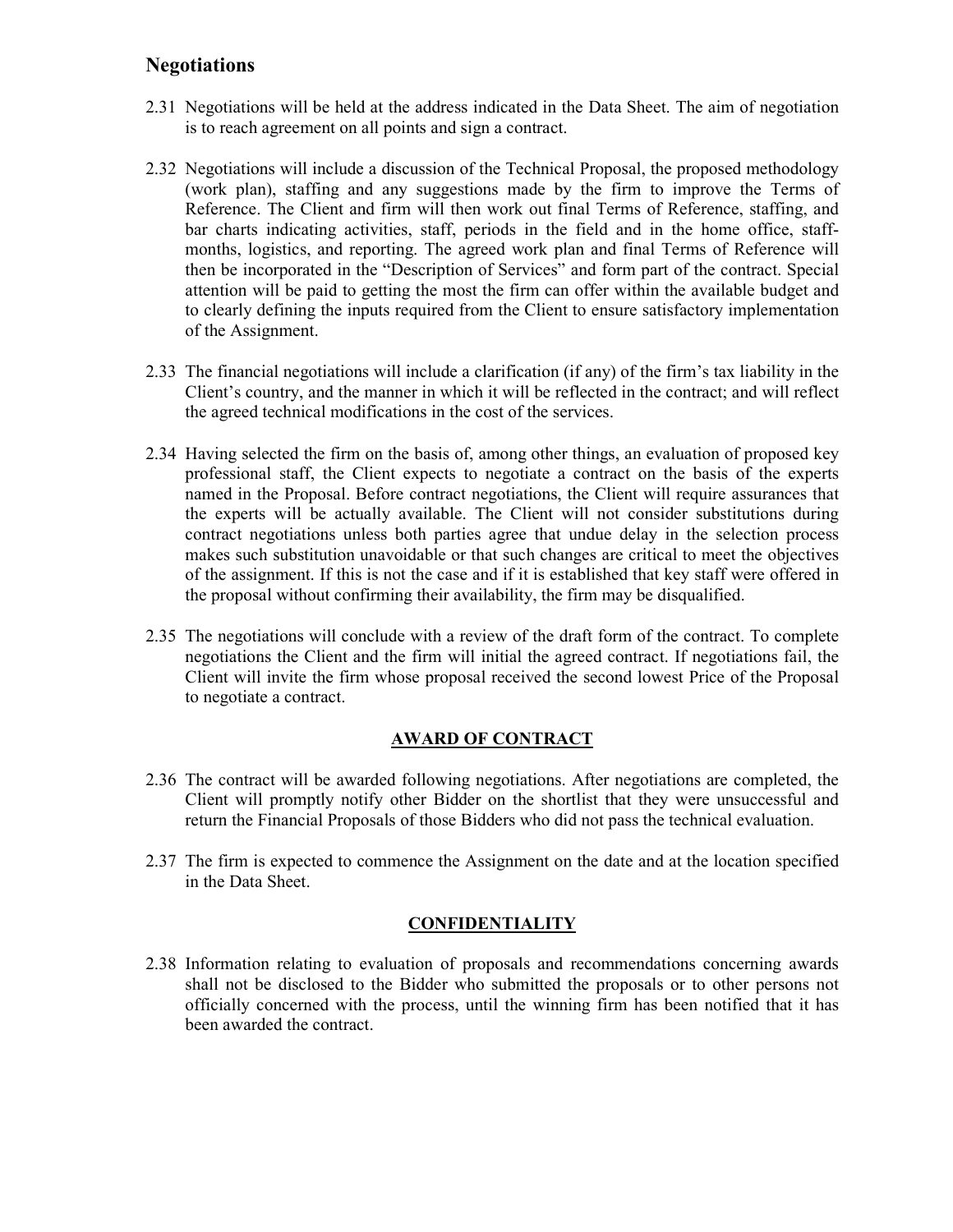### SECTION 2: DATA SHEET

#### Information to Bidder

#### Clause Reference

2.1 The name of the client :

 Sh. N. M. Sareen , Chief Engineer (Comml.), Jaipur Vidyut Vitran Nigam Ltd. Room No. 222, Vidyut Bhawan, Janpath Jaipur-302005

The method of selection is: Quality-and Cost-Based Selection (QCBS).

A Technical and a Financial Proposals are requested: Yes.

Name of Assignment: Supply and Replacement of Existing Agriculture Pump Sets and acquiring Certified Emission reductions (CERs) under CDM project.

Location of Site: Chomu division of Jaipur District Circle (JPDC)

Objectives & Description of the assignment: As detailed in the attached Terms of Reference. (Section 5 of this RFP)

A pre-proposal conference will be held: Yes at 11:00HRS on 23.01.2009 at following address

Conference Hall, Vidyut Bhawan, Jyoti Nagar, Janpath, Jaipur-302005

2.2 Sh. N. M. Sareen,

Chief Engineer (Comml.), Jaipur Vidyut Vitran Nigam Ltd. Room No. 222, Vidyut Bhawan, Janpath Jaipur-302005 E-mail: jaipurdiscom@sancharnet.in Tel no.: (91-141-2747040, 2744803 (FAX))

2.3 Clarifications may be requested up to fifteen (15) days before the submission date from the following officer:

Sh. N. M. Sareen, Chief Engineer (Comml.), Jaipur Vidyut Vitran Nigam Ltd. Room No. 222, Vidyut Bhawan, Janpath Jaipur-302005 E-mail: jaipurdiscom@sancharnet.in Tel no.: (91-141-2747040, 2744803 (FAX))

- 2.4 Proposals should be submitted in the following language(s): English
- 2.5 Period of contract:
	- (a) ACTIVITY –I: SUPPLY AND REPLACEMENT OF EXISTING AGRICULTURE PUMP SETS WITH ENERGY EFFICIENT PUMP-SETS: 10 MONTHS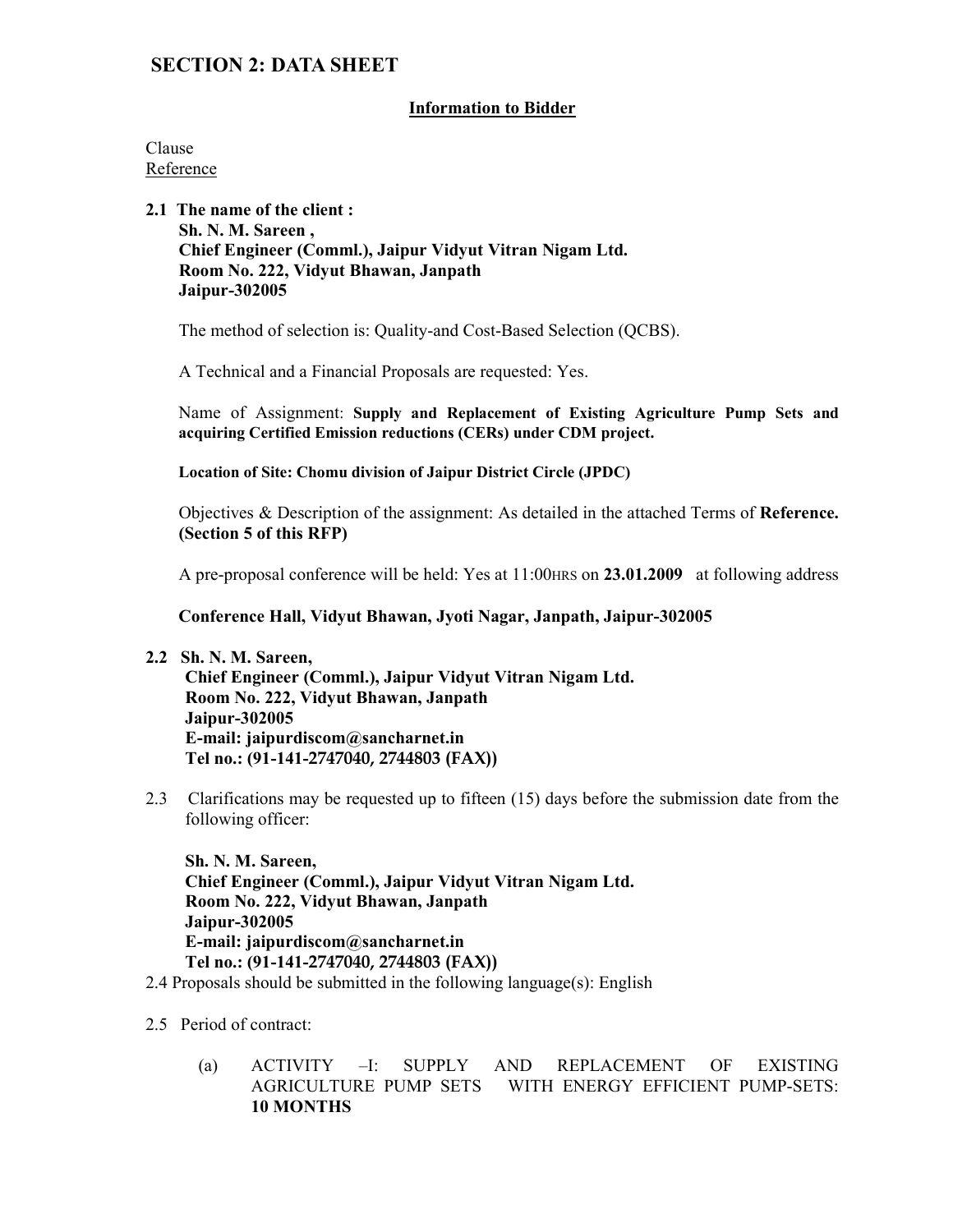- (b) ACTIVITY –II: ANNUAL MAINTENANCE CONTRACT: 9 YEARS
- (c) ACTIVITY –III: CDM ADVISORY CONSULTANCY SERVICES: AS PER REQUIREMENT AND SCHEDULE OF ENTITY INVOLVED IN THE PROCESS
- (d) ACTIVITY –IV: SCRAPPING THE REMOVED PUMP SETS AND OBTAINING THE SALVAGE VALUE : WITHIN THE TIME PERIOD OF 1 YEAR
- 2.6 Reports, which are part of the assignment, must be written in the following language: English.
- 2.7 Bidder must submit an original and one additional copy of each of the Technical and Financial proposal indicating page nos & total page nos. in the bid document. However the Financial proposal has to be submitted separately.
- 2.8 Proposals must remain valid for 120 days after opening of Technical Bid or 90 days from the date of opening of Financial Bid which ever is later.
- 2.9 The proposal submission and for any correspondence the address is:

Sh. N. M. Sareen, Chief Engineer (Comml.), Jaipur Vidyut Vitran Nigam Ltd. Room No 222, Vidyut Bhawan, Janpath Jaipur-302005 E-mail: jaipurdiscom@sancharnet.in Tel no.: (91-141-2747040, 2744803 (FAX))

- 2.10 The information on the outer envelope should also include: Proposals Supply and Replacement of Existing Agriculture Pump Sets and acquiring Certified Emission reductions (CERs) under CDM project. "DO NOT OPEN BEFORE 15.30 HRS on 30.01.2009.
- 2.11 Proposals must be submitted not later than the following date and time; 30.01.2009, 13:30 IST at Jaipur, Rajasthan.
- 2.12 The proposals submitted would be opened at Vidyut Bhawan at 15:30 IST on 30.01.2009 and verified whether the submitted proposal are in line with the requirements provided in the bid document. The bidders may authorize their representative to be present during the opening of proposal.
- 2.13 The technical score will be given according to the following evaluation criteria:

| <b>Item</b> | <b>Evaluation Criteria</b>                                     | <b>Maximum Points</b> |
|-------------|----------------------------------------------------------------|-----------------------|
| A           | <b>Concept and Methodology</b>                                 | 40                    |
|             | Understanding of the Terms of Reference; interpretation        |                       |
|             | comments and coverage of TOR for its adequacy                  |                       |
|             | Quality of the Methodology                                     | 10                    |
|             | Specific and Strategic approach in carrying out the assignment |                       |
|             | innovativeness and orientation                                 |                       |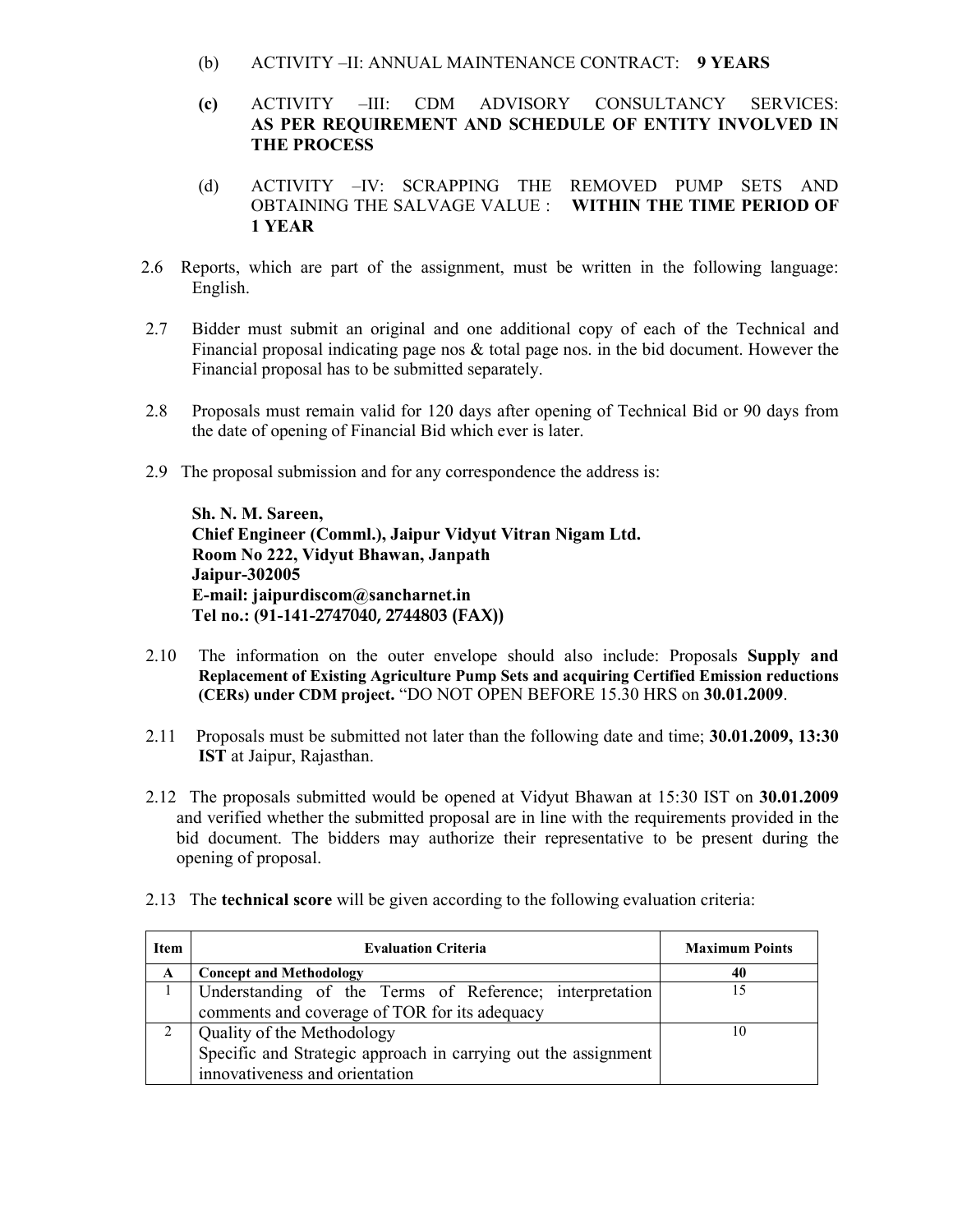| <b>Item</b>     | <b>Evaluation Criteria</b>                                        | <b>Maximum Points</b> |
|-----------------|-------------------------------------------------------------------|-----------------------|
| 3               | Adequacy of the Proposed Schedule                                 | 15                    |
|                 | Quality of team structure and adequacy of the entire team for     |                       |
|                 | delivering the scope of work, organization, staffing and activity |                       |
|                 | schedules, duration and input of staff month                      |                       |
| <sup>B</sup>    | <b>Experience of the Bidder</b>                                   | 25                    |
| 4               | Experience of the Bidder in the field of Pump Manufacturing       | 17                    |
| 5               | Experience of execution of CDM assignments in India with the      | 8                     |
|                 | transaction of CERs concluded in any Sector (provide evidence     |                       |
|                 | from the client showing that the Bidder has assisted in the       |                       |
|                 | transaction).                                                     |                       |
| (C)             | Qualifications and competence of the key professional Staff for   | 35                    |
|                 | the Assignment                                                    |                       |
| $\overline{1}$  | Project Manager                                                   | 15                    |
| $\overline{11}$ | <b>CDM</b> Expert                                                 | 10                    |
| 111)            | Domain Leader                                                     | 10                    |
|                 | <b>Total Points</b>                                               | 100                   |

# The minimum technical score required to pass is: 70 Points

2.14 The method for determining the Price of the Proposal:

(1) Suppose, bidder quote the prices in the financial proposal as follows:

| <b>S.NO.</b>   | <b>PARTICULARS</b>                                                                                                                                                                                                                                                                          | <b>PRICE</b>    |
|----------------|---------------------------------------------------------------------------------------------------------------------------------------------------------------------------------------------------------------------------------------------------------------------------------------------|-----------------|
| 1              | <b>ACTIVITY -I</b><br>SUPPLY AND REPLACEMENT<br>OF<br><b>EXISTING AGRICULTURE PUMP SETS</b><br>WITH ENERGY EFFICIENT PUMP-<br><b>SETS:</b> Total Cost (in Rs.) of supplying and<br>replacing 25000 Nos. (Twenty Five thousand)<br>existing pump sets with the energy efficient              | Rs A            |
|                | Pump sets of Chomu division as per the scope<br>of work of bid document                                                                                                                                                                                                                     |                 |
| $\overline{2}$ | <b>ACTIVITY -II</b><br><b>ANNUAL</b><br><b>MAINTENANCE</b><br><b>CONTRACT:</b> Annual <b>Maintenance Cost</b><br>(in Rs.) per year of the new energy efficient<br>Pump sets as per the scope of work of bid<br>document for AMC of 9 years after expiry of<br>guarantee period of 15 months | Rs <sub>h</sub> |
| 3              | <b>ACTIVITY -III</b>                                                                                                                                                                                                                                                                        | $c\%$           |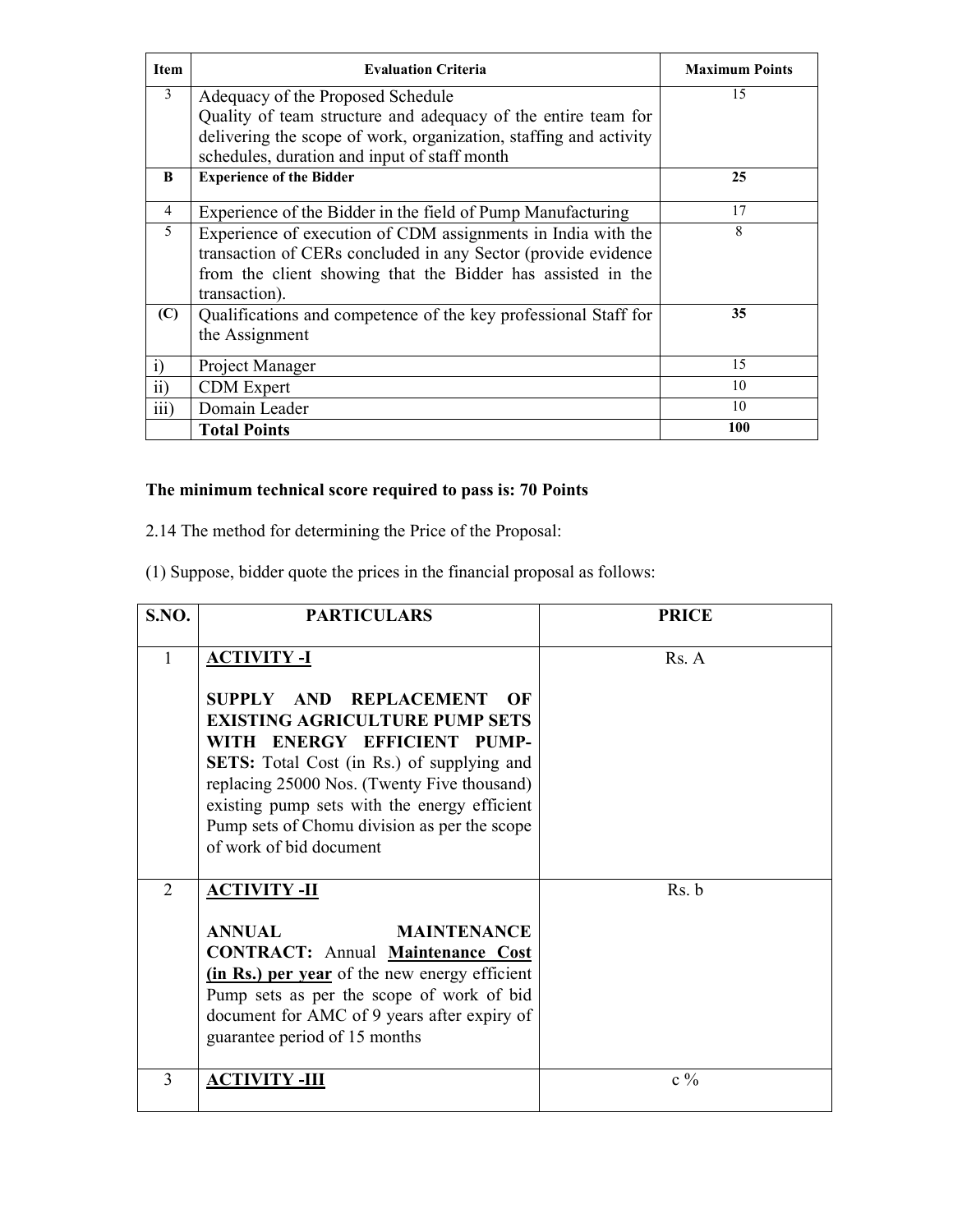|                | ADVISORY CONSULTANCY<br><b>CDM</b><br><b>SERVICES: Success fee in % of revenue to</b><br>be received by JVVNL for transaction of total<br>CERs from the Project of replacing Existing<br><b>Agriculture Pump Sets</b>                                                                                                                                |       |
|----------------|------------------------------------------------------------------------------------------------------------------------------------------------------------------------------------------------------------------------------------------------------------------------------------------------------------------------------------------------------|-------|
| $\overline{4}$ | <b>THE</b><br><b>SCRAPPING</b><br>$-IV$<br>CTIVITY<br><b>REMOVED</b><br><b>PUMP</b><br><b>SETS</b><br><b>AND</b><br><b>OBTAINING THE SALVAGE VALUE:</b><br><b>Salvage value (in Rs.) per kg.</b> of the scrap of<br>the old Pump sets (including motor). This<br>amount is to be paid by the contractor to the<br>JVVNL for total Qty. of the scrap. | Rs. d |

(The above quoted prices are firm in all respect including all taxes including service tax, duties and levies, arranging escrow facility under aforesaid CDM consultancy, if required)

(2) Assuming,

- (e) Total energy saving from the project = 80 million units
- (f) Earning of CERs from each million of units saving = 853.2 CERs.
- $(g)$  1CER =12 EURO
- $(h)$  1 EURO = Rs. 60
- (i) Total scrap =  $T$  kg.
- (j) Salvage value (in Rs.) per kg.= Rs.d

Then,

- (1) Total amount of AMC (B) =  $9 X b$
- (2) Success fee (in Rs.) on the above basis:

### $C = 80 \text{ X } 853.2 \text{ X } 12 \text{ X } 60 \text{ X } c\%$

- (3) Total Salvage value of the scrap  $(D) = T X d$
- (4) Then, the price of the proposal under consideration will be

#### $F = A + B + C - D$

- (8)The firm achieving the lowest Price of the Proposal (F) will be invited for negotiation, if required.
- 2.15 Negotiations if any will be held at the following address Chairman, Jaipur Discom, Vidyut Bhawan, Jaipur-302005.
- 2.16 The Assignment is expected to commence not later than 60 days from the date of opening of Financial Proposal at Jaipur, India.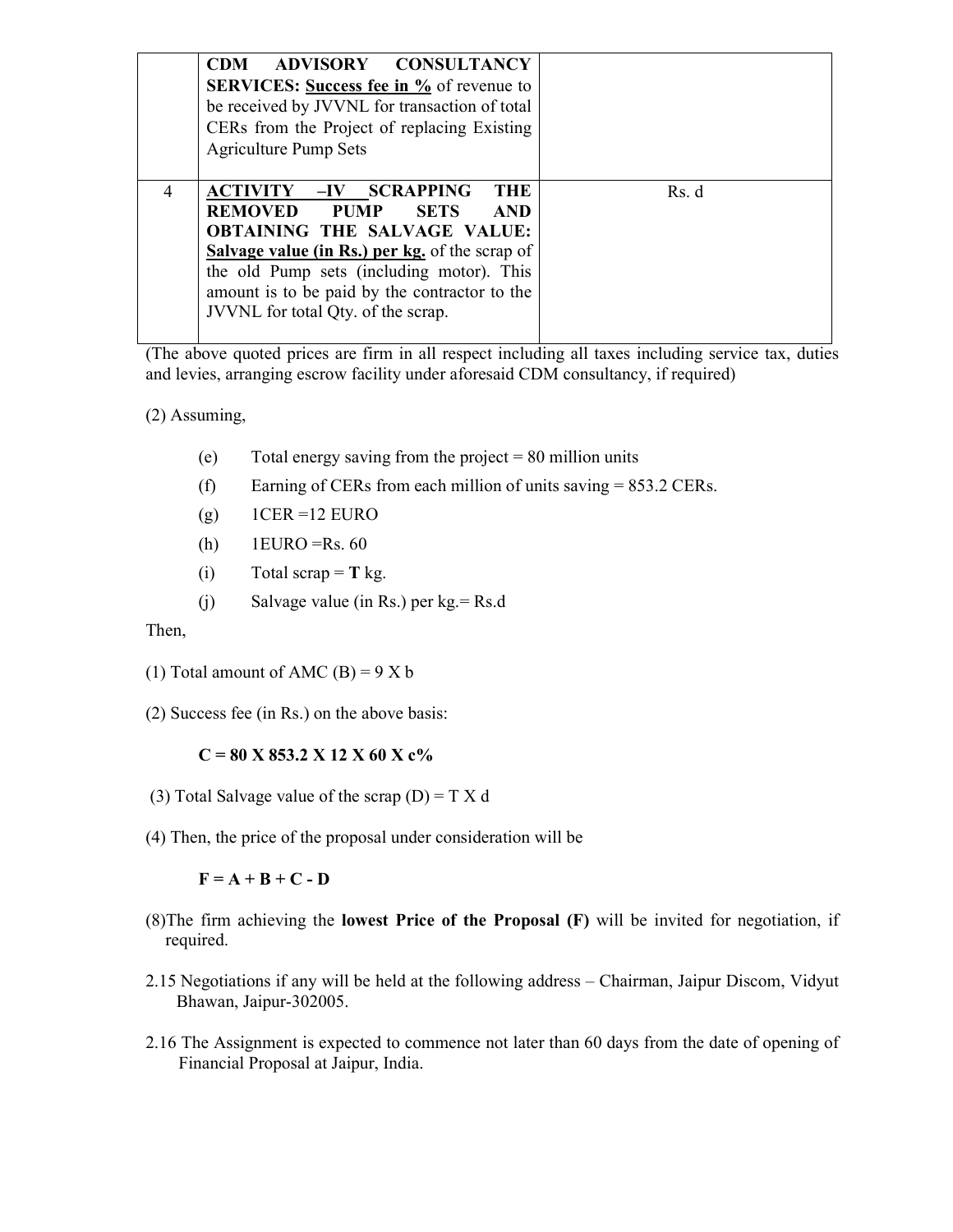# SECTION 3: TECHNICAL PROPOSAL - STANDARD FORMS

- 3A. Technical Proposal submission form.
- 3B. Firm's references.
- 3C. Comments and suggestions on the Terms of Reference and facilities to be provided by the Client.
- 3D. Description of the methodology and work plan for performing the assignment.
- 3E. Team composition and task assignments.
- 3F. Format of Curriculum Vitae of proposed key professional staff.
- 3G. Time schedule for professional personnel.
- 3H. Activity (work) schedule.
- 3 I. Qualification and Skill Requirements.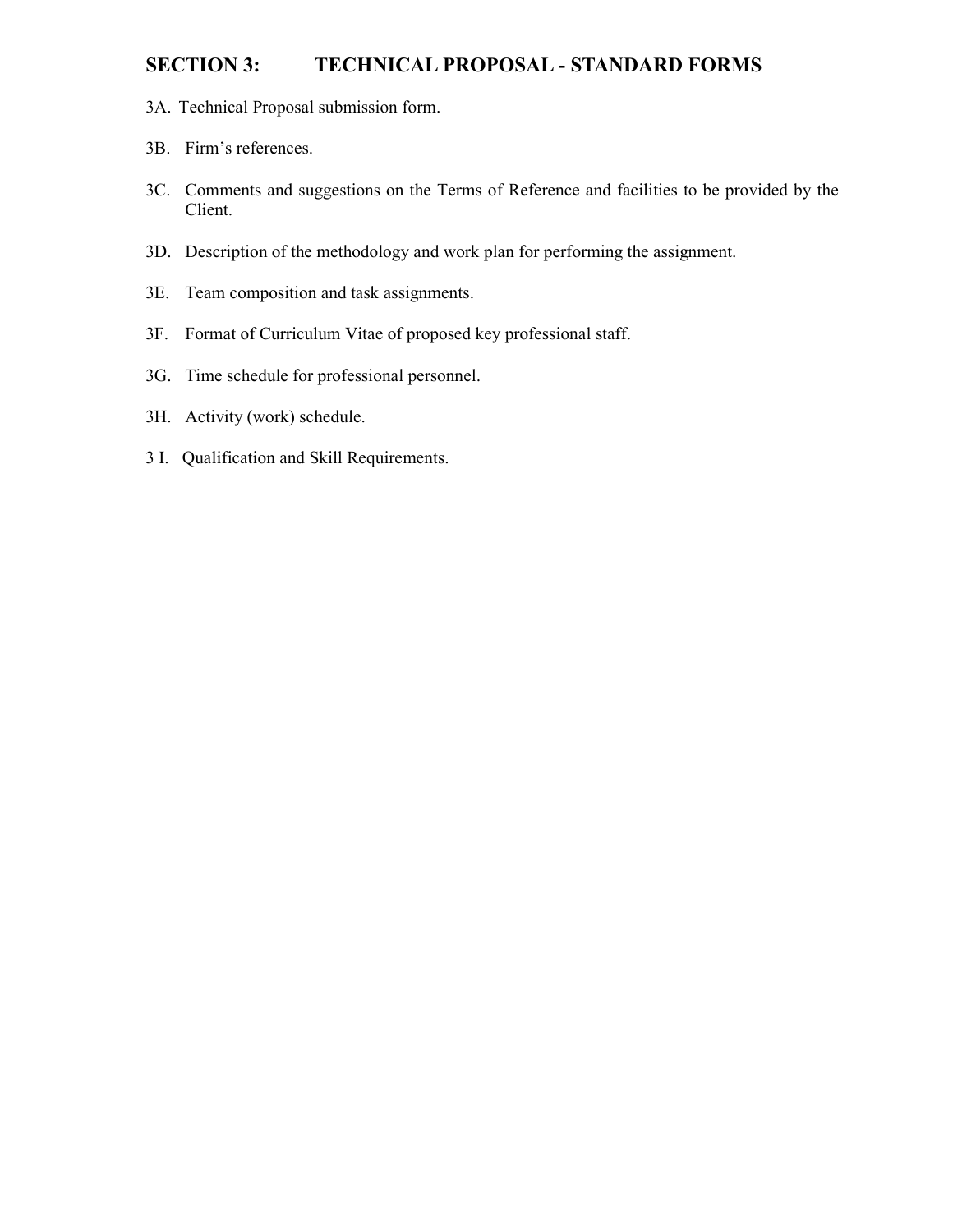### 3A. TECHNICAL PROPOSAL SUBMISSION FORM

[Location, Date]

| FROM: (Name of Firm) | TO:                                      |
|----------------------|------------------------------------------|
|                      | Chief Engineer (Commercial)              |
|                      | Jaipur Vidyut Vitaran Nigam Limited,     |
|                      | Room No.222, Vidyut Bhawan, Jyoti Nagar, |
|                      | Janpath, Jaipur-302005 (INDIA)           |

Dear Sir,

Subject: Supply and Replacement of Existing Agriculture Pump Sets with Energy Efficient Pump Sets and acquiring Certified Emission reductions (CERs) under CDM project.

We, the undersigned, offer to provide the services for the above in accordance with your Request for Proposal dated [Date], and our Proposal. We are hereby submitting our Proposal, which includes this Technical Proposal, and a Financial Proposal sealed under a separate envelope.

If negotiations are held during the period of validity of the Proposal, i.e., before [Date] we undertake to negotiate. Our Proposal is binding upon us and subject to the modifications resulting from contract negotiations.

We understand you are not bound to accept any Proposal you receive.

We remain,

Yours sincerely,

Authorized Signature:

Name and Title of Signatory:

Name of Firm:

Address: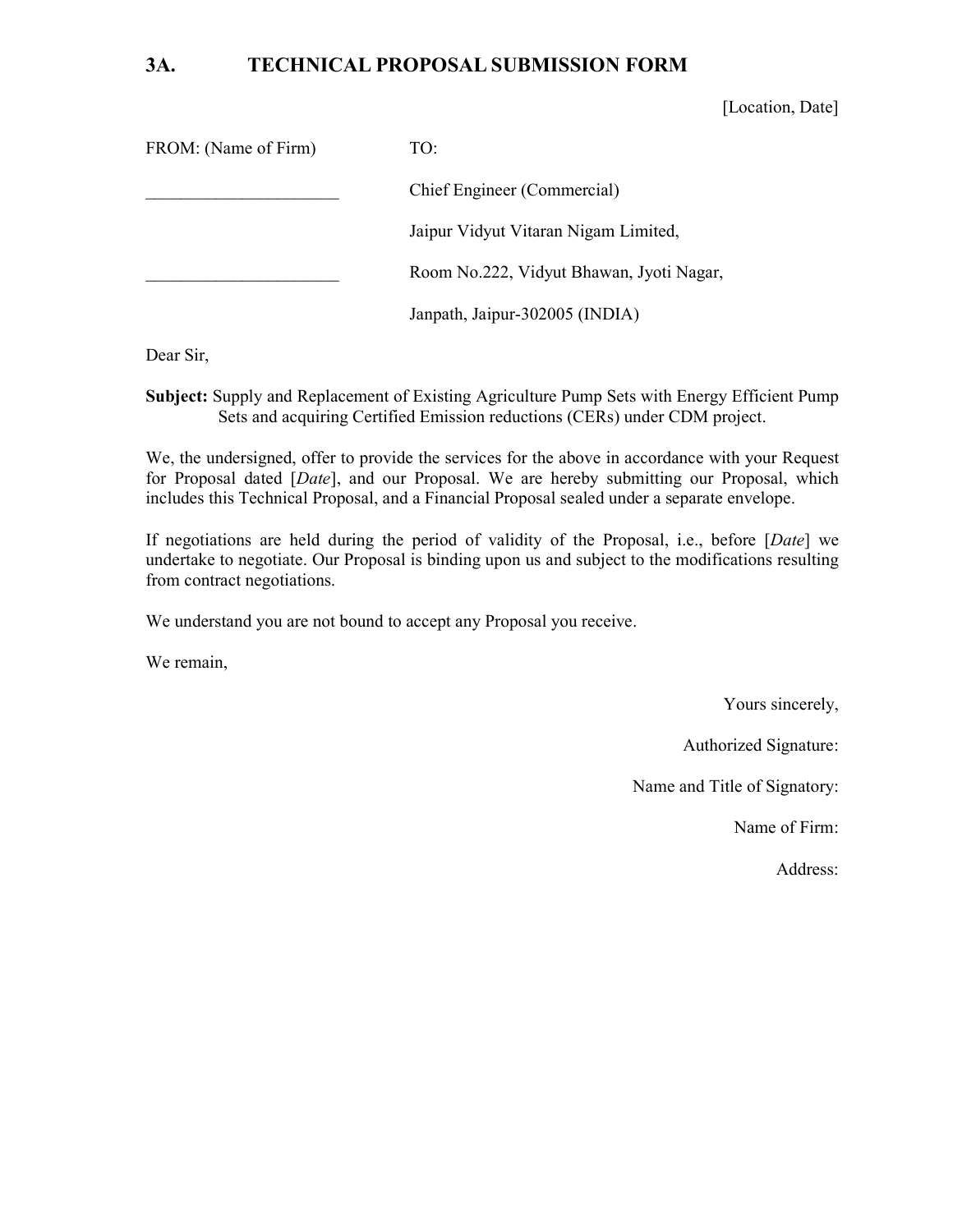# 3B. FIRM'S REFERENCES

### Relevant Services Carried Out in the Last Five Years

### That Best Illustrate Qualifications

### (Provide separate information for Pump manufacturer and CDM consultant)

Using the format below, provide information on each reference assignment for which your firm/entity, either individually as a corporate entity or as one of the major companies within an association, was legally contracted.

| Assignment Name:                      |                                                        | <b>Assignment Details</b>                                                               |  |
|---------------------------------------|--------------------------------------------------------|-----------------------------------------------------------------------------------------|--|
| Country and project Location:         |                                                        | Professional staff Provided by                                                          |  |
|                                       |                                                        | Your Firm/entity (profiles):                                                            |  |
| Name of Clients:                      |                                                        | No. of Staff:                                                                           |  |
| concerned person:                     | Address of the Clients with contact details of the     | No. of Staff-                                                                           |  |
|                                       |                                                        | Man Months                                                                              |  |
|                                       |                                                        | Duration of assignment:                                                                 |  |
| <b>Start</b><br>Date<br>(Month/Year): | Completion<br>Date<br>(Month/Year):                    | Approx. Value of Services (in Indian Rupee):                                            |  |
| Name of Associated Bidder, if any:    |                                                        | No. of Man Months of Key professional staff,<br>provided by Associated Bidder:          |  |
| performed:                            |                                                        | Name of Senior Staff (Project Director/Coordinator, Team Leader) involved and functions |  |
| Narrative Description of Project:     |                                                        |                                                                                         |  |
|                                       | Description of Actual Services Provided by Your Staff: |                                                                                         |  |

| Signature:                  |  |
|-----------------------------|--|
| (Authorized Representative) |  |
| Full Name:                  |  |
| Title:                      |  |
| Name of Firm                |  |
| Address:                    |  |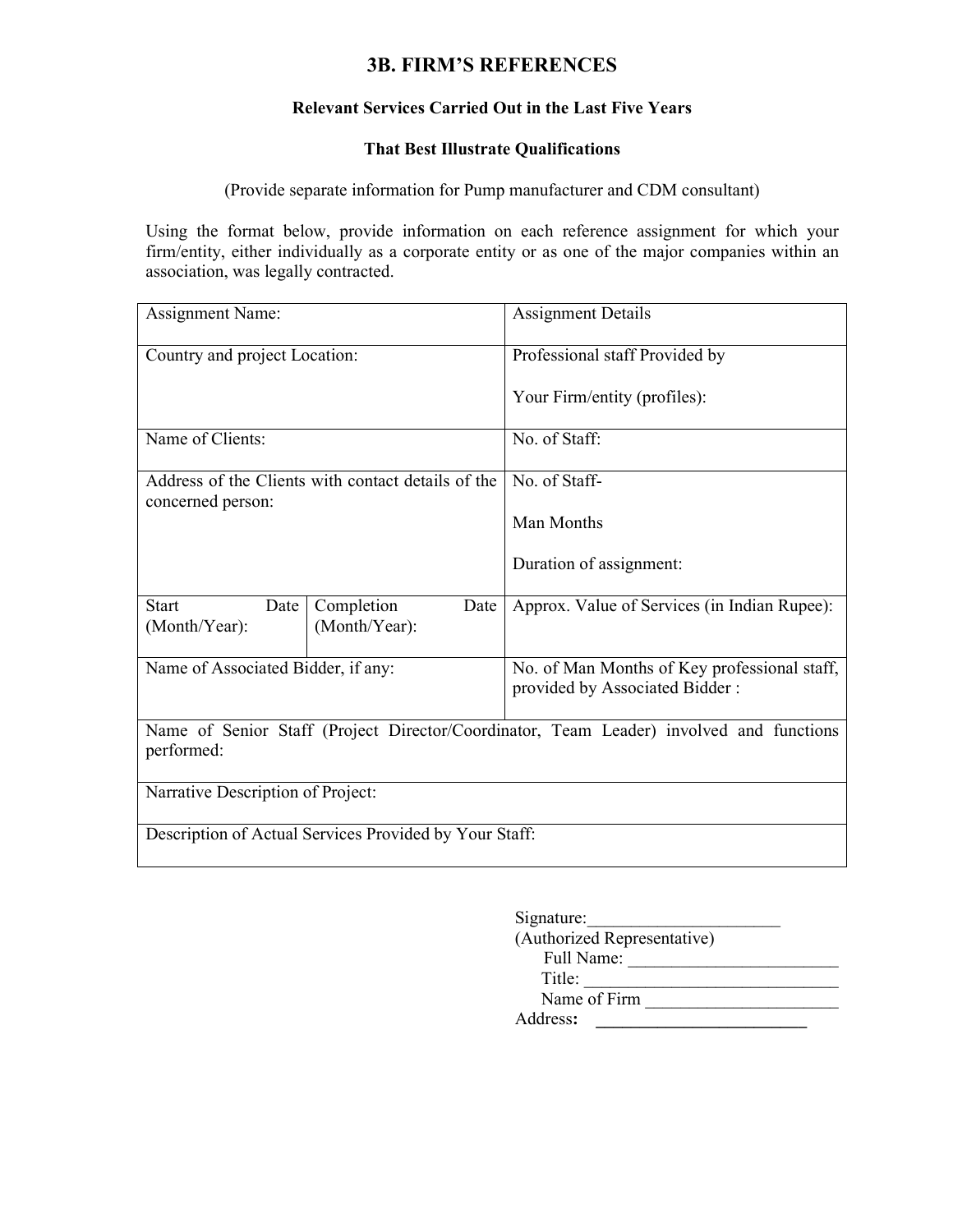# 3C. COMMENTS AND SUGGESTIONS OF BIDDER ON THE TERMS OF REFERENCE AND ON DATA, SERVICES AND FACILITIES TO BE PROVIDED BY THE CLIENT.

### On the Terms of Reference:

| 1.               |                                                                    |
|------------------|--------------------------------------------------------------------|
| 2.               |                                                                    |
| 3.               |                                                                    |
| $\overline{4}$ . |                                                                    |
| 5.               |                                                                    |
|                  | On the data, services, and facilities to be provided by the Client |
| 1.               |                                                                    |
| 2.               |                                                                    |
|                  |                                                                    |

4. 5.

Signature:\_\_\_\_\_\_\_\_\_\_\_\_\_\_\_\_\_\_\_\_\_\_

(Authorized Representative)

Full Name:\_\_\_\_\_\_\_\_\_\_\_\_\_\_\_\_\_\_\_\_\_\_\_\_

Title:\_\_\_\_\_\_\_\_\_\_\_\_\_\_\_\_\_\_\_\_\_\_\_\_\_\_\_\_\_

Address:\_\_\_\_\_\_\_\_\_\_\_\_\_\_\_\_\_\_\_\_\_\_\_\_\_\_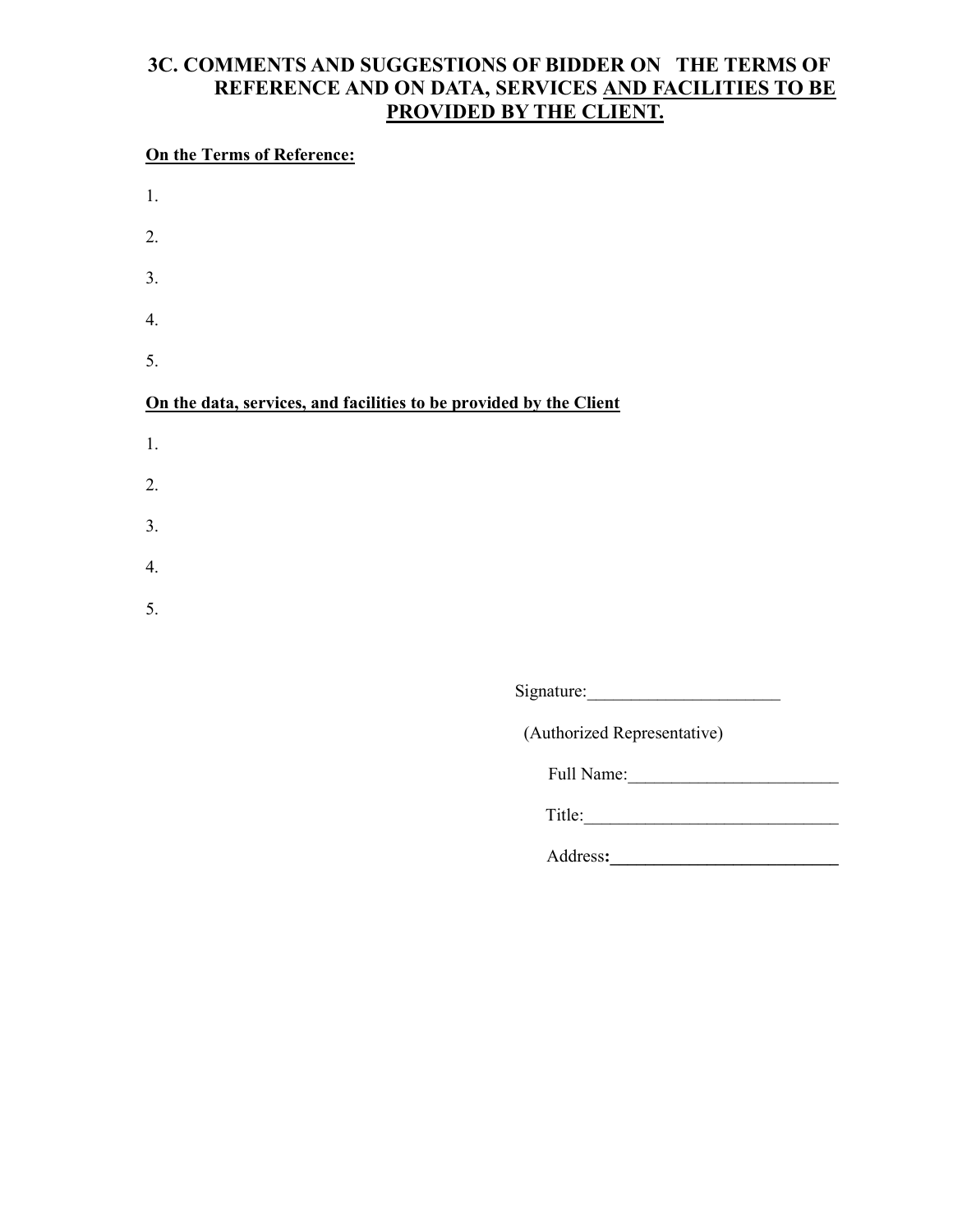# 3D. DESCRIPTION OF THE METHODOLOGY AND WORK PLAN FOR PERFORMING THE ASSIGNMENT

Signature:\_\_\_\_\_\_\_\_\_\_\_\_\_\_\_\_\_\_\_\_\_\_

(Authorized Representative)

Full Name:\_\_\_\_\_\_\_\_\_\_\_\_\_\_\_\_\_\_\_\_\_\_\_\_

Title:\_\_\_\_\_\_\_\_\_\_\_\_\_\_\_\_\_\_\_\_\_\_\_\_\_\_\_\_\_

Address:\_\_\_\_\_\_\_\_\_\_\_\_\_\_\_\_\_\_\_\_\_\_\_\_\_\_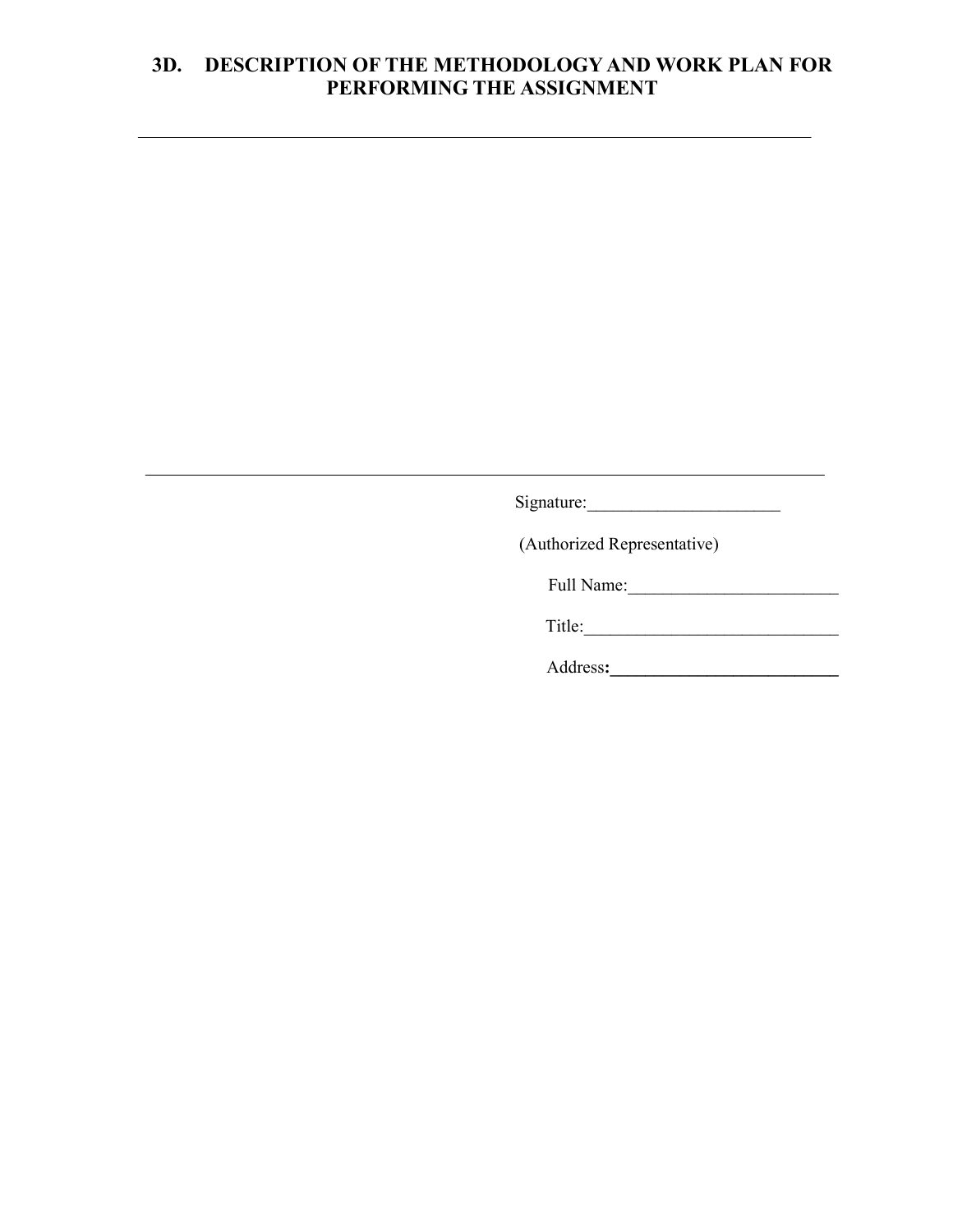# 3E. TEAM COMPOSITION AND TASK ASSIGNMENTS

# 1. Key Professionals

| Sl.<br>No        | Name | Position | Task | Reference page no<br>of complete details<br>in document |
|------------------|------|----------|------|---------------------------------------------------------|
| 1.               |      |          |      |                                                         |
| 2.               |      |          |      |                                                         |
| 3.               |      |          |      |                                                         |
| $\overline{4}$ . |      |          |      |                                                         |
|                  |      |          |      |                                                         |

### 2. Support Team

| Sl.<br>No        | Name | Position | Task | Reference page no<br>of complete details<br>in document |
|------------------|------|----------|------|---------------------------------------------------------|
| 1.               |      |          |      |                                                         |
| 2.               |      |          |      |                                                         |
| 3.               |      |          |      |                                                         |
| $\overline{4}$ . |      |          |      |                                                         |
|                  |      |          |      |                                                         |

Signature:\_\_\_\_\_\_\_\_\_\_\_\_\_\_\_\_\_\_\_\_\_\_

(Authorized Representative)

Full Name:\_\_\_\_\_\_\_\_\_\_\_\_\_\_\_\_\_\_\_\_\_\_\_\_

Title:\_\_\_\_\_\_\_\_\_\_\_\_\_\_\_\_\_\_\_\_\_\_\_\_\_\_\_\_\_

Address:\_\_\_\_\_\_\_\_\_\_\_\_\_\_\_\_\_\_\_\_\_\_\_\_\_\_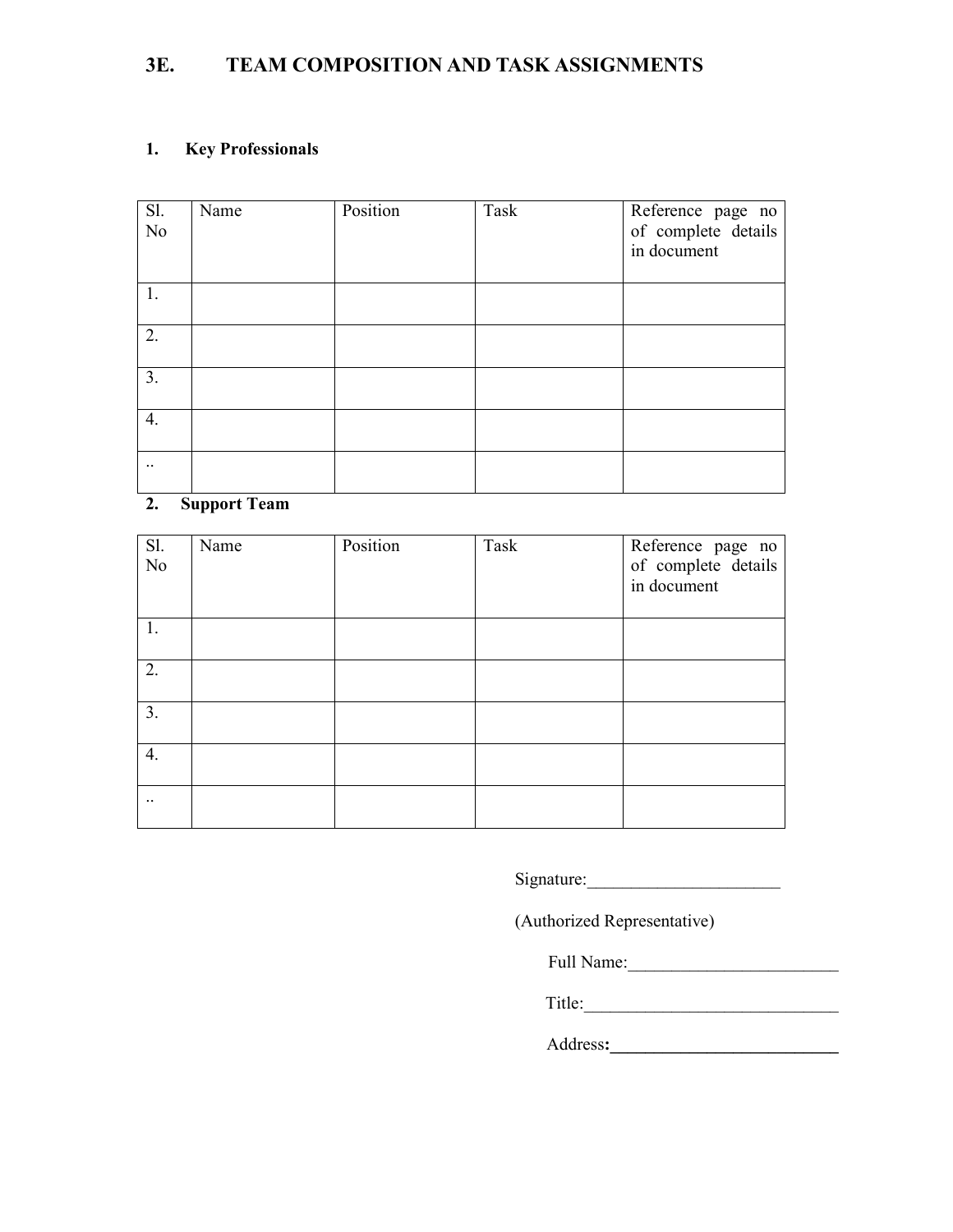# 3F. FORMAT OF CURRICULUM VITAE (CV) FOR PROPOSED KEY PROFESSIONAL STAFF & SUPPORT TEAM

| Name of Staff.                                                              |  |
|-----------------------------------------------------------------------------|--|
| Profession:                                                                 |  |
|                                                                             |  |
|                                                                             |  |
| Membership in Professional Societies: Membership in Professional Societies: |  |
|                                                                             |  |
|                                                                             |  |

### Key Qualifications:

[Give an outline of staff member's experience and training most pertinent to tasks on assignment. Describe degree of responsibility held by staff member on relevant previous assignments and give dates and locations. Use about half a page.]

### Education:

[Summarize college/university and other specialized education of staff member, giving names of schools, dates attended, and degrees obtained. Use about one quarter of a page.]

### Employment Record:

[Starting with present position, list in reverse order every employment held. List all positions held by staff member since graduation, giving dates, names of employing organizations, titles of positions held, and locations of assignments. For experience in last ten years, also give types of activities performed and client references, where appropriate. Use about two pages.]

### Languages:

[For each language indicate proficiency: excellent, good, fair, or poor; in speaking, reading, and writing]

### Certification:

I, the undersigned, certify that to the best of my knowledge and belief, these data correctly describe my qualifications, my experience, and me.

\_\_\_\_\_\_\_\_\_\_\_\_\_\_\_\_\_\_\_\_\_\_\_\_\_\_\_\_\_\_\_\_\_\_\_\_\_\_\_\_\_\_\_\_\_\_\_\_\_\_\_Date: \_\_\_\_\_\_\_\_\_\_\_\_\_\_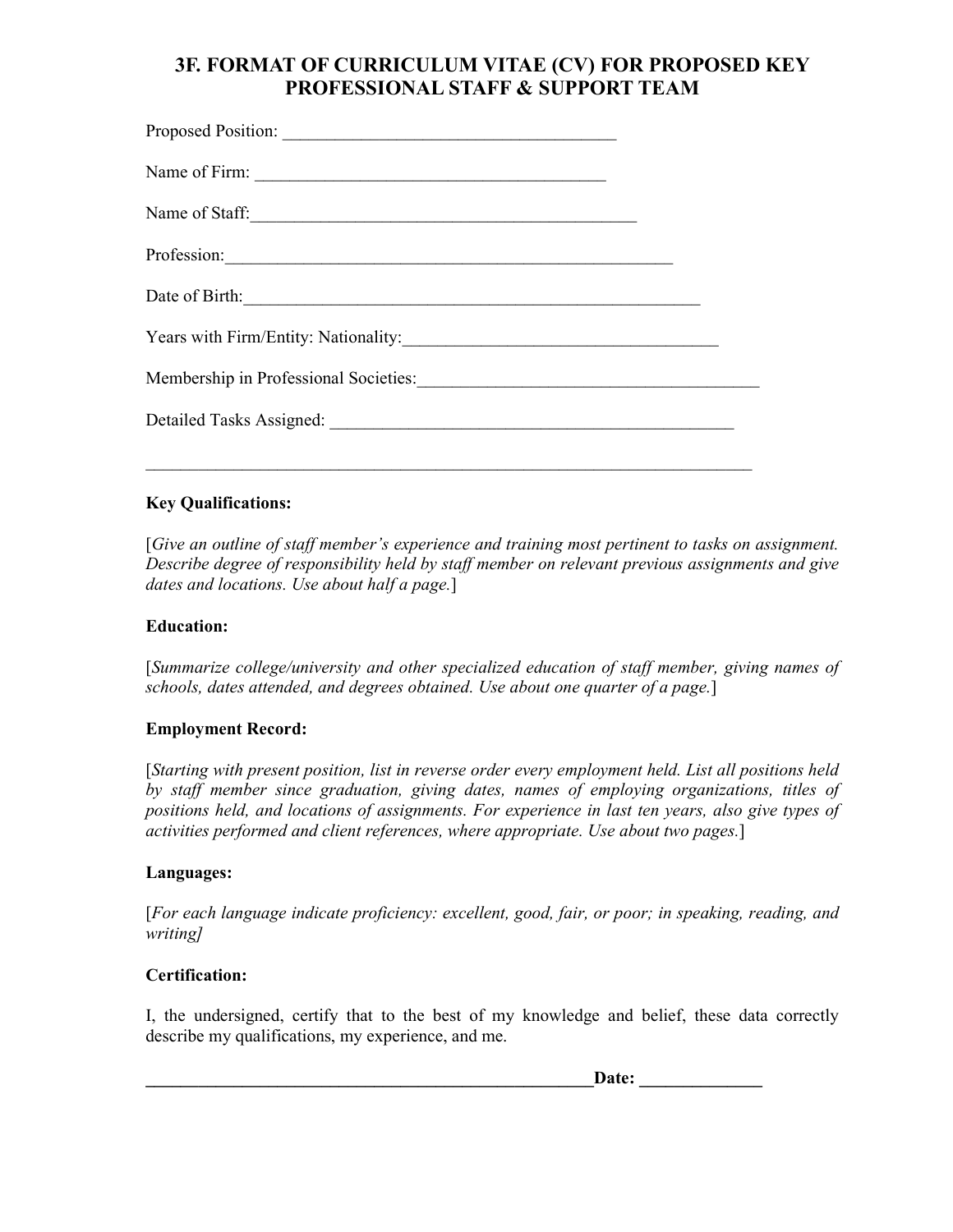### [Signature of staff member and authorized representative of the Firm] Day/Month/Year

Full name of staff member:\_\_\_\_\_\_\_\_\_\_\_\_\_\_\_\_\_\_\_\_\_\_\_\_\_\_\_\_\_\_\_\_\_\_\_\_\_\_

Signature:\_\_\_\_\_\_\_\_\_\_\_\_\_\_\_\_\_\_\_\_\_\_

(Authorized Representative)

Full Name:\_\_\_\_\_\_\_\_\_\_\_\_\_\_\_\_\_\_\_\_\_\_\_\_

Title:\_\_\_\_\_\_\_\_\_\_\_\_\_\_\_\_\_\_\_\_\_\_\_\_\_\_\_\_\_

Address:\_\_\_\_\_\_\_\_\_\_\_\_\_\_\_\_\_\_\_\_\_\_\_\_\_\_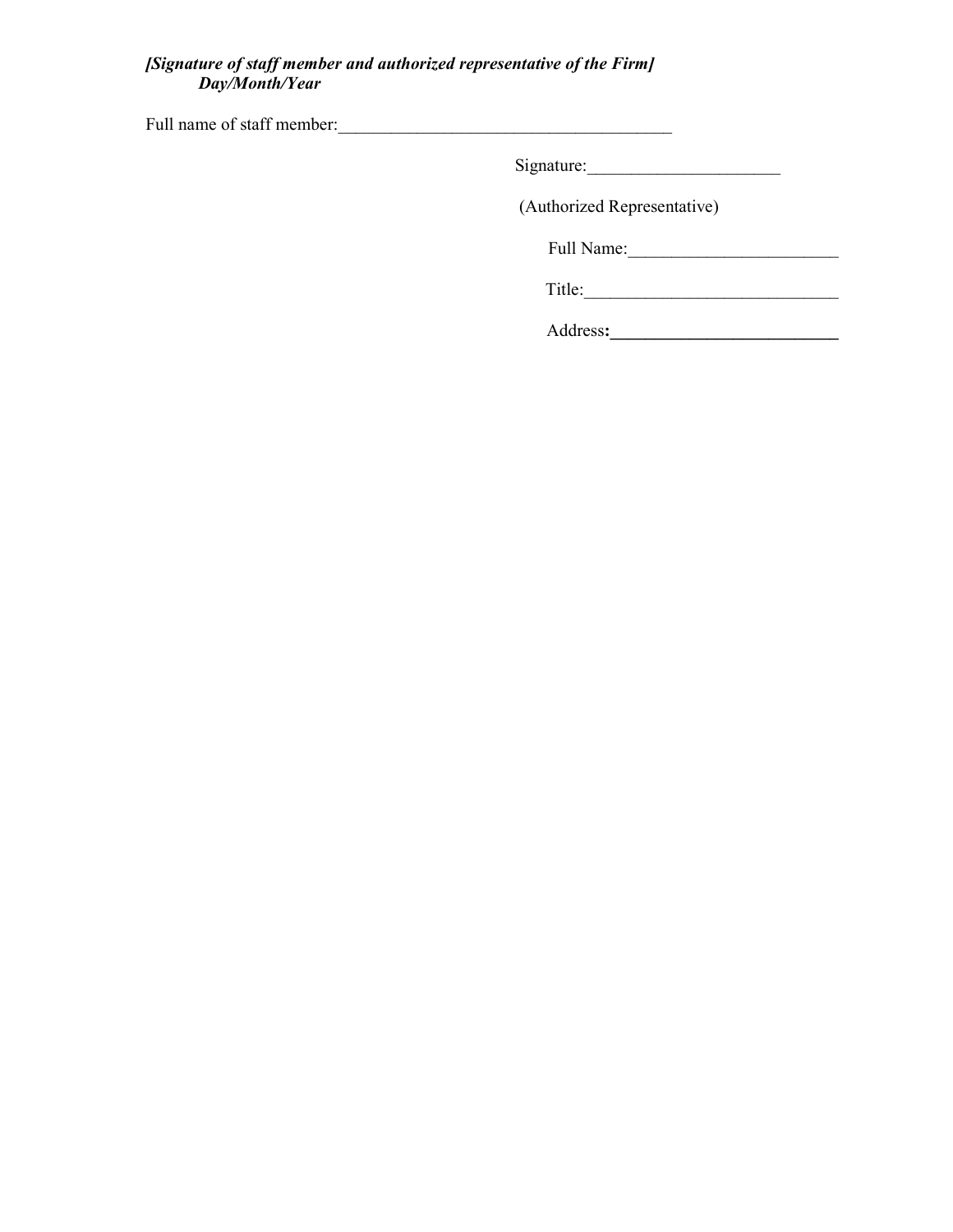### ACTIVITY (WORK) SCHEDULE

### 1. Field Investigation and Study Items:

| Sl.No. | Item of<br>Activity<br>(Work) | Month wise Program (in form of Bar Chart) |                  |   |                         |   |   |   |   |                  |    |    |    |
|--------|-------------------------------|-------------------------------------------|------------------|---|-------------------------|---|---|---|---|------------------|----|----|----|
|        |                               | $\mathbf{1}$                              | $\boldsymbol{2}$ | 3 | $\overline{\mathbf{4}}$ | 5 | 6 | 7 | 8 | $\boldsymbol{9}$ | 10 | 11 | 12 |
|        |                               |                                           |                  |   |                         |   |   |   |   |                  |    |    |    |
|        |                               |                                           |                  |   |                         |   |   |   |   |                  |    |    |    |
|        |                               |                                           |                  |   |                         |   |   |   |   |                  |    |    |    |
|        |                               |                                           |                  |   |                         |   |   |   |   |                  |    |    |    |
|        |                               |                                           |                  |   |                         |   |   |   |   |                  |    |    |    |
|        |                               |                                           |                  |   |                         |   |   |   |   |                  |    |    |    |
|        |                               |                                           |                  |   |                         |   |   |   |   |                  |    |    |    |

### B. Completion and Submission of Reports

| Report.                            | Areas<br>covered | Programme: (Date) |
|------------------------------------|------------------|-------------------|
| 1. Inception                       |                  |                   |
| 2. Preliminary Report              |                  |                   |
| 3. Interim Progress Report         |                  |                   |
| 4. Final Report covering all areas |                  |                   |

Signature:\_\_\_\_\_\_\_\_\_\_\_\_\_\_\_\_\_\_\_\_\_\_

(Authorized Representative)

Full Name:

Title:  $\Box$ 

Address:\_\_\_\_\_\_\_\_\_\_\_\_\_\_\_\_\_\_\_\_\_\_\_\_\_\_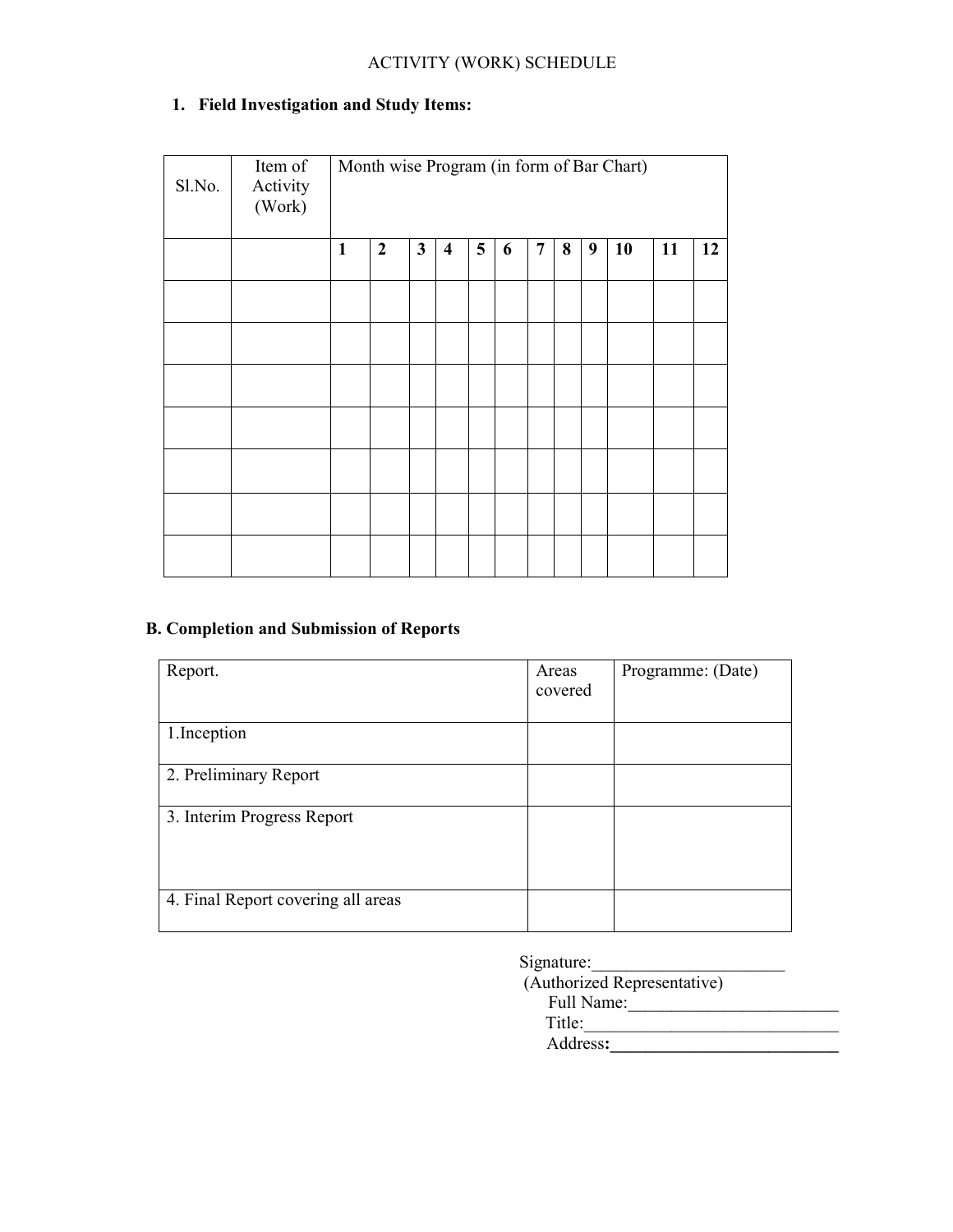| Sr. No                  | <b>Qualification Requirements</b>                                                       | <b>Details</b><br><sub>of</sub><br>qualifying<br>parameters                                                                                                                            | Reference<br>(page no)<br>bid<br>of<br>document |
|-------------------------|-----------------------------------------------------------------------------------------|----------------------------------------------------------------------------------------------------------------------------------------------------------------------------------------|-------------------------------------------------|
| $\mathbf{1}$            | Name of Bidder or the lead<br>member along with registration<br>certificate No.         |                                                                                                                                                                                        |                                                 |
| $\overline{2}$          | Year wise turnover of Bidder<br>or the lead member during last<br>three financial years | $FY$ 2005-06 in Lacs Rs<br>FY 2006-07 in Lacs Rs<br>$FY$ 2008-09 in Lacs Rs                                                                                                            |                                                 |
| $\overline{\mathbf{3}}$ | Experience of the<br>bidder<br>(provide evidence).                                      | Name of the client<br>Project details<br>Man months<br>Duration of project execution<br>Certificate from the Utility<br>and Web links<br>No of transacted CERs<br>Average rate of CERs |                                                 |

# 3I. QUALIFICATION REQUIREMENTS REFERENCES

\* If any information is not provided than it will be treated as nil.

Note: Please provide relevant documentary proof in support of the above.

Signature:\_\_\_\_\_\_\_\_\_\_\_\_\_\_\_\_\_\_\_\_\_\_

(Authorized Representative)

Full Name:\_\_\_\_\_\_\_\_\_\_\_\_\_\_\_\_\_\_\_\_\_\_\_\_

Title:\_\_\_\_\_\_\_\_\_\_\_\_\_\_\_\_\_\_\_\_\_\_\_\_\_\_\_\_\_\_

Address:\_\_\_\_\_\_\_\_\_\_\_\_\_\_\_\_\_\_\_\_\_\_\_\_\_\_\_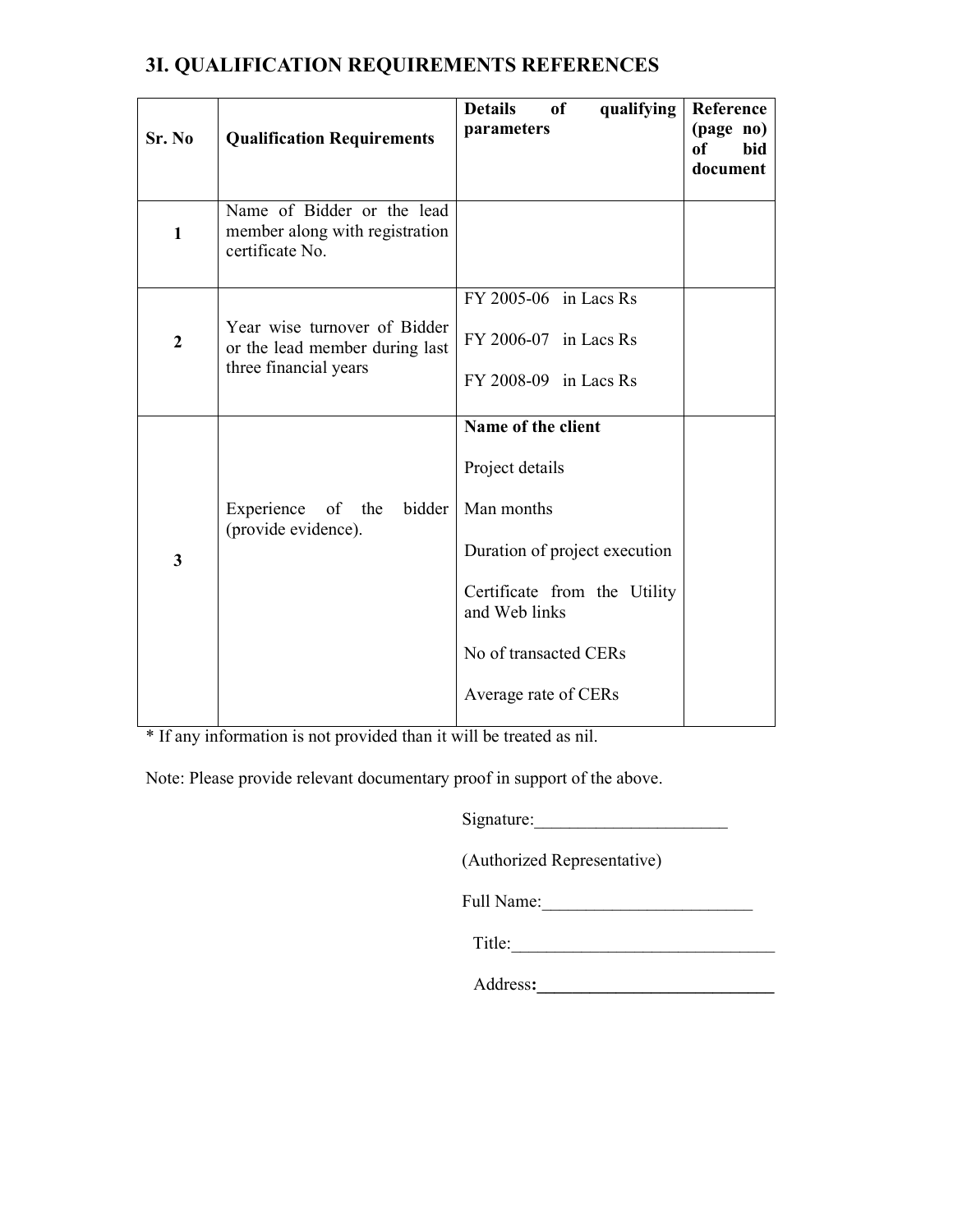### SECTION 4: FINANCIAL PROPOSAL - STANDARD FORM

# 4A. FINANCIAL PROPOSAL SUBMISSION FORM

[Location, Date]

| FROM: (Name of Firm)                                     | TO: (Name and Address of Client) |
|----------------------------------------------------------|----------------------------------|
|                                                          |                                  |
|                                                          |                                  |
|                                                          |                                  |
| From: [Name, address and telephone nos. of the bidder]   |                                  |
| To:                                                      |                                  |
| Sh. N. M. Sareen,                                        |                                  |
| Chief Engineer (Comml.), Jaipur Vidyut Vitran Nigam Ltd. |                                  |
| Room No. 222, Vidyut Bhawan, Janpath                     |                                  |
| Jaipur-302005                                            |                                  |
| E-mail: jaipurdiscom@sancharnet.in                       |                                  |
| Tel no.: (91-141-2747040,2744803 (FAX))                  |                                  |
| Sir,                                                     |                                  |
|                                                          |                                  |

Subject: Supply and Replacement of Existing Agriculture Pump Sets with energy efficient Pump sets and acquiring Certified Emission reductions (CERs) under CDM project.

 We, the undersigned, offer to provide the services for the project of Supply and Replacement of Existing Agriculture Pump Sets with energy efficient Pump sets and acquiring Certified Emission reductions (CERs) under CDM project in accordance with your Request for Proposal dated [Insert Date] and our Technical Proposal and we quote our prices as follows:

| S.NO. | <b>PARTICULARS</b>                                                                                                                                                                                                                                                                                                           | <b>PRICE</b> |
|-------|------------------------------------------------------------------------------------------------------------------------------------------------------------------------------------------------------------------------------------------------------------------------------------------------------------------------------|--------------|
|       | <b>ACTIVITY -I</b>                                                                                                                                                                                                                                                                                                           |              |
|       | SUPPLY AND REPLACEMENT OF EXISTING<br><b>AGRICULTURE PUMP SETS WITH ENERGY</b><br><b>EFFICIENT PUMP-SETS:</b> Total Cost (in Rs.) of<br>supplying and replacing 25000 Nos. (Twenty Five<br>thousand) existing pump sets with the energy efficient<br>Pump sets of Chomu division as per the scope of work of<br>bid document |              |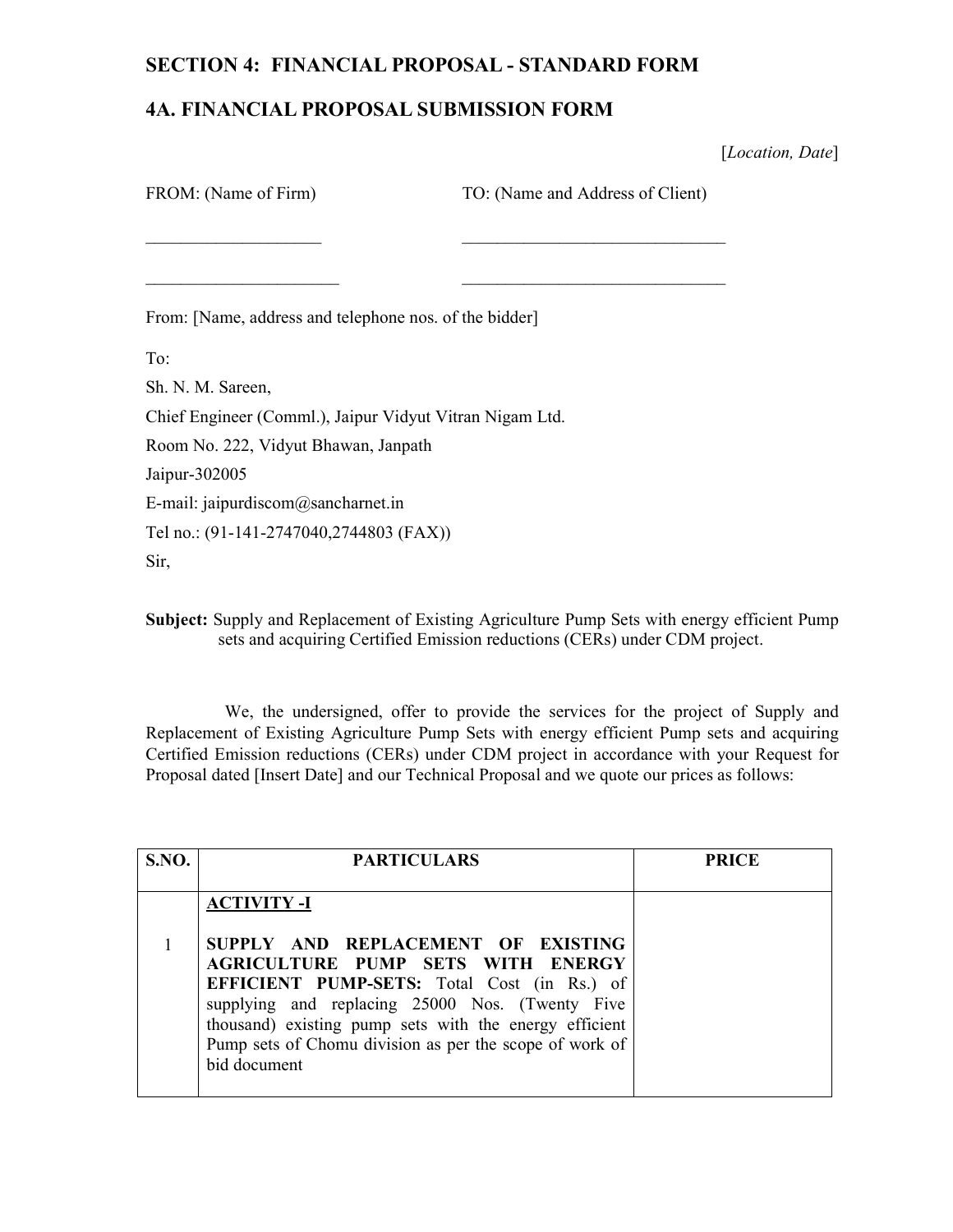| $\mathcal{D}_{\mathcal{L}}$ | <b>ACTIVITY -II</b>                                                                                                                                                                                                                                                                  |  |
|-----------------------------|--------------------------------------------------------------------------------------------------------------------------------------------------------------------------------------------------------------------------------------------------------------------------------------|--|
|                             | ANNUAL MAINTENANCE CONTRACT: Annual<br><b>Maintenance Cost (in Rs.) per year</b> of the new energy<br>efficient Pump sets as per the scope of work of bid<br>document for AMC of 9 years after expiry of guarantee<br>period of 15 months                                            |  |
| 3                           | <b>ACTIVITY -III</b><br>CDM ADVISORY CONSULTANCY SERVICES:<br><b>Success fee in %</b> of revenue to be received by JVVNL for<br>transaction of total CERs from the Project of replacing<br><b>Existing Agriculture Pump Sets</b>                                                     |  |
| $\overline{4}$              | <b>ACTIVITY -IV</b><br>SCRAPPING THE REMOVED PUMP SETS AND<br><b>OBTAINING THE SALVAGE VALUE: Salvage value</b><br>(in Rs.) per kg. of the scrap of the old Pump sets<br>(including motor). This amount is to be paid by the<br>contractor to the JVVNL for total Qty. of the scrap. |  |

(The above quoted prices are firm in all respect including all taxes including service tax, duties and levies, arranging escrow facility under aforesaid CDM consultancy, if required)

### THE BREAK-UP OF PRICES OF PUMP SETS IS AS UNDER:

| S.NO.          | <b>CAPACITY</b><br>(H.P)                                       | <b>UNIT PRICE</b><br>(INRS.)<br><b>TO BE</b><br><b>QUOTED BY</b><br><b>THE BIDDER]</b> | <b>EXISTING</b><br><b>NUMBERS</b><br>OF PUMPS IN<br><b>CHOMU</b><br><b>DIVISION</b><br>(IN NOS.)<br>(3) | <b>FUTURE</b><br><b>REQIUREMENT</b><br>(IN NOS.)<br>(4)   | <b>TOTAL</b><br><b>NUMBER OF</b><br><b>PUMPS</b><br><b>REQUIRED</b><br>(IN NOS.)<br>$(5)=(3)+(4)$ | <b>TOTAL COST</b><br><b>CAPACITY</b><br><b>WISE</b><br>$\overline{1}$ TO BE<br><b>PROVIDED BY</b><br><b>THE BIDDER</b><br>$(6)=(5)X(2)$ |  |  |
|----------------|----------------------------------------------------------------|----------------------------------------------------------------------------------------|---------------------------------------------------------------------------------------------------------|-----------------------------------------------------------|---------------------------------------------------------------------------------------------------|-----------------------------------------------------------------------------------------------------------------------------------------|--|--|
|                | (1)<br>3HP                                                     | (2)                                                                                    | 59                                                                                                      |                                                           | 82                                                                                                |                                                                                                                                         |  |  |
|                |                                                                |                                                                                        |                                                                                                         | 23                                                        |                                                                                                   |                                                                                                                                         |  |  |
|                | 5 HP                                                           |                                                                                        | 1076                                                                                                    | $\overline{23}$                                           | 1099                                                                                              |                                                                                                                                         |  |  |
| $\overline{2}$ |                                                                |                                                                                        |                                                                                                         |                                                           |                                                                                                   |                                                                                                                                         |  |  |
|                | 7.5 HP                                                         |                                                                                        | 10005                                                                                                   | 23                                                        | 10028                                                                                             |                                                                                                                                         |  |  |
| 3              |                                                                |                                                                                        |                                                                                                         |                                                           |                                                                                                   |                                                                                                                                         |  |  |
|                | 10 HP                                                          |                                                                                        | 9035                                                                                                    | 23                                                        | 9058                                                                                              |                                                                                                                                         |  |  |
| 4              |                                                                |                                                                                        |                                                                                                         |                                                           |                                                                                                   |                                                                                                                                         |  |  |
|                | $12.5 \overline{HP}$                                           |                                                                                        | 2298                                                                                                    | 23                                                        | 2321                                                                                              |                                                                                                                                         |  |  |
| 5              |                                                                |                                                                                        |                                                                                                         |                                                           |                                                                                                   |                                                                                                                                         |  |  |
|                | 15 HP                                                          |                                                                                        | 1067                                                                                                    | 23                                                        | 1090                                                                                              |                                                                                                                                         |  |  |
| 6              |                                                                |                                                                                        |                                                                                                         |                                                           |                                                                                                   |                                                                                                                                         |  |  |
| 7              | Above 15 HP                                                    |                                                                                        | 1300                                                                                                    | 22                                                        | 1322                                                                                              |                                                                                                                                         |  |  |
| 8              |                                                                | <b>TOTAL:</b>                                                                          | 24860                                                                                                   | 160                                                       | 25000                                                                                             |                                                                                                                                         |  |  |
| 9              |                                                                |                                                                                        |                                                                                                         | Labour and other cost of replacing the pump sets at site: |                                                                                                   |                                                                                                                                         |  |  |
|                | <b>Grand Total:</b>                                            |                                                                                        |                                                                                                         |                                                           |                                                                                                   |                                                                                                                                         |  |  |
| 10             | This should be equal to the price quoted for ACTIVITY-I above) |                                                                                        |                                                                                                         |                                                           |                                                                                                   |                                                                                                                                         |  |  |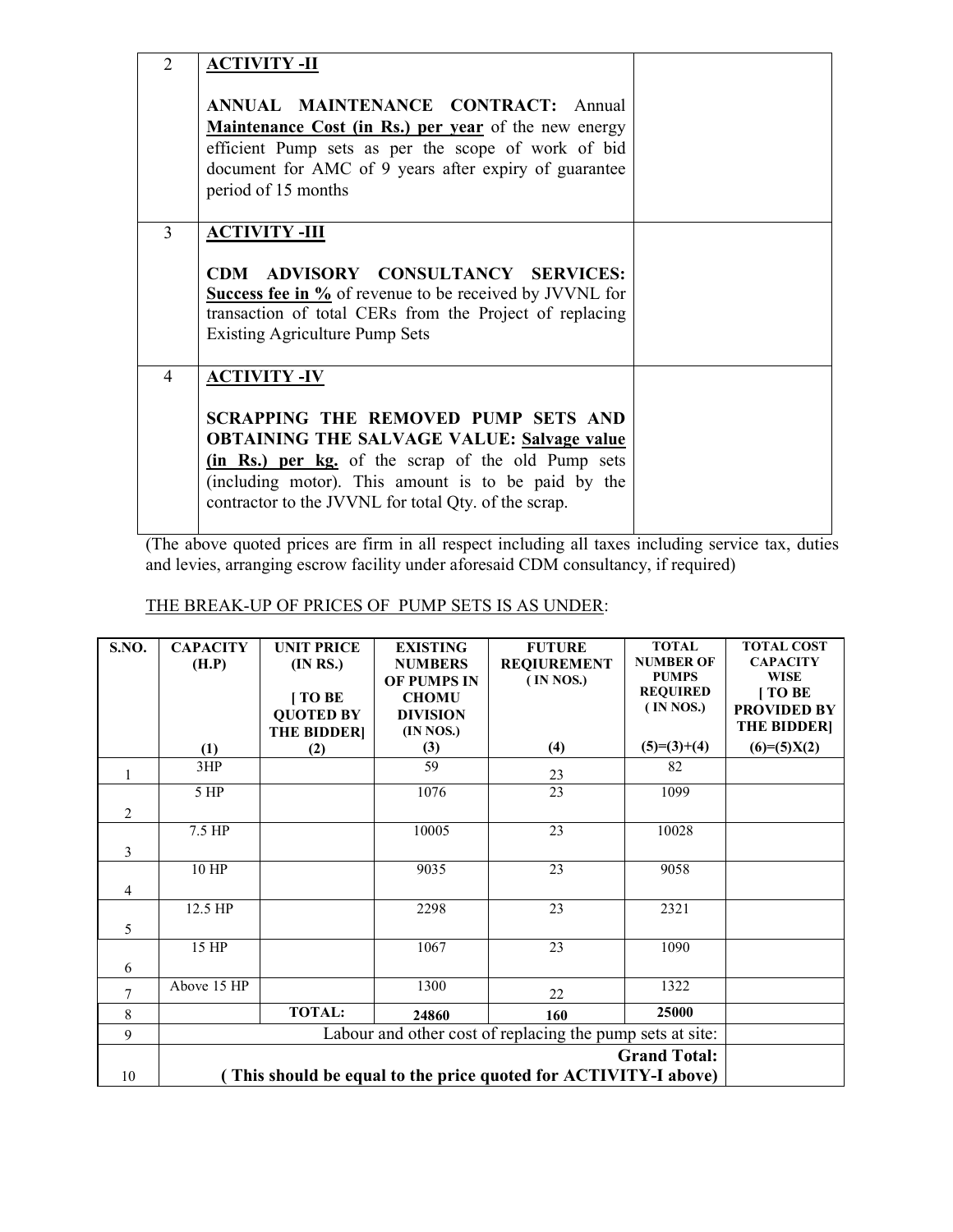We declare that the above quoted rates are firm and shall not be subject to any variation for the entire period of the contract.

We further declare that the above quoted fee includes all taxes including service tax, duties and levies payable by us under aforesaid consultancy assignment including arranging escrow facility.

Our proposal shall remain valid for acceptance for a period of 120 days from the date of opening of technical bid and 90 days from the opening of financial bid which ever is later.

Our Financial Proposal shall be binding upon us subject to the modifications resulting from Contract negotiations, up to expiration of the validity period of the Proposal.

We understand you are not bound to accept any Proposal you receive.

We are enclosing herewith Power of Attorney in the name of the person who has signed this offer on behalf of the Firm/Organisation

Yours sincerely,

| Signature |  | (Authorized Representative) |
|-----------|--|-----------------------------|
| FullName: |  |                             |
| Title:    |  |                             |
| Address:  |  |                             |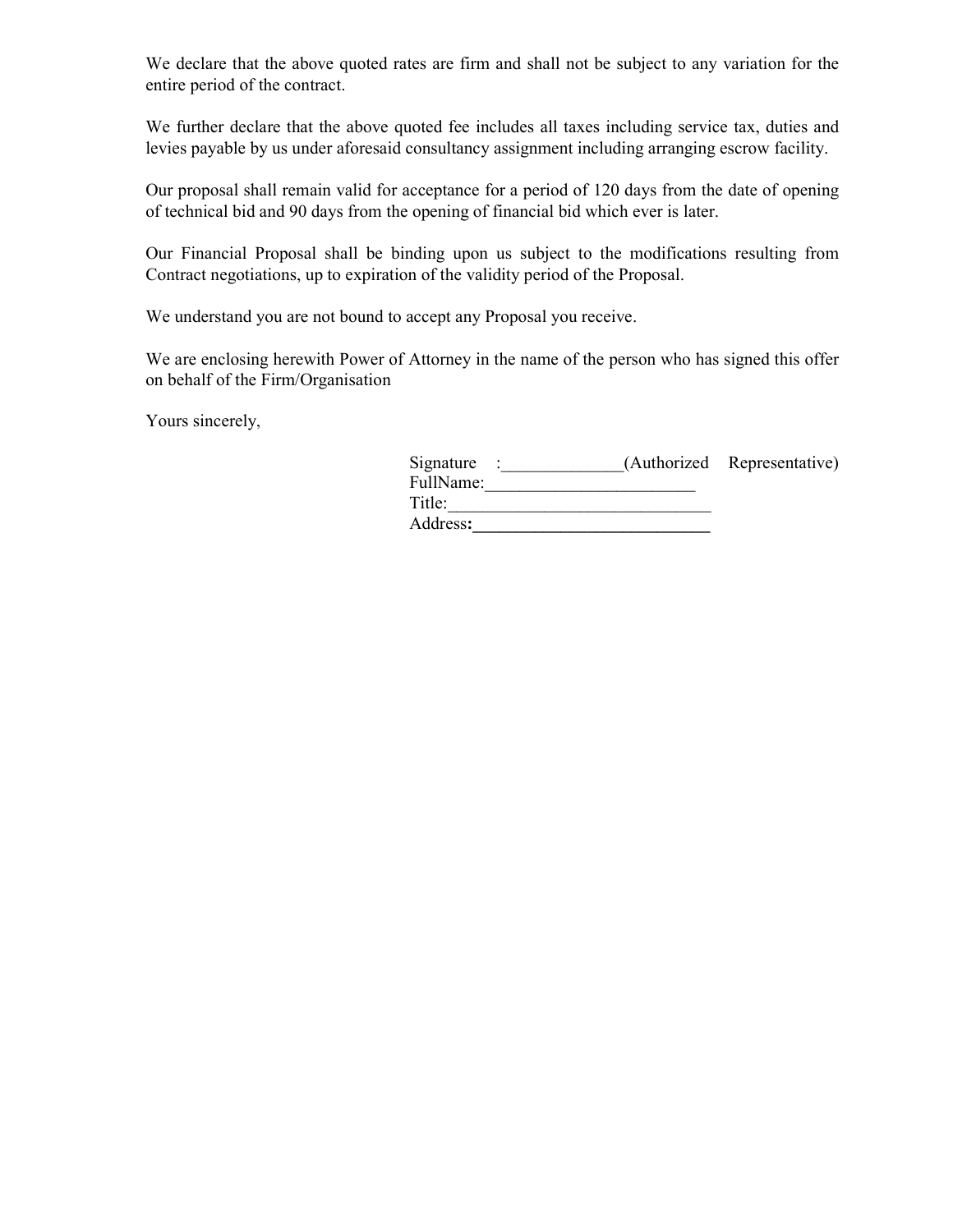# SECTION 5: TERMS OF REFERENCE

### BACKGROUND

JAIPUR VIDYUT VITRAN NIGAM LIMITED (JVVNL) has envisaged replacing existing 25,000 agriculture Pump Sets of various ratings (3 HP to 20HP) in Chomu division under Jaipur District Circle of JVVNL by energy efficient pump sets with guaranteed energy saving of more than 20% vis-à-vis the existing level of energy consumption. The pump sets should be energy efficient submersible pump sets and should have five stars labelling from Bureau of Energy Efficiency under Ministry of Power, New Delhi. The project will be implemented in the following manner:

#### ACTIVITY –I: SUPPLY AND REPLACEMENT OF EXISTING AGRICULTURE PUMP SETS WITH ENERGY EFFICIENT PUMP-SETS

#### SCOPE OF WORK

- (i) The Activity-I contains ten stages, each of one month. In every month contractor will replace 2500 Nos. of Pump sets in Chomu division. Complete supply and replacement work will take 10 months.
- (ii) During the implementation of the project, JVVNL is free to stop the project for further implementing it for the next stage.
- (iii) For analysing data and the out come of the project, JVVNL may stop the next stage of Activity – I in between the project only one time for not more than three months.
- (iv) However, the payment to the contractor for the completed work will be made as per the payment terms of the contract.
- (v) Technical Specifications of the submersible pump sets have been given at Annexure-I.

### ACTIVITY –II: ANNUAL MAINTENANCE CONTRACT

The Bidder should have to maintain pump sets after expiry of guarantee period of 15 months for period of 9 years. The period of 15 months will be reckoned from the date of commissioning of the pump sets. Separate rates should be quoted for AMC (Annual Maintenance Contract).

#### **SCOPE OF WORK**

- (i) The replaced energy efficient pump sets shall be guaranteed for 15 (fifteen) months from the date of commissioning. The defective pump sets during this period shall be replaced free of cost during this period.
- (ii)After the expiry of guarantee period of 15months, the AMC of 9 years will come into effect. This AMC shall cover all equipment/ component installed and commissioned under this contract.
- (iii) The JVVNL will be entering in to AMC directly with the contractor after the expiry of guarantee period of 15 months after the completion of the work. Offers received without quoting for the AMC will be summarily rejected. The cost of AMC for 9 years will also be taken into account for evaluation of the tender.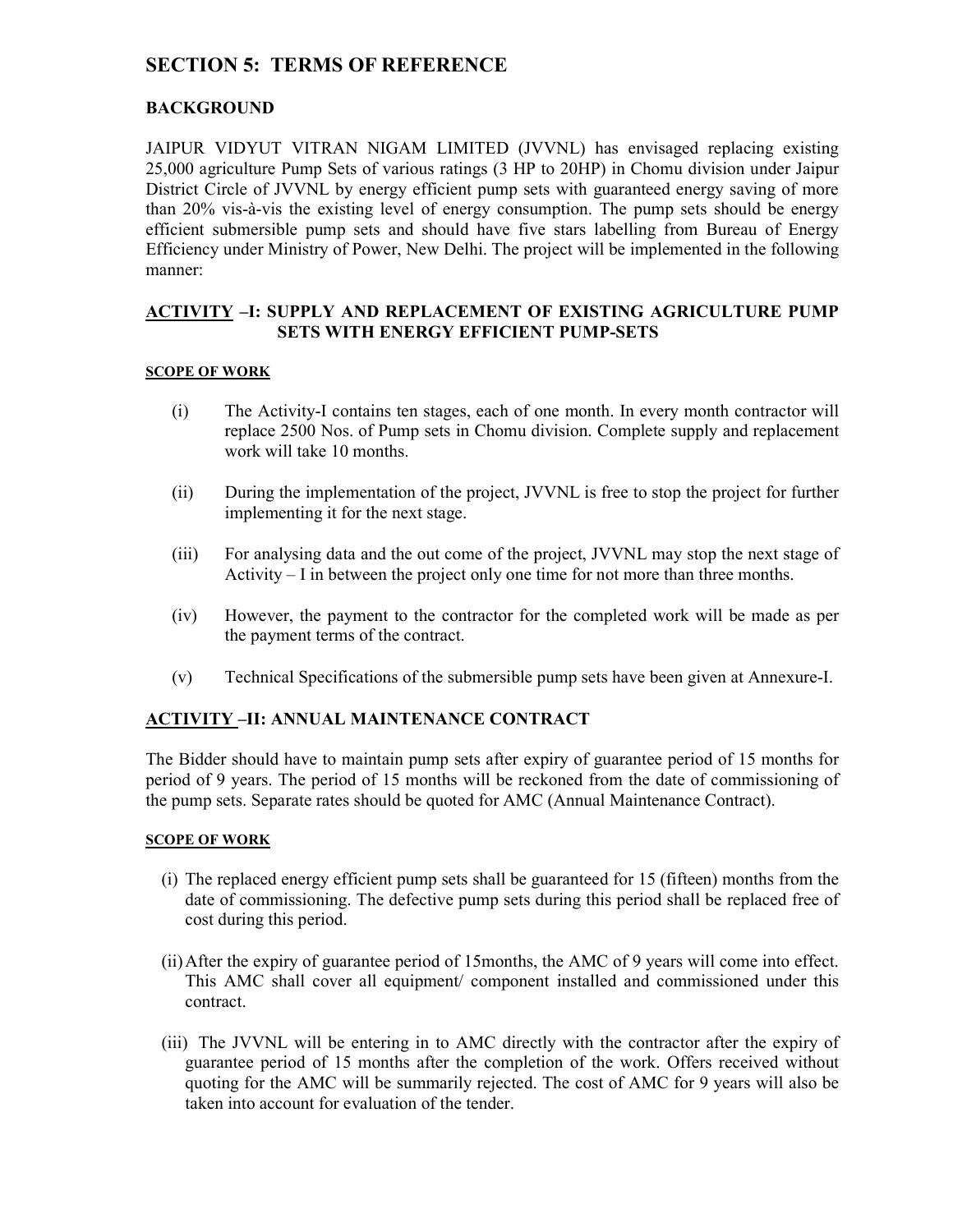- (iv) Due Payment of AMC will be made after completion of every Six months.
- (v) Contractor will carry out necessary maintenance of the energy efficient Pump sets in condition of any kind of defect. It can be associated with breakdown of pump set, efficient discharge or unsatisfactory working of the Pump sets.
- (vi) During the AMC period, the contractor should engage sufficient staff for maintenance. The Contractor should attend the complaint within 48 Hrs. on call of JVVNL and replace the defective Pump sets within three days of time after attending the complaint. Any delay beyond three days shall invite a penalty of Rs.500/- per day.
- (vii)Replace/Repairs of defective Pump sets and its component: Contractor should replace /repair of defective equipments/components free of cost.
- (viii)No free passes or transport will be arranged by the JVVNL for the movement of equipment and contractor's staff.

### ACTIVITY –III: CDM ADVISORY CONSULTANCY SERVICES

#### SCOPE OF WORK

Scope of work of bidder in respect of CDM consultancy is mentioned hereunder:

#### Project Design:

- a. Analysis of the project stated above, assess methodology eligibility requirements and identifies where new methodologies are required, assesses emission reduction Client ship issues, prepare preliminary estimates of emission reductions from the project.
- b. Develop Project Idea Note (PIN) as per the format of Ministry of Environment & Forest (MOEF), Government of India.
- c. Project Design Documents (PDD) as per UNFCCC format
- d. The Bidder should also analyse aspects of addition and the registration of CDM project as a 'Programme' approach.
- e. The Bidder shall cover this in a detailed Diagnostic Study that will be presented to JVVNL.
- f. Obtaining Host Country Approval from Ministry of Environment and Forests (MOEF) the DNA, Government of India
- g. Validation of CDM project Designated Operating Entity (DOE) for carrying out the validation process shall be hired by the Bidder
- h. Getting project registered with CDM Executive Board.
- i. Monitoring and verification of the project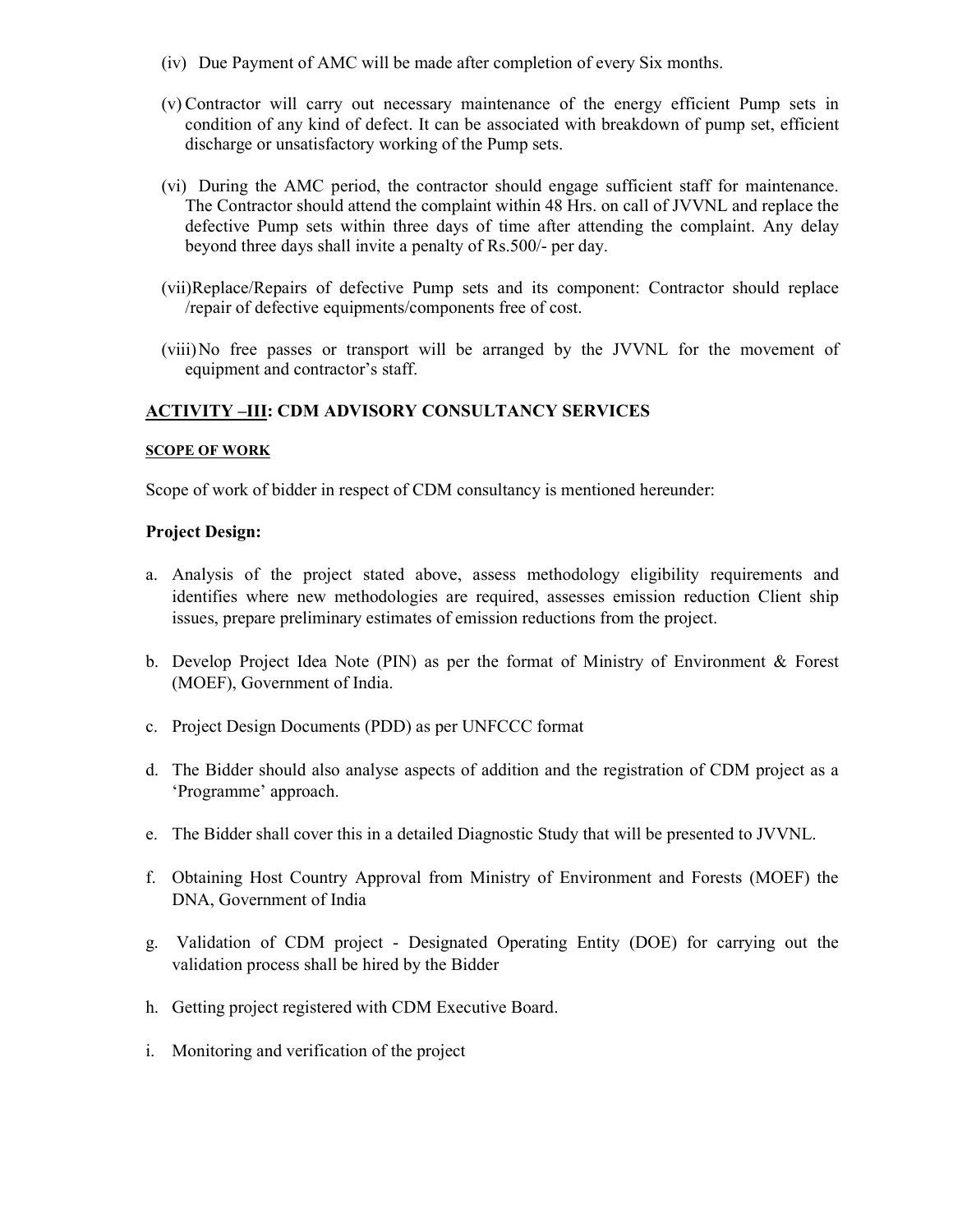- j. Assisting in the transaction of the CERs issued from the project in marketing emission reductions and concluding transactions with the preferred buyers
- k. The proposal shall also involve the deliverables and outputs as mentioned above and further outline the details subsequently.

#### Stage I: Project Documentation and Calculations

Development of Project Idea Note (PIN), Project Design Document (PDD) and Monitoring Plan, which would, inter alia, address the requirements of the Kyoto Protocol, the CDM Executive Board's (CDM-E8) procedures and the Host Country Sustainable Development criteria of the Government of India.

The main task would be:

- a. Demonstrate various additional ties for the project;
- b. Delineate project boundary and identify linkages;
- c. Consider existing approved baseline and monitoring methodologies and select the most appropriate;
- d. Identify the selected emission baseline;
- e. Estimate project GHG emissions including direct/ indirect onsite/ offsite emissions;
- f. Develop monitoring and verification protocol as per the selected methodology;
- g. Evaluate risks associated with emission reductions;
- h. Review Environmental Impact Assessment for the project as prepared by JVVNL;
- i. Carry out sustainability assessment of the projects:
- j. Estimates potential streams of CERs and evaluate potential benefits.
- k. JVVNL shall provide required project related information. The Bidder shall source information that is available in public domain related to sector performance and legislative requirements.

#### Stage II: Host country approval

Securing host country approval for JVVNL including assistance in presentations to MOEF and assistance in defending the projects at MOEF (DNA) and in the meeting of the interministerial group. MOEF encourages project developers to take lead in presentations and discussions and Bidder shall accordingly fully support JVVNL.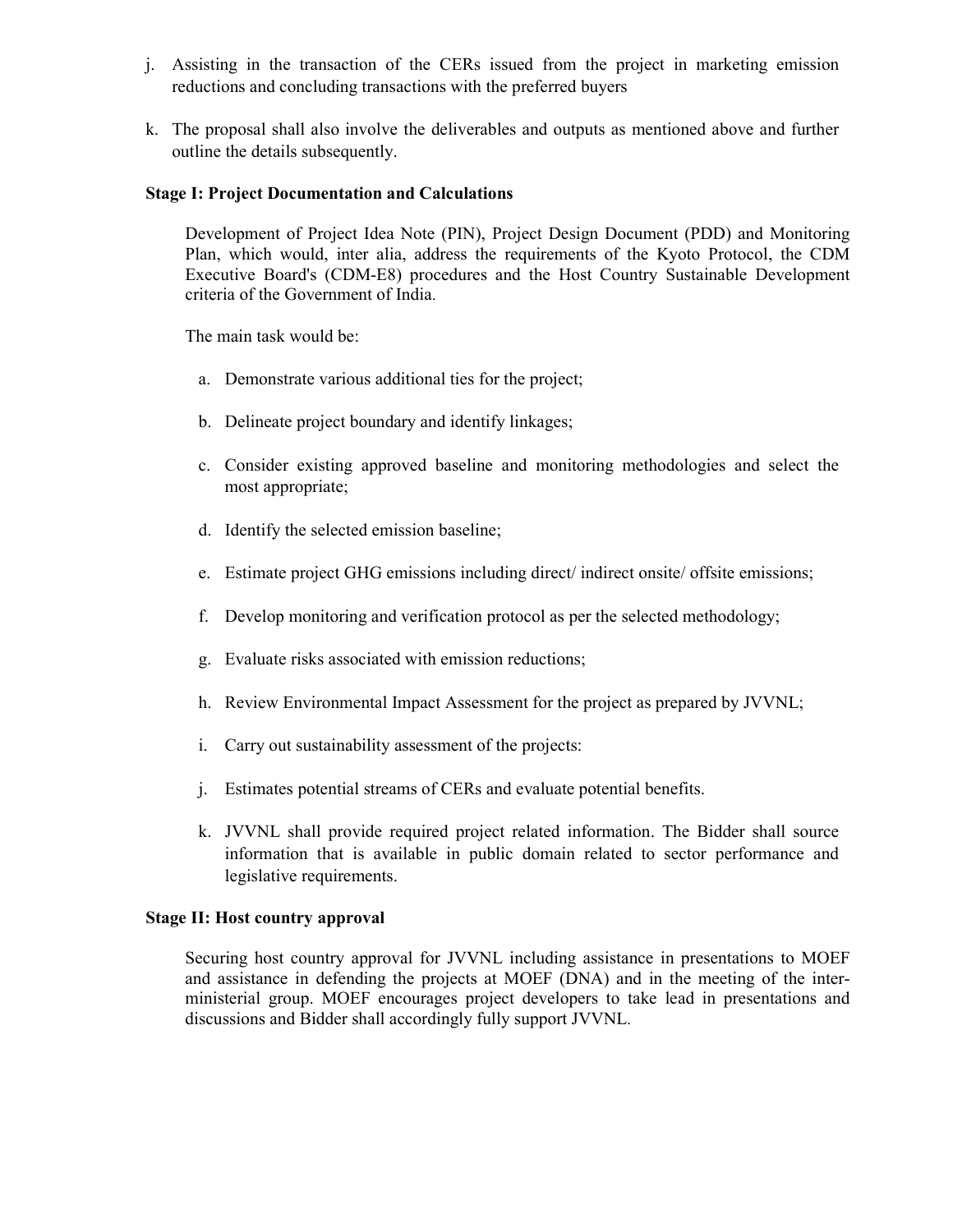#### Stage III: Validation assistance

Bidder should hire Designated Operating Entity (DOE) for all projects for carrying out the validation process for which Bidder should draft the terms of reference for selecting and appointing the DOE for validation process execution in consultation with JVVNL.

#### Stage IV: Registration Assistance

A validated project is required to be registered with CDM Executive Board of UNFCCC. The CDM consultant shall be wholly responsible to see that the validated project is registered with the CDM executive board for which it shall coordinate with the DOE and would complete the necessary documentation at its own level on behalf of JVVNL.

#### Stage V: Monitoring and verification

Bidder should hire Designated Operating Entity (DOE) for all projects for carrying out the monitoring and verification process for which Bidder should draft the terms of reference for selecting and appointing the DOE for monitoring and verification process in consultation with JVVNL. The monitoring and verification agency, after completing the process, submits its report to CDM Executive Board that constitutes a request for issuance of Certified Emission Reduction (CERs).

#### Stage VI: Transaction services

- a. JVVNL's objective is to achieve maximum value from the transaction. The number of tranches of transactions that would have to be done for realizing the maximum value for JVVNL by exploring best possible market conditions by developing a transparent process as per robust PDD in obtaining best prevailing prices for Emission Reduction.
- b. Bidder would make presentations and hold discussions with the potential buyers to obtain best possible transaction terms. The Bidder is expected to have worked with a large number of corporations and governments in various countries and therefore shall have demonstrated good contacts with the potential buyers. The Bidder is expected to have a sound understanding of the carbon credit requirements of potential buyers; including the type of credits they are looking for and the prices.
- c. Bidder would however suggest taking up the transaction when the credits have been validated. Having identified the potential buyers, Bidder would assist JVVNL in negotiating the term sheet to arrive at a Emission Reduction Purchase Agreement (ERPA) and work towards closing the transaction.

#### The steps involved in the transaction process are listed below:

Study on marketing strategy and commercial arrangements on behalf of JVVNL to access global carbon markets:

- a. Analyse market trends and developments; overall market positioning, including carbon branding and the development of JVVNL's reputation/image in the market as a global seller of premium carbon instruments
- b. Study and explore transaction structure, including the possibility of using a trustee arrangement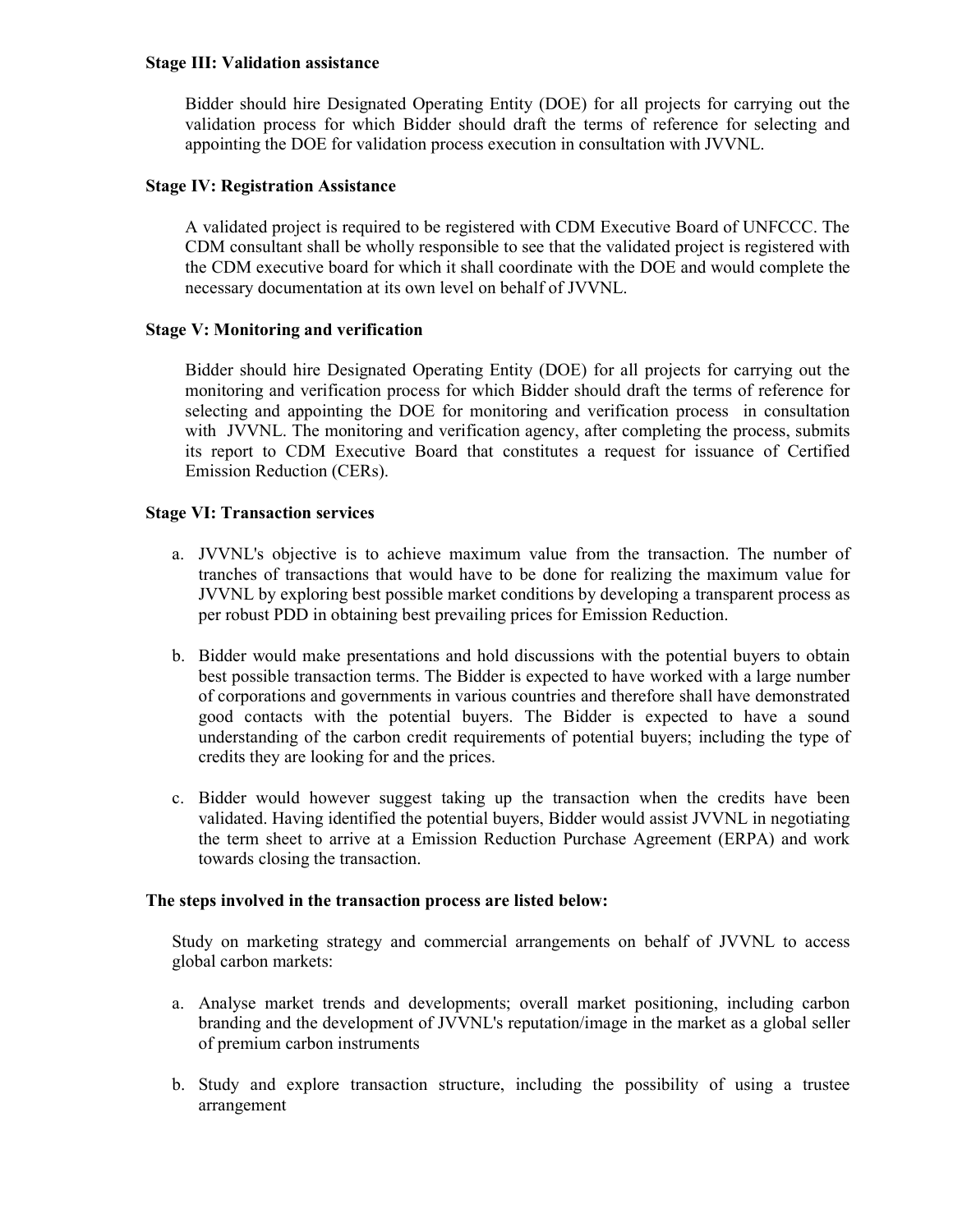- c. Assess the risks arising out of uncertain and emerging country DNA rules and ways of mitigating these;
- d. Assistance with the selection of project participants and advice on allocation rules to protect market access and the options for the sale of CERs;
- e. Explore best possible commercial arrangements between project participants to protect market access and the options for the sale of CERs;
- f. Work in consultation with JVVNL on its overall marketing strategy, including relative timing of transactions, carbon types, volumes, vintages.
- g. Maintaining escrow service account for JVVNL

#### Marketing and sale of carbon credits:

- a. Developing the marketing strategy and sale structure, including price and other sale objectives, timing of sale, volume, vintages, multiple tranches, target buyers (type, location) and method of sales (e.g. auction, preferred buyer lists, clients etc);
- b. Analysis of the market, identification and categorization of potential buyers by type of carbon and preparation of a list of target buyers;
- c. Preparation of a sales timetable;
- d. Pre-marketing to identified target buyers;
- e. Preparation of project marketing information and confidentiality agreements;
- f. Analysis of expression of interests;
- g. Preparation of project information memorandum (including terms of sale) and other sales documentation (in conjunction with JVVNL's legal advisers);
- h. Management of the Q&A process during the due diligence process
- i. Short-listing of selected Bidder;
- j. Arranging site visits, meetings and presentations;
- k. Assistance with the conduct of negotiations and address the key issues on each transaction;
- l. Documentation and financial close on each transaction on behalf of JVVNL.

The Bidder shall suggest the transaction strategy modes like future credits, forward contracts, etc., best suited for JVVNL.

### ACTIVITY –IV: SCRAPPING THE REMOVED PUMP SETS AND OBTAINING THE SALVAGE VALUE

#### SCOPE OF WORK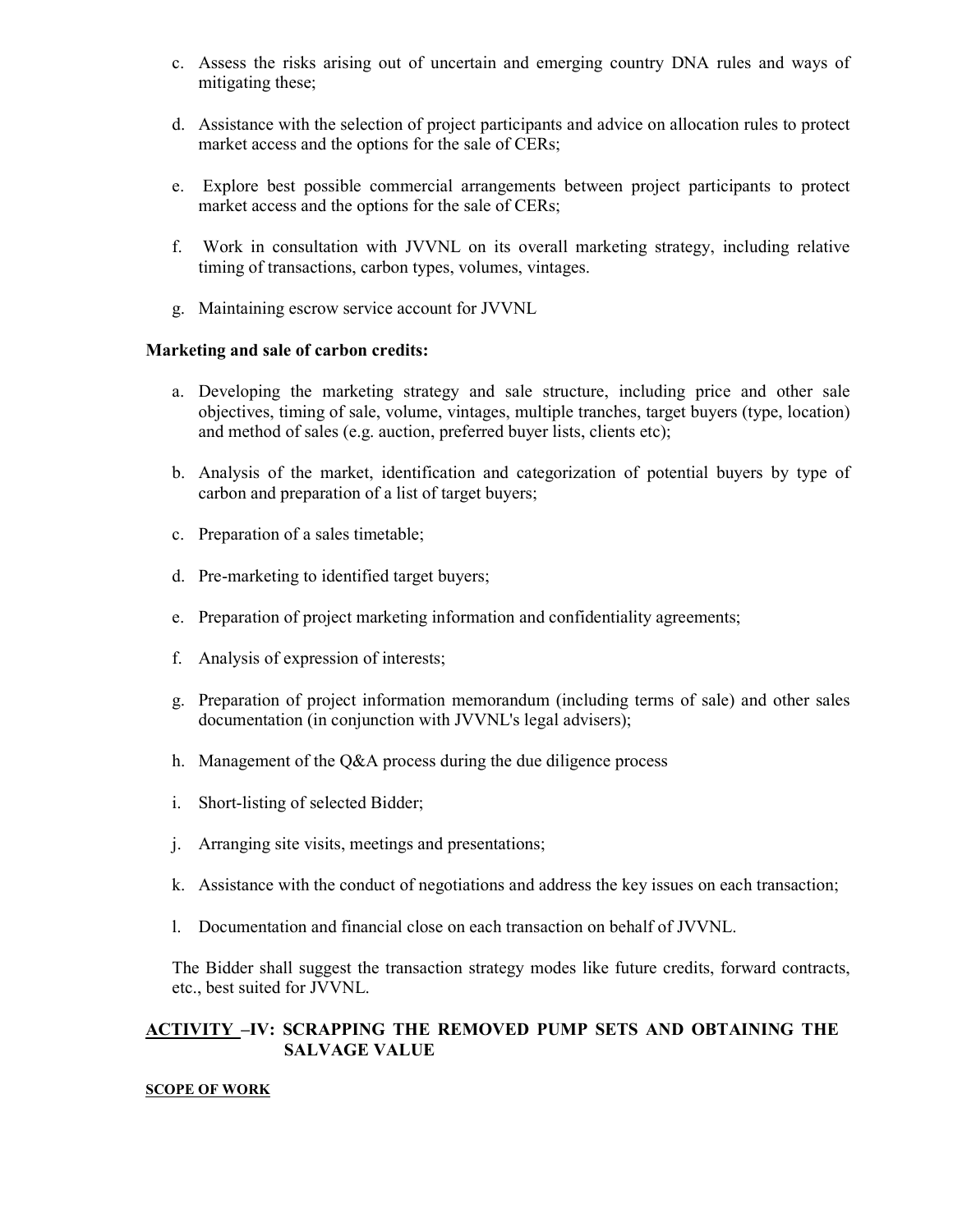The contractor will uninstall the pump sets from the site of the farmer and notify the same to the concerned Assistant Engineer (O  $\&$  M), JVVNL. They will jointly mark/seal all the removed pump sets and the contractor will make all the pump sets unusable (scrap) in presence of representative of JVVNL. The contractor then be allowed to sell the scrap to obtain the salvage value which will be paid to the JVVNL. In any case contractor will not sell the removed pump sets in market by repairing them or by any means to make them workable again.

### TERMS & MODE OF PAYMENT:

#### FOR ACTIVITY- I

Each month contactor will supply 2500 Nos. of pump sets of each stage in ACOS (JPDC), Jaipur. After receipt of the material in to the ACOS (JPDC), contractor shall submit bill in triplicate for arranging 60 % payment by A.O. (CPC), JVVNL, Jaipur for the work involved in one stage i.e. the supplying and replacing 2500 nos. of energy efficient pump sets (ten stages will be there to complete the work of Activity  $-$  I i.e. Supply and Replacement of 25000 Nos. Existing Agriculture Pump Sets with Energy Efficient Pump-Sets).

Thereafter, the pump sets will be got issued by the concerned Assistant Engineer (O  $\&$  M), JVVNL as per requirement and the contractor shall arrange transportation from store to site. The contractor shall then install the pump sets at site. After installation and replacement of the pump sets and successful commissioning of the energy efficient pump sets at site, the contractor will request and the Assistant Engineer shall issue a certificate of completion after due verification. The AEN will further forward the bill to concerned XEN for counter signatures and onward transmission to the Accounts Officer (CPC), JVVNL, Jaipur for releasing rest of the 30 % payment of the bill after deduction of salvage value of removed pump sets as per the contract The payment shall be released by the Accounts Officer (CPC) subject to any deductions covered under the contract and as per payment policy of JVVNL.

The balance 10% payment will be treated as performance guarantee and shall be made after expiry of guarantee period of 15 months after satisfactory completion of contract and after meeting out all legal and contractual liabilities by the contractor as per terms and conditions of the contract. The firm may alternatively like to furnish the Bank Guarantee of equivalent amount against performance guarantee from a scheduled Bank on non-judicial stamp paper(s) of appropriate value in the prescribed format addressed to the Chief Engineer (Comml), JVVNL, Jaipur for satisfactory completion of work.

The period of 15 months will be reckoned from the date of commissioning of the pump sets. All other statutory deductions, if any, shall be made by the Accounts Officer while making payment to the Contractor. Transportation cost involved in any of the activities will be borne by the contractor.

#### FOR ACTIVITY- II

The due payment of bills of AMC will be made on half yearly basis. After completion of every six months, contractor shall submit bills for AMC in first week of following month to the concerned Assistant Engineer ( $O \& M$ ), JVVNL. After verifying satisfactory performance, the AEN will further forward the bill to concerned XEN for counter checking and signatures and onward transmission to the Accounts Officer (CPC), Jaipur Discom for arranging 100 % payment subject to any deductions covered under the contract. The payment shall be made by the Accounts Officer (CPC), Jaipur Discom as per payment policy of JVVNL.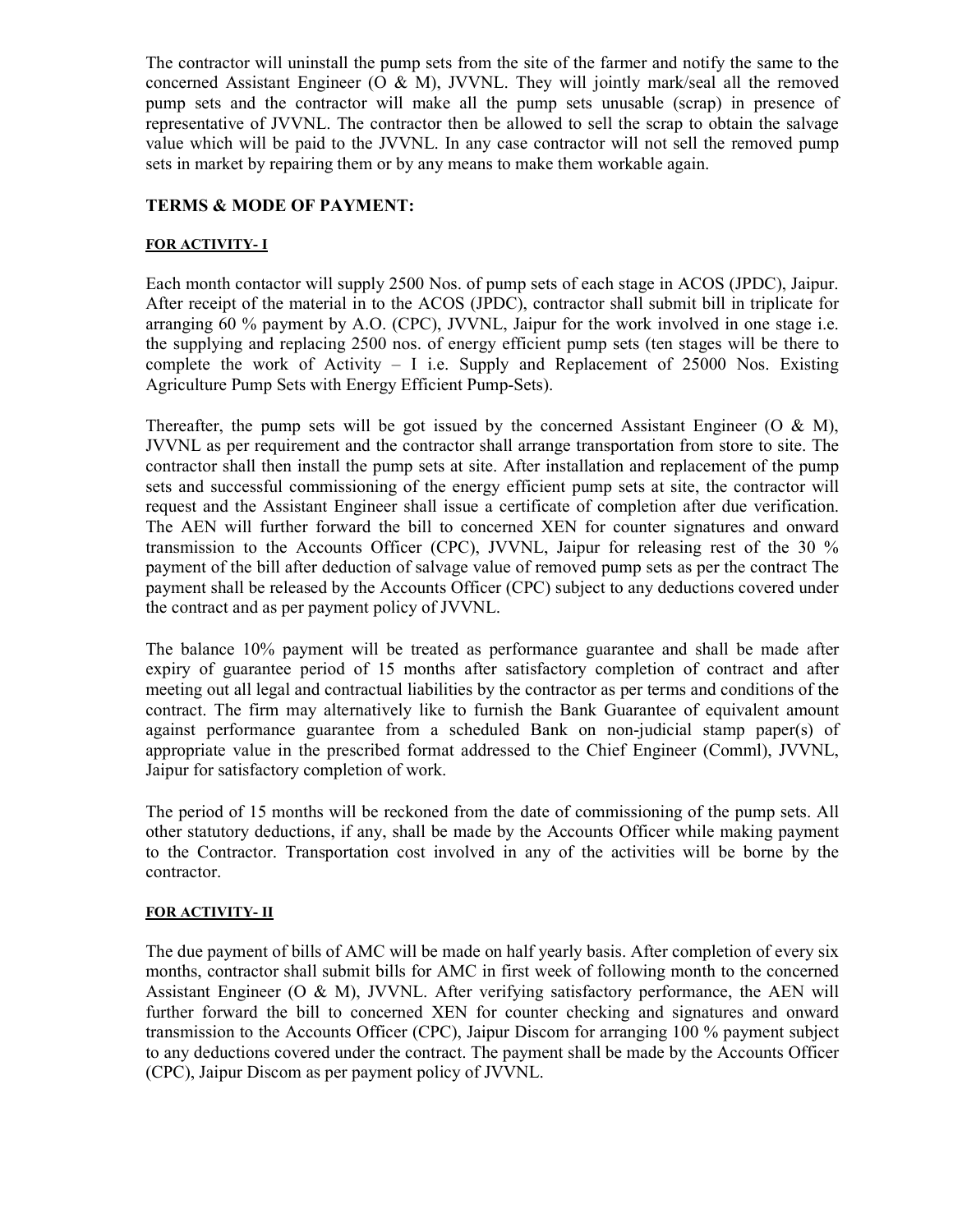#### FOR ACTIVITY- III

#### PAYMENT TO THE CDM CONSULTANT

(i) Success fee to the consultants will be made on actual realisation of amount (in Euros) for CERs transacted successfully time to time or in phase manner as per the registration of the projects in amount in Indian currency in % value as per contract after deduction of advance or any amount paid to the consultant with respect to execute the project at various stages and amount on account of penalty, if any.

The payment terms as stated above shall be adhered to at the most, however no interest shall be paid for delay in payment, if any.

NODAL OFFICER: The Executive Engineer (O & M), JVVNL, Chomu will be the Nodal Officer.

#### OTHER CONDITIONS

- a. The Bidder shall not bid to buy the carbon credits himself.
- b. He shall demonstrate that he is completely independent from the buyers of carbon credit.
- c. The success percentage should be inclusive of charges for escrow facility.
- d. If in the opinion of JVVNL, contractor has not put sufficient efforts to perform as per the scope of work for CDM ADVISORY CONSULTANCY SERVICES for acquiring the CERs for JVVNL, in such circumstances JVVNL shall have the right to deny to take further services of the contractor in the matter of "CDM ADVISORY CONSULTANCY SERVICES" and may appoint any other consultant as it may deem fit and no claim of for compensation in this respect shall be entertained from the contractor.
- e. JVVNL has right to send his duly authorized representative to carry out inspection and acceptance testing of the material before dispatch and as well as at the site. If the material fails to meet out the specifications, the contractor will immediately replace the material with the fresh material meeting all the specifications as per the contract.
- f. General condition of supply (GCC) and Erection Condition of supply (ECC) [applicable as the work involves installing and uninstalling the pump sets at site] appended herewith are also the integral part of the bid document.
- g. JVVNL reserve the right to award the contract more than one contractor, if in its opinion the work can be better handled by more than single contractor.
- h. JVVNL also reserve the right to reduce/ increase the scope of work of bid document at any stage.

#### Schedule of Implementation

5.1 It is the intent of JVVNL to replacement of existing agriculture pump sets with energy efficient pump sets and acquiring Certified Emission Reductions (CERs) under CDM project. Accordingly, the bidder shall furnish along with his offer, a detailed bar chart of different activities for the scope of work (separately for supplying and replacing pump sets and CDM advisory consultancy services).This chart shall be discussed and finalised with the JVVNL, before award of contract.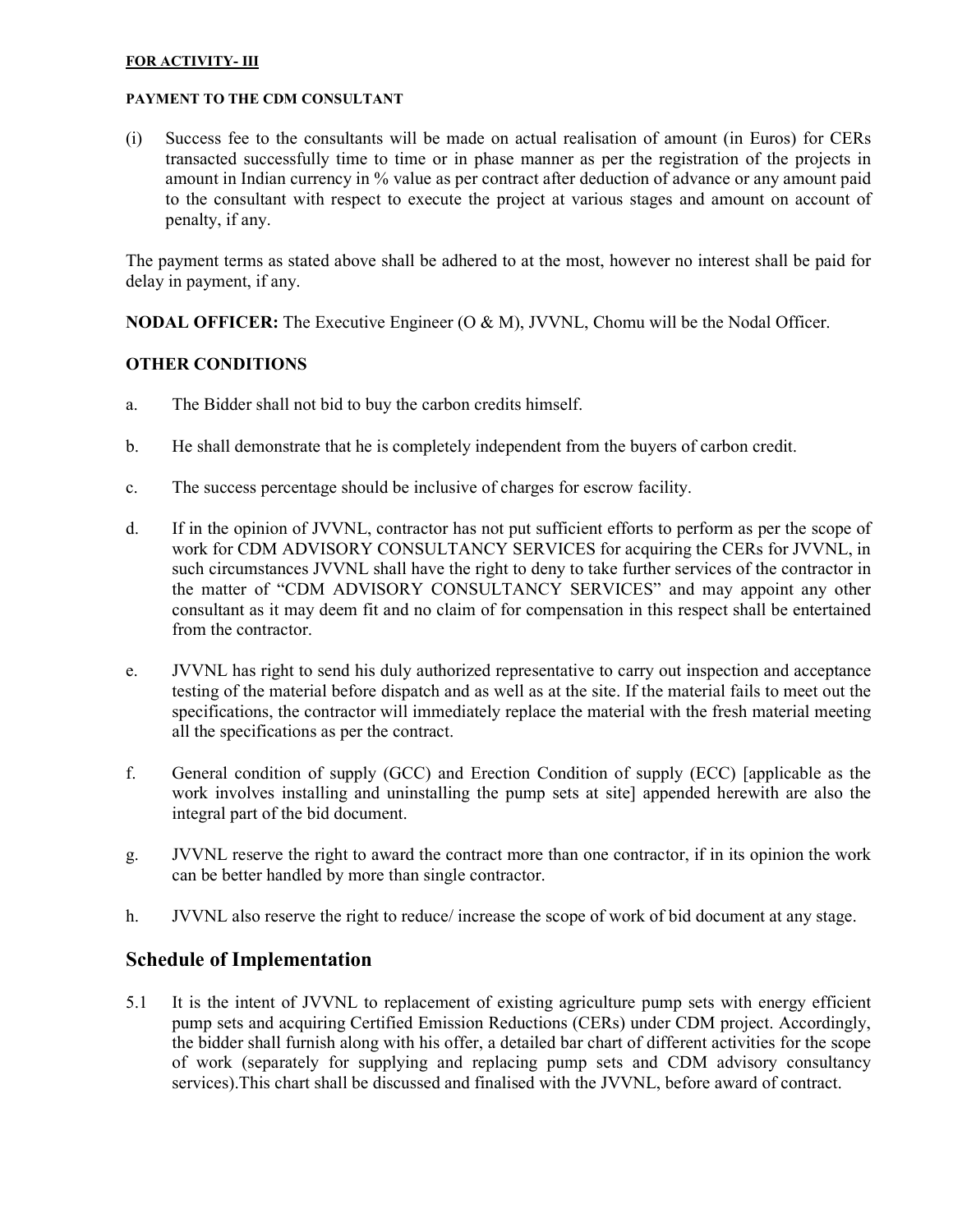# Basis of Price Offer

- a. Deviations / Exclusions, if any, not covered in the services offered, should be brought out by the bidder specifically in his offer.
- b. The bidder shall express the success fee as percentage (%) of total revenue per annum to be received by JVVNL on account of CERs for the services detailed in Specification of the bidding document.
- c. The prices quoted in financial proposal shall include all related costs towards overheads, manpower, secretarial services, communication, stationery, boarding, lodging and all travel expenses.

# Manpower Deployment

- 5.2 The Bidder shall deploy a suitable task force of well-qualified and experienced facilitators/counsellors/trainers. The name of the counsellors proposed to be deployed for completion of services included under the scope of this specification, along with their relevant experience and curriculum vitae shall be included by the bidder in his offer.
- 5.3 The bidder shall furnish with his offer list of the counsellors working with them on full time basis, along with the details of their past experience and association in similar assignments.
- 5.4 The Bidder shall also identify a senior counsellor to act as an overall co-ordinator and as a focal point for all interactions with the JVVNL, throughout the entire period of consultancy assignment.

# Methodology

- 5.5 Assistance to Discoms shall be carried out based on the existing infrastructure, working system/ procedure, organizational structure and prevalent laws, rules  $\&$  regulations. The Bidder shall have interaction with the concerned wings and prepare a base line policy paper showing expectations from the proposed system, which may not be forthcoming under the existing set-up. The cumulative findings shall form the basis of preparing the final report.
- 5.6 In order to achieve the above objectives and carry out work as defined under the scope, the Bidder shall clearly spell out the methodology to be adopted by in their response to RFP.

# Competency and Expertise Requirements

- 5.7 The Bidder shall necessarily possess the following competence and expertise:
	- a) The Bidder will need to possess multi dimensional capability to adequately meet the requirement of the consultancy.
	- b) The offer may be submitted either by a single Bidder or by a consortium of Bidder led by a lead member.
	- c) The Bidder is expected to carry out its assignment with due diligence and in accordance with prevailing standards of the profession.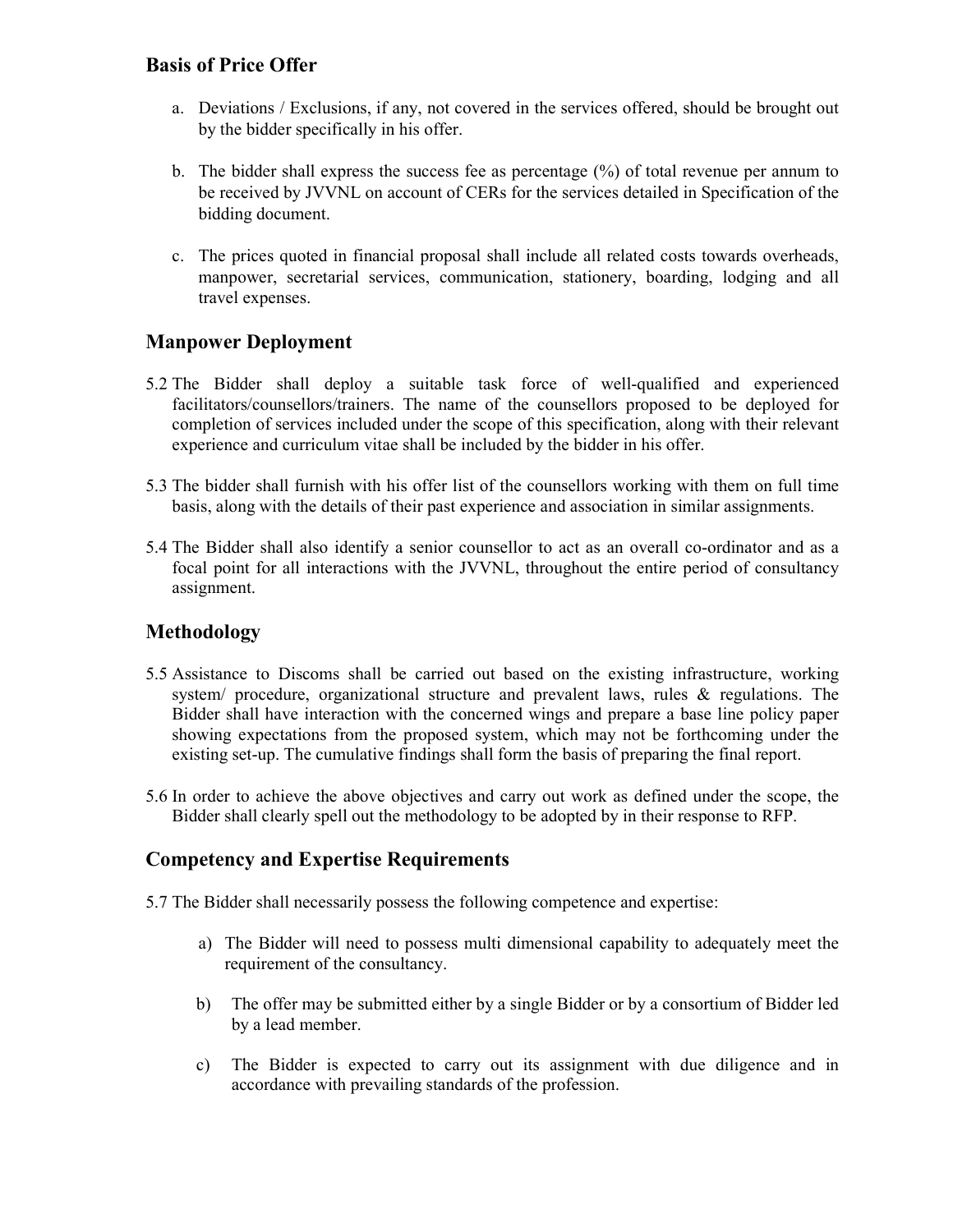- d) Details of past experience in similar or other areas connecting with Pump manufacturing and acquiring Certified Emission reductions (CERs) under CDM project thereof.
- e) The Bidder will need to be able to work efficiently with senior management and officers of Discoms.

### Reporting Arrangements

- 5.8 The Bidder shall report to the Officer nominated by the Discom, who will closely monitor the progress.
- 5.9 The Bidder should nominate one nodal Officer/Manager/Project Manager for the entire consultancy period.
- 5.10The Bidder shall submit Monthly Progress Reports by 10th of every calendar month along with the details of activity carried out by its team to the Nominated Officer of the Discom.

### Key Competencies

- 5.11The Bidder shall have proven expertise in manufacturing of energy efficient pumps and Replacement of Existing Agriculture Pump Sets and acquiring Certified Emission reductions (CERs) under CDM project. The evaluation of the key positions will be based on the qualification and experience of team leaders listed below (indicative, but not comprehensive list of qualifications for each, is shown in brackets):
	- a) Project Manager- (Minimum 3 years experience in Govt. sector/Pvt. Sector for carrying out various projects in India. Project Manager may not have knowledge on all these aspects; however he/she should have experience of managing similar projects in organisations.
	- b) CDM Expert Having good understanding of different types of CDM projects especially having experience of documentation, execution and familiar with the procedures of transaction of CERs (Minimum 3 years).

### Data, Services, and Facilities to be provided by the Client

a) Any information / documents, if available; as indicated in these TOR which may be reasonably required by the Bidder for completing the assignment.

Note: All other facilities like office space, telephone, conveyance, Computer, Printer, Photo Copier, FAX Machine, Lap Top Computers, Internet / e-mail Connection, modem etc., will not be provided and will have to be arranged by the Bidder.

# Conduct of Work

2.38 In order to assist JVVNL in implementation, and for an orderly and well- informed decision making process and effective follow-up, each of the tasks should be executed in such a way as to provide for;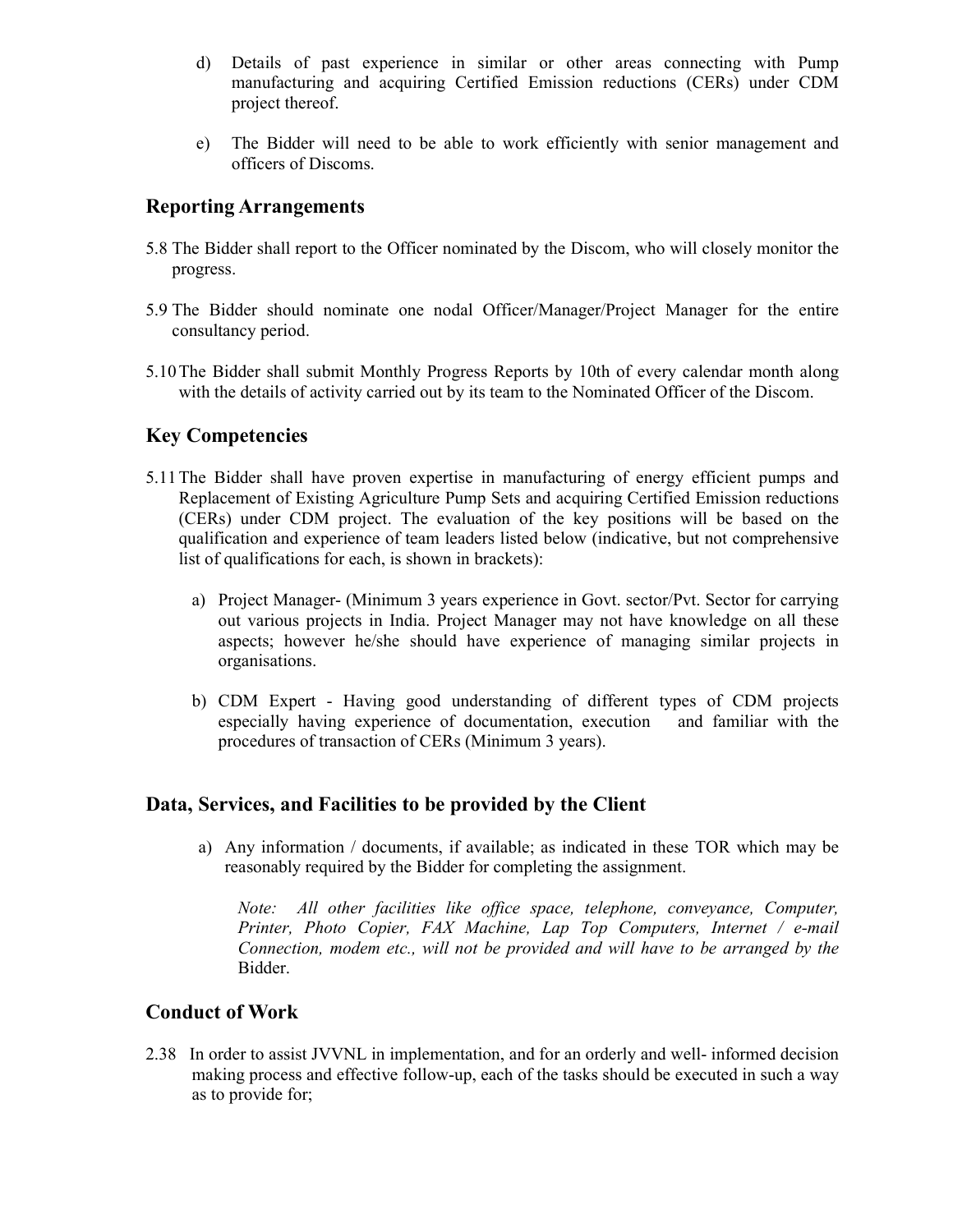- a) Presentation and discussions on the findings and diagnosis of the Bidder, the options available, and the criteria to assess the options;
- b) Formulation of detailed recommendation consistent with the above Scope; and
- c) Formulation of implementation program including recommendations to the counterpart arrangement required for effective implementation.
- 2.39 Given the nature and complexity of the work involved, it will be necessary to provide effective supervisory control over the activities in the preparation of the plan. The Bidder should identify in his proposal a Project Manager.
- 2.40 In order to minimize the cost of the assignment in JVVNL, the Bidder will be expected to utilize the results of the experience gained in other Power Utilities in India, where it is applicable in JVVNL, but the Bidder's explicit opinion as to the pertinence to JVVNL and its practical use therein will be required.
- 2.41 It is expected that the Bidder will utilize the state of the art technology and techniques as suited to local condition for implementing the assignment.
- 2.42 The Bidder will work closely with the Discom counter-part team as part of total implementation and certification and transaction process.
- 2.43 The Bidder is required to provide CVs of the key team member(s) in the proposal, who should be full time employees from the Bidder' existing staff with experience of Govt./Private sector.

# Outcome and Deliverables

2.44 Submission of Documents and reports (one original with one copy) related to the studies and tasks described as stated below followed by a presentation:

## Activity –I:

a. An Inception report, followed by the presentation, which will fully describe the work plan and steps to be undertaken in this assignment, with tentative schedule including the task to be accomplished by all parties. The Bidder should indicate a responsibility matrix, in their proposal indicating the responsibilities of the Bidder and the client for each of the identified activities. Inception Report would be submitted within two (2) months from the commencement of the assignment.

## Activity –III:

- a. The Project Report, comprising diagnostic study  $\&$  development of documentation for each project as per the scope of work and obtaining host country approval from MOEF, GOI etc will be submitted as per the requirement.
- b. The Validation Report, comprising the document containing the terms of reference for selection of DOE for the purpose of validation of projects for CER transactions in consultation with JVVNL and appoint DOE, will be submitted as per the requirement.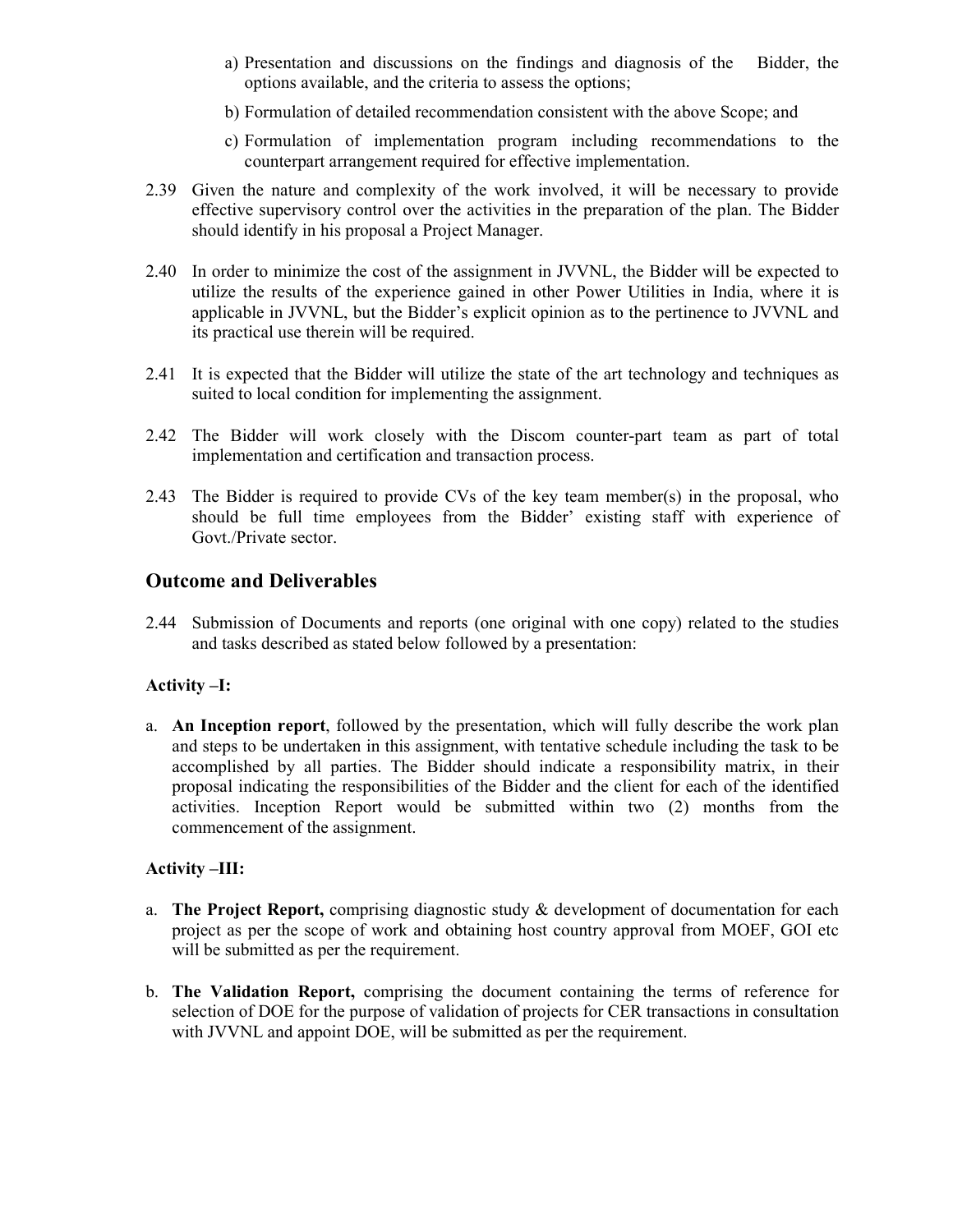- c. The Registration Report, comprising of registration with CDM Executive Board of UNFCCC. The report will also include the DOE execution plan and status of project registration; will be submitted as per the requirement.
- d. The Final Report, comprising the document containing the terms of reference for selection of DOE for the purpose of monitoring and verification process of all the projects for CER transactions in consultation with JVVNL and appoint DOE, status of monitoring and verification report to CDM executive board with the request of CERs. The report should also contain the status and type of training provided to the JVVNL nominated officers, will be submitted as per the requirement.

## Delivery Report:

- a. The Bidder should submit monthly progress report during the currency of the contract containing:
- b. The no of transactions concluded during the month along with the evidence of each such transaction, no. of discussions held with the potential buyers along with their names to obtain best possible transactions. The monthly report will also consists the action taken report as per the scope of work laid down under the head of transaction services and the status of compliance as per registration, validation, monitoring and verification report

To facilitate any updating and transfer of know-how, the Bidder must provide the Discom with all softcopy of the Programs and Reports along with the detailed instruction manuals/ or training for their use, as part of varies documents and reports.

## Composition of Review Committee

- a. The work done and the output delivered by the present Bidder would be reviewed and monitored by the Task Force constituted by the Discom.
- b. The Reports prepared and received from Bidder by the Discom would be considered in the Committee constituted for this project.
- c. All the report shall be submitted in two copies (1 Original and two copies) along with the soft copy.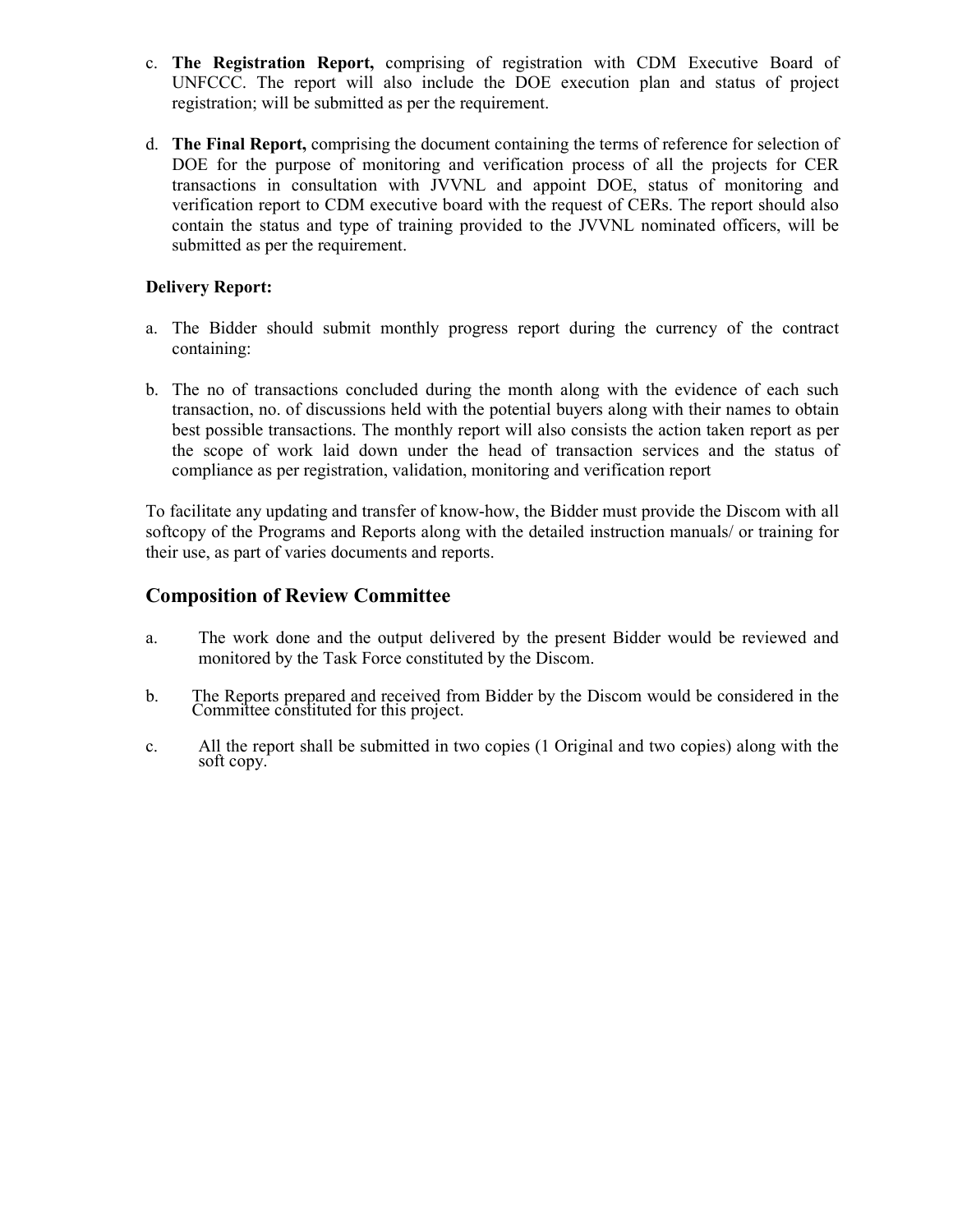# Appendix A (Description of the Services)

[Give detailed descriptions of the Services to be provided; dates for completion of various tasks, place of performance for different tasks; specific tasks to be approved by Client, etc.]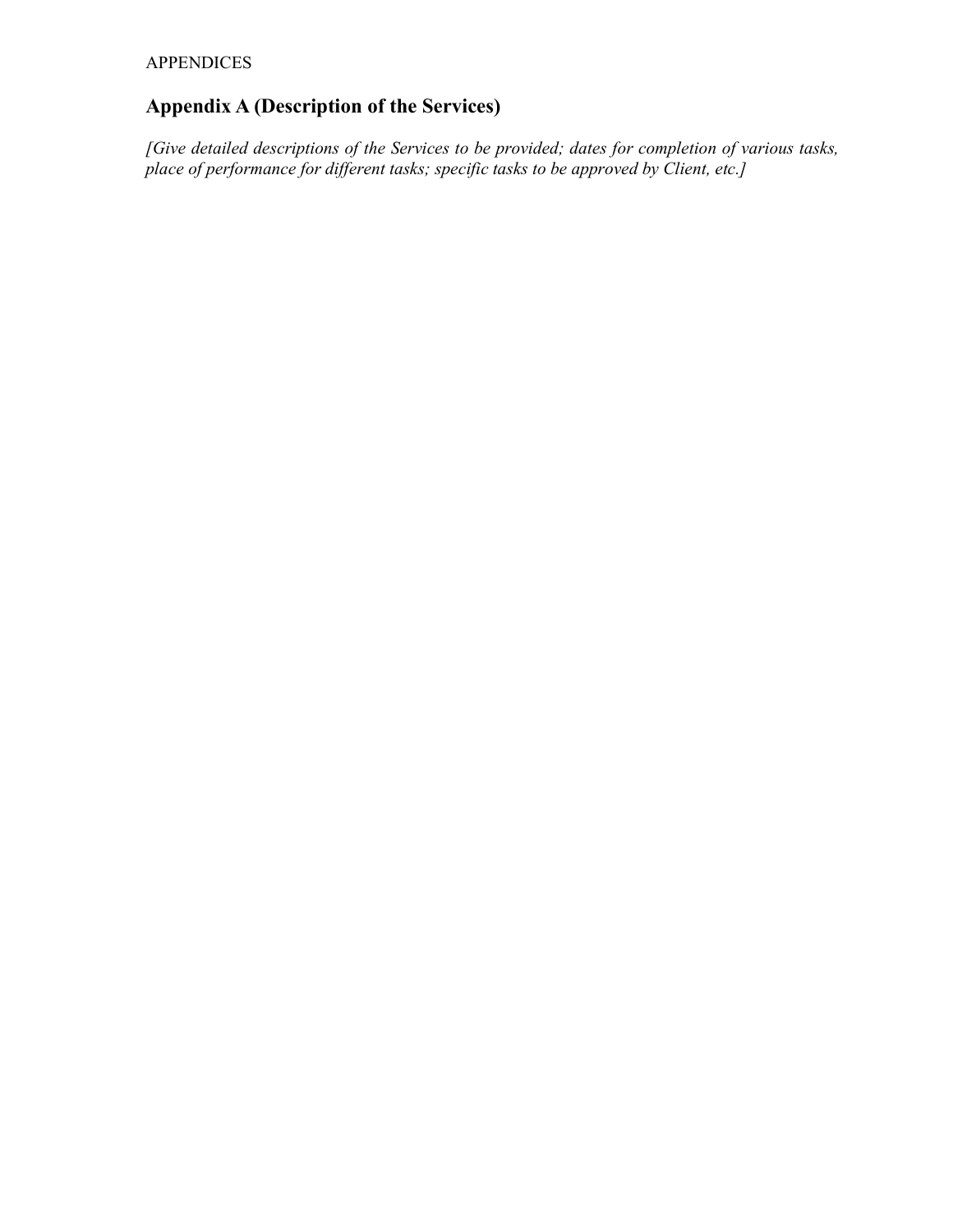# Appendix B (Reporting Requirements)

[List format, frequency and contents of reports; persons to receive them; dates of submission, number of copies, etc. If no reports are to be submitted, state here "Not applicable".]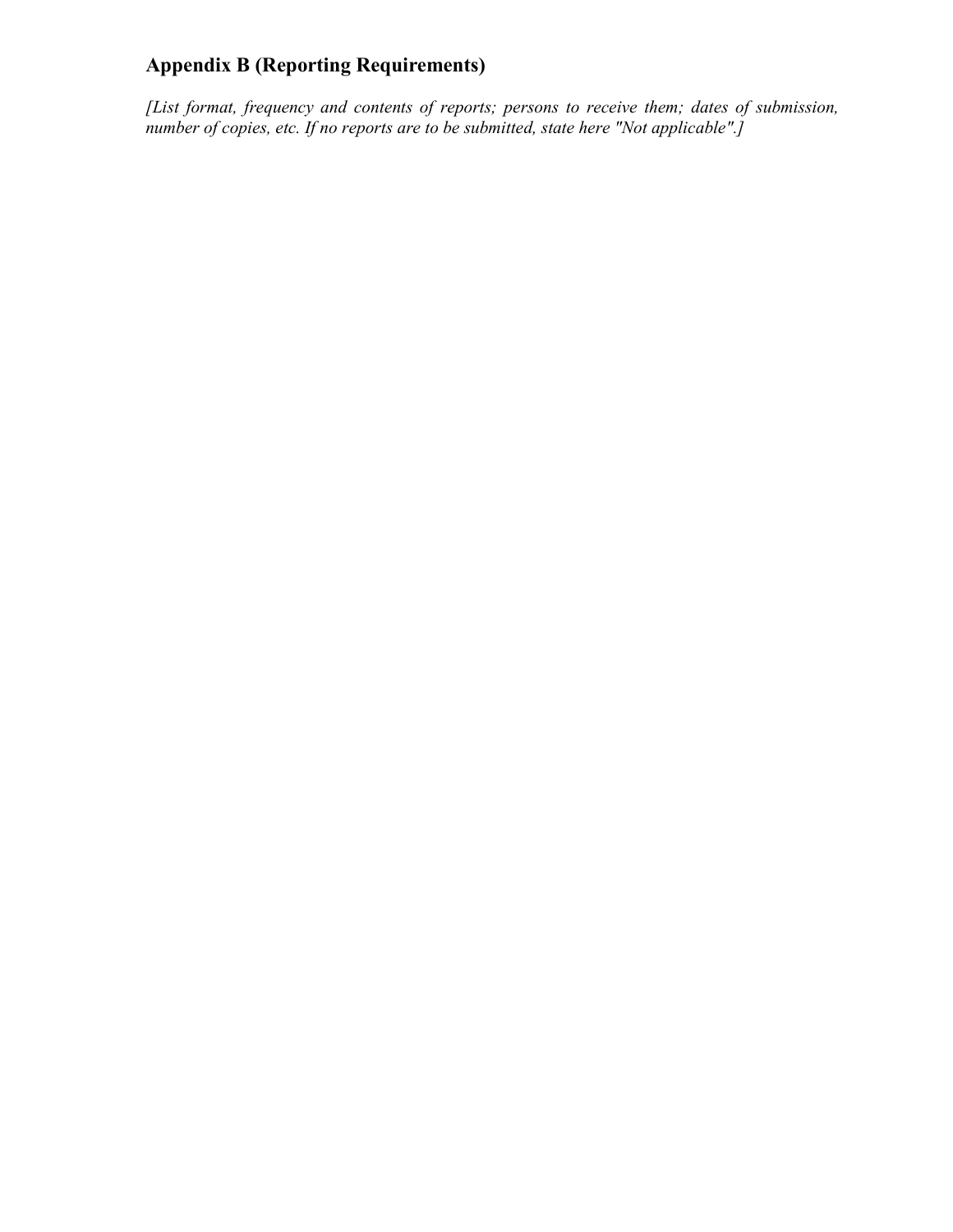# Appendix C (Key Personnel and Sub-Contractor)

# (Refer Clause 4.1 of the Contract)

List under: C-1 Titles [and names, if already available], detailed job descriptions and

minimum qualifications and experience of Personnel to be assigned to work in India, and staff-months for each.

C-3 List of approved Sub-Contractor [if already available]; same information with respect to their Personnel as in C-1 or C-2.

C-4 Same information as C-1 for Key local Personnel.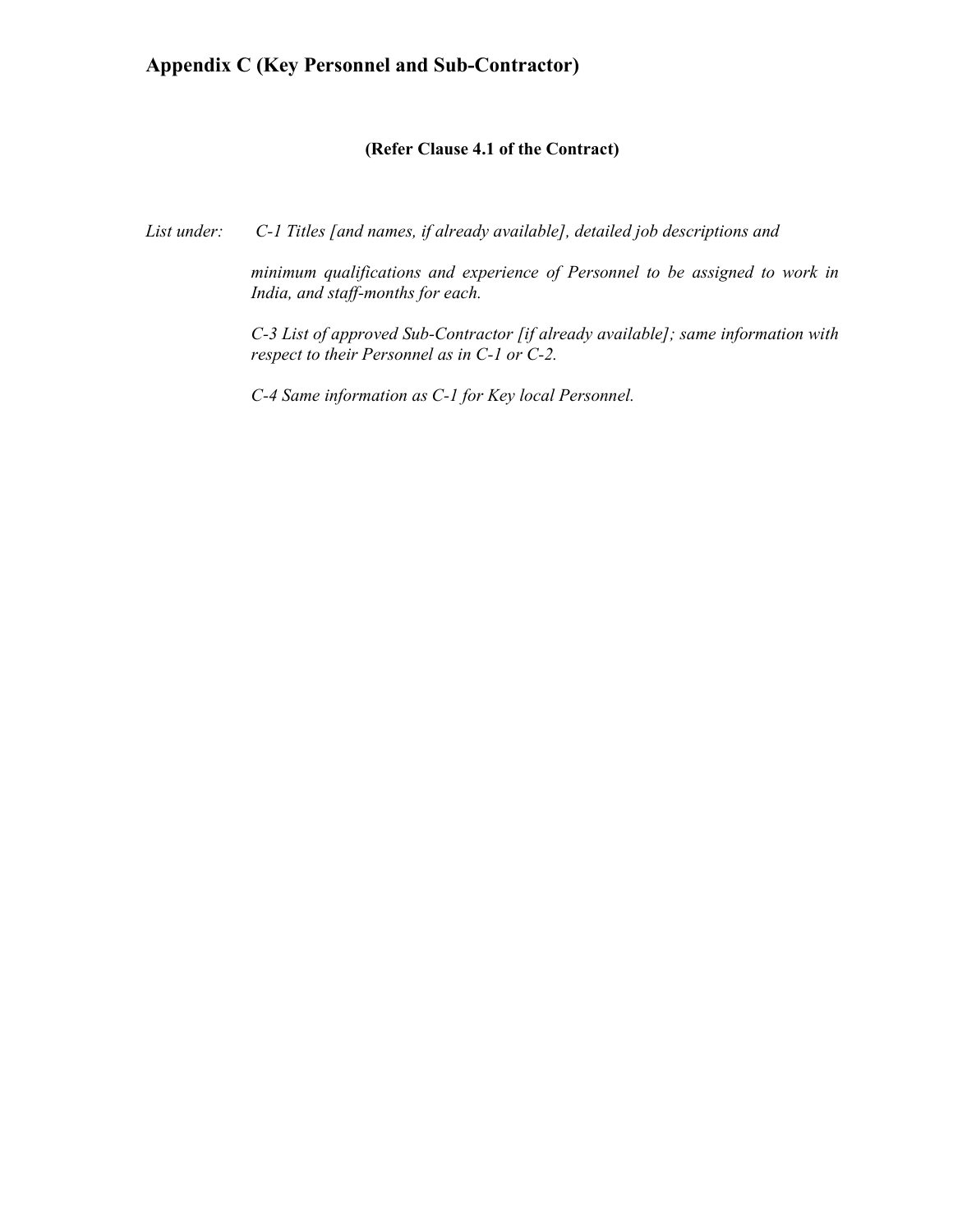# Appendix E (Services and Facilities Provided by the Client)

- 1 Counterpart teams would be provided by the Discom as far as possible, individuals forming such team would not be changed during the contract period
- 2 Information and data required for the purpose of undertaking the assignment would be made available to Bidder by the nodal officer of respective Department within reasonable period on request from the Bidder and shall be provided in soft form wherever possible.

Note: All other facilities like office space, telephone, mobile, conveyance, Computer, Printer, Photo Copier, FAX Machine, Lap Top Computers, Internet / e-mail Connection, modem etc., will not be provided and will have to be arranged by the Bidder.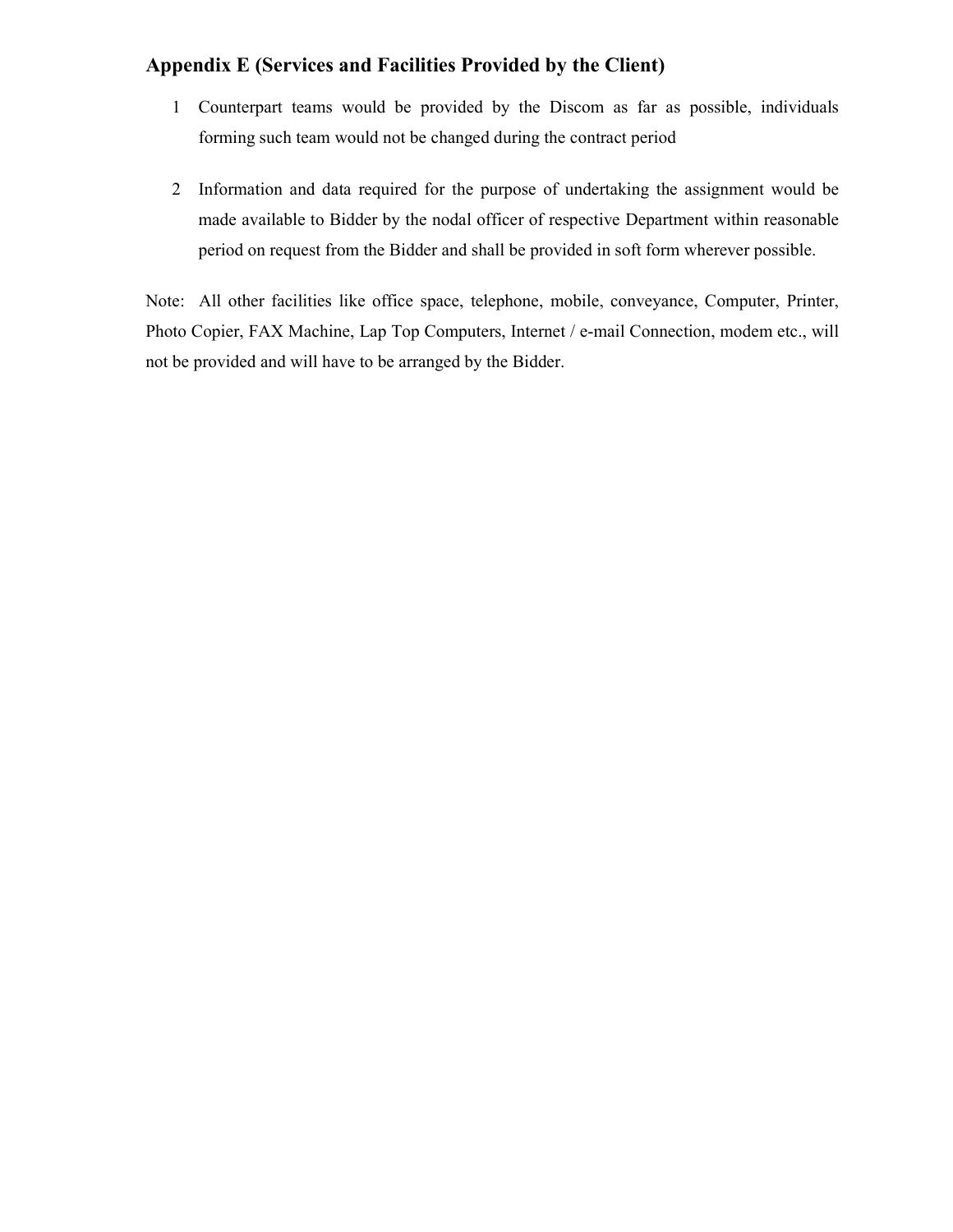# SUPPORTING DOCUMENTS

- a) Incorporation Certificate of the company.
- b) Memorandum of Association and Articles of Association.
- c) Profit and Loss Account and Balance Sheet and Annual Report of the Company for last three years.
- d) Experience Certificate of the Company to support the qualification criteria
- e) Detailed of past experience of bidder in similar or other areas connecting with utility sector involvement along with copies of similar contracts handled/awarded by Govt. owned/Private Sector utilities etc. so as to assess the capability of consultation and qualify for evaluation.
- f) Copy of the order of the relevant projects done for the Indian Utilities and the status of the project clearly indicating the scope of work, duration of the contract, successful completion etc. for the evaluation process.
- g) Letter of Association.
- h) Proof of Consortium.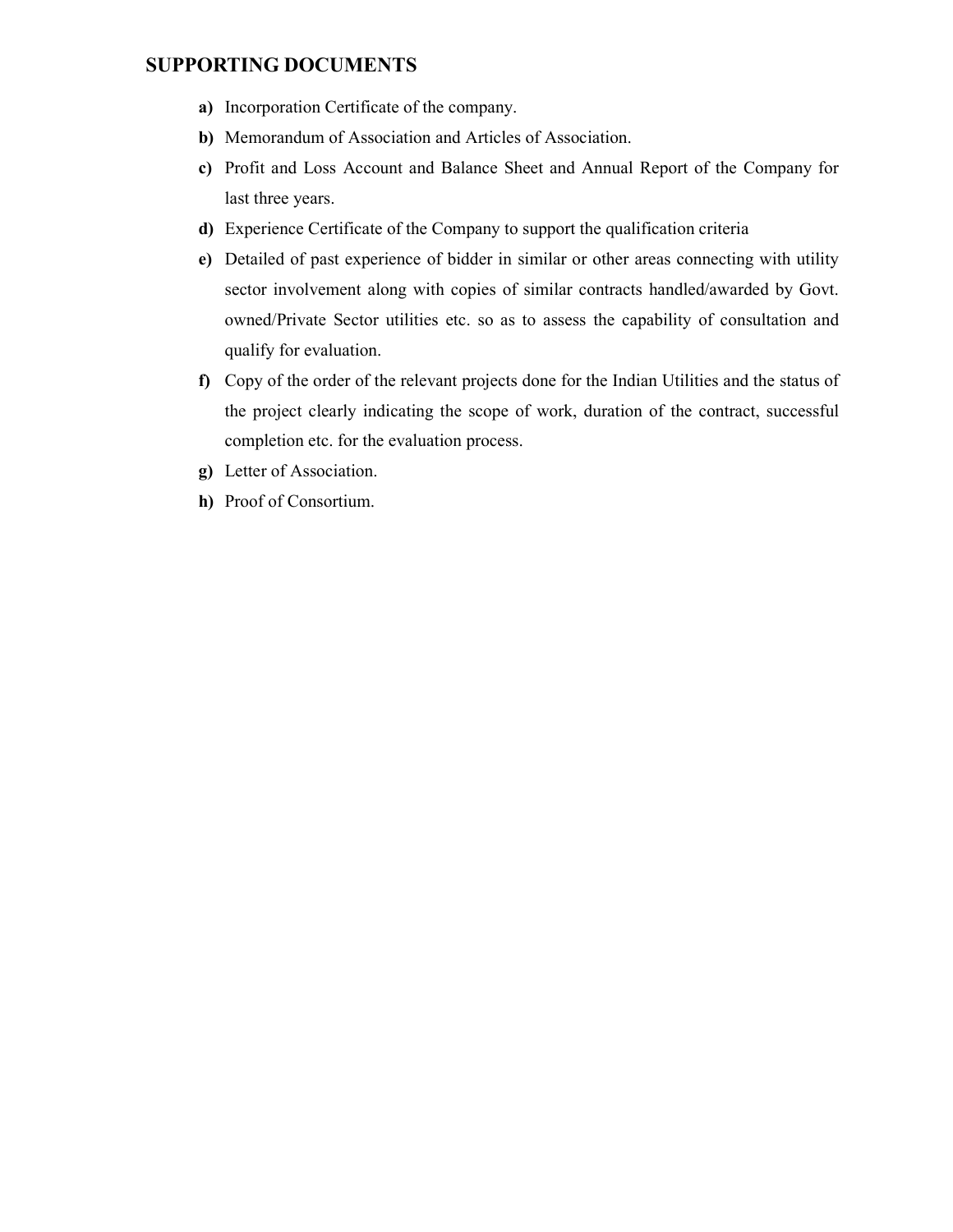#### TECHNICAL SPECIFICATIONS OF SUBMERSIBLE PUMP SET

- 1. The submersible pump-sets should be suitable for clear, cold and fresh water. The pump should be in accordance to IS. No. 8034/2002 (with up dated amendments) and the specifications for the Motor shall be in accordance to IS.No.9283/1 995 and as per the drawings given at (Figs. 3, 5 and 6 shown at pages 4, 8 and 9) of the IS Specifications and as amended from time to time including revisions, if any. The Energy Efficient Submersible Pump should have 5 stars labelling from BEE.
- 2. The components of pump should be as per the specifications given in Annexed Schedule which is attached to this Tender document.

#### 4.0. DETAILED TECHNICAL SPECIFICATIONS FOR SUBMERSIBLE PUMPS AND MOTORS:

#### 4.1. GENERAL:

The Pump-sets should be of sturdy construction for the unfavourable and not the ideal site conditions as regards storage, handling, running, maintenance and repairs of pump-sets. It should be possible to repair the pump-sets preferably at site in the event of any minor repairs, or in the manufacturers/dealers local repairs shops with safe and minimum cost and should therefore, be fitted with replaceable wear parts. The stator bore should be minimum 50 mm. Further of easy re-windability of the 'Stator' winding or replaceable stator of economy in repairs are of overriding consideration after meeting the basic hydraulic, electrical and mechanical performance. In general the Submersible pump-sets should conform to IS. 8034/2002 and the materials of constructions for pump and motor shall be given by the contractor in Annexed Schedule.

#### 4.2. Detailed Specification for Motor should be as follows:

The motor must be designed for 400 volts  $+10\%$  (-) 15% volts (340 to 440 volts) so as to withstand the wide voltage fluctuations at site, as such, the permissible winding temperature rise should not exceed 35 degree Centigrade above ambient measured by resistance method. The motor should be suitable for 3 phase, 50 Hz (with 3% of normal frequency)AC supply and have a speed for around 2800- 2900 rpm depending upon the motor rating corresponding to a synchronous speed of 3000 rpm.

- 4.3. The thrust plates should have appropriate mirror surface to ensure proper lubrication with water and smooth transmission of thrust at low friction losses besides the swivelling thrust pads on stainless steel balls of material grade SS 420, the bearing assembly itself should be able to swivel on swivel arrangement, with Hardness of 58 HRC arrangements. The thrust bearing housing shall be provided with a drain plug to empty water collected in the thrust bearing. The Thrust bearing housing shall be fitted with a rubber diaphragm or other compensating device to take care of expansion and contraction of water with rise and fall of temperature.
- 4.4. It should, not only be possible to rewind the stator windings easily, but also, the windings should be accessible to facilitate checking and locating any fault without disturbing full windings and also to replace defective coils. It should be possible to rewind the motors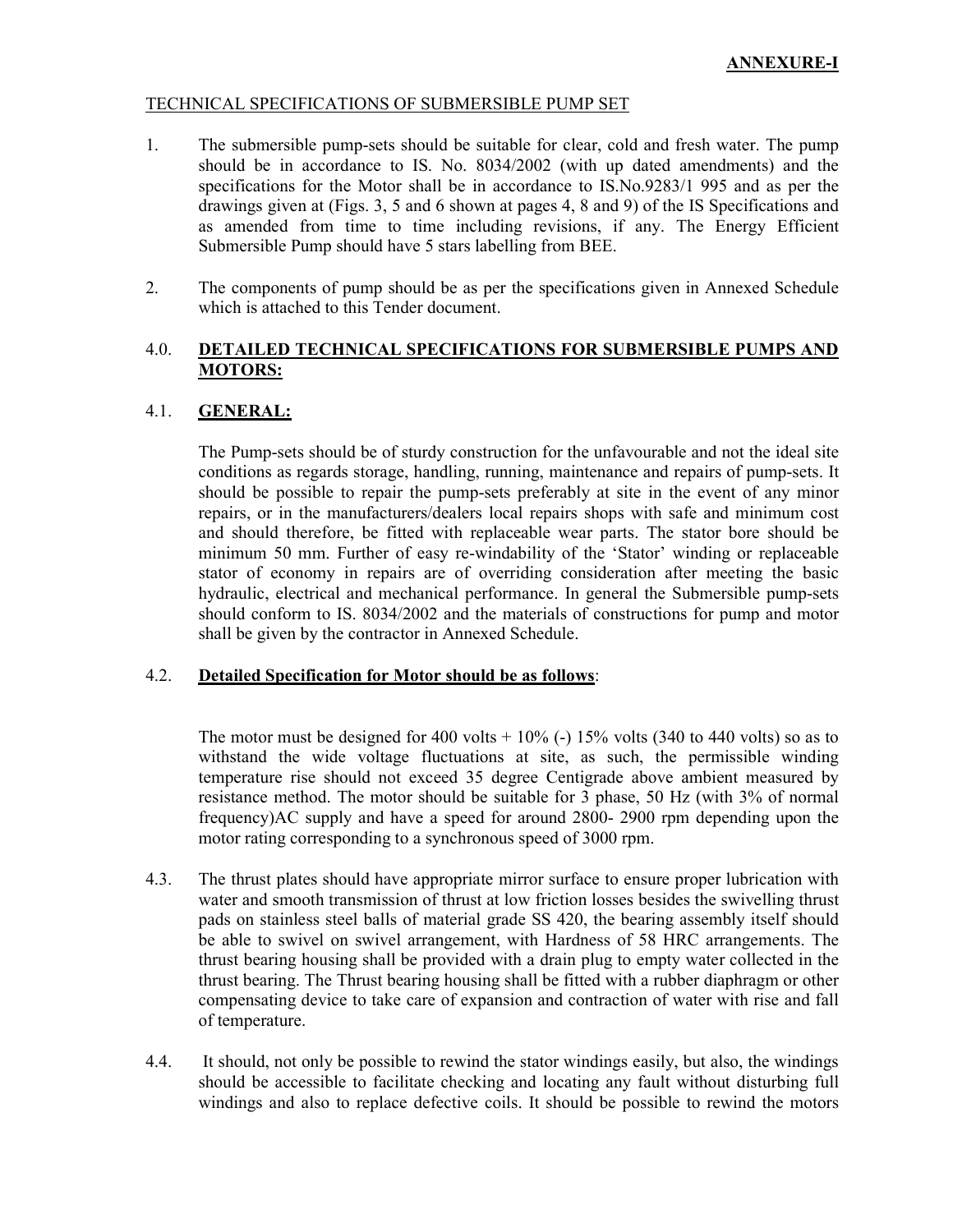with readymade pretested coils, stator body should be rigidly welded on the stamping assembly. Adequate arrangement should be provided for preventing rotation or shifting of stampings inside the stator body preferably by providing Cl. Rings with round fingers provided on both ends of the stator stamping to avoid damage to winding wire due to sharp edges of the stamping. All nuts and bolts in contact with the Bore-well water should be made of SS grade 316.

- 4.5. The quoted H.P. of motor should have a minimum power margin of 10% at duty point and shall not get overloaded in the range of plus 10% to minus 25% of the specified pump head.
- 4.6. In general the motor shall conform to lS.9283/1995.The motor should be suitable for DOL or Star Delta or auto transformer starters as the case may be. The motors shall have the name plate as specified in IS.9283/1 995

#### 5.0 DETAILED SPECIFICATION FOR PUMP SHALL BE AS FOLLOWS:

- 5.1. The Submersible pump shall conform to IS.8034/2002 standards. The hydraulic components of the pumps should be of light weight and of high grade engineering material having excellent wear resistance for corrosion and acidic water as per the specifications of material construction given in the Schedule to this tender document.
- 5.2. The hydraulic components should be made of non-magnetic material and the complete pump assembly should be made out of SS 304 specifications and major components shall be as follows:

#### 6.0. Pump Bowl Assembly:

6.1. The bowl should be of fabricated technology made with SS. 304 (AISI) grade sheet. The bowls should be provided with renewable wearing rings, filter arrangements to prevent sandy water going into the bearings. The duty point should be located near the peak efficiency and there should not be steep fall in the Q-H curve in the head range of plus 0% and minus 25%.

## 7.0. Impellers:

7.1. Impellers manufactured with SS.304 (AISI) grade sheet with fabricated Technology and should be of enclosed type.

## 7.2. Pump Shaft:

The material of the pump shaft shall be of duplex/SS 316 (AISI) confirming to IS.1570 (Part5) of 1985 as on S.8034!2002. The Pump shall be guided with bearing on the impeller shaft assembly. The shaft without protecting sleeve shall have a finish of 0.75 microns Ra, max.

#### 7.3 Suction casing with strainer:

The material for suction should be of SS 304 (AISI). The opening of suction casing should be of proper size and shape to avoid entry of foreign matter into the suction casing. It shall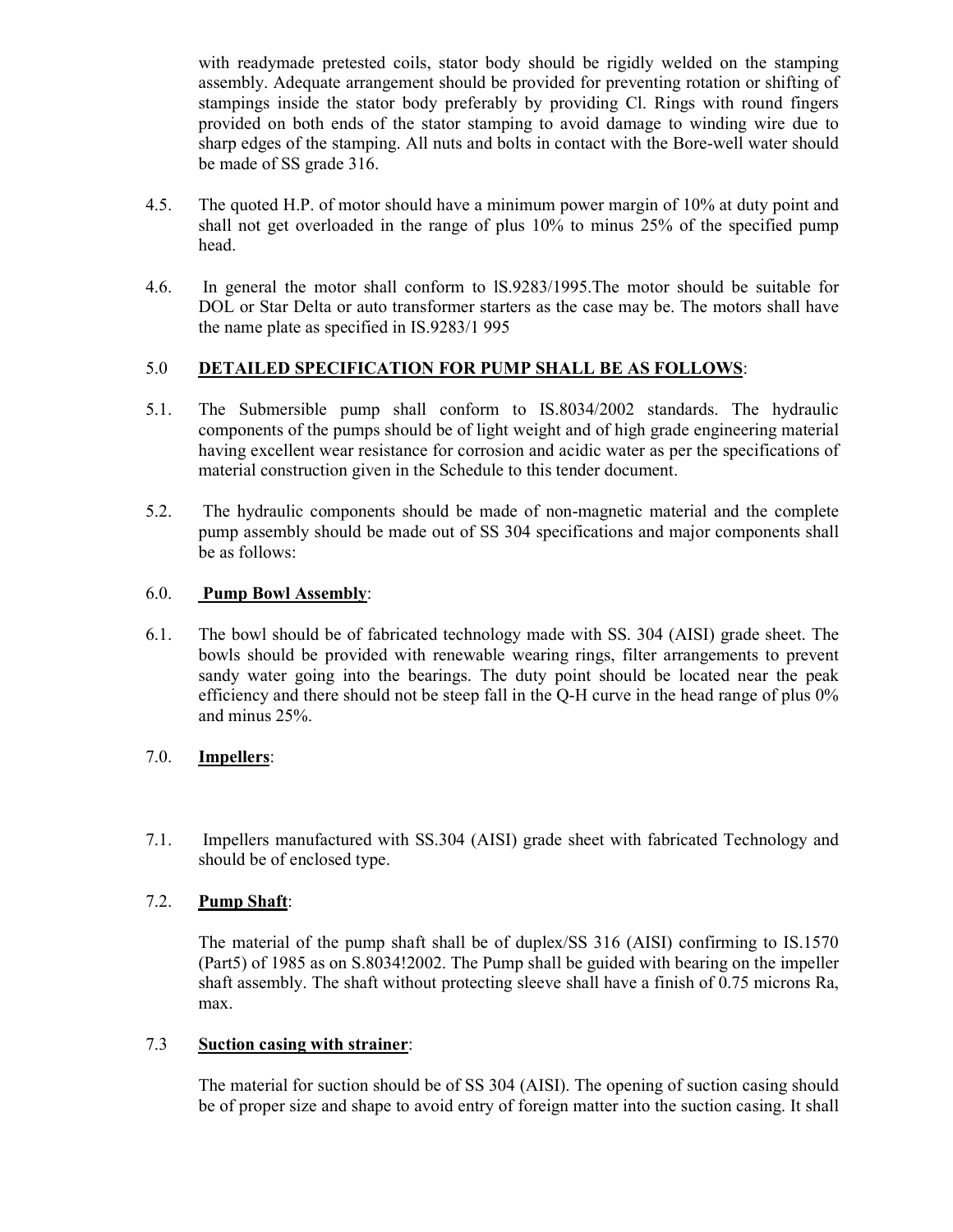be fitted with a strainer made of perforated SS sheet of suitable thickness. All nuts and bolts shall be of SS. 316 grade.

#### 8.0. Hydraulic and electrical testing facilities at Manufacturer's works:

The pump-sets should be tested for checking the hydraulic and electrical performance as per lS.11346. There should be adequate facilities available with certified calibrated instruments at the manufacturer's works for this purpose. The manufacturer should have the arrangements for testing the motor in the range of 340 — 440 Volts.

- 9.0. The facilities for type test, for speed measurements and temperature rise should be made available at the manufacturer's laboratory.
- 10.0. The manufacturer should provide the following certificates for each pump- set to the quality control Inspection officers during the Inspection.

#### For Pump:

- i. Operation and maintenance manual.
- ii. Material Test certificate, dynamic balancing records, surface finish certificate

for pump shafts.

iii. Performance report along with actual characteristic curves as specified.

#### General.

Manufacturer's Test Certificate.

Guarantee Certificate

#### 11.0. Manufacturer's Test certificate:

And The Supplier shall also furnish manufacturer's Test certificate for quality control together with guarantee certificate for 100% consignment duly undertaking free replacement of material for any manufacturing defects, any deviation from relevant IS specifications, if the defect is brought to the notice of the firm within 15months from the date of supply or 12 months from the date of commissioning, whichever is earlier. The supplier shall also give guarantee for each pump-set to the effect that the pump-set and motor are made of quality materials as specified in the rate contract and as specified in relevant IS codes and that will give satisfactory service, all that they claim.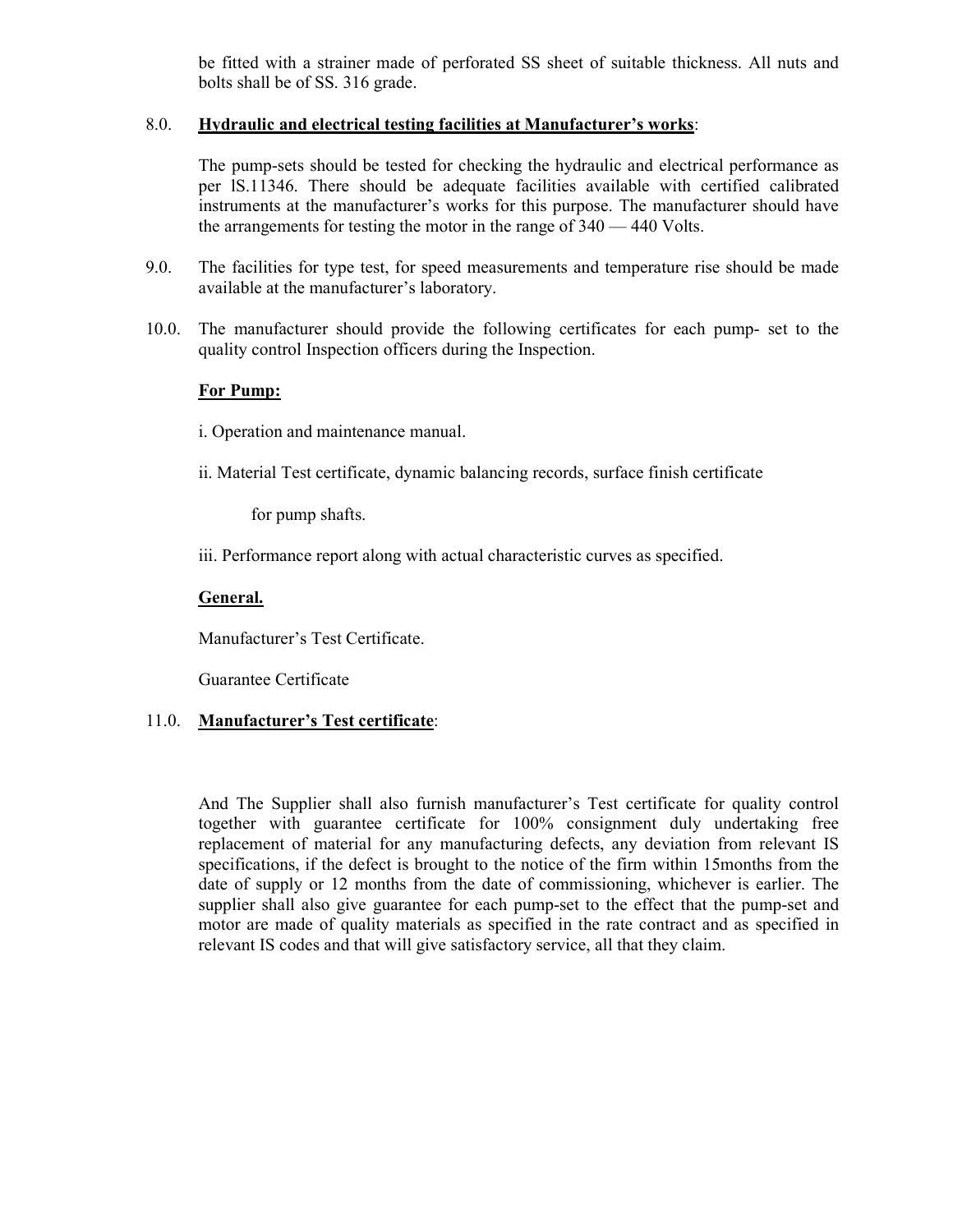# GUARANTEED MATERIAL SPECIFICATIONS FOR THE ENERGY EFFICIENT STAINLESS STEEL PUMP & MOTOR FOR SINGLE / THREE PHASE

| S.No           | Name of the part                                                              | Material description                                                               |
|----------------|-------------------------------------------------------------------------------|------------------------------------------------------------------------------------|
|                |                                                                               |                                                                                    |
| 1              | Product                                                                       | energy efficient stainless steel<br>submersible pump with fabricated<br>technology |
| $\overline{2}$ | Standards to which the material conforms                                      | B1S 8034/2002&9283/1995 with<br>up to date amendments                              |
| 3              | Type                                                                          | Submersible                                                                        |
| 4              | Make / Brand                                                                  |                                                                                    |
| 5              | Manufacturer's name & Address                                                 |                                                                                    |
| 6              | Method of Lubrication                                                         |                                                                                    |
| $\tau$         | Maximum overall outer diameter of pump                                        | 145 mm                                                                             |
| 8              | Materials of Components                                                       | <b>SS</b>                                                                          |
| 9              | <b>Bearing Sleeve</b>                                                         | SS 304                                                                             |
| 10             | <b>Stage Bearing Bush</b>                                                     | Nit rile rubber                                                                    |
| 11             | Discharge casing                                                              | SS 304 (AISI)                                                                      |
| 12             | Impeller should be of fabricated Technology                                   | SS 304 (AISI)                                                                      |
| 13             | Top Diffuser cup should be of fabricated<br>Technology                        | SS 304 (AISI)                                                                      |
| 14             | Stage Diffuser Cup should be of fabricated<br>Technology                      | <b>SS 304 (AISI)</b>                                                               |
| 15             | First<br>Stage<br>Diffuser<br>Cup<br>made<br>with<br>fabricated Technology SS | SS 304 (AISI)                                                                      |
| 16             | Neckring                                                                      | Nit rile rubber                                                                    |
| 17             | Suction casing                                                                | SS 304 (AISI)                                                                      |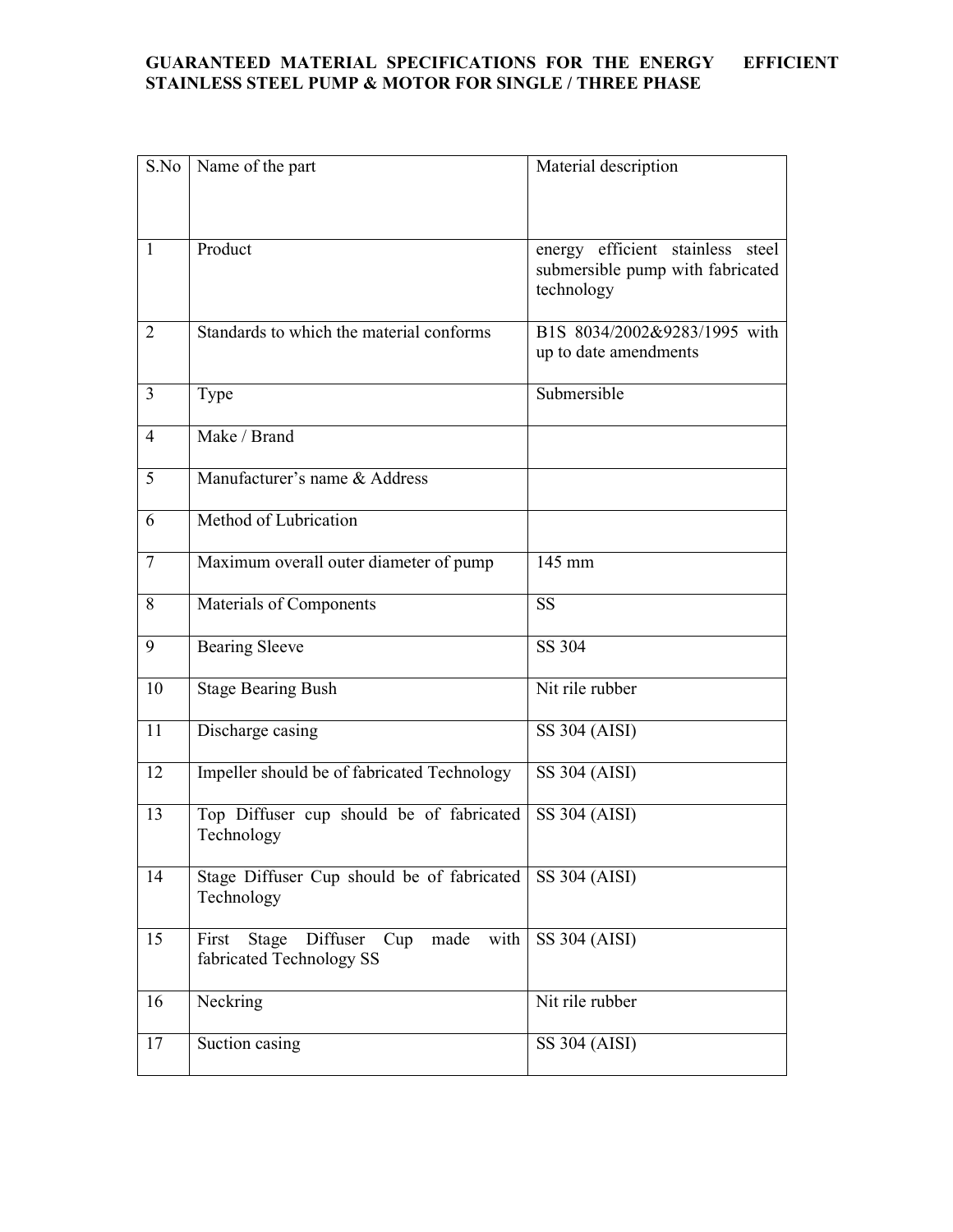| 18 | Suction strainer                                                    | SS 304 (AISI) |
|----|---------------------------------------------------------------------|---------------|
| 19 | Pump Shaft                                                          | Duplex        |
| 20 | Non Return valve (indicate whether NRV is<br>spring loaded are not) |               |
| 21 | NRV Flap                                                            | SS 304 (AISI) |
| 22 | Whether characteristic curves are furnished                         |               |
| 23 | Clamping strip                                                      | SS 304 (AISI) |
| 24 | Fasteners                                                           | SS 316 (AISI) |
| 25 | Cable Guard                                                         | SS 304 (AISI) |

# SPECIFICATION FOR V -6 MOTOR

| S.No           | Name of the part                                                     | Material description                            |
|----------------|----------------------------------------------------------------------|-------------------------------------------------|
| $\mathbf{1}$   | Standards to which the motor confirms                                | BIS 9283/1995                                   |
| $\overline{2}$ | Type of mounting                                                     | Vertical                                        |
| 3              | Speed                                                                | $2850 - 2900$ rpm                               |
| $\overline{4}$ | Type of starting                                                     | DOL up to 7.5 HP and Star-Delta<br>above 7.5 HP |
| 5              | Method of Lubrication                                                | Water                                           |
| 6              | Voltage range at which motor can operate<br>and voltage variations   | $340$ volts $-440$ volts                        |
| $\overline{7}$ | Lowest voltage                                                       | $\overline{340}$ volts                          |
| 8              | Highest voltage                                                      | 440 volts                                       |
| 9              | Frequency variation over normal frequency<br>of 50 HZ                | $+$ (-) 3 %                                     |
| 10             | Temperature rise under normal conditions<br>over ambient temperature | Up to 35 degree centigrade                      |
| 11             | Indicate the method of impregnation of<br>motors or rotor            |                                                 |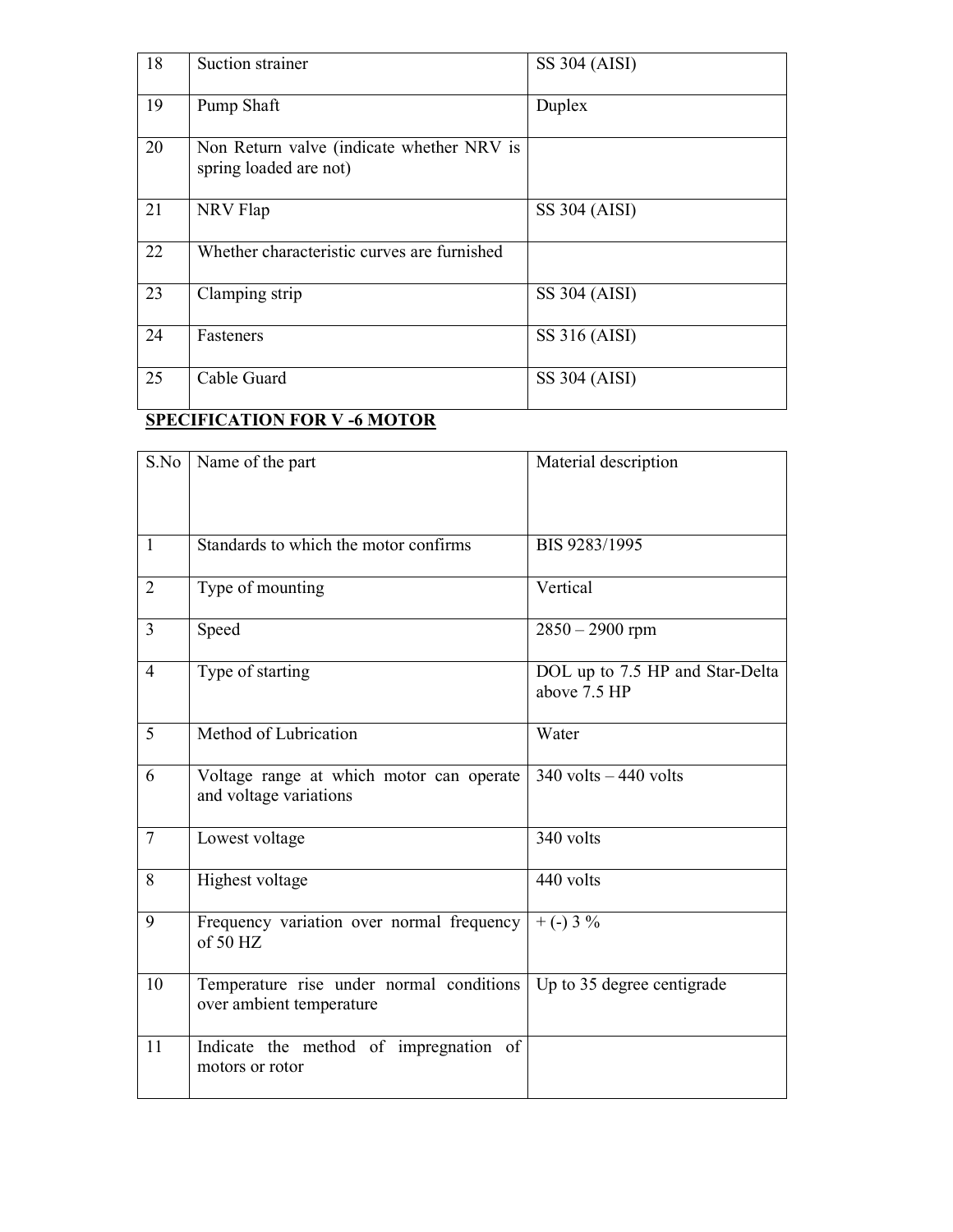| 12 | Materials of components shaft protecting<br>sleeves whether provided or not |                               |
|----|-----------------------------------------------------------------------------|-------------------------------|
| 13 | <b>Bearing Bush</b>                                                         | Graphite / Ceramic            |
| 14 | Diaphragm                                                                   | Nit rile Rubber               |
| 15 | Motor bearing housing                                                       | Grey CI / SS 304              |
| 16 | <b>Stator Body</b>                                                          | SS 304                        |
|    | Laminations                                                                 | <b>Electrical Sheet Steel</b> |
| 17 | Rotor shaft                                                                 | SS 410                        |
|    | Laminations                                                                 | <b>Electrical Sheet Steel</b> |
| 18 | Thrust bearing segment                                                      | $\overline{\text{SS }420}$    |
| 19 | Revolving plate                                                             | Graphite                      |
| 20 | Thrust bearing plate                                                        | Cast Iron                     |
| 21 | Thrust bearing housing                                                      | Grey cast iron / SS 304       |
| 22 | Water drain plug                                                            | Gun metal                     |
| 23 | Submersible cable                                                           | PVC / rubber                  |
| 24 | Length of cable supplied with Motor                                         | 3 meters                      |
| 25 | Rotor dynamically balanced                                                  |                               |
| 26 | List of tests conducted on motor                                            |                               |
| 27 | Routine tests done                                                          |                               |
| 28 | Type of Tests normally done                                                 |                               |
|    |                                                                             |                               |

# 12 .2 Guarantee of performance:

As per IS 8034/2002 pump discharge shall be guaranteed for the range of Head between  $-25%$  and + 10% of the specified head when the later is 30 Meters or above. Below 30 meters, the limits shall be from  $-25\%$  to  $+25\%$  or 3 meters whichever is less.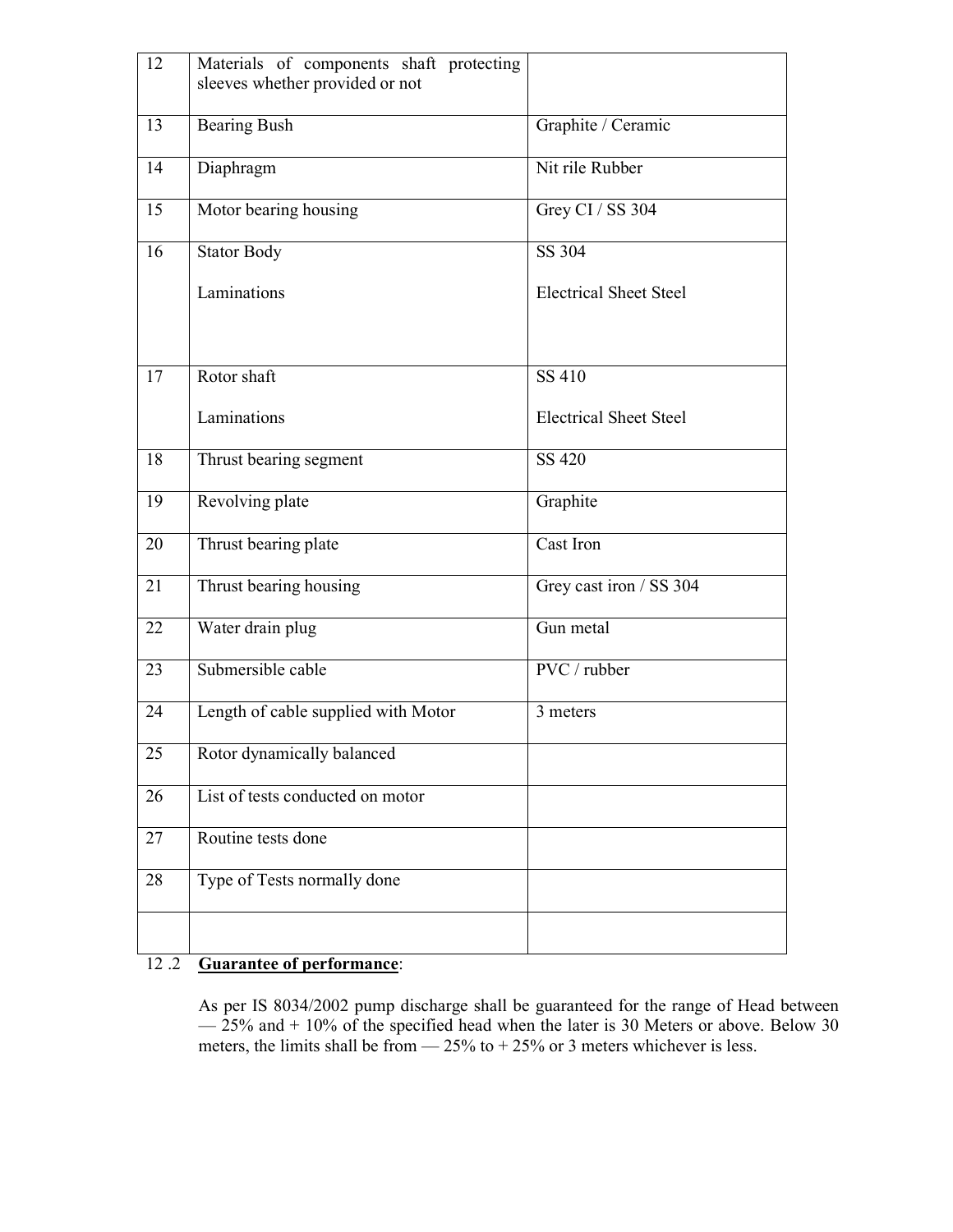# GENERAL CONDITIONS OF CONTRACT

(GCC)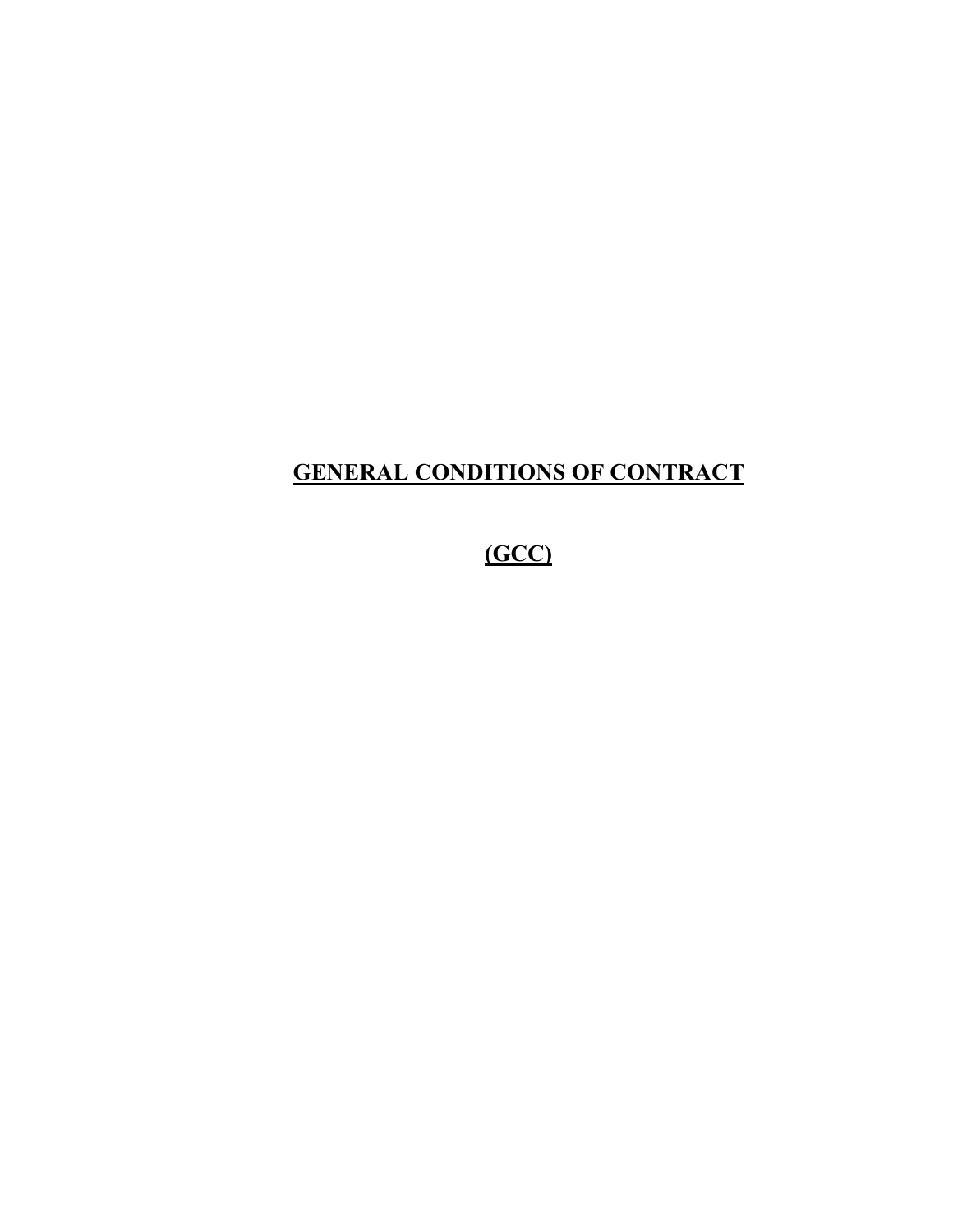# SECTION - GCC TABLE OF CONTENTS

#### Clause Description

- 1.0 Definition of Terms
- 2.0 Contract
- 3.0 Scope of Contract
- 4.0 Contractor to inform himself fully
- 5.0 Contract documents and agreements
- 6.0 Completeness of contract
- 7.0 Security Deposit
- 8.0(A) Assignment and subletting contract
- 8.0(B) Procurement from sub-vendors
- 9.0 Patent rights and royalties
- 10.0 Contract price
- 11.0 Change of quantity
- 12.0 Deduction from Contract price
- 13.0 Certification of completion of works
- 14.0 Certification of completion of stages
- 15.0 Insurance
- 16.0 Liability for accidents and damages
- 17.0 Delivery and time for completion
- 18.0 Delay in completion
- 19.0 Contractor's default
- 20.0 Delays by Client or his authorised agents
- 21.0 Termination of contract on Client's initiative
- 22.0 Change of name of bidders/contractors
- 23.0 Certificate not to affect right of Client and liability of contractor
- 24.0 Settlement of dispute
- 25.0 Measurement
- 26.0 Grafts and commissions etc.
- 27.0 Language and measures
- 28.0 Release of information
- 29.0 Construction of the contract
- 30.0 Completion of contract
- 31.0 Enforcement of terms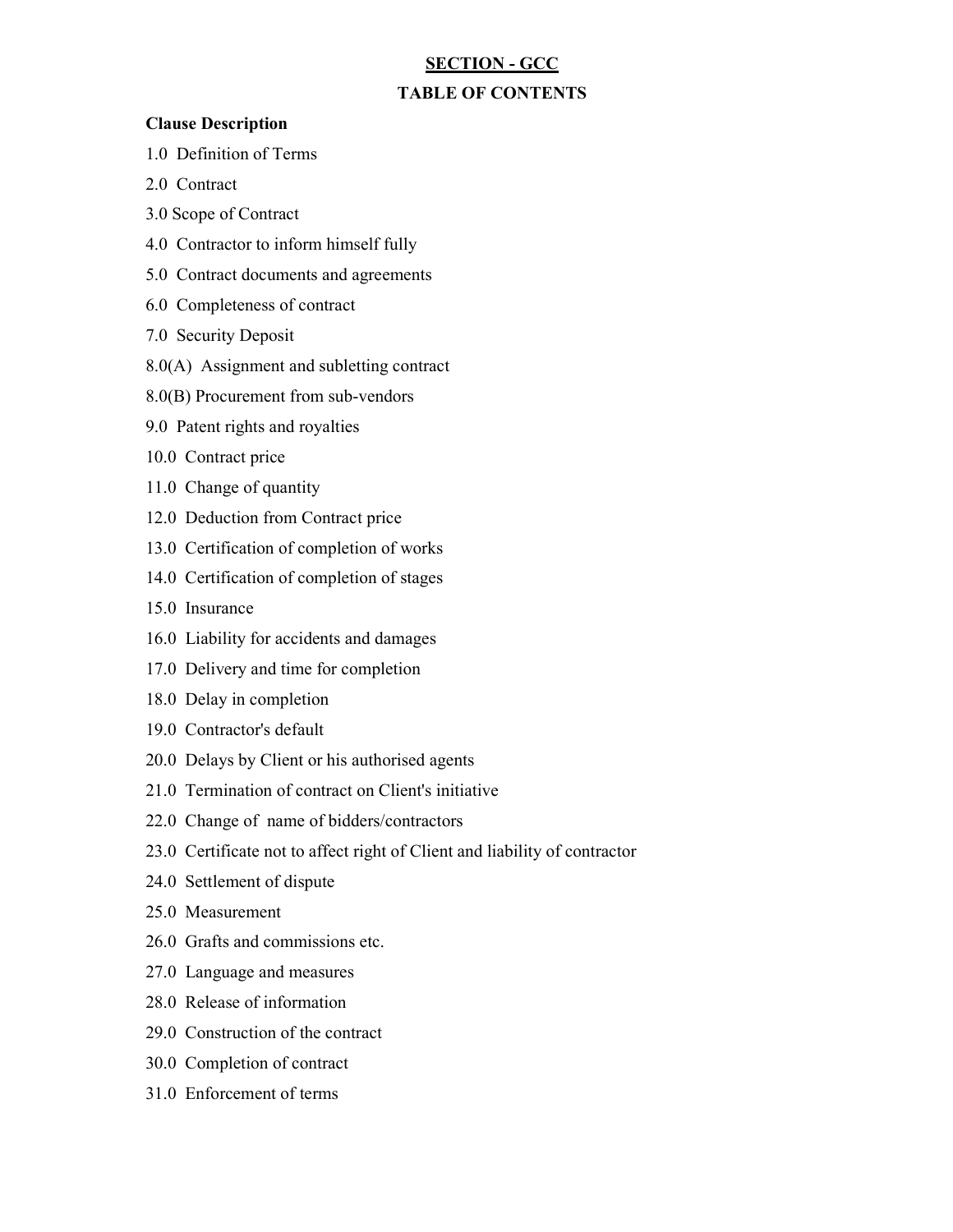- 32.0 Engineer's supervision and decision
- 33.0 Co-operation with other contractors and engineers
- 34.0 Inspection, testing and test certificates
- 35.0 Commencement of works, programme of works, time for completion etc.
- 36.0 Power to vary or omit work
- 37.0 Guarantee
- 38.0 Replacement of defective parts and materials
- 39.0 Defense of suits
- 40.0 Limitations of liabilities
- 41.0 Test on completion
- 42.0 Taxes, Permits and licenses
- 43.0 Progress reports and photographs
- 44.0Terms of payments
- 45.0 Mode of Payment
- 46.0 Handing over/Taking over
- 47.0 Bankruptcy
- 48.0 Vendor Registration Scheme
- 49.0 Further correspondence
- 50.0 Acceptance of the order

Annexure - A (GCC) Proforma of Contract agreement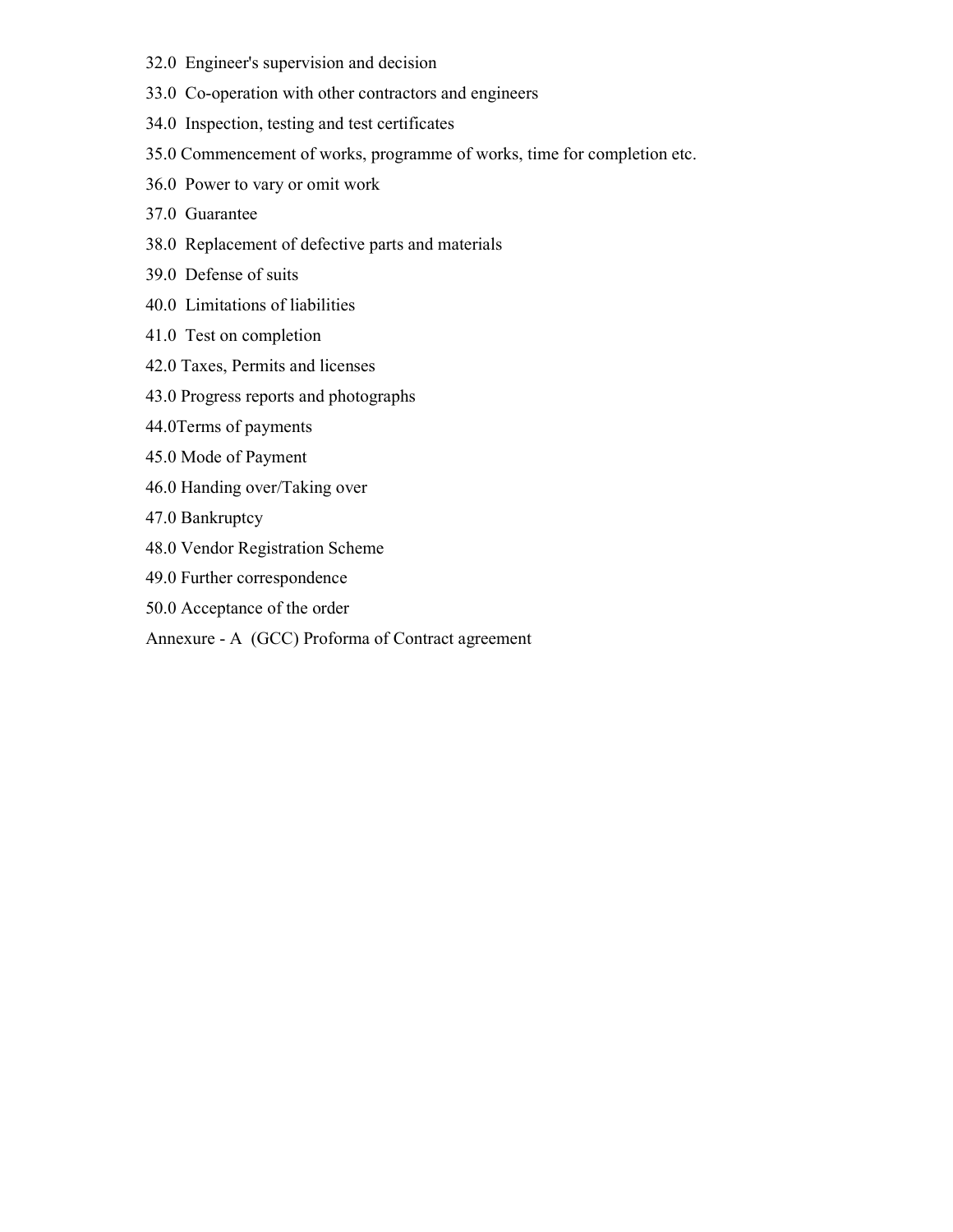# GENERAL CONDITIONS OF CONTRACT

Notwithstanding anything contained to the contrary in the specification or bid or any subsequent exchange of correspondences, the General Conditions of Contract shall prevail and shall be binding on the contractor and any change or variation expressed or impressed howsoever made shall be inoperative, unless expressly sanctioned by the NIGAM. The contractor shall be deemed to have fully informed himself and to have specific knowledge of the provisions of the General conditions of contract mentioned hereunder:

# 1.0 DEFINITION OF TERMS:-

- 1.1 In constructing these general conditions and the annexed specification, the following words shall have the meaning herein assigned to them unless there is anything in the subject or context inconsistent with such construction.
- 1.2 The "Purchaser" shall mean the JAIPUR VIDYUT VITRAN NIGAM LTD represented by Chairman and Managing Director and shall include their legal personal, representative, successors and assignees. The "Nigam" or "Customer" or "Client" shall mean the "Purchaser".
- 1.3 The "Bidder" shall mean and include one or more persons or any firm or any Company or Body incorporate who has submitted the Bid in response to "Invitation To Bid"/"Tender Notice".
- 1.4 The "Contractor" or "Supplier" shall mean the Bidder/ Tenderer whose Bid/Tender has been accepted by the NIGAM and shall include the Bidder's heirs, legal representative, successors and assignees approved by the NIGAM.
- 1.5 The "Sub-contractor" shall mean the firm or the persons named in the contract for any part of the work or any person to whom any part of the contract has been sublet with the consent in writing of the NIGAM and shall include his heirs, legal representative, successors and assignees approved by the NIGAM.
- 1.6 The "Chairman" shall mean the Chairman, JAIPUR VIDYUT VITRAN NIGAM LTD, Jaipur and "MD" shall mean Managing Director, JAIPUR VIDYUT VITRAN NIGAM LTD, Jaipur.
- 1.7 The "Engineer" shall mean the Chief Engineer or other Engineer or officer for the time being or from time to time duly authorised and appointed in writing by the NIGAM to act as Engineer or Inspector for the purpose of the contract. In case where no such Engineer has been so appointed, the word "Engineer" shall mean the NIGAM or his duly authorised representative.
- 1.8 "Plant", "Equipment", "Materials, "Stores", "Works", shall mean and include the plant and materials to be provided and work or works to be done by the Contractor under the Contract.
- 1.9 The `contract' shall mean and include the following :
	- 1. Invitation of Bid.
	- 2. Instructions to Bidders.
	- 3. Bid Form including schedule of prices.
	- 4. Earnest money receipt/Security bank guarantee.<br>5. Letter of Intent and its acknowledgement.
	- Letter of Intent and its acknowledgement.
	- 6. Performance Bank Guarantee.<br>7. Formal work order.
	- Formal work order.
	- 8. Guaranteed test performance and Warranty.
	- 9. General Conditions of Contract.
	- 10. Erection Conditions of Contract.
	- 11. Special instructions.
	- 12. General Technical Conditions and specification.
	- 13. Site conditions.
	- 14. Specification, specific conditions, schedules and drawings.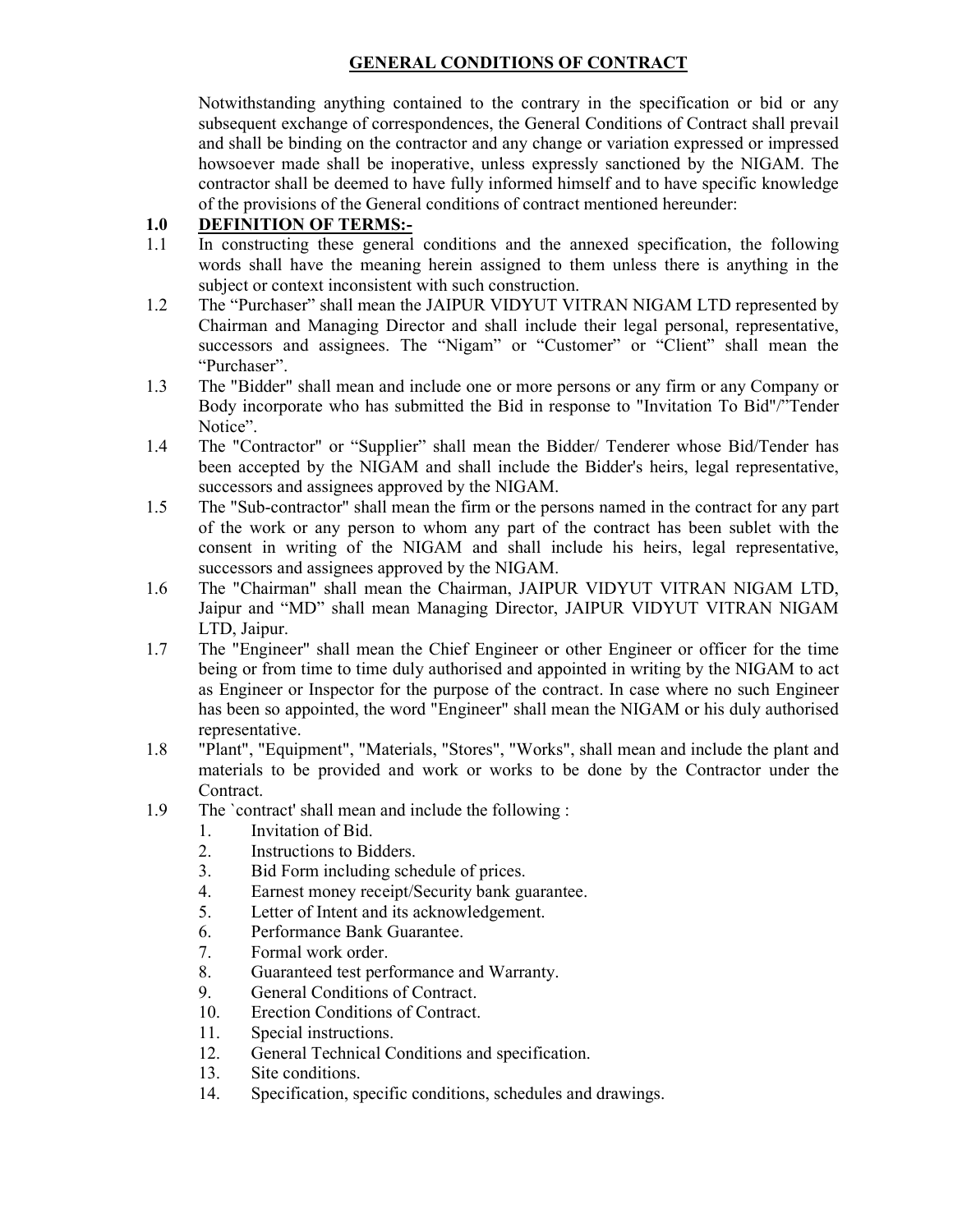- 15. Addenda which may hereafter be issued by the NIGAM, to the Contractor in the form of letter and covering letters and schedule of prices as agreed between the Contractor and the NIGAM.
- 16. The Agreement to be entered into under Clause 5 of this section.
- 1.10 The "Specification' shall mean the specification, specific conditions annexed to the General Conditions of Contract and the schedules thereto, if any.
- 1.11 The month shall mean, English calendar month i.e. period of 30 days and week shall mean a period of 7 days.
- 1.12 The "Site" shall mean the place or places named in the Contract and include, where applicable, the lands and buildings upon or in which the works are to be executed.
- 1.13 The "Place of delivery" shall mean the place of delivery at which the Contractor/ Supplier is responsible to deliver the materials at the contract price.
- 1.14 The "Test of completion" shall mean such tests as are prescribed in the contract to be made by the Contractor before the Plant is taken over by the NIGAM as per the General Conditions.
- 1.15 "Commissioning" shall mean the satisfactory operation of the plant or equipment specified herein, after all necessary initials checks, adjustments, trials, cleaning and re-assembly required at site, if any, have been completed and the plant has been in continuous and unrestricted commercial use specified for at least thirty (30) days or as otherwise.
- 1.16 "Letter of Intent" shall mean the NIGAM's letter conveying his acceptance of the Bid subject to such reservations as may have been stated therein.
- 1.17 The "Contract price" shall mean the sum named in or calculated in accordance with the provisions of the Contract/purchase or any amendments thereto.
- 1.18 "Formal work order' shall mean the Client's letter which may be issued in the way of letter of intent containing detailed terms and conditions of the work/supply and such other particulars which the Client may like to convey the Contractor/supplier pending execution of a formal written agreement in accordance with clause 5.0 of this section.
- 1.19 The Consignee shall mean and include the Asstt. Controller of Stores, Store Superintendents and or any other officer / official of the JAIPUR VIDYUT VITRAN NIGAM LTD all over jurisdiction of JVVNL, performing the duties of the consignee.
- 1.20 "Commercial Use" shall mean that use of the work which contract contemplate or which it is to be commercially capable.
- 1.21 "Writing " Shall include any manuscript, type written or printed statement under or over signature or seal as the case may be.
- 1.22 The Word "Codes" shall mean the Indian Boiler Regulation and rules made there under with such special modifications which may be agreed upon by the Chief Inspector of Boilers, Rajasthan from time to time which shall also include the Indian Electricity Rules, IS Code of practice and Factory Rules and Regulations applicable in the State of Rajasthan on the date of issue of the letter of intent or such modifications thereof as may be specially stipulated by competent State authorities i.e. Electrical Inspector and Chief Inspector of Factories, Rajasthan.
- 1.23 Words importing "PERSON" shall include firms, companies, corporation and other bodies whether incorporated or not.
- 1.24 Words importing the singular only shall also include the plural and vice versa where the context requires.
- 1.25 Terms and expressions not herein defined shall have the same meaning as one assigned to them in the Indian Sale of Goods Act (No.III of 1930), fulfilling that in the Indian Contract Act (Act IX of 1872) and falling that in the General clauses Act 1897 including amendments thereto.
- 1.26 When the words "approved", "subject to approval", "satisfactory", "Equal to", "proper" ,"Requested", "as directed", "where directed", "when directed", "determined by",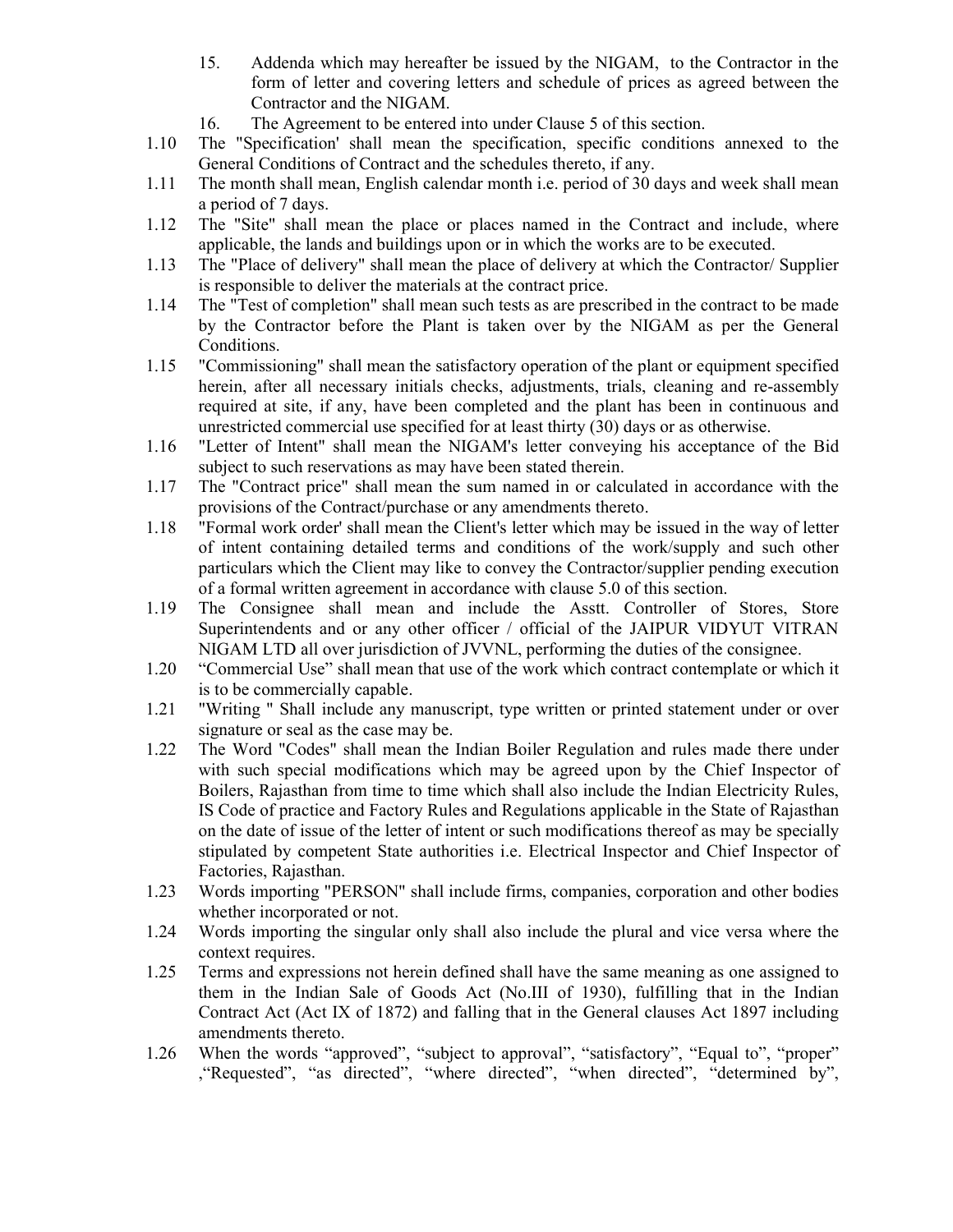"accepted", "permitted" or words and phrases of like importance are used, the approval, judgment, direction etc. is understood to be a function of the Client/engineer.

- 1.27 'Works', shall mean and include the supplying of equipment, labour and services, as per the technical specifications and complete erection, testing and commissioning of the equipment including all transportation, handling, unloading and storage at the site as defined in the contract, intended to be executed on a supply and erection basis.
- 1.28 The term 'Equipment Portion' of the contract price shall mean the all adjusted F.O.R. destination value of the equipment.
- 1.29 The term 'Erection Portion' of the Contract Price shall mean the value of field activities of the Contract including erection (replacement of Pump), testing and commissioning to be performed at site by the Contractor.
- 1.30 'Inspector' shall mean the Client or any person nominated by the Client from time to time, to inspect the equipment, stores or works under the Contract, and/or the duly authorized representative of the Client.
- 1.31 'Date of Contract' shall mean the date on which both the parties have signed the Contract Agreement.
- 1.32 'Start-Up' shall mean the time period required to bring the equipment covered under the Contract from an inactive condition, when construction is essentially complete, to the state ready for trial operation. The start-up period shall include preliminary inspection and checkout of equipment and supporting sub-systems; initial operation of the complete equipment covered under the Contract to obtain necessary pre trial operation data, perform calibration and corrective action; shut down, inspection and adjustment prior to the trial operation period.
- 1.33 'Initial Operation' shall mean the first integral operation of the complete equipment covered under the Contract with sub systems and supporting equipment in service or available for service.
- 1.34 'Trial Operation' "Reliability Test', "Trial run', "Completion Test", shall mean the extended period of time after the start-up period. During this trial operation period the equipment shall be operated over the full load range. The length of trial operation shall be as determined by the engineer, unless otherwise specified elsewhere in the contract.
- 1.35 'Performance and Guarantee Test', shall mean all operational checks and tests required to determine and demonstrate capacity, efficiency, and operating characteristic as specified in the contract documents.
- 1.36 The term 'Final acceptance' shall mean the Client's written acceptance of the works performed under the contract, after successful completion of performance and guarantee tests.
- 1.37 'Guarantee Period/ Maintenance period' shall mean the period during which the contractor shall remain liable for repair or replacement of any defective part of the works performed under the contract.
- 1.38 'Drawings' / 'Plans' shall mean all:
	- (a) Drawing furnished by the Client/ consultant as a basis for proposals.
	- (b) Supplementary drawings furnished by the Client/consultant to clarify and to define in greater detail intent of the contract.
	- (c) Drawing submitted by the contractor with his proposal provided such drawings are acceptable to the Client/consultant
	- (d) Drawings furnished by the Client/Consultant to the Contractor during the progress of the work ; and
	- (e) Engineering data and drawings submitted by the contractor during the progress of the work provided such drawings are acceptable to the engineer.
- 2.0 CONTRACT:-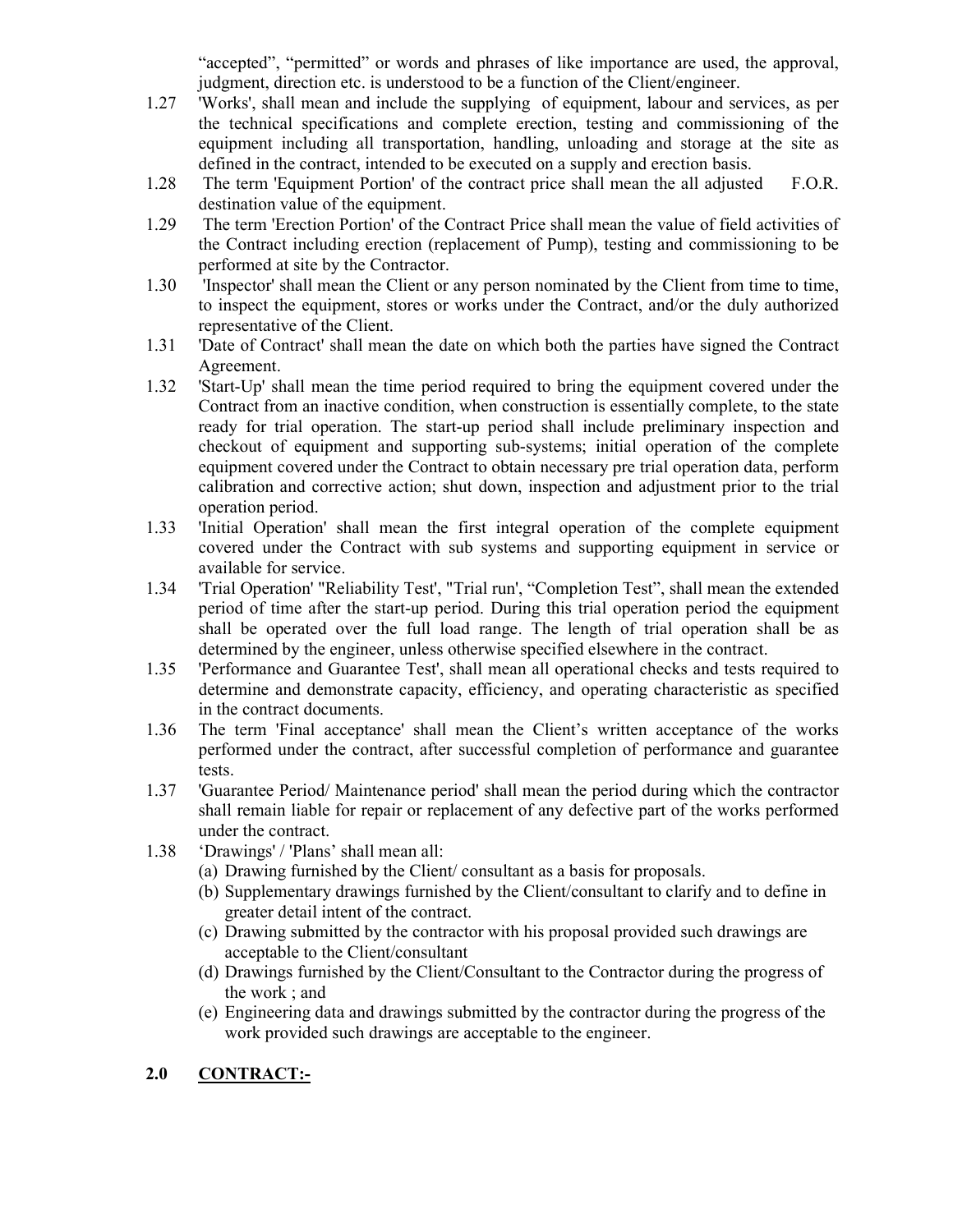The Contractor and the Nigam shall as soon as possible, unless otherwise agreed upon enter into a signed agreement for the proper fulfillment of the contract. The expenses of completing and stamping the agreement shall be paid by the contractor and the Nigam shall be furnished free of charge with an executed stamped counterpart of the agreement with three copies after the tender/bid has been accepted by the purchaser/Client. All orders/instructions to the contractor shall except as herein otherwise provided, be given by the engineer on behalf of the purchaser/Client.

## 3.0 SCOPE OF CONTRACT:-

- 3.1 The scope of the contract including the design, manufacture, supply, erection, implement the project inter-alia including testing  $\&$  commissioning of the work / equipment in accordance with the specification and documents at the proposed site of the work.
- 3.2 The General terms and conditions mentioned herein shall form a part of the specification and documents.
- 3.3 All the works covered by the contract shall be in accordance with the Indian Electricity Act 1910 with the latest amendments and the Indian Electricity rules 1956 made there under.

# 4.0 CONTRACTOR TO INFORM HIMSELF FULLY:-

The Contract shall be considered to have come into force from the date of the issue of Letter of Intent / Letter of Award. The contractor shall be deemed to have carefully examined the General Conditions, specifications, schedules and drawings also to have satisfied himself as the nature and character of the work to be executed and where necessary, of the site conditions and other relevant matters and details. Any information thus had or otherwise obtained from the Client or the Engineer shall not be in any way relieve the contractor from his responsibility for the supplying of the plant and equipment and executing the work in terms of the contract including all details and incidental works and supply all accessories or apparatus which may not have been specifically mentioned in the contract but necessary for ensuring complete erection and safe and efficient working of the plant and equipment if he has any doubt as to the meaning of any portion of the general and any special conditions of contract and specifications, he shall before offering his bid proposal, set- forth the particulars thereof and submit them to the Engineer in writing in order that such doubt , misunderstanding, misconceptions, whatsoever could be allied.

## 5.0 CONTRACT DOCUMENTS AND AGREEMENTS:-

The order placed under this specification shall be governed by the terms and conditions as incorporated in this section of the Specification and as given in the detailed work order and its annexure(s). The terms and conditions as specified in this section if differ from the terms indicated in the detailed work order and its annexure(s) the latter shall prevail. The contract shall for all purposes be construed according to the Laws of India and subject to jurisdiction of Rajasthan Courts only. For the due fulfillment of the contract, the contractor shall execute an agreement in the prescribed form on Rajasthan State Non- judicial stamp paper worth Rs.100/- The expenses of completing and stamping the contract agreement shall be borne by the Contractor. Such agreement shall be executed and signed by the competent authority of the contractor on each page thereof. The original copy is only to be executed on the stamp paper. The remaining two copies may be executed on simple paper. Such complete agreement form alongwith the contract documents together with a 'Power of Attorney" in favour of the Executants shall be required to be returned to the Client within a period of 15 days from the receipt of order duly signed on each page. One copy of the executed agreement duly signed by the purchaser/Client shall be sent to the supplier for his reference. The contract documents shall mean and include the following: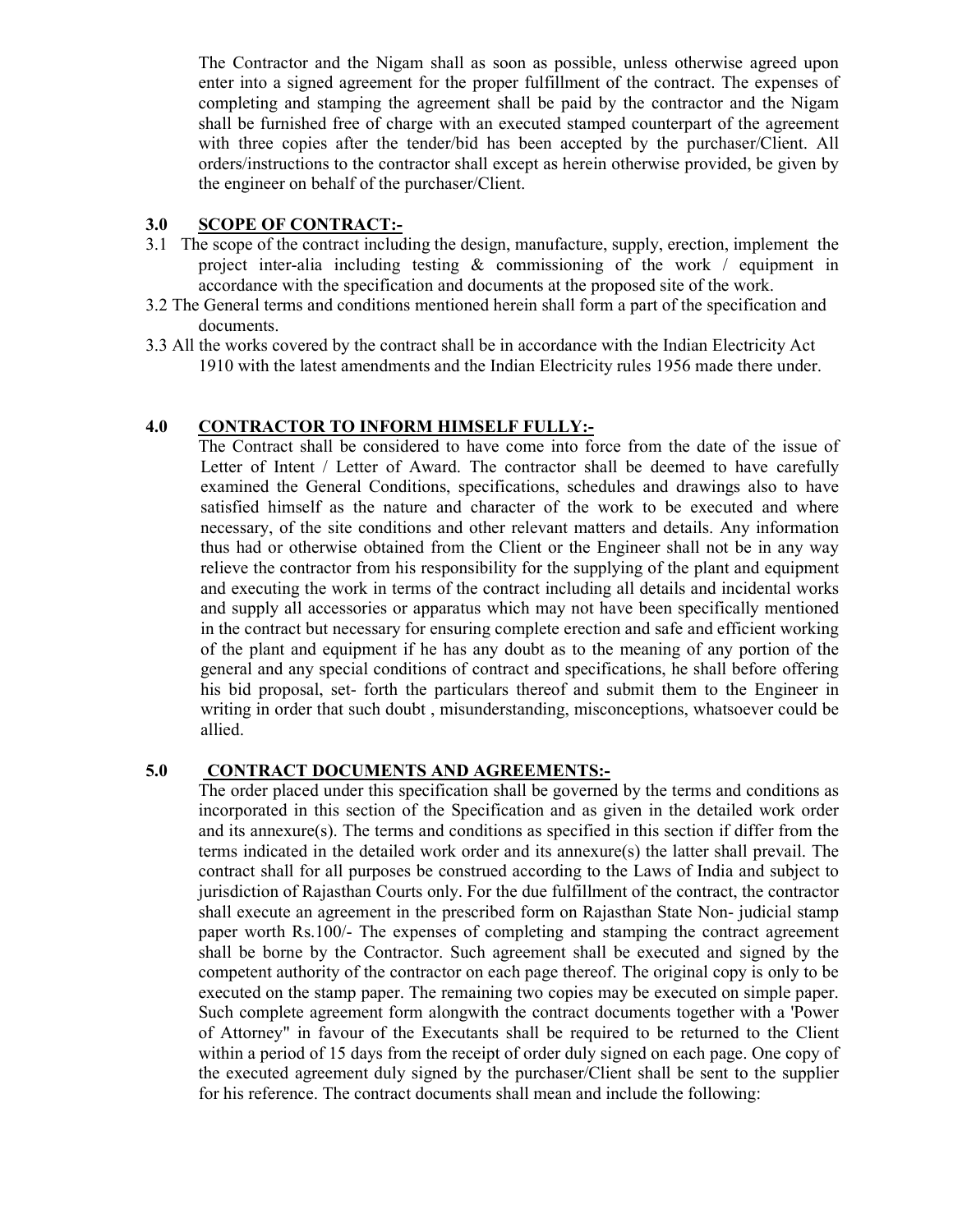- 1. Contract agreement along with letter of Intent.
- 2. Bid document
- 3. Work order and its annexures.
- 4. Bid proposal form
- 5. General Conditions of Contract
- 6. Erection Conditions of contract
- 7. Amendment letters, if any

# 6.0 COMPLETENESS OF CONTRACT:-

The equipment shall be complete in every respect with all mountings, fittings, fixtures and standard accessories normally supplied with such equipment even though not specifically detailed in the specification unless included in the list of excluded items. The contractor shall not be eligible for any extra payment in respect of such mounting, fittings, fixtures and standard accessories etc. which are needed for the safe operation of the equipment as required by applicable codes only as per contract, and they may not have been included specifically in the contract.

## 7.0 SECURITY DEPOSIT/ GUARANTEE:-

- 7.1 In order to secure/assure due fulfillment of the contract, the successful Bidder(s) shall furnish ssecurity deposit equivalent to 2% of total contract value within 15 days from the date of receipt of letter of intent/ detailed work order, either in cash/ DD with the Accounts Officer (cash), JVVNL, Jaipur or in the form of Bank Guarantee from a scheduled Bank, on non-judicial stamp paper worth Rs. 100/- (Rs. One hundred) in the prescribed format, addressed to the Chief Engineer (Comml), JVVNL, Jaipur. The Bank Guarantee will remain valid up to a period of 3 months after ascertaining the successful and satisfactory completion of contract. The security in the form of cash/DD/BG will be refundable after 3 months of successful completion of work.
- 7.2 Unless otherwise specifically required to be retained/forfeited by the NIGAM, the Security deposit/Bank Guarantee shall be refundable on request of the contractor after three months on completion of the entire work to the satisfaction of the NIGAM.
- 7.3 If the contractor fails or neglect to observe or perform any of his obligation under the contract, it will be lawful for the NIGAM to forfeit either in whole or in part at his absolute discretion, the Security deposit furnished by the contractor.
- 7.4 No interest shall be payable on such deposits.<br>7.5 If the contractor fails to provide the Security
- If the contractor fails to provide the Security within the period specified, such failure shall constitute a breach of the Contract and the NIGAM shall be entitled to make other arrangements at the risk and expenses of the contractor and the Earnest money deposited by the Contractor shall stand forfeited by the NIGAM.

# 8.0 (A) ASSIGNMENT AND SUB-LETTING OF CONTRACT:-

8.1 The Contractor may, after informing the engineer and getting his written approval assign or sublet the contract or any part thereof other than for raw materials, for minor details or any part of the plant for which makes are identified in the contract. Suppliers of the equipment not identified in the contract or any change in the identified supplier shall be subject to approval by the engineer. The experience list of the equipment vendors under consideration by the contractor for this contract shall be furnished to the engineer for approval prior to procurement of all such items/equipments. Such assignment / sub letting shall not relieve the contractor from any obligation, duty or responsibility under the contract. Any assignment as above without prior written approval of Engineer shall be void.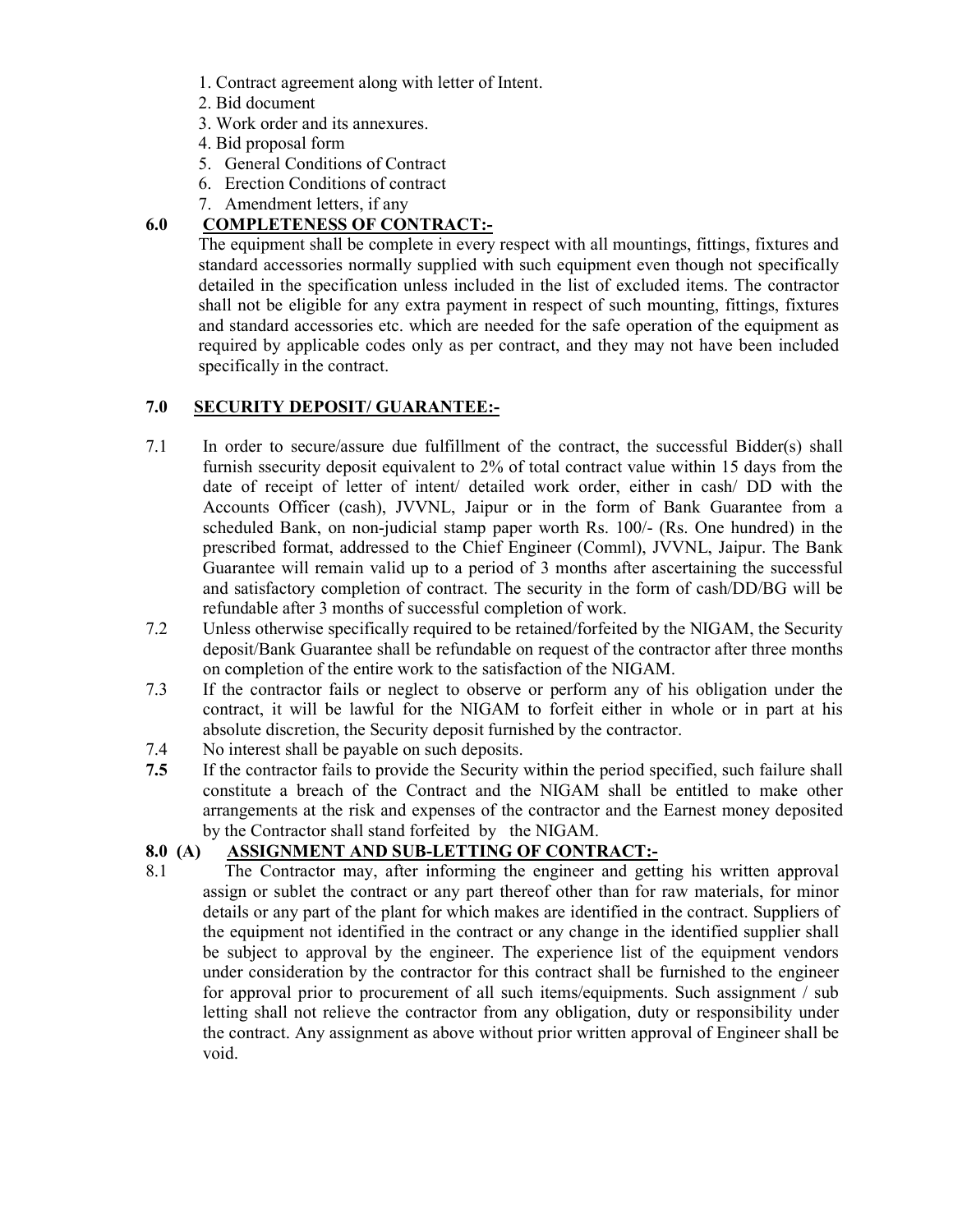8.2 For components/equipments procured by the Contractors for the purposes of the Contract, after obtaining the written approval of the Client, the contractor's purchase specifications and enquiries shall call for quality plans to be submitted by the suppliers along with their proposals. The quality plans called for from the vendors shall set out, during the various stages of manufacture and installation, the quality practices and procedures followed by the vendors quality control organisation, the relevant reference documents/ standards used, acceptance level, inspection documentation raised, etc. Such quality plans of the successful vendor shall be discussed and finalised in consultation with the engineer and shall form a part of the work order / contract between the contractor and the vendor. Within 3 weeks of the release of the same work order / contracts for such bought out terms/ components a copy of the same without price details but together with detailed specifications, quality plans and delivery conditions shall be furnished to the engineer by the contractor.

#### 8.0 (B) PROCUREMENT FROM MANUFACTURES – VENDORS:-

The Contractor shall be permitted to procure materials from the manufacturers who have following qualified requirements:

- The vendor or manufacturing unit shall have designed, manufactured and supplied such equipment at least for a period of three years on the day of bid opening.
- Such equipment shall be in successful operation for a period of at least two years on the day of bid opening.
- The manufacturing units shall have all facilities for conducting acceptance  $\&$ routine tests of equipment / materials.
- The vendor must have supplied materials as per specifications laid down in the bid – documents of erstwhile RSEB/ NIGAMS and have arranged their type testing not before last three years,
- The sub vendor approvals shall be obtained for supply of the equipment / materials from the Engineer well in advance.

#### 9.0 PATENT RIGHTS AND ROYALTIES:-

Royalties and fees for patents covering materials, articles, apparatus, devices, equipments or process used in the works shall be deemed to have been included in the contract price. The contractor shall satisfy all demands that may be made at any time for such royalties or fees and he alone shall be liable for any damages or claims for patent infringements and shall keep the Client indemnified in that regard. The contractor shall, at his own cost and expense, defend all suits or proceedings that may be instituted for alleged infringement of any patents involved in the works, and, in case of an award of damages, the contactor shall pay for such award. In the event of any suit or other proceedings instituted against the Client, the same shall be defended at the cost and expense of the contractor who shall also satisfy/comply and decree, order or award made against the Client. But it shall be understood that no such machine, plant, work material or thing has been used by the Client for any purpose or any manner other than that for which they have been supplied and installed by the contractor and specified under these specifications. Final payment to the contractor by the Client will not be made while any such suit or claim remains unsettled, in the event any apparatus or equipment, or any part thereof supplied by the contractor, is in such suit or proceedings held to constitute infringement, and its use in enjoined, the contractor shall, at his option and at his own expense either procure for the Client, the right to continue use of said apparatus, equipment or part thereof, replace it with noninfringing apparatus or equipment or modify it, so, it become non-infringing.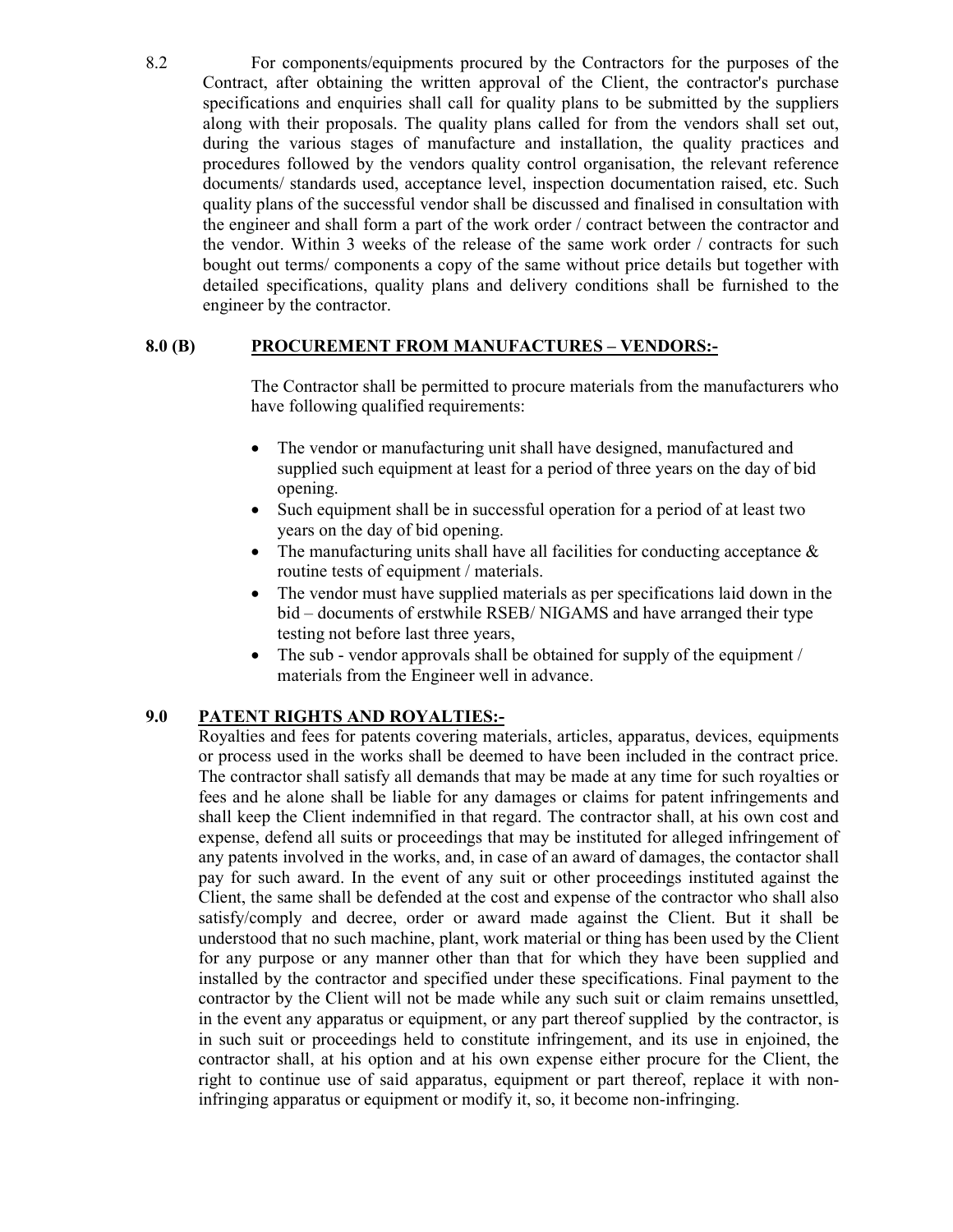# 10.0 CONTRACT PRICE:-

- (a) The price of equipment including replacement, services etc. as mentioned in price bid with additions & deletions as may be agreed before signing of the contract for the entire scope of the work shall be treated as the contract price.
- (b) Prices agreed by the bidder and subsequently termed as contract price shall remain firm and no price variation shall be allowed.

# 11.0 CHANGE OF QUANTITY:-

The Client reserves the right to increase or decrease the quantities of items or groups of items as specified in the accompanying technical specifications as may be necessary, during the execution of the contract. Any item can be deleted in total, if not required during execution.

## 12.0 DEDUCTION FROM CONTRACT PRICE:-

All costs, damages or expenses which the Client may have paid, for which under the contract the contractor is liable, will be claimed by the Client. All such claims shall be billed by the Client to the contractor regularly as and when they fall due. Such bills shall be supported by appropriate and certified vouchers or explanations, to enable the contractor to properly identify such claims. Such claims shall be paid by the contractor within fifteen (15) days of the receipt of the corresponding bills and if not paid by the contractor within the said period, the Client may then deduct the amount, from any payment due or becoming due by him to the contractor under the contract or may be recovered by actions of law or otherwise, if the contractor fails to satisfy the Client of such claims.

## 13.0 CERTIFICATION OF COMPLETION OF WORKS:-

When the whole of the works have been substantially completed and have satisfactorily passed any final test that is prescribed in the contract, the contractor may give a notice to that effect to the Engineer/Engineer's representative accompanied by an undertaking to complete any outstanding work during the period of guarantee. Such notice and undertaking shall be in writing and shall be deemed to be a request by the contractor for the Engineer to issue a certificate of completion in respect of the works. The Engineer shall, within twenty one days of the date of delivery of such notice either issue to the contractor with a copy to the employer, a certificate of completion stating the date on which, in his opinion, the works were substantially completed in accordance with the contract or give instructions in writing to the contractor specifying all the works which, in the Engineer's opinion, requires to be done by the contractor before the issue of such certificate. The Engineer shall also notify the contractor of any defects in the works affecting substantial completion ( within twenty one days of completion) to the satisfaction of the Engineer of the works and making good any defects so notified.

## 14.0 CERTIFICATION OF COMPLETION IN STAGES:-

- 14.1 Similarly, in accordance with the procedure set out in clause No. 13 above, the contractor may request and the Engineer shall issue a certificate of completion in respect of:
	- (a) any section of the permanent works in respect of which a separate time for completion is provided in the contract and
	- (b) any substantial part of the permanent works which has been both completed to the satisfaction of the Engineer and occupied or used by the Client.
- 14.2 If any part of the permanent works shall have been substantially completed and shall have satisfactorily passed any final test that may be prescribed by the contract, the Engineer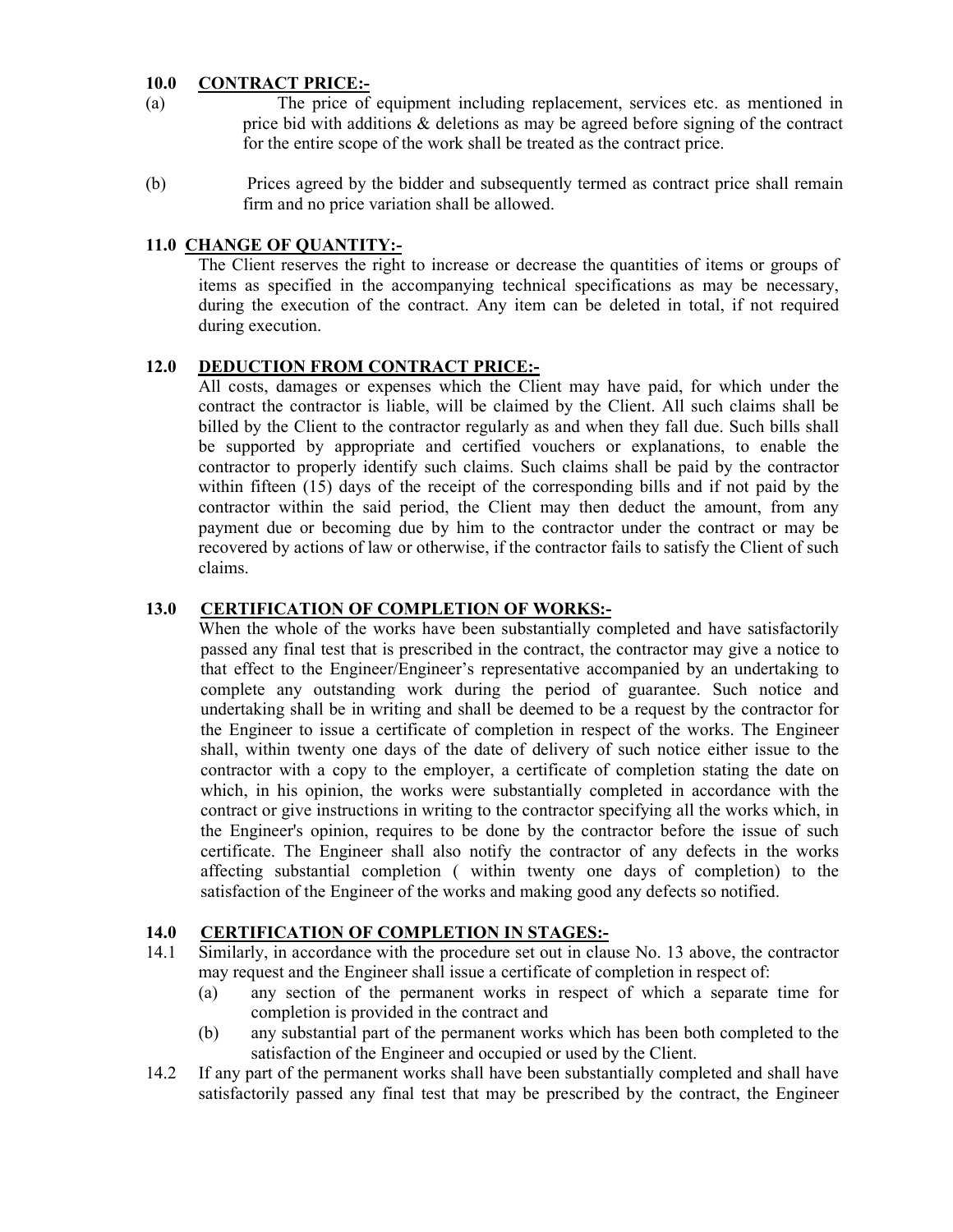may issue a certificate of completion of the whole of the works and, upon the issue of such certificate, the contractor shall be deemed to have undertaken to complete any outstanding work in that part of the works during the period of Maintenance.

14.3 Provided always that a certificate of completion given in respect of any section or part of the permanent works, before completion of the whole, shall not be deemed to certify completion of any ground or surfaces requiring reinstatement, unless such certificate shall expressly so state.

## 15.0 INSURANCE:-

- 15.1 The contractor at his cost shall arrange, secure and maintain all insurance as may be pertinent to the works and obligatory in terms of law to protect his interest and interest of the Client against all perils detailed herein. The form and the limit of such insurance as defined herein together with the under-writer in each case shall be acceptable to the Client. However, irrespective of such acceptance, the responsibility to maintain adequate insurance coverage at all time during the period of contract shall be of contractor alone. The contractor's failure in this regard shall not relieve him of any of his contractual responsibilities and obligations. The insurance covers to be taken by the contractor shall be in a joint name of the Client and the contractor. The contractor shall, however, be authorised to deal directly with Insurance Company or companies and shall be responsible in regard to maintain of all insurance covers. Further the insurance should be in freely convertible currency.
- 15.2 Any loss or damage to the equipment during handling, transportation, storage, erection, putting into satisfactory operation and all activities to be performed till the successful completion of commissioning of the equipment shall be to the account of the contractor. The contractor shall be responsible for preference of all claims and make good the damages or loss by way of repairs and/or replacement of the equipment, damaged or lost. The transfer to title shall not in any way relieve the contractor of the above responsibilities during the period of contract. The contractor shall provide the Client with copy of all insurance policies and documents taken out by him pursuance of the contract. Such copies of documents shall be submitted to the Client immediately after such insurance coverage. The contractor shall also inform the Client in writing at least  $sixty(60)$  days in advance regarding the expiry/cancellation and/or change in any of such documents and ensure revalidation, renewal etc. as may be necessary well in time.
- 15.3 The perils required to be covered under the insurance shall include, but not be limited to fire and allied risks, miscellaneous accidents (erection risks), workman compensation risks, loss or damage in transit, theft, pilferage, riot and strikes and malicious damages, civil commotion, weather conditions, accidents of all kinds, etc. The scope of such insurance shall be adequate to cover the replacement/reinstatement cost of the equipment for all risks upto and including delivery of goods and other costs till the equipment is delivered at site. The insurance policies to be taken should be on replacement value basis and/or incorporating escalation clause. Notwithstanding the extent of insurance cover and the amount of claim available from the underwriters, the contractor shall be liable to make good the full replacement/rectification value of all equipment/materials and to ensure their availability as per project requirements.
- 15.4 All costs on account of insurance liabilities covered under the contract will be on contractor's account and will be included in contract price. However, the Client may from time to time during the pendency of the contract, ask the contractor in writing to limit the insurance coverage, risks and in such a cases, the parties to the contract will agree for a mutual settlement, for reduction in contract price to the extent of reduced premium amount. The contractor, while arranging the insurance, shall ensure to obtain all discounts on premium which may be available for higher volume or for reasons of financing arrangement of the project.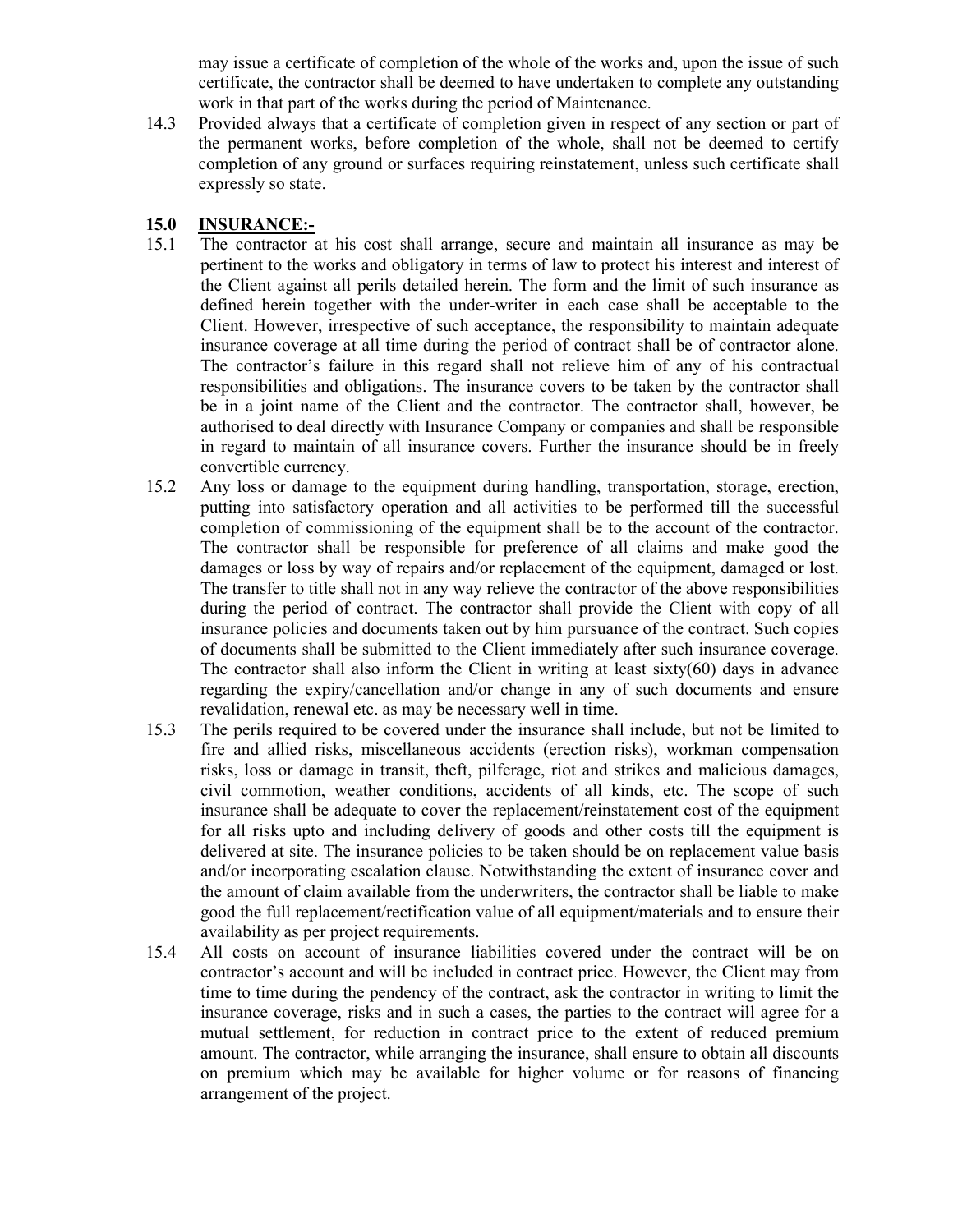15.5 The Clause entitled 'Insurance' under this section, covers the additional insurance requirements for the portion of the works to be performed at the site.

#### 15.6 STORAGE CUM WORKS INSURANCE:

- 15.6.1 The contractor shall take necessary insurance against loss, damage, theft, pilferage, fire, accident and damages during transit from stores to site for all the materials/good either belonging to him or issued to him by the NIGAM for the purpose of execution of work. The insurance shall also cover for loss, damage, accidents occasioned by the contractor in the course of operation carried out by him for the purpose of complying with his contractual obligations thereof. The insurance shall cover the entire cost of materials, erection & commissioning portion on comprehensive basis till the handing over the system to the Client.
- 15.6.2 All the equipment and materials being supplied by the contractor shall be kept completely insured by the contractor at his own cost from the time of dispatch from the contractor's works, upto the completion of erection, final checking, testing and commissioning at site and taking over of the line by the Client.
- 15.6.4Further all the equipment and materials being supplied by the Client shall be kept insured by the contractor against loss, damage, theft, pilferage, fire etc. for the complete period of storage, erection and commissioning upto the time of taking over by the Client.
- 15.6.5 It will be the responsibility of the contractor to lodge, pursue and settle all claims (for all the equipment and materials including Client's supplied items) with the insurance company in case of any damage, loss, theft, pilferage or fire and the Client shall be kept informed about it. The losses, if any, will have to be borne by the contractor if the claims are not lodged and pursued properly in time or if the same are not settled by the insurance company.

#### 15.7 THIRD PARTY INSURANCE:

The contractor shall if and so far as the contract provides indemnify the NIGAM against all losses and claims in respect of injury or damage to property what- so- ever while these arise out of or in consequences of the execution of works and against all claims proceedings, damages, costs, charges, expenses what- so- ever in respect of or in relation thereto. Accordingly the contractor shall before commencement of execution of the works insure against his liability for material or physical damage, loss or injury which may occur to property including that of the NIGAM, or to any person including any employee of the NIGAM, by or arising out of the execution of the works in carrying out of the contract.

#### 16.0 LIABILITY FOR ACCIDENTS AND DAMAGES;-

- 16.1 The contractor shall be responsible for loss, damage or depreciation of the plant until the same is taken over under clause No.45.0 or is deemed under that clause to have been taken over, provided always that the contractor shall not be responsible for any such loss, damage and depreciation occurring during such period that the plant is operated by the Client's staff prior to being taken over in accordance with clause No.45.0
- 16.2 Until the plant is taken over or is deemed to have been taken over as aforesaid, the Contractor shall also be liable for and shall indemnify the Client in respect of all injury to person or damage to property resulting from the negligence of the Contractor or his workman or sub contractors or from defective design or work but not from any other cause.
- 16.3 Provided that the Contractor shall not be liable for any loss or profit or loss of Contract or any other claim made against the Client not already provided for in the contract, not for any injury or damage caused by or arising from the acts of the Client or of any other person or due to circumstances over which the contractor has no control, not shall his total liability for loss, damage or injury under this clause exceed the total value of the Contract.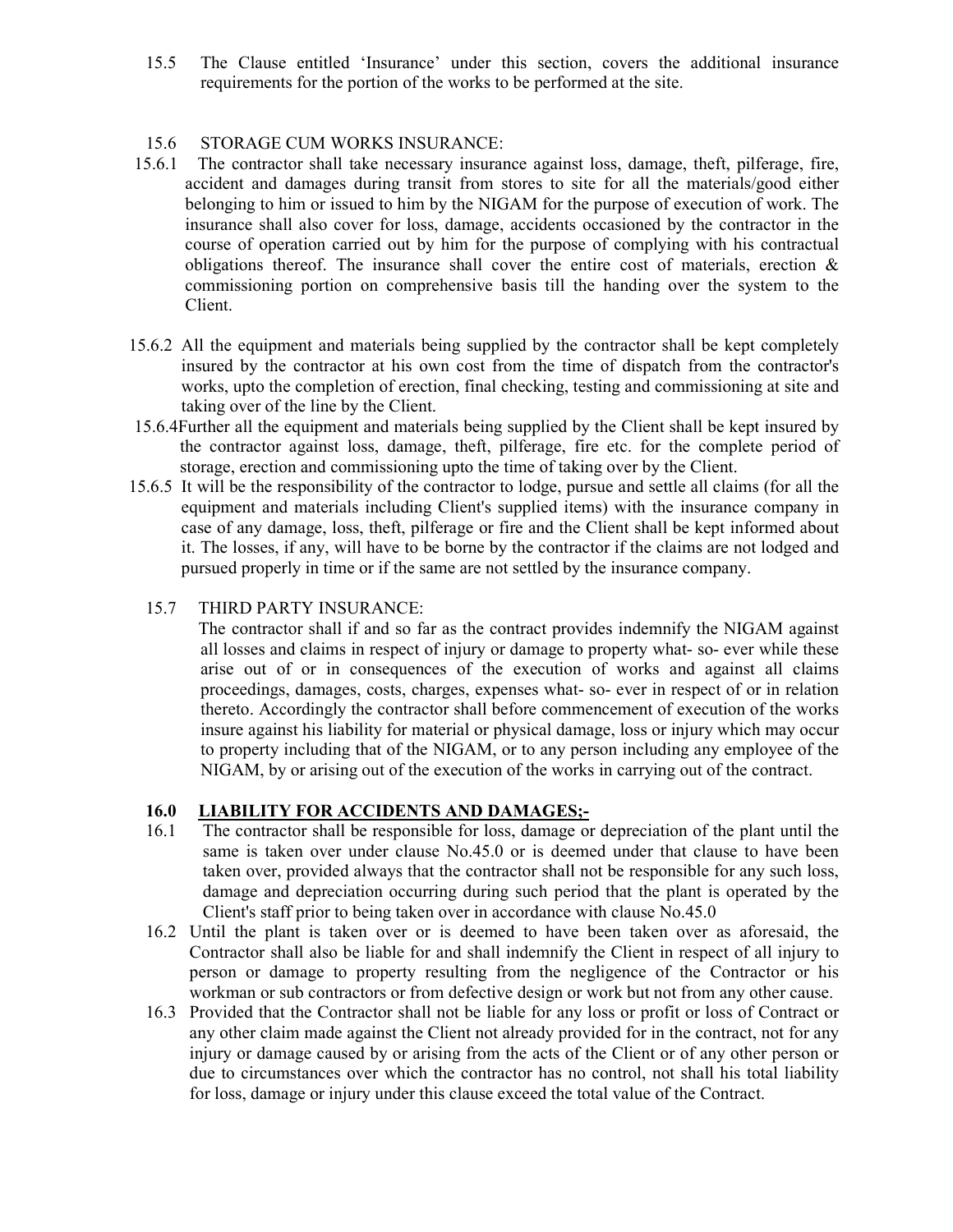- 16.4 The Contractor will indemnify and save harmless the Client against all actions, suits, claims, demands, costs, or expenses arising in connection with injuries (other than such as may be attributable to the Client or his employees) suffered prior to the date when the plant shall have been taken over under clause No. 45.0 hereof by persons employed by the contractor or his sub-contractor on the work, whether at common law or under the workman's compensation Act.1923 or any other statute in force at the date of contract relating to the question of the liability of employees for injuries suffered by employees and will if called upon to do so take out the necessary policy or policies of insurances to over such indemnity.
- 16.5 The contractor shall insure against such liabilities with an insurer approved by the Engineer and shall continue such insurance, during the whole of the time that any person(s) are employed by him on the works and shall when required produce to the engineer or the Engineer's representative such policy of insurance and the receipt for payment of the current premium. Provided always that, in respect of any persons employed by any sub-contractor, the contractor's obligation to insure as aforesaid under this sub-clause shall be satisfied if the sub-contractor shall have insured against the liability in respect of such persons in such manner that the Engineer is indemnified under the policy, but the contractor shall require such sub-contractor to produce to the Engineer or the Engineer's representative, when required, such policy of insurance and the receipt for the payment of the current premium.

# 17.0 DELIVERY AND TIME FOR COMPLETION:-

- 17.1 The lines, equipments/ works included in this specification are required to be erected/completed/commissioned within the period specified in enclosed schedule. The bidders are advised to furnish the PERT chart indicating the delivery of individual items so as to commensurate with the erection and commissioning/completion of the work.
- 17.2 The purchaser reserves the right to defer the delivery/completion period as indicated in the purchase order. The period, during which the works have been so deferred, shall not be reckoned as delay in completion in term of clause "Delay in Completion".

# 18.0 DELAY IN COMPLETION:-

- 18.1 The time and the date of delivery/ completion period specified in the work order shall be deemed to be the essence of the contract and the works shall have to be completed not later than the period specified therein. If the contractor fail to complete the work on order or any part thereof within the specified completion period, the Client shall be entitled at his option:
- (a) To effect recovery for delay in completion of ordered works  $\omega$  1/2 % per week or part thereof subject to maximum of 10% of total contract value. The progress of completion of ordered works and corresponding delay shall be accounted for on cumulative basis. Accordingly the delay incurred in completion of stipulated work of a particular stage / phase shall be added to next stage / phase work if the same is also delayed and penalty at the rate specified above shall be leviable thereupon. However, in case of timely execution of specified quantum of work in next/ subsequent stage(s)/phase(s), the delay in previous stage(s)/phase(s) shall be nullified and penalty deducted shall be refunded.
- (b) To get completed from elsewhere without giving notice to the contractor on his account and risk, the work not executed without canceling the contract for the work not yet due for completion.
- (c) To cancel the contract or part thereof and if so desired, to get the work completed /executed at the risk and cost of contractor.
	- 18.2 Any financial liability arising from and consequent upon the failure of the contractor to adhere to the stipulated completion schedule shall be to the contractor's account.
	- 18.3 Adjustment in regard to the amount recoverable if any shall be made from the cash deposits or from the firm's dues or by operating the bank guarantee(s) as may be available with Nigam and/or in any other manner as may be deemed appropriate by the purchaser.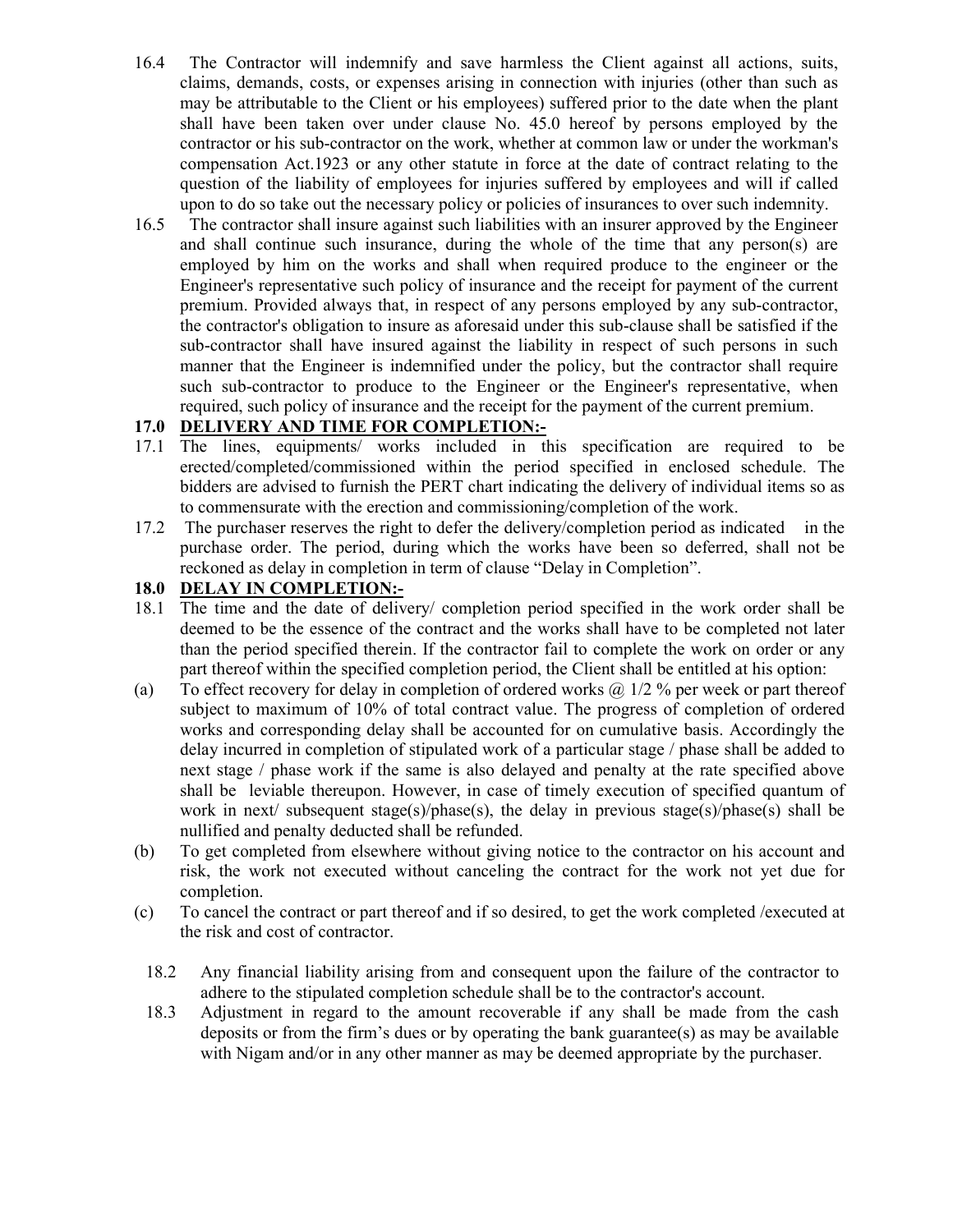#### 18.4 FORCE MAJEURE CONDITIONS:-

- 18.4.1If at any time during the continuance of the contract the progress in whole or in part is prevented or delayed by reason of any war, hostility, acts of public enemy, civil commotion, sabotage, fire, floods, explosion, epidemics, quarantine restrictions, strikes, lockouts or any acts of Gods (herein after referred to as events), then provided, a notice and adequate proof of production/ dispatch/ execution having suffered on account of these events, is given within 21 days from the day of occurrence thereof, the provisions of subpara of this clause shall not be invoked by the Client, provided further that the execution under the contract shall be resumed, as soon as practicable after such event(s) has/ have ceased to exist and the decision of the Client as to whether execution so resumed or not, shall be final and conclusive, provided further that in case the strike/lockout prolongs beyond a period of 30 days the contractor shall immediately inform about it to the Client, in which case the Client reserves the right to procure the material /equipment/ get the work on order or part thereof executed from any other source at the risk and cost of the contractor.
- 18.4.2 Non availability/ scarcity/ non-allocation of raw material shall not constitute as a force majeure condition ' in any case and it will be sole responsibility of the contractor to arrange the raw material for timely execution of the order.
- 18.4.3 The delay in execution due to unforeseen and unavoidable reasons and the circumstances beyond the control of contractor/Client leading to delay in execution may also form force majeure conditions.

## 19.0 CONTRACTOR'S DEFAULT:-

- 19.1 If the contractor shall neglect to execute the works with the diligence and expedition or shall refuse or neglect to comply with any reasonable orders given to him, in writing by the engineer in connection with the works or shall contravenes the provisions of the contract, the Client may give notice in writing to the contractor make good the failure, neglect or contravention complained of. Should the contractor fail to comply with the notice within thirty (30) days from the date of service thereof, then and in such case the Client shall be at liberty to employ other workmen and forthwith execute such part of the works as the contractor may have neglected to do or if the Client shall think fit, it shall be lawful for him without prejudice to any other right he may have under the contract, to take the works wholly or in part out of the contractor's hands and re - contract with any other person or persons complete the works or any part thereof and in that event the Client shall have free use of all contractor's equipment that may have been at the time on the site in connection with the works without being responsible to the contractor over the same, and the Client shall be entitled to retain and apply any balance which may be necessary, the payment of the cost of executing the said part of the works or of completing the works as the case may be. If the cost of completing the works or executing a part thereof as aforesaid shall exceed the balance due to the contractor, the contractor shall pay such excess. Such payment of excess amount shall be independent of the liquidated damages for delay, which the contractor shall have to pay if the completion of works is delayed.
- 19.2 In addition, such action by the Client as aforesaid shall not relieve the contractor of his liability to pay liquidated damages for delay in completion of works as defined in clause 18.0 of this section.
- 19.3 The termination of the contract under this clause shall not entitle the contractor to reduce the value of the performance bank guarantee nor the time thereof. The performance guarantee shall be valid for the full value and for the full period of the contract including guarantee period.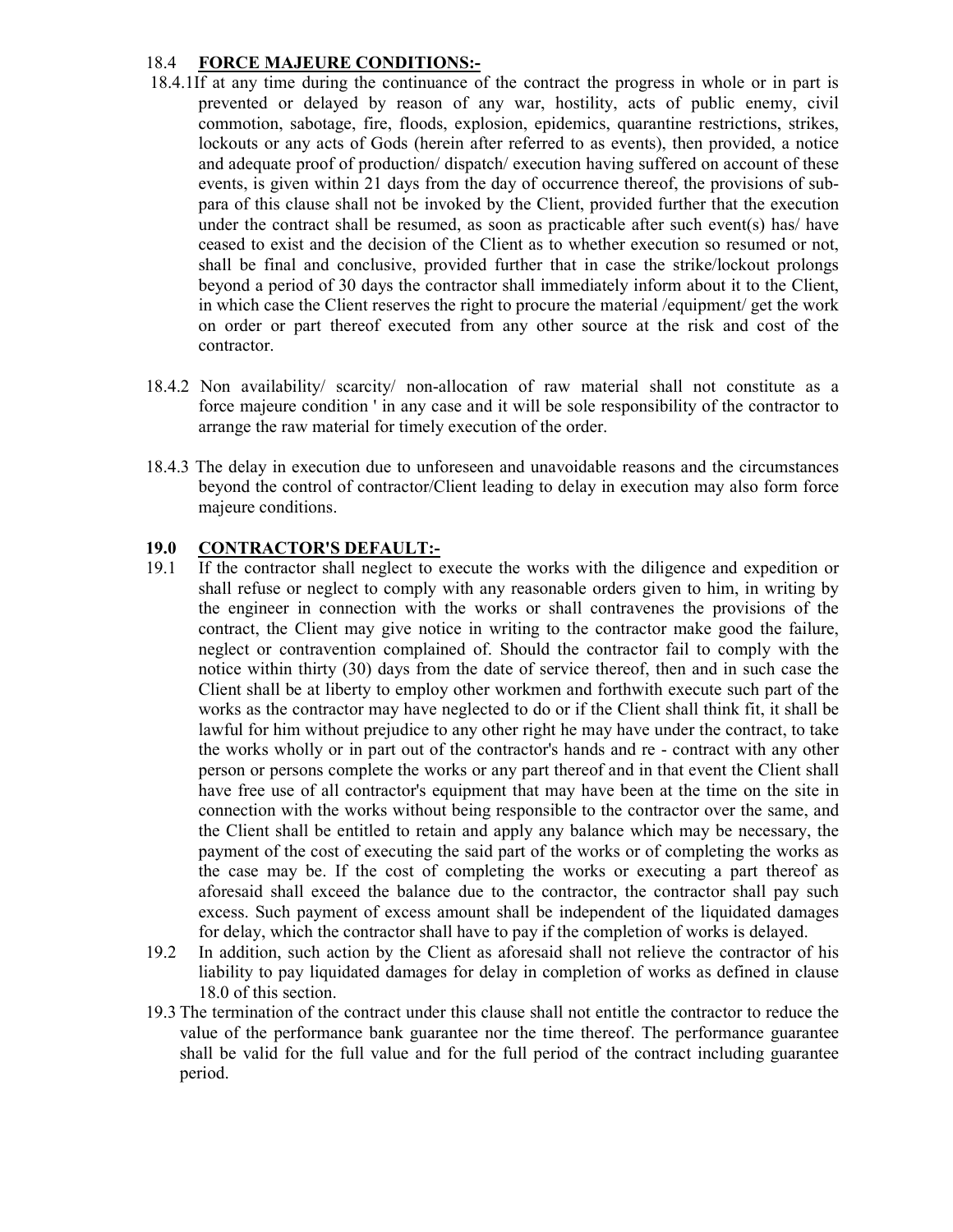# 20.0 DELAYS BY CLIENT OR HIS AUTHORISED AGENT:-

 In case the contractor's performance is delayed due to any act of omission on the part of the Client or his authorized agents, then the contractor shall be given due extension of time for the completion of the works, to the extent such omission on the part of the Client has caused delay in the contractor's performance of his work. Regarding reasonableness or otherwise of the extension of time, the decision of the CHIEF ENGINEER (COMML), JAIPUR VIDYUT VITRAN NIGAM LIMITED, VIDYUT BHAWAN, Jaipur-302005 shall be final.

# 21.0 TERMINATION OF CONTRACT ON CLIENT'S INITIATIVE:-

- 21.1 The Client reserves the right to terminate the contract either in part or in full due to reasons other than those mentioned under clause entitled contractor's default. The Client shall in such an event give fifteen days  $(15 \text{ days})$  notice in writing to the contractor of his decision to do so.
- 21.2 The contractor upon receipt of such notice shall discontinue the work on the date and to the extent specified in the notice, make all reasonable efforts to obtain cancellation of all orders and contracts to the extent they are related to the work terminated and terms satisfactory to the Client, stop all further sub-contracting or purchasing activity related to the work terminated, and assist the Client on maintenance protection and disposition of the work acquired under the contract by the Client.
- 21.3 In the event of such a termination the contract shall be cancelled without any liability on either side.
- 21.4 If the contractor is an individual or a proprietary concern and the individual or the proprietor dies and if the contractor is a partnership concern and one of the partners dies, then unless the Client is satisfied that the legal representatives of the individual contractor or of the proprietor of the proprietary concern and in the case of partnership, the surviving partners, are capable of carrying out and completing the contract the Client shall be entitled to cancel the contract as to its incomplete part without being in any way liable to payment of any compensation to the estate of deceased contractor of the contract, The decision of the Client that the legal representatives of the deceased contractor or surviving partners of the contractor's firm cannot carry out and complete, the Client shall not hold the estate of the deceased contractor and / or the surviving partners of the estate of the deceased contractor and /or the surviving partners of the contractor's firm liable to damages for not completing the contract.

# 22.0 CHANGE OF NAME OF THE BIDDER/CONTRACTOR:-

- 22.1 At any stage after Biding, the Client shall deal with the Contractor only in the name and at the address under which he has submitted Bid. All the liabilities/responsibilities for due execution of the Contract shall be that of the Contractor and in no circumstance, he shall be relieved of any obligations under the Contract. The Client may, however, at his discretion deal with the, Agents/ Representatives/ Distributors/ Manufacturers/ Associates/ Principals/ Sister concerns and such dealings shall not absolve the Contractor(s) from his responsibilities/ obligations/ liabilities to the Client under the contract.
- 22.2 Any change/Alteration of name / Constitution / Organization of the Contractor shall be duly notified to the Client and the Client reserves the right to determine the Contract, in case of any such Notification. In the event of such determination, the Client may effect the purchase of material not supplied from elsewhere at the risk and cost of the Bidder/Contractor.

# 23.0 CERTIFICATE NOT TO AFFECT RIGHT OF CLIENT AND LIABILITY OF CONTRACTOR:-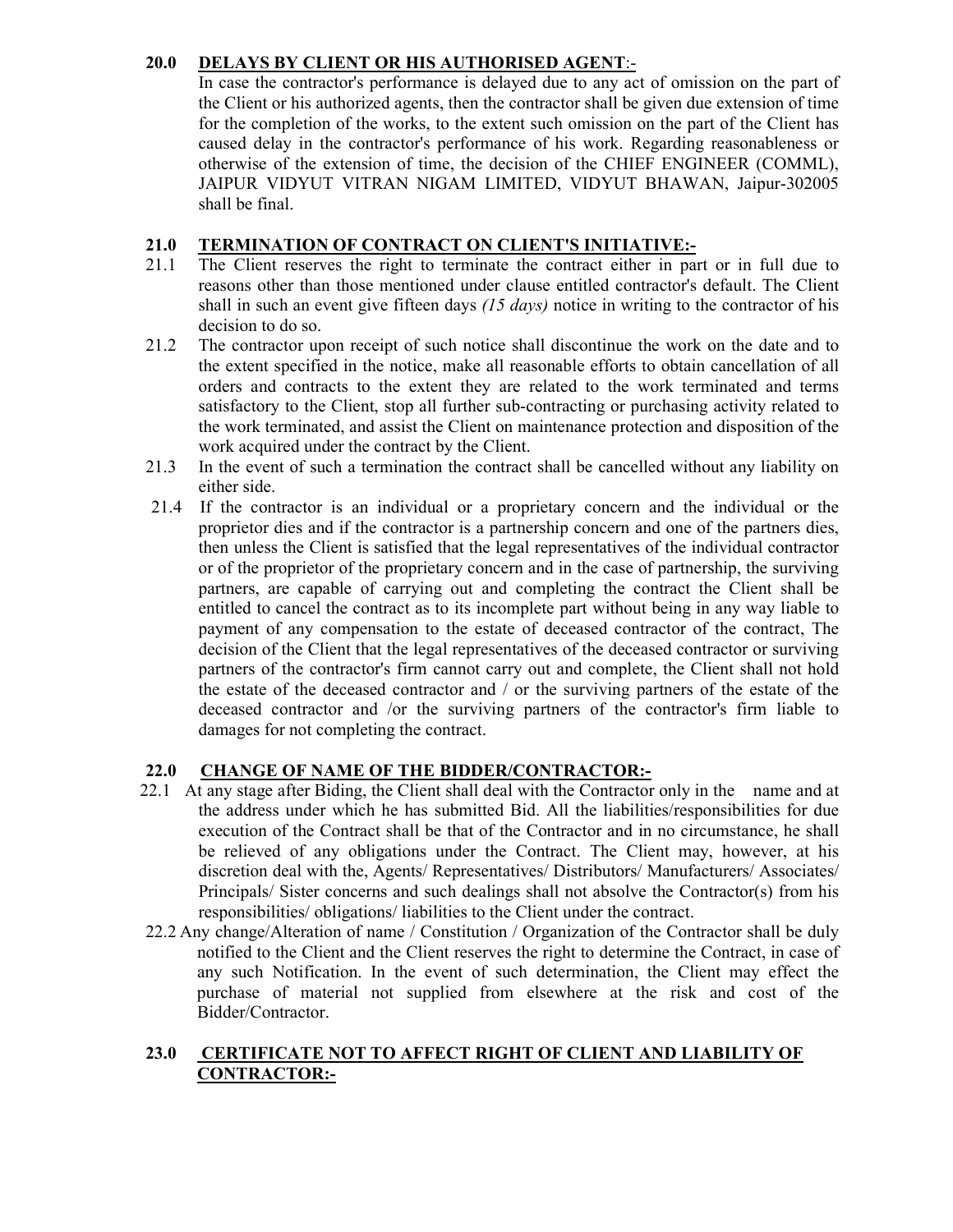No interim payment certificate of the engineer nor any sum paid on account by the Client nor any extension of time for execution of the works granted by the engineer shall affect or prejudice the rights of the Client against the contractor or relieve the contractor of his obligations for the due performance of the contract, or be interpreted as approval of the works done or of the equipment furnished and no certificate shall create liability for the Client to pay for alterations, amendments, variations or additional works not ordered, in writing by the engineer or discharge the liability of the contractor for the payment of which he is bound to indemnify the Client nor shall any such certificate nor the acceptance by him of any sum paid on account or otherwise affect or prejudice the rights of the contractor against the Client.

# 24.0 SETTLEMENT OF DISPUTES:-

- 24.1 All disputes, differences, questions whatsoever so arising between the Client & contractor upon or in relation to or in connection with contract shall be deemed to have arisen at Jaipur (Rajasthan) and no court other than court in Jaipur shall have jurisdiction to entertain the same.
- 24.2 The NIGAM has constituted settlement committee to settle the disputed cases. For the disputed amount up to Rs.3.0 Lac the case may be referred to the SE Circle settlement Forum and if the disputed amount is more than 3.0 Lac the case shall be referred to the corporate level settlement committee. The non refundable fees for referring the case to the settlement committee is as given below:

i) Reference fee for Circle level settlement Forum - As per applicability at that time.

ii) Reference fee for corporate level settlement Forum - ---do---

- iii) Fee for review of cases by corporate level settlement Forum ---do------
- 24.3 The settlement Forum fees as shown above shall be deposited in cash/demand draft /pay order with the Accounts Officer (Cash) JVVNL, Jaipur and shall furnish receipt thereof with a request for referring their disputes to the settlement committee for decision.

# 25 GRAFTS AND COMMISSIONS ETC.:-

Any graft, commission, gift or advantage given, promised or offered by or on behalf of the contractor or his partner, agent, officers, director, employee or servant or any one on his or their behalf in relation to the obtaining or to the execution of this or any other contract with the Client, shall be, in addition to any criminal liability which it may incur, subject of any loss or damage to the Client resulting from any cancellation. The Client shall then be entitled to deduct the amount so payable from any moneys otherwise due to the contractor under the contract.

## 26 LANGUAGE AND MEASURES:-

All documents pertaining to the Contract including specifications, schedules, notices, correspondence, operating and maintenance instructions, drawings or any other writing shall be written in English language. The metric system of measurement shall be used exclusively in the contract.

## 27 RELEASE OF INFORMATION

The contractor shall not communicate or use in advertising, publicity, sales, releases or in any other medium photographs or other reproduction of the works under this contract, or description of the site, dimension, quantity, quality or other information, concerning the works unless prior written permission has been obtained from the Client.

# 28 CONSTRUCTION OF THE CONTRACT:-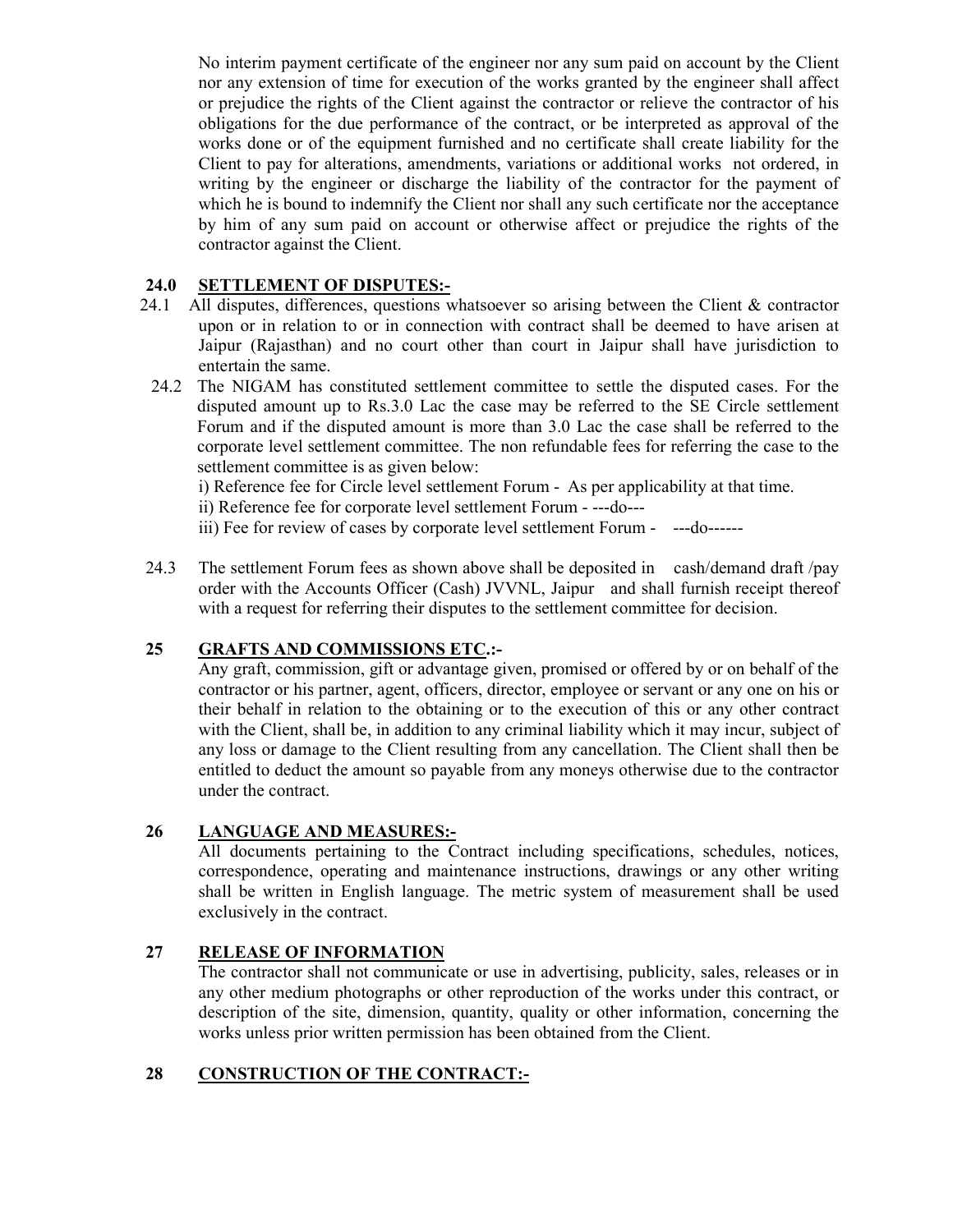- 29.1 The contract shall in all respects be governed according to Indian Laws.
- 29.2 It is clearly understood that the total consideration for the contract(s) has been broken up into four components i.e. equipment portion, erection (replacement), CER benefiet and Salvage value portion for the convenience of payment under the contract and for the measurement of deviations under the contract.

#### 30.0 COMPLETION OF CONTRACT:-

Unless otherwise terminated under the provisions of any other relevant clauses, this contract shall be deemed to have been completed at the expiration of the guarantee period.

#### 31.0 ENFORCEMENT OF TERMS:-

The failure of either party to enforce at any time any of the provisions of this contract or any rights in respect thereto or to exercise any option herein provided, shall in no way to construed to be a waiver of such provisions, rights or options or in any way to affect the validity of the contract. The exercise by either party of any of its rights herein shall not preclude or prejudice either party from exercising the same or any other right it may have.

#### 32.0 ENGINEER'S SUPERVISION AND DECISION:-

- 32.1 All the work shall be carried out under the direction and to the reasonable satisfaction of the Engineer. The contractor, shall be responsible for the correctness of the positions, levels and dimensions of the works according to the drawings not withstanding that he may have assisted by the Engineer in setting out the same.
- 32.2 In respect of all matters which are left to the decision of the Engineer including the granting or with-holding of the certificate, the engineer shall, if required to do so by the contractor, give in writing a decision thereon.
- 32.3 If in the opinion of the contractor, a decision made by the engineer is not in accordance with the meaning and intent of the contract, the contractor may file with the engineer within fifteen (15) days after receipt of the decision, a written objection to the decision. Failure to file an objection within the aforesaid allotted time will be considered as acceptance of the engineer's decision and the decision shall be final and binding.
- 32.4 The engineer's decision and the filling of the written objection thereto shall be the right to request arbitration. It is the intent of the agreement that there shall be no delay in the execution of the works and the decision of the engineer as passed shall be promptly adhered to.

## 33.0 COOPERATION WITH OTHER CONTRACTORS AND ENGINEERS:-

The contractor shall agree to cooperate with the Client's other contractor and engineers and freely exchange with them such technical information as is necessary to obtain the most efficient, innovative and economical design and to avoid unnecessary duplication of efforts. The engineer shall be provided with three copies of all correspondence addressed by the contractor to other sub-contractor (s) and engineers in respect of such exchange of technical information.

#### 34.0 INSPECTION, TESTING AND TEST CERTIFICATES;-

- 34.1 INSPECTION & TESTING
	- (a) The engineer and his duly authorized representative shall have at all reasonable times access to the Contractor's premises of works and shall have the power at all reasonable time to inspect drawing of any portion of the work to examine the material and workmanship of the plant during its manufacture there, and if part of the plant is being manufactured on other premises, the contractor shall obtain for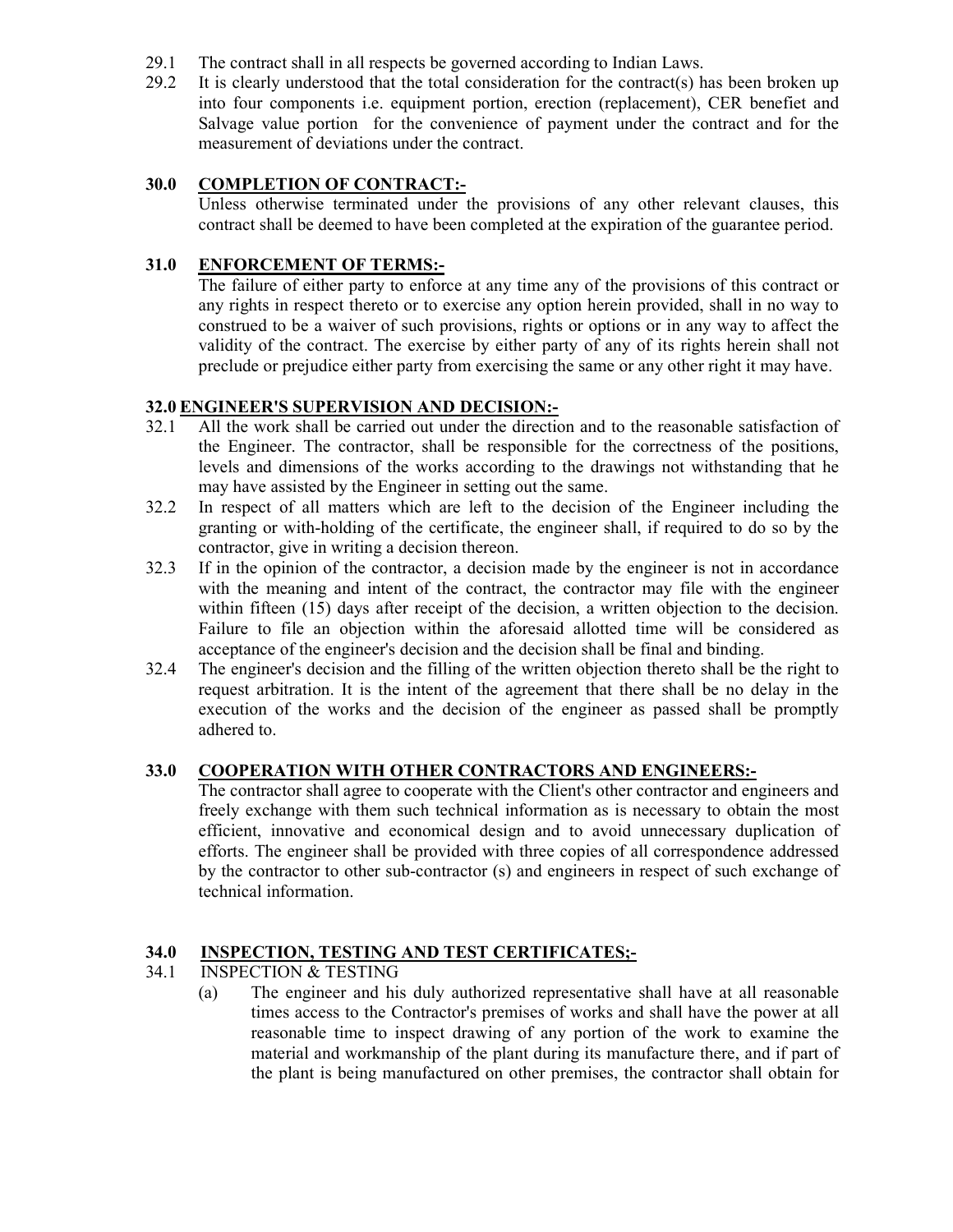the Engineer and/or his duly authorized representative permission to inspect it as if the plant was manufactured in the Contractor's own premises.

- (b) The engineer shall, on giving seven days notice in writing to the contractor setting out any grounds of objections which he may have in respect of the work, be at liberty to reject any drawings and all or any plant, or workmanship connected with such work which in his opinion are not in accordance with the contract or are in his opinion, defective for any reason whatsoever.
- (c) The contractor shall intimate atleast 15 days in advance through notice(s) about the readiness of material for dispatch commensurate with specific delivery schedule, so as to enable the Client to depute his representative for inspection, testing  $\&$ checking of the material/equipment. For this purpose the date of receipt of the letter in the office of the work order placing authority shall be deemed as the date of call for inspection and not the date mentioned in the letter or the date of dispatch. In case material/equipment is not found ready by the representative of the Client deputed for inspection to the extent of the quantity indicated in the inspection call with tolerance of (-) 10% or if the inspection is not got carried out by any reason(s ) attributed to the contractor an amount of Rs.1500/- only for the contractor's work located in the State of Rajasthan and an amount of Rs. 5,000/ for the contractor's works located outside the State of Rajas than will become payable by the contractor on this account to the Accounts Officer (cash), JVVNL, Jaipur. Further, in cases where traveling by air is involved the inspection charges will be recovered on actual basis. The contractor will deposit the amount with the Accounts Officer (cash), JVVNL, Jaipur immediately under intimation to the work order placing authority, failing which the subsequent call for inspection shall not be entertained.
- (d) Packing:- The material/equipment shall be offered duly packed so as to enable the inspecting Officer to seal the inspected / cleared material for identification. The supplier/ contractor shall provide such packing of the goods as is required to prevent their damages or deterioration during transit to their final destination as indicated in the contract. The packing shall be sufficient to withstand without limitation rough handling during transit to their final destination as indicated in the contract. The packing shall be sufficient to withstand without limitation rough handling during transit and exposure to extreme temperature, salt and precipitation during transport and open storage. Packing case size and weights shall be taken into consideration where appropriate keeping in view, remoteness of the good's final destination and absence of heavy mechanized handling facilities at all points in transit as well as at the destination. The packing, marking and documentation within and outside the packages shall comply strictly with such special requirements as shall be expressly provided for in the contract or in any subsequent instructions imparted by the Client.
- (e) In all cases where the contract provides for tests, whether at the premises of works of the Contractor or of any Sub-contractor and test(s) at site, the contractor except where otherwise specified shall provide free of charge to the Client, such labour, materials, electricity. fuel, water, stores, apparatus and instruments as may reasonably be demanded to carry out efficiently such tests of the plant, in accordance with the contract and shall give facilities to the Engineer or his authorised representative to accomplish such testing.
- (f) The authorised representative of the Client shall have at all reasonable times access to the works and premises of the contractor and/or his associates, if any, and shall be free to inspect the works, examine  $\&$  test the product(s) including raw materials used and the workmanship employed during/after manufacture.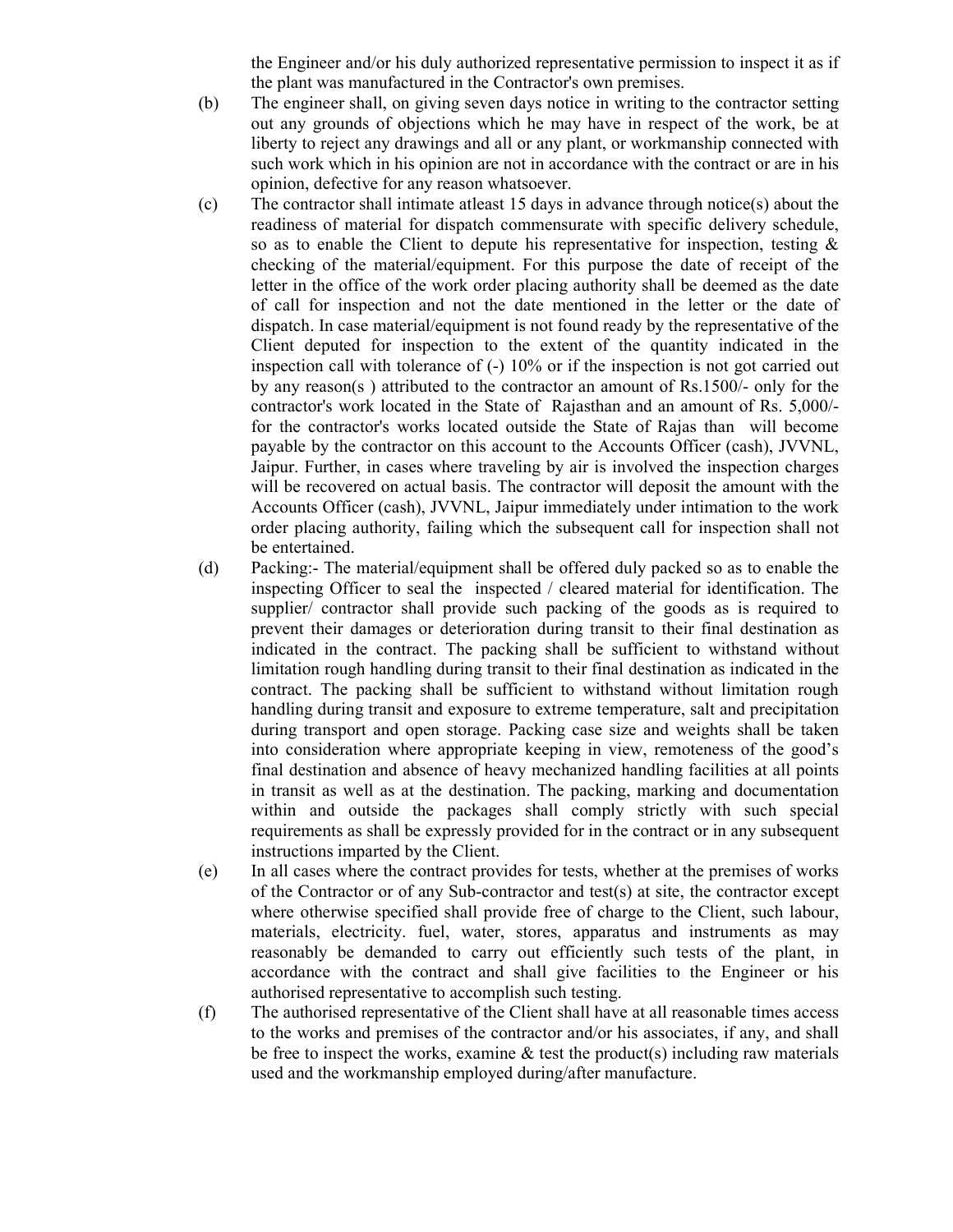(l) The Client reserves the right to reject all or any part of the material being manufactured or awaiting dispatch, due to any defect or deviations from the standard specifications prescribed, as observed during the inspection. In case of any dispute/difference in this regard the decision of the Chief Engineer (Comml) shall be final and binding.

 The Client also reserves the right to get the material/equipment tested in any recognized Government Laboratory & claiming any compensation or rejecting the material/ equipment, if not found in accordance with the specification. All charges whatsoever consequent to such rejection and replacement/ rectification shall be borne by the contractor.

 Cost of Tests: The cost of making any test shall be borne by the contractor, if such test is clearly intended by or provided for in the contract and, in the cases only of a test under load or of a test to ascertain whether the design of any finished or partially finished work is appropriate for the purposes which it was intended to fulfil, is particularized in the contract in sufficient details to enable the contractor to price or allow for the same in his bid.

## 34.2 TEST CERTIFICATES:-

(a) The contractor shall be required to furnish the routine/manufacturer(s) factory test certificate(s) for the tests carried out during manufacture in accordance with the relevant standard specifications.

#### 35.0 COMMENCEMENT OF WORKS, PROGRAMME OF WORKS, TIME FOR COMPLETION ETC.:-

#### 35.1 Programme Of Works

- (i) The contractor shall on award of the contract subject to provisions in the conditions of contract submit to the Engineer for approval, a programme showing the sequential order of procedure in which he proposes to carry out the works. The contractor shall whenever required by the Engineer/Engineer's representative also provide in writing for his information a general description of the arrangements and methods which the contractor proposes to adopt for the execution of the works.
- (ii) If at any time, it should appear to the engineer that the actual progress of works is not in consistency with the approved programme referred to in clause No.35.1 (i) above, the contractor shall produce at the request of the Engineer, a revised programme showing the modifications to the approved programme necessary to ensure completion of the works within the time for completion as defined in clause No.35.3 hereof.
- (iii) The submission to and approval by the Engineer/Engineer's representative of such programme(s) or furnishing of such particulars shall not relieve the contractor of any of his duties or responsibilities under the contract.

#### 35.2 Commencement Time and Delays

The contractor shall commence the works on site within the period specified in clause No. 35.1(i) and after the receipt by him of a written order to this effect from the Engineer and shall proceed with the same with due expedition and without delay, except as may be expressly sanctioned or ordered by the Engineer or be wholly beyond the contractor's control.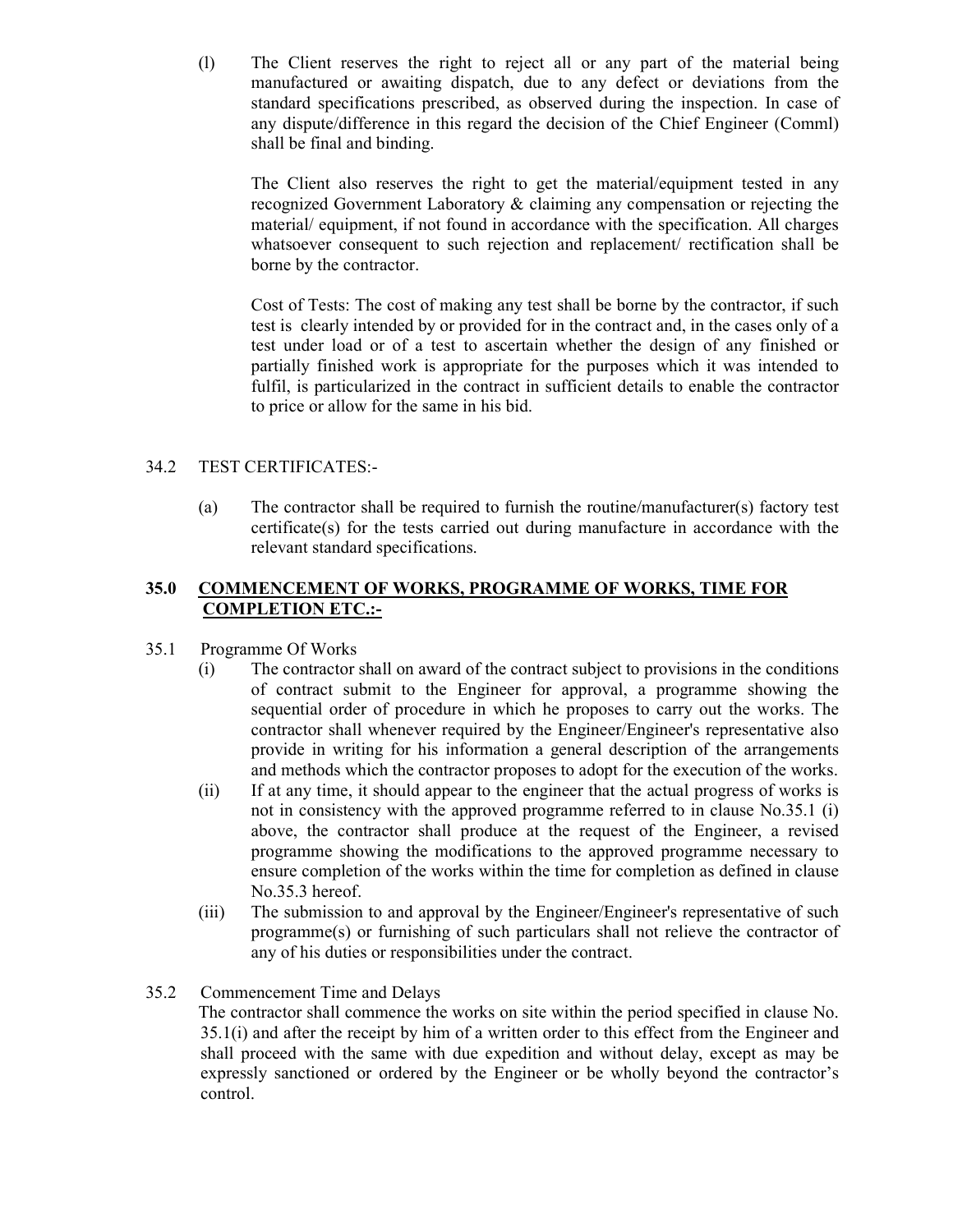## 35.3 Time for Completion

Subject to any requirement in the contract as to the completion of any section of the works before completion of the entire work the whole of the works shall be completed, in accordance with clause No. 17.0 hereof within the time stated in the contract calculated from the last day of the period specified in clause No. 35.1(i) as that within which the works are to be commenced, or such extended time as may be allowed under clause No. 35.4 hereof.

# 35.4 Extension of Time for Completion

The amount of extra or additional work of any kind or any cause of delay referred to in these conditions or other special circumstances of any kind whatsoever which may occur, other than through a default attributable the contractor, be such as fairly to entitle the contractor to an extension of time for the completion of the works, the engineer shall determine the period of such extension and shall notify the Client and contractor accordingly provided that the Engineer is not bound to take into account any extra or additional work and any extra financial liability whatsoever or other special circumstances unless the contractor has within twenty eight days after such work has commenced, or such circumstances have arisen, or as soon thereafter as is practicable, submitted to the Engineer's representative full and detailed particulars of any extension of time to which he may consider himself entitled in order that such submission may be investigated at the time.

# 35.5 Rate of Progress

If for any reason, which does not entitle the contractor to an extension of time, the rate of progress of the works or any section is at any time in the opinion of the Engineer, too slow to ensure completion by the prescribed time or extended time for completion, the Engineer shall so notify the contractor in writing and the contractor shall there upon take such steps as are necessary and the Engineer may approve to expedite progress so as to complete the works or such section by the prescribed time or extended time. The contractor shall not be entitled to take additional payment for taking such steps. If, as a result of any notice given by the Engineer under this clause, the contractor shall seek the Engineer's permission to do any work on Sundays or other holidays or other locally recognised days of rest.

- 35.6 Disruption of Progress
	- (i) The contractor shall give written notice to the Engineer whenever planning or progress of the works is likely to be delayed or disrupted, unless any further drawing or order including a direction, instruction or approval is issued by the Engineer within a reasonable time. The notice shall include details of the drawing or order required and of why and by when it is required and of any delay or disruption likely to be suffered if it is late.
	- (ii) If, by reason of any failure or inability of the Engineer to issue within a reasonable time in all the circumstances any drawing or order requested for by the contractor in accordance with clause No.  $35.7(i)$  above, the delay suffered by the contractor shall be taken into account in determining any extension of time to which the contractor is entitled under clause No. 35.4.
- 35.7 Suspension of Work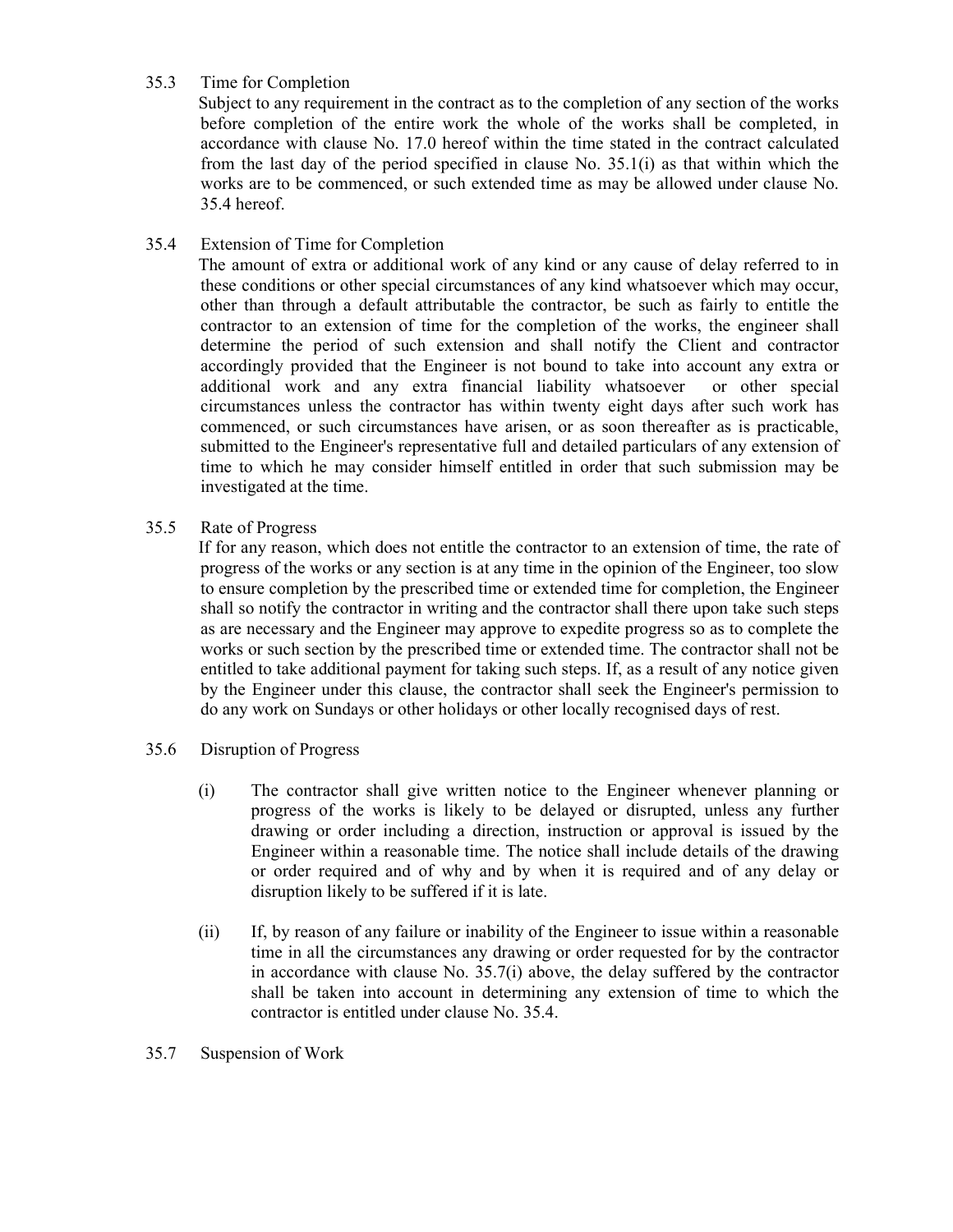- (i) The contractor shall on the written order of the Engineer, suspend the progress of the works or any part thereof for such time or times and in such manner as the Engineer may consider necessary and shall during such suspension properly protect and secure the work, so far it is necessary in the opinion of the Engineer. The extra cost incurred by the contractor in giving effect to the Engineer's instructions under this clause shall be borne and paid by the Client, unless such suspension is:
	- (a) other-wise not provided for in the contract.;
	- (b) necessary by reason of some default on the part of the contractor or.
	- (c) necessary by reason of climatic conditions on the site or.
	- (d) necessary for the proper execution of the works or for the safety of works or any part thereof in so far as such necessity does not arise from any act or default by the Engineer/Engineer's representative or from any of the expected risks defined in clause No. 16(insurance) thereof.
- ii) Provided that the contractor shall not be entitled to recover any such extra cost unless he gives written notice of his intention to claim to the Engineer within thirty days of the Engineer's order. The Engineer shall settle and determine such extension of time under clause No. 35.4 above to be made to the contractor in respect of such claim as shall in the opinion of the Engineer be fair and reasonable.

# 36.0 POWER TO VARY OR OMIT WORK:-

- 36.1 No alterations, amendments, omissions, suspensions or variations of the work (hereinafter referred to as variation) under the contract as detailed in the contract documents, shall be made by the contractor except as directed in writing by the engineer but the engineer shall have the full powers subject to the provision hereinafter contained from time to time during the execution of the contract by notice in writing to instruct the contractor to make such variation without prejudice to the contract. The contractor shall carry out such variation and be bound by the same conditions as far as applicable as through the said variation occurred in the contract documents. If any suggested variations would, in the opinion of the contractor if carried out, prevent him from fulfilling any of his obligations or guarantee under the contract, he shall notify the engineer thereof in writing and the engineer shall decide forthwith, whether or not the same shall be carried out and if the engineer confirms his instructions, contractor's obligations and guarantee shall be modified to such an extent as may be mutually agreed. Any agreed difference in cost occasioned by any such variation shall be added to or deducted from the contract price as the case may be.
- 36.2 In the event of the engineer requiring any variations, such reasonable and proper notice shall be given to the contractor to enable him to work his arrangements accordingly, and in cases where goods or materials are already prepared or any design, drawings or pattern made or work done require to be altered, a reasonable and agreed sum in respect thereof shall be paid to the contractor.
- 36.3 In any case in which the contractor has received instructions from the engineer as to the requirements of carrying out the altered or additional substituted work which either then or later on, will in the opinion of the contractor involve a claim for additional payments the contractor shall immediately and in no case later than thirty (30) days, after receipt of the instructions aforesaid and before carrying out the instructions, advise the engineer to that effect, but the engineer shall not become liable for the payment of any charges in respect of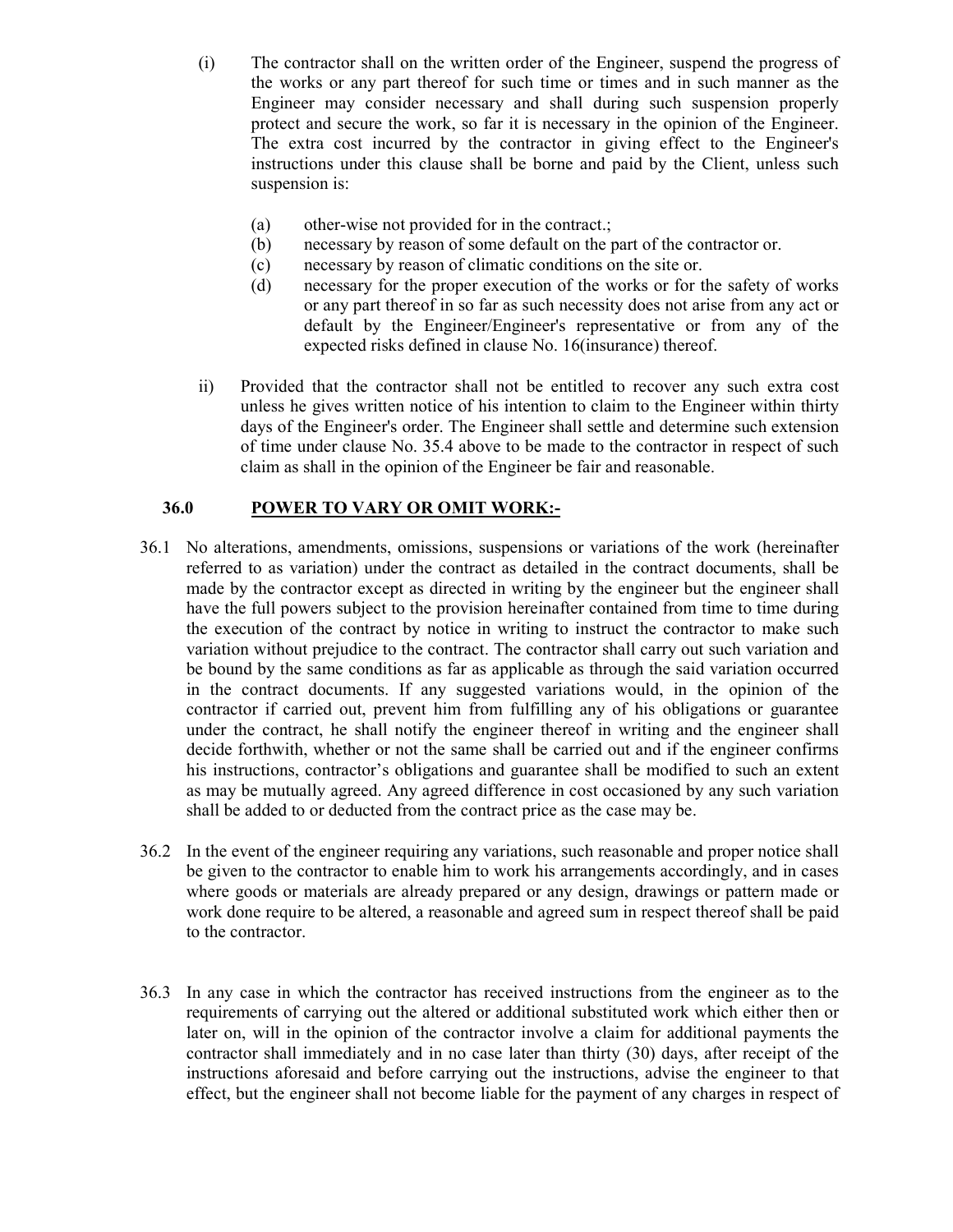any such variations, unless the instructions for the performance of the same shall be confirmed in writing by the engineer.

- 36.4 If any variation in the works results in reduction of contract price the parties shall agree, in writing for the same, before contractor proceeds further.
- 36.5 In all the above cases, in the event of a disagreement as to the reasonableness of the said sum, the decision of the engineer shall prevail.
- 36.6. Notwithstanding anything stated above in this clause, the engineer shall have the full power to instruct the contractor in writing during the execution of the contract to vary to quantities of the items or groups of items. The contractor shall carry out such variations and be bound by the same conditions, and the said variations occurred in the contract documents. However the contract price shall be adjusted at the rates and the price provided for the original quantities in the contract.

#### 37.1 GUARANTEE:-

The contractor shall guarantee amongst other things, the following:

- (i) Quality and strength of the material(s) used together with the workmanship and finish corresponding to the most modern practice(s).
- (ii) Safe electrical and mechanical stresses on all parts of the equipment under all specified conditions of operation.
- (iii) Performance figures in respect of the guaranteed technical particulars as finally agreed upon.
- (iv) Satisfactory performance of materials/Equipment during the Guarantee period.

#### 37.2 MODE OF GUARANTEE:-

 In order to ensure compliance of the provisions contained in clause No. 37.1 above, the contractor shall be required to furnish the following.:

- (a) The performance guarantee shall cover additionally the following guarantee to the Client:
- (i) The successful bidder guarantees the successful and satisfactory operation of the equipment supplied and erected under the contract, as per the specifications and documents.

 The successful bidder further guarantees that the equipment provided and installed by him shall be free from all defects in design, material and workmanship and shall upon written notice from the Client fully remedy, free of expenses to the Client, such defects as developed under the normal use of the said equipment within the period of guarantee specified in the relevant clause of the General Conditions of Contract.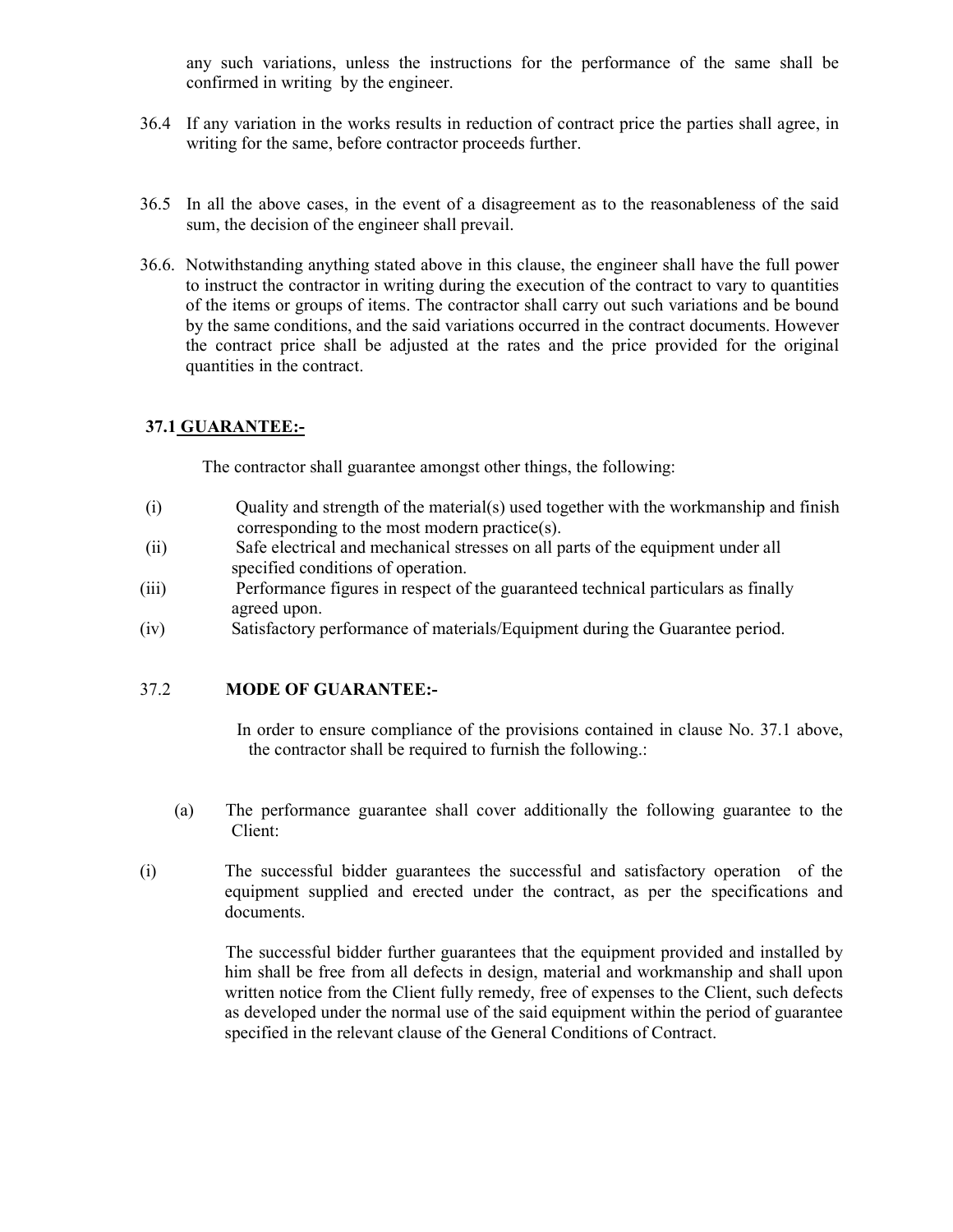(b) The performance guarantee is intended to secure the performance of the entire contract.

#### 38.0 REPLACEMENT OF DEFECTIVE PARTS AND MATERIALS:-

- 38.1 If during the progress of the works the engineers finds decides and inform in writing to the contractor, that the contractor has manufactured any equipment or part of the equipment unsound or imperfect or has supplied any equipment inferior than the quality specified, the contractor on receiving details of such defects or deficiencies shall at his own expense within seven(7) days of his receiving the notice, otherwise, within such time as may be reasonably necessary for making it good, proceed to alter, re-construct or remove such work and furnish fresh, equipment up to the standards of the specifications. In case the contractor fails to do so, the engineer may on giving the contractor seven (7) days notice in writing of his intentions to do so, proceed to remove the portion of the works so complained of and, at the cost of the contractor, perform all such work or furnish all such equipment provided that nothing in this clause shall be deemed to deprive the Client of invoking any rights under the contract which the Client may otherwise have in respect of such defects and deficiencies.
- 38.2 The contractor's full and extreme liability under this clause shall be satisfied by the payments to the Client of the extra cost, of such replacement procured, including erection, as provided for in the contract, such extra cost being the ascertained difference between the price paid by the Client for such replacement and the contract-price portion for such defective Equipment and repayments of any sum paid by the Client to the contractor in respect of such defective Equipment. The contractor's extreme liability under this clause shall be limited to repayment of all sums paid by the Client under the contract for such defective Equipment.

#### 39.0 DEFENCE OF SUITS:-

If any action in court is brought against the Client or engineer or an office or agent of the Client. for the failure or neglect on the part of the contractor to perform any acts, matters, covenants or things under the contractor for damage or injury caused by the alleged omission or negligence on the part of the contractor, his agents, representatives or his subcontractors, workmen, contractors or employees, the contractor shall in all such cases indemnify and keep the Client, and the engineer and/ or his representative, harmless from all losses, damages, expenses or decrees arising of such action.

#### 40.0 LIMITATION OF LIABILITIES:-

The final payment by the Client in pursuance of the contract shall mean, the release of the contractor from all his liabilities under the contract. Such final payment shall be made only at the end of the guarantee period as detailed in clause "37" above and till such time as the contractual liabilities and responsibilities of the contractor, shall prevail. All other payments made under the contract shall be treated as on-account payments.

#### 41.0 TESTS ON COMPLETION:-:-

Where possible all tests shall be carried out before shipment./dispatch Should, however, it become necessary for the final tests as to performance and guarantees to be held over until the plant is erected at site they shall be carried out in the presence of the contractor's representative within such time as may be considered reasonable by the Client. On the completion of erection, should field tests indicate the equipment fails to meet guarantees, the contractor shall make necessary changes and corrections and assure full responsibility and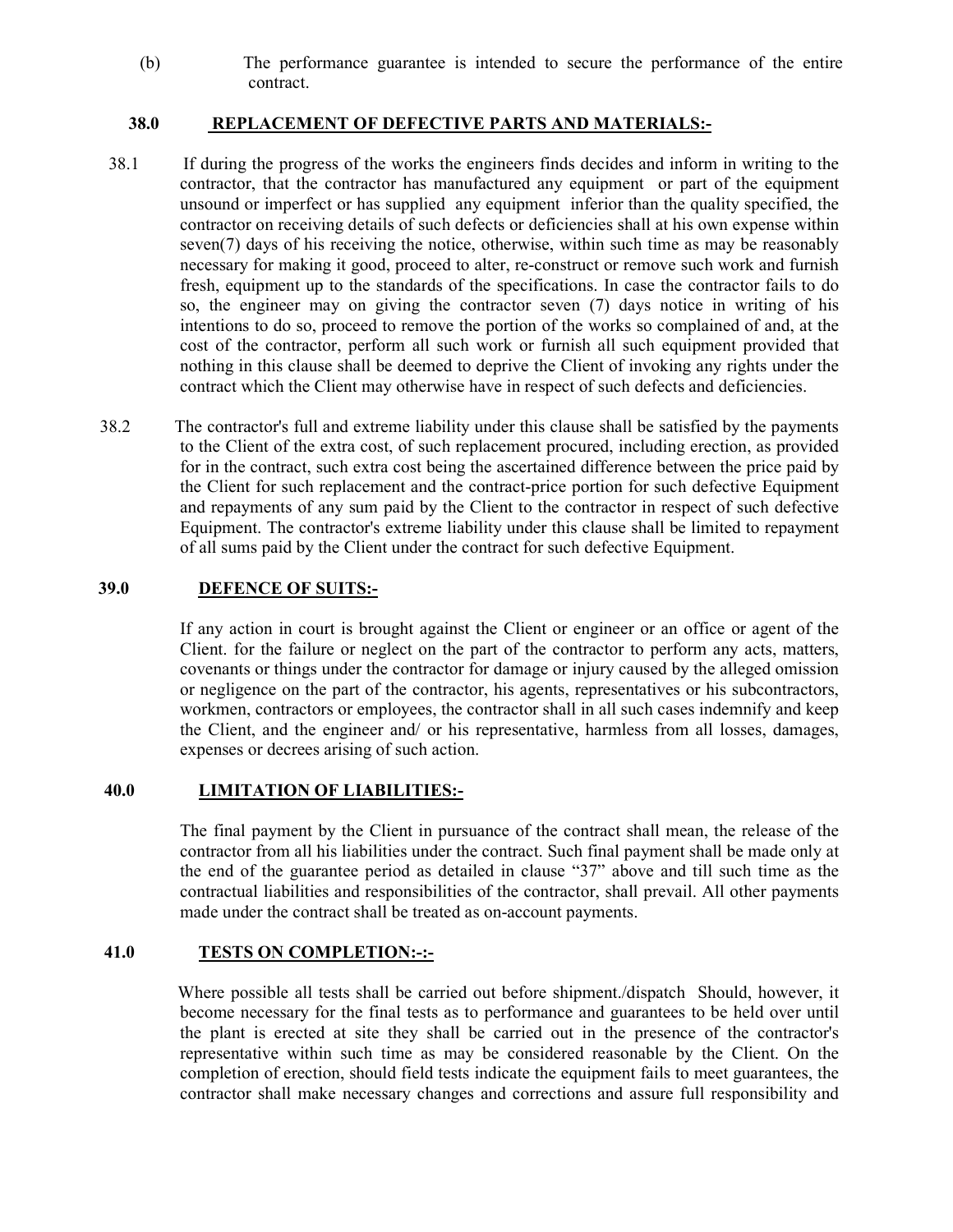take necessary steps to ensure compliance by the equipment of the prescribed guarantees within two (2) months from the date of notification or within such reasonable time as may be decided by the Client. If however the defect is due to the Contractor, he shall repay to the Client all reasonable expenses which he may be put to by such re-tests over and above the rejection of defective plant.

## 42.0 TAXES, PERMITS AND LICENCES:-

The contractor shall be liable and pay all imported items/equipment taxes, duties, levy, lawfully assessed against the Client or the contractor in pursuance of the contract. In addition the contractor shall be responsible for payment of all Indian duties, levies and taxes lawfully assessed against the contractor for his personal income and property only.

# 43.0 PROGRESS REPORTS AND PHOTOGRAPHS

During the various stages of the works in the pursuance of the contract, the contractor shall at his own cost submit periodic progress reports as may be reasonably required by the engineer with such materials as charts, net-works, photographs, test certificates, etc. such progress reports shall be in the form and size as may be required by the engineer and shall be submitted in at least three (3) copies.

## 44 CORRECTIONS:-

44.1 The Engineer may by any Interim payment certificate make any corrections or modifications in any previous certificate (other than the one purporting to be a final payment certificate) which shall have been issued by him and shall have power to modify or withhold any interim payment certificate if the works or any part thereof are not being carried out to his satisfaction.

#### 44.2 FINAL ACCOUNT:-

- 44.2.1 With in 3(three) months after the date of completion of works, the contractor shall submit a draft statement of final account and supporting document to the Engineer/Engineer's representative showing therein in details, the value of works done in accordance with the contract, (herein after called "Contractor's Draft Final Account").
- 44.2.2 Within 3(three) months after receipt of the Contractor's Draft Final Account and of all information reasonably required for its verification, the Engineer/Engineer's representative shall determine the value of all matters to which the contractor is entitled to under the contract. The Engineer/Engineer's representatives shall then issue to the contractor a statement showing the final amount to which the contractor is entitled to under the contract. The contractor shall sign the engineer's statement of final account as an acknowledgement of full and final value of work performed under the contract and shall promptly submit a signed copy of the same to the engineer/ engineer's representatives.
- 44.2.3 (a) On receipt of the final account the Engineer/Engineer's representative shall promptly prepare and issue to the Accounts Officer (cash),JVVNL, Jaipur and the contractor a final payment certificate, certifying any further amount due to the contractor in respect of the contract.

(b) After issue of the certificate(s) by the engineer, the contractor shall prepare bills in triplicate and furnish the same to the Accounts officer (cash),JVVNL, Jaipur for release of payment with a copy to purchaser.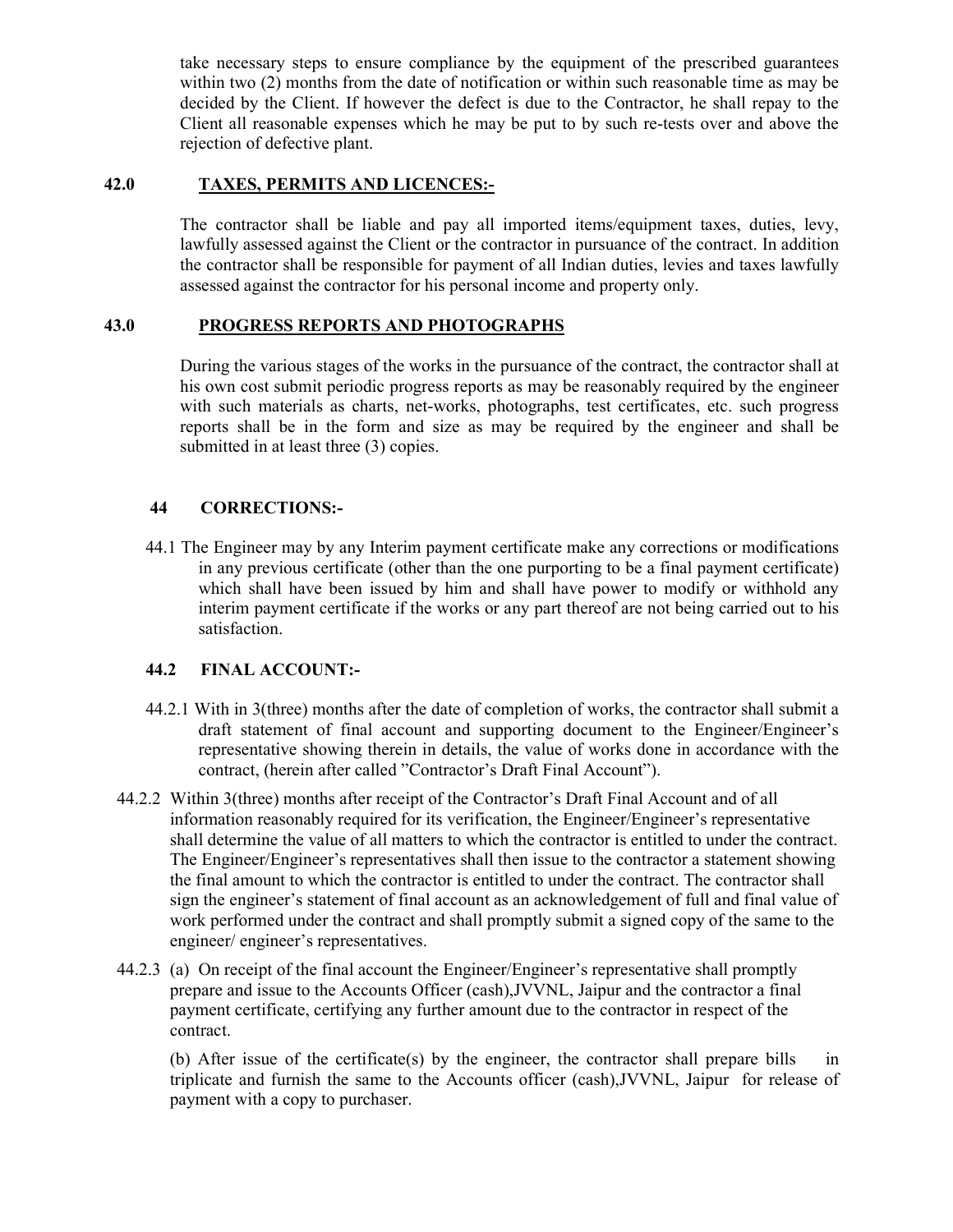# 45.0 HANDING OVER/ TAKING OVER:-

- 45.1 Where the specification calls for performance tests before commissioning and these have been successfully carried out, the work shall be accepted and taken-over when it has been satisfactorily put into operation on. The Taking over certificate shall be issued by concerned Assistant Engineer and certificate issued should be counter signed by Executive Engineer after due checking.
- 45.2 In the event of final or any outstanding tests being held over until the work is erected, such Taking -over Certificate shall be issued subject to the results of such final or outstanding tests to be carried out. in accordance with clause No.41.0 "Tests on completion".
- 45.3 If for any reason, other than the default of contractor, such last mentioned tests on site shall not be carried out within one(1) month of notice by the Contractor to the Client of work being ready for test, the work shall be deemed to have been taken over as on the last day of such period and payments due to the contractor on taking-over shall be made, but never-the-less, the Contractor shall if called upon to do so by the Client, but at the Client's expenses, make the said tests during the maintenance period.
- 45.4 The Engineer shall not delay the issue of taking-over certificate contemplated by this clause on account of minor deficiencies of material or defects in the work which do not materially effect the commercial safety and efficient use thereof provided that the contractor shall undertake to make good the same in due course.
- 45.5 Such certificates however shall be deemed to be on account and shall in no way release the contractor from his liabilities and responsibilities in respect of such work including the satisfactory performance of the Tests on completion.
- 45.6 The contractor shall hand over the complete documents related to drawing, design, erection and maintenance etc. in three(3) sets at the time of handing over the work to the Engineer for reference and records.

# 46.0 BANKRUPTCY:-

If the contractor shall die or dissolve or commit any act of bankruptcy or being a Corporation commence to be wound up except for reconstruction purpose of carry on its business under a receiver, the executors, successors or other representative in law of the state of the Contractor or any such receiver, liquidator, or any person in whom the Contract may become vested, shall forthwith give notice thereof in writing to the Client and shall for one (1) month during which he shall take all reasonable steps responsible to prevent stoppage of the works, have the option of carrying out the contract subject to his or their providing such guarantee, as may be required by the Client but not exceeding the value of the work for the time being remaining as un-executed, provided however, that nothing above said shall be deemed to relieve the contractor or his successors of his or their obligations under the contract under any circumstances. In the event of stoppage of the works, the period of the option under this clause shall be fourteen (14)days only. Provided that, should the above option not be exercised, the Contract may be determined by the Client by notice in writing to the Contractor and it shall be lawful for the Client to take the work full or in part out of the contractor's hands and re-contract at reasonable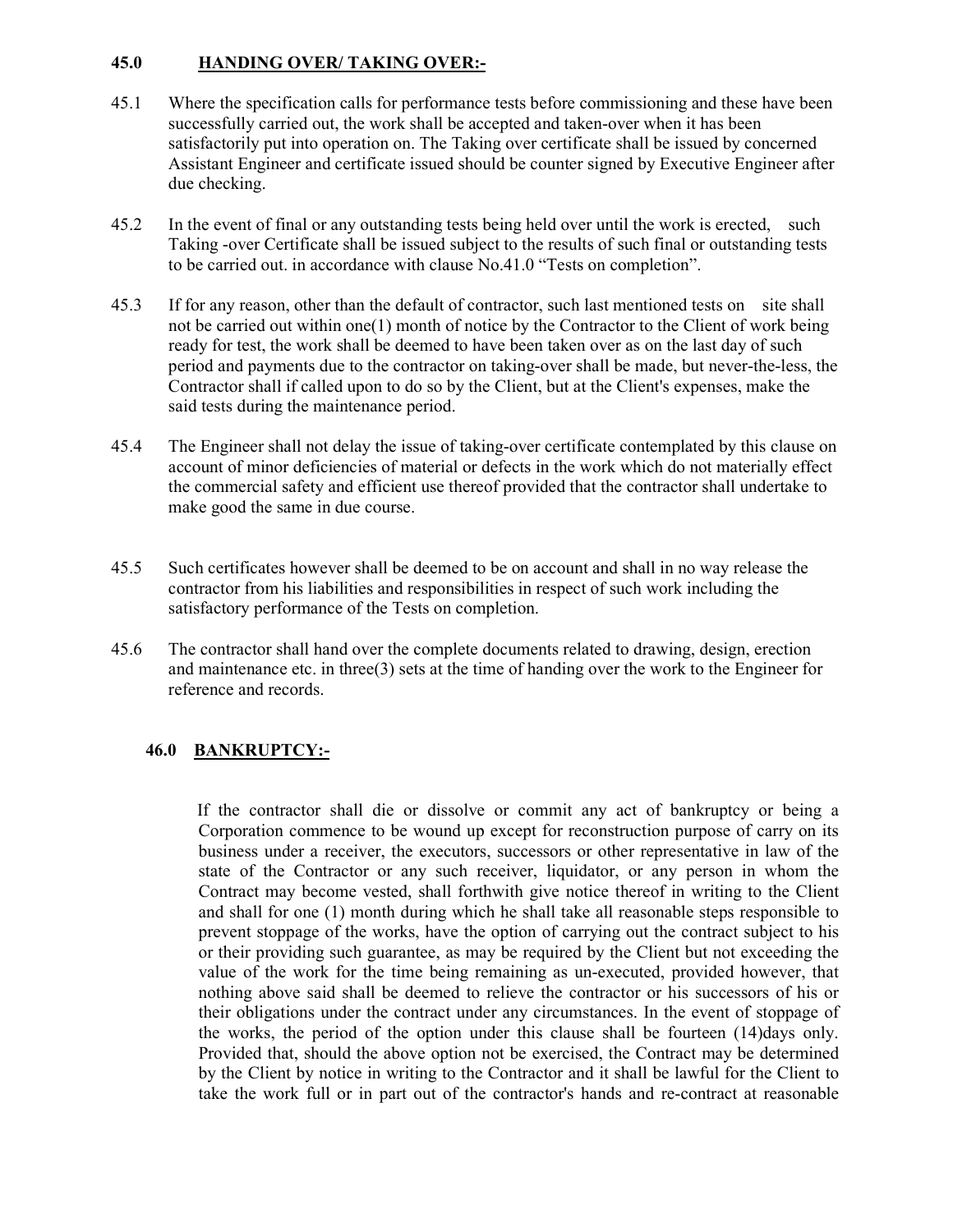prices with any other persons and the Client shall be entitled to retain and supply any balance which may be otherwise due on the Contract by him to the Contractor, or such part thereof as may be necessary to the payment of the cost of executing such work as aforesaid.

#### 47 FURTHER CORRESPONDENCE:-

All correspondence pertaining to the work order in respect of any clarification required on the terms and conditions, dispatch instructions, Contract drawings, test certificates, etc. Should be addressed to Executive Engineer (O&M), JAIPUR VIDHYUT VITRAN NIGAM LIMITED, CHOMU.

#### 48.0 ACCEPTANCE OF THE ORDER:-

The acceptance of order shall be conveyed to the CHIEF ENGINEER (COMML), JAIPUR VIDHYUT VITRAN NIGAM LIMITED, Jaipur, within ten days of the receipt of order failing which it will be presumed that the terms and conditions incorporated in the order are acceptable to the contractor.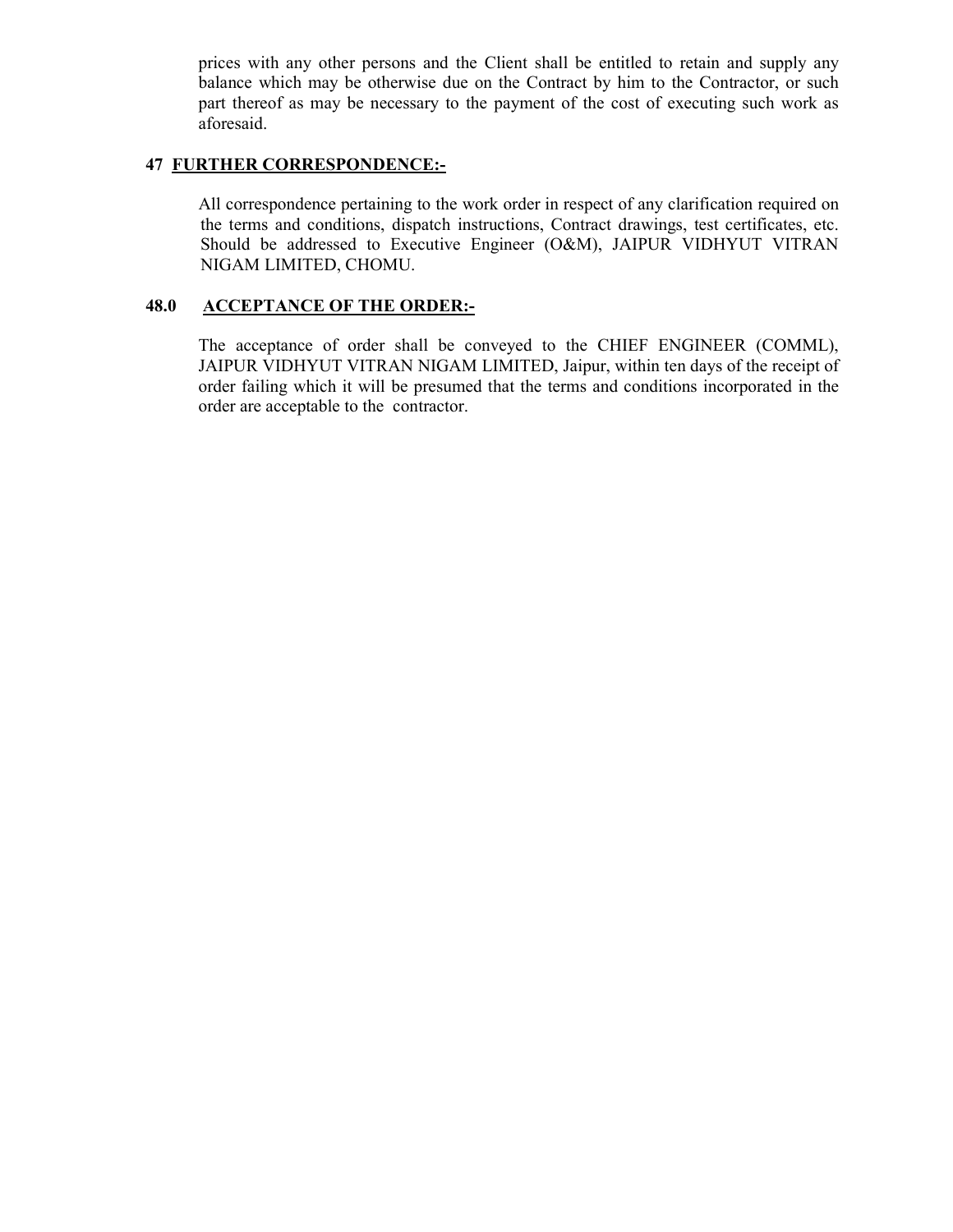#### JAIPUR VIDYUT VITRAN NIGAM LTD. AGREEMENT

#### (On non-judicial stamp paper worth Rs.100/- of Govt. of Rajasthan)

This indenture made at  $\frac{1}{\sqrt{1-\frac{1}{n}}}$  on  $\frac{1}{\sqrt{1-\frac{1}{n}}}$  this  $\frac{1}{\sqrt{1-\frac{1}{n}}}$  day of the Month of of the year \_\_\_\_\_\_\_\_\_\_\_\_\_\_\_\_ between the Chairman & Managing Director, Jaipur Vidyut Vitran Nigam Ltd. (hereinafter referred to as the Client) which expression unless the context does not permit includes successors and assigns) of the one part and, on the other hand, a joint venture consisting of the following entities, each of which will be jointly and severally liable to the Client for all the Contractor's obligations under this Contract, namely, and the theorem (hereinafter called the " Contractor") which expression unless the context does not permit includes their respective heirs, executors, administrators, legal representatives, permitted assigns) of the second part, witness the as follows:-

(1) The contractor, does by these presents agree to supply and execute/complete the assignment of as per scope of work of work order no, \_\_\_\_\_\_\_\_\_\_\_\_\_\_\_\_\_\_ to the Client and the Client does agree to purchase and execute/complete the assignment from the Contractor, the material/equipment and erection work as specified in the work order No. \_\_\_\_\_\_\_\_\_\_\_ dated and amendment letter No. \_\_\_\_\_\_\_\_\_\_\_ dated \_\_\_\_\_\_\_\_\_\_ appended and on the terms & conditions constrained in the said order and amendment letter. The General terms and conditions of the contract appended hereto are considered a part of this agreement.

(2) The Contractor has deposited Rs.  $\qquad \qquad$  (In words  $\text{Rs.}$  and the set of  $\sim$ 

\*(a) In cash, or

 $\overline{\phantom{a}}$  .

 \*(b) by furnishing a Demand Draft No.\_\_\_\_\_\_\_ dated \_\_\_\_\_\_\_\_ drawn in favour of \_\_\_\_\_\_\_\_\_\_ or

 $*(c)$  by furnishing a Bank Guarantee equivalent to \_\_\_\_\_% of the Contract value, towards security deposit with the Client for the performance of this agreement by the Contractor. The security deposit Receipt duly endorsed in favour of the Client should be lodged to his safe custody.

(\* delete which is not applicable)

(3) The contractor is also bound to fulfill all the conditions mentioned in the above work order.

(4) The work to be executed under this agreement shall be as per terms and conditions mentioned in the above work order.

(5) In case of dispute as to whether any materials supplied are or are not in accordance with specifications set forth in the schedule, the decision of the CHIEF ENGINEER (COMML), JVVNL shall be final and binding on both the parties.

(6) The commencement of work shall be effected and completed as per clause No. \_\_\_\_\_\_\_\_ of the work order from the date of this Work Order and amendment letter No. \_\_\_\_\_\_\_\_ dt.

(7) Payment of the work executed under this agreement shall as under :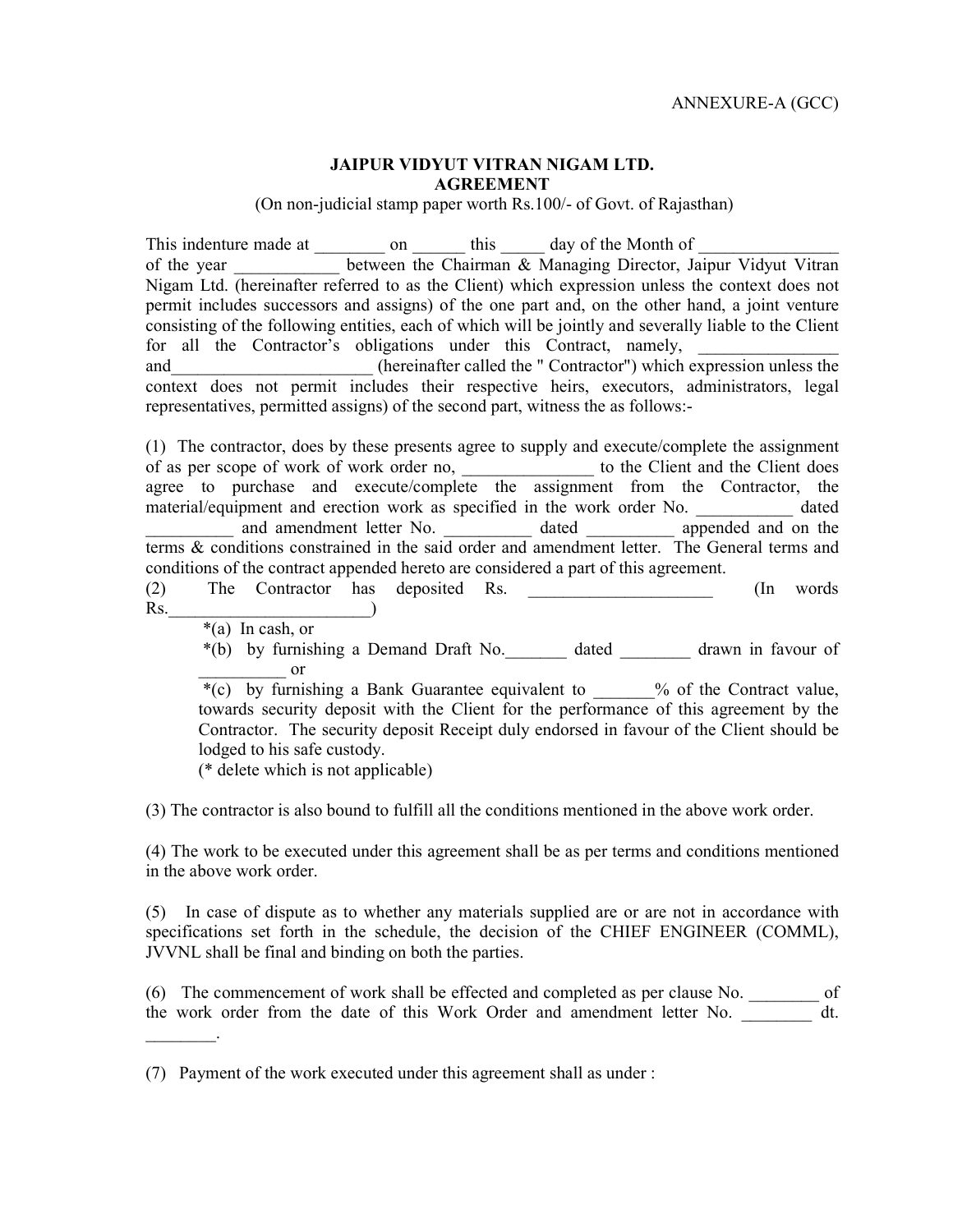As per clause No. \_\_\_\_\_\_\_\_\_\_\_\_\_\_\_\_ of the Work Order and amendment letter No. \_\_\_\_\_\_\_\_\_\_ dt to the work order.

(8) If the Contractor fails wholly or in part to fulfill this agreement, the Client shall be entitled at his discretion to retain the whole or any part of the deposit made by the Contractor under clause (2) and if the loss suffered by the Client exceeds the amount of said deposit, he will be entitled to recover the said loss from the Contractor.

(9) If any sum remains due or becomes recoverable from the Contractor on account of the nonfulfillment of this agreement or on account of any other reason, the Contractor shall pay the same immediately on demand, the Client shall be entitled to recover the same from the Contractor as arrears of Land Revenue.

(10) In witness of the due execution of this agreement the parties have hereunder set their hands the day and the year first above written.

Signed and delivered by

| In case of Limited/Partnership Shri |             | $(1)$ Signature                    |  |  |  |  |
|-------------------------------------|-------------|------------------------------------|--|--|--|--|
| Companies & Firms Designation       |             | $(2)$ Signature                    |  |  |  |  |
| For and on behalf of                |             | $(1)$ Signature                    |  |  |  |  |
| In presence of witnesses            |             | $(2)$ Signature                    |  |  |  |  |
| Signed and delivered by             |             |                                    |  |  |  |  |
| In case of individuals Shri         |             | $(1)$ Signature                    |  |  |  |  |
| Signed and delivered by             |             |                                    |  |  |  |  |
| In case of Individuals Shri         |             | $(1)$ Signature                    |  |  |  |  |
| In the presence of witness:         |             |                                    |  |  |  |  |
| $(1)$ Shri                          | Designation | $(1)$ Signature                    |  |  |  |  |
|                                     |             | (2) Shri Designation (2) Signature |  |  |  |  |
| Signed and delivered by the         |             | <b>JVVNL</b>                       |  |  |  |  |

by order and on behalf of the CMD of the Nigam. Jaipur Vidyut Vitran Nigam Ltd. (Seal to be affixed)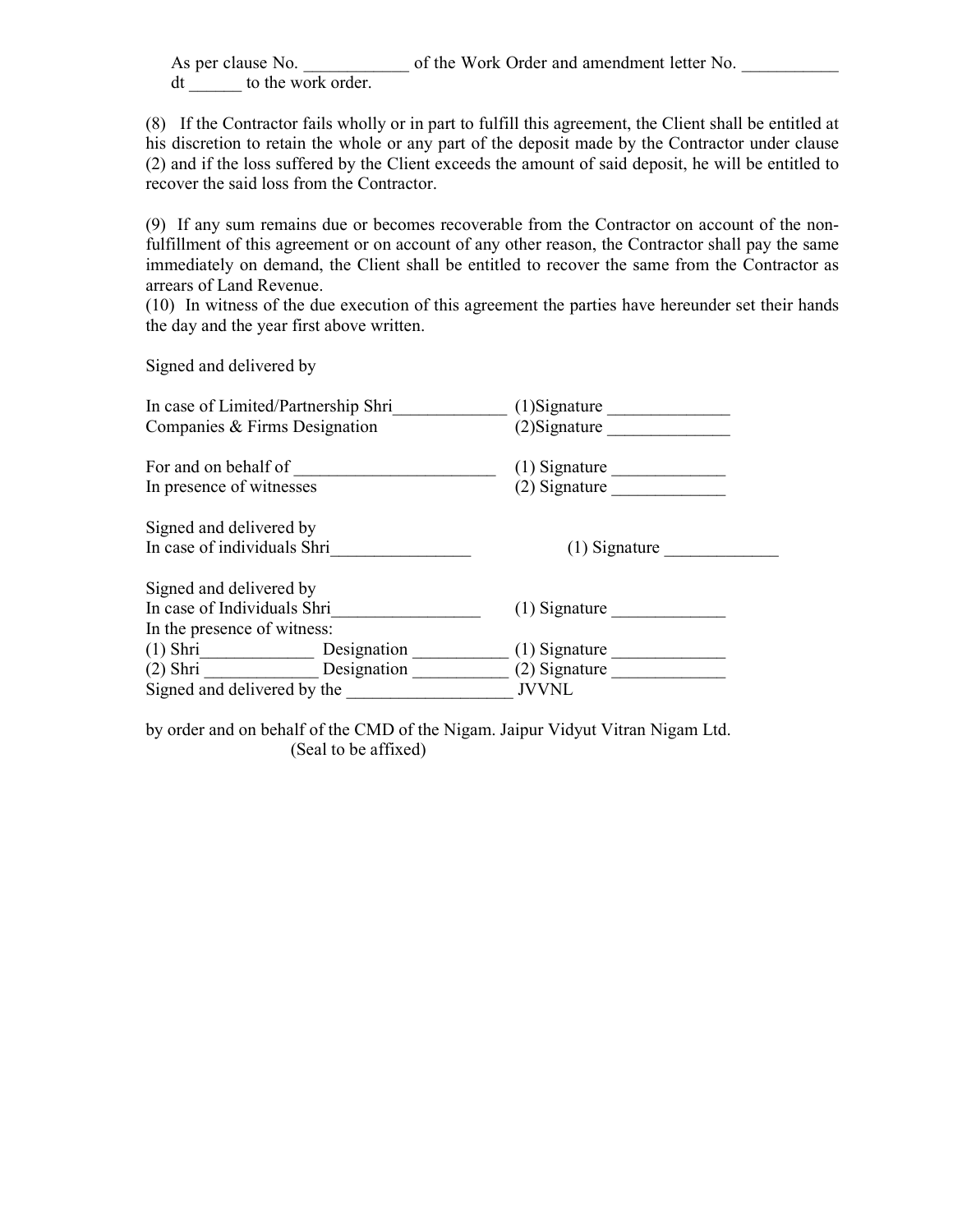# ERECTION CONDITIONS OF CONTRACT

(ECC)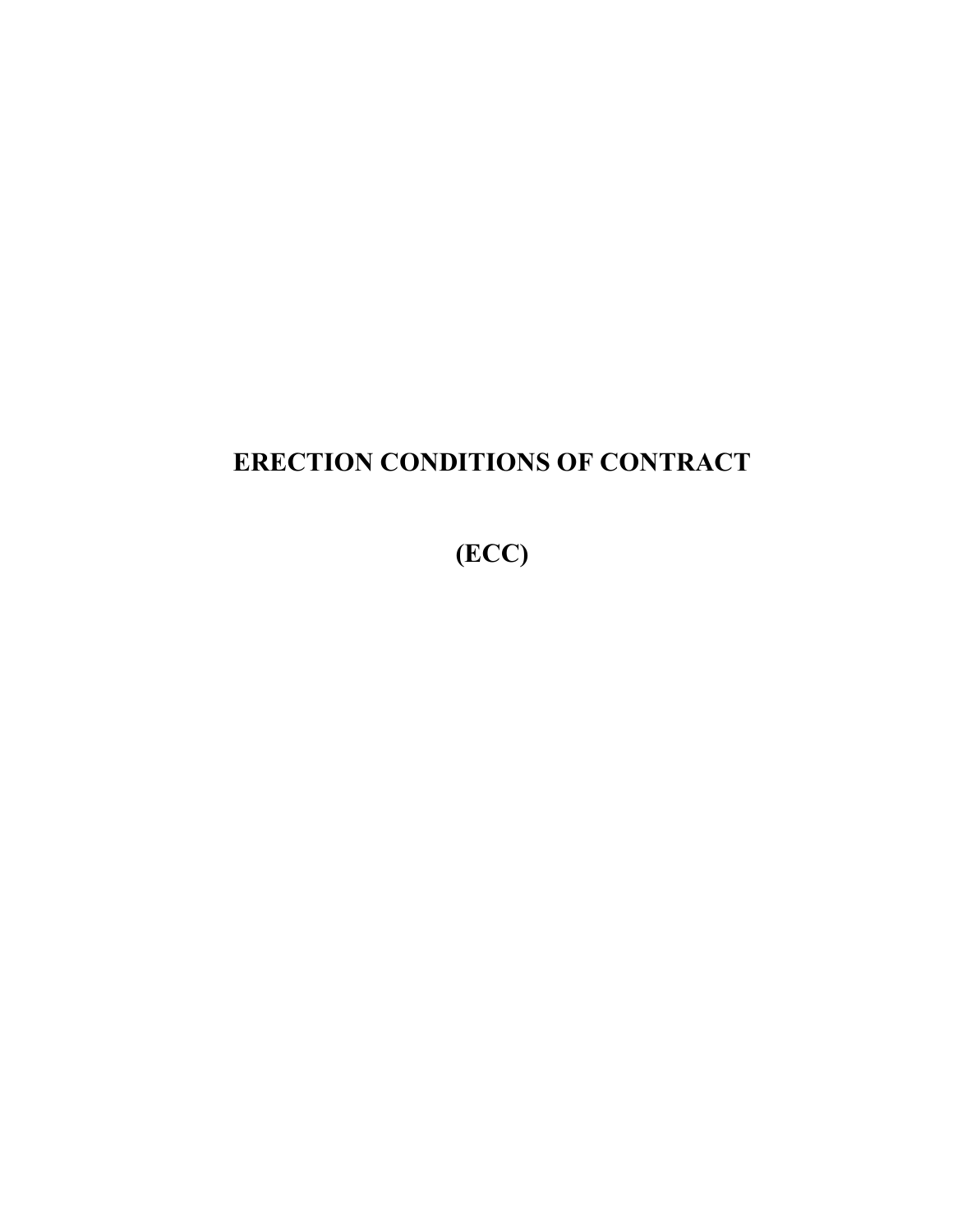## **CONTENTS**

| <b>CLAUSE NO.</b> | <b>DESCRIPTION</b>                                |  |  |  |
|-------------------|---------------------------------------------------|--|--|--|
| 1.0               | <b>GENERAL</b>                                    |  |  |  |
| 2.0               | REGULATION OF LOCAL AUTHORITIES AND STATUS        |  |  |  |
| 3.0               | <b>CLIENT'S LIEN ON EQUIPMENT</b>                 |  |  |  |
| 4.0               | INSPECTION, TESTING AND INSPECTION CERTIFICATES   |  |  |  |
| 5.0               | ACCESS TO SITE AND WORKS ON SITE                  |  |  |  |
| 6.0               | CONTRACTOR'S SITE OFFICE ESTABLISHMENT            |  |  |  |
| 7.0               | CONTRACTOR'S REPRESENTATIVE AND WORKMEN           |  |  |  |
| 8.0               | <b>DISCIPLINE OF WORKMEN</b>                      |  |  |  |
| 9.0               | CONTRACTOR'S FIELD OPERATION                      |  |  |  |
| 10.0              | CHECKING OF INSPECTED MATERIAL BEFORE USE         |  |  |  |
| 11.0              | <b>MAN-POWER REPORT</b>                           |  |  |  |
| 12.0              | PROTECTION OF WORK                                |  |  |  |
| 13.0              | <b>EMPLOYMENT OF LABOUR</b>                       |  |  |  |
| 14.0              | FACILITIES TO BE PROVIDED BY THE CONTRACTOR       |  |  |  |
| 15.0              | <b>LINES AND GRADES</b>                           |  |  |  |
| 16.0              | FIRE PROTECTION                                   |  |  |  |
| 17.0              | <b>SECURITY</b>                                   |  |  |  |
| 18.0              | <b>CONTRACTOR'S AREA LIMITS</b>                   |  |  |  |
| 19.0              | PROTECTION OF MONUMENTS AND REFERENCE POINTS      |  |  |  |
| 20.0              | <b>MATERIALS HANDLING AND STORAGE</b>             |  |  |  |
| 21.0              | <b>CONSTRUCTION MANAGEMENT</b>                    |  |  |  |
| 22.0              | FIELD OFFICE RECORDS                              |  |  |  |
| 23.0              | CONTRACTOR'S MATERIALS BROUGHT TO SITE            |  |  |  |
| 24.0              | PROTECTION OF PROPERTY AND CONTRACTOR'S LIABILITY |  |  |  |
| 25.0              | <b>INSURANCE</b>                                  |  |  |  |
| 26.0              | UNFAVOURABLE WORKING CONDITIONS                   |  |  |  |
| 27.0              | WORK AND SAFETY REGULATIONS                       |  |  |  |
| 28.0              | EXAMINATION OF WORK BEFORE COVERING UP            |  |  |  |
| 29.0              | REMOVAL OF IMPROPER WORK AND MATERIAL             |  |  |  |
| 30.0              | <b>SETTING OUT OF WORK</b>                        |  |  |  |
| 31.0              | MINOR ACCESSORIES FOR COMPLETION OF WORKS         |  |  |  |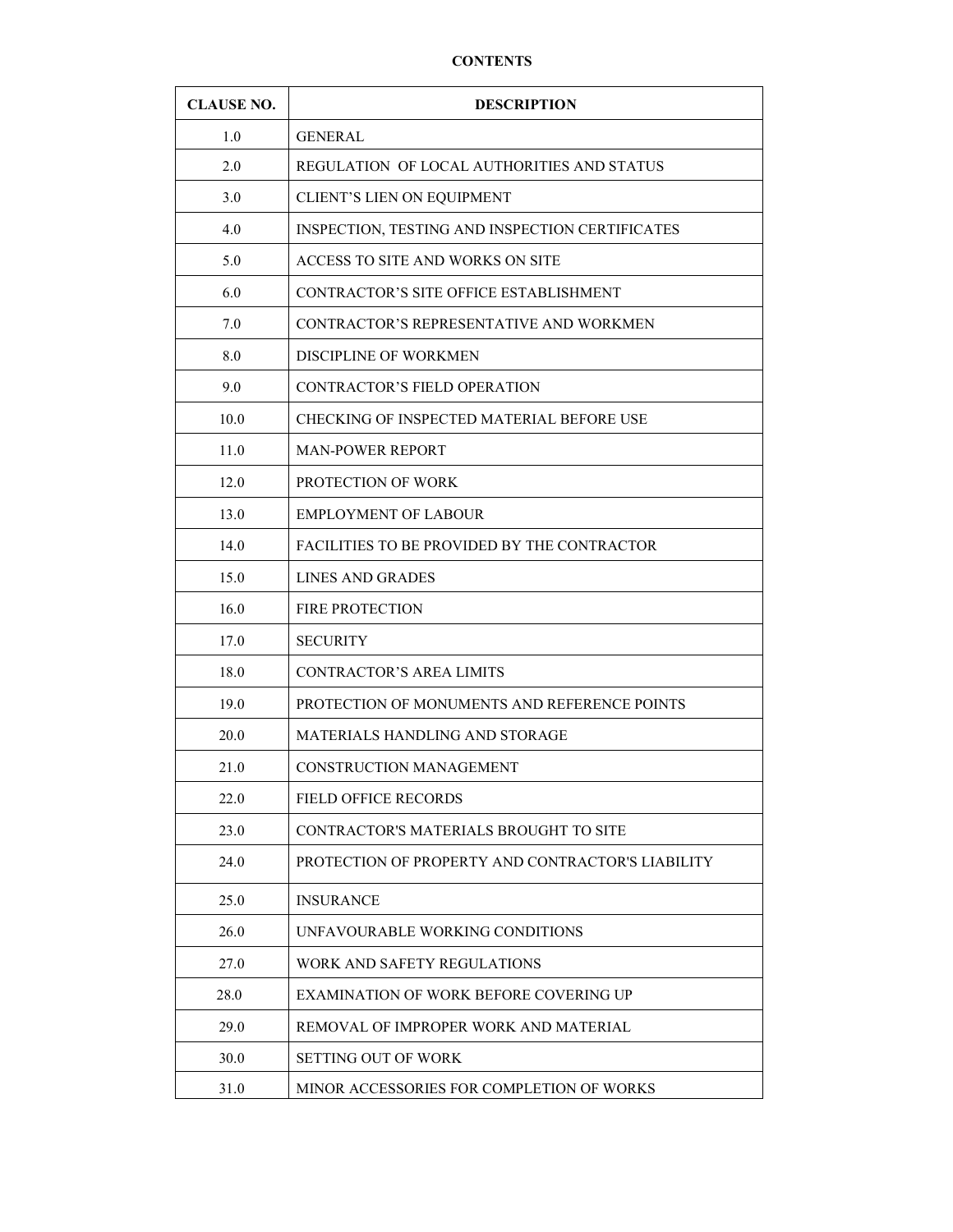# ERECTION CONDITIONS OF CONTRACT (ECC)

## 1.0 GENERAL:-

- 1.1 The following shall supplement the conditions already contained in the other parts of their Specification and documents and shall govern the portion of the work of this Contract to be performed at Site.
- 1.2 The Contractor upon signing of the Contract shall, in addition to a Project Coordinator, nominate another responsible officer as his representative at Site suitably designated for the purpose of overall responsibility and co-ordination of the works to be performed at Site. Such person shall function from the Site Office of the Contractor during the pendency of Contract.

## 2.0 REGULATION OF LOCAL AUTHORITIES AND STATUTES:-

- 2.1 The Contractor shall comply with all the rules and regulations of local authorities during the performance of his field activities. He shall also comply with the Minimum Wages Act, 1948 and the Payment of Wages Act (both of the Government of India) and the rules made there under in respect of any employee or workman employed or engaged by him or his Sub-Contractor.
- 2.2 All registration and statutory inspection fees, if any, in respect of his work pursuant to this Contract shall be to the account of the Contractor. However, any registration, statutory inspection fees lawfully payable under any statutory laws and its amendments from time to time during erection in respect of the equipment ultimately to be owned by the Client, shall be to the account of the Client. Should any such inspection or registration need to be rearranged due to the fault of the Contractor or his Subcontractor, the additional fees to such inspection and/or registration shall be borne by the Contractor.

## 3.0 CLIENT'S LIEN ON EQUIPMENT:-

 The Client shall have lien on all equipments including those of the Contractor brought to the Site for the purpose of erection, testing and commissioning of the equipment to be supplied  $\&$  erected under the Contract. The Client shall continue to hold the lien on all such equipment throughout the period of Contract. No material brought to the Site shall be removed from the Site by the Contractor and/or his Sub-Contractors without the prior written approval of the Engineer.

## 4.0 INSPECTION, TESTING AND INSPECTION CERTIFICATES:-

 The provisions of the clause entitled Inspection, Testing and Inspection Certificates under General Technical Conditions and Specifications shall also be applicable to the erection portion of the Works. The Engineer in Charge (Nodal Officer) shall have the right to re-inspect any equipment though previously inspected and approved by Client's representative at the Contractor's works, before and after the same are erected at Site. If by the above inspection, the Engineer in Charge (Nodal Officer) rejects any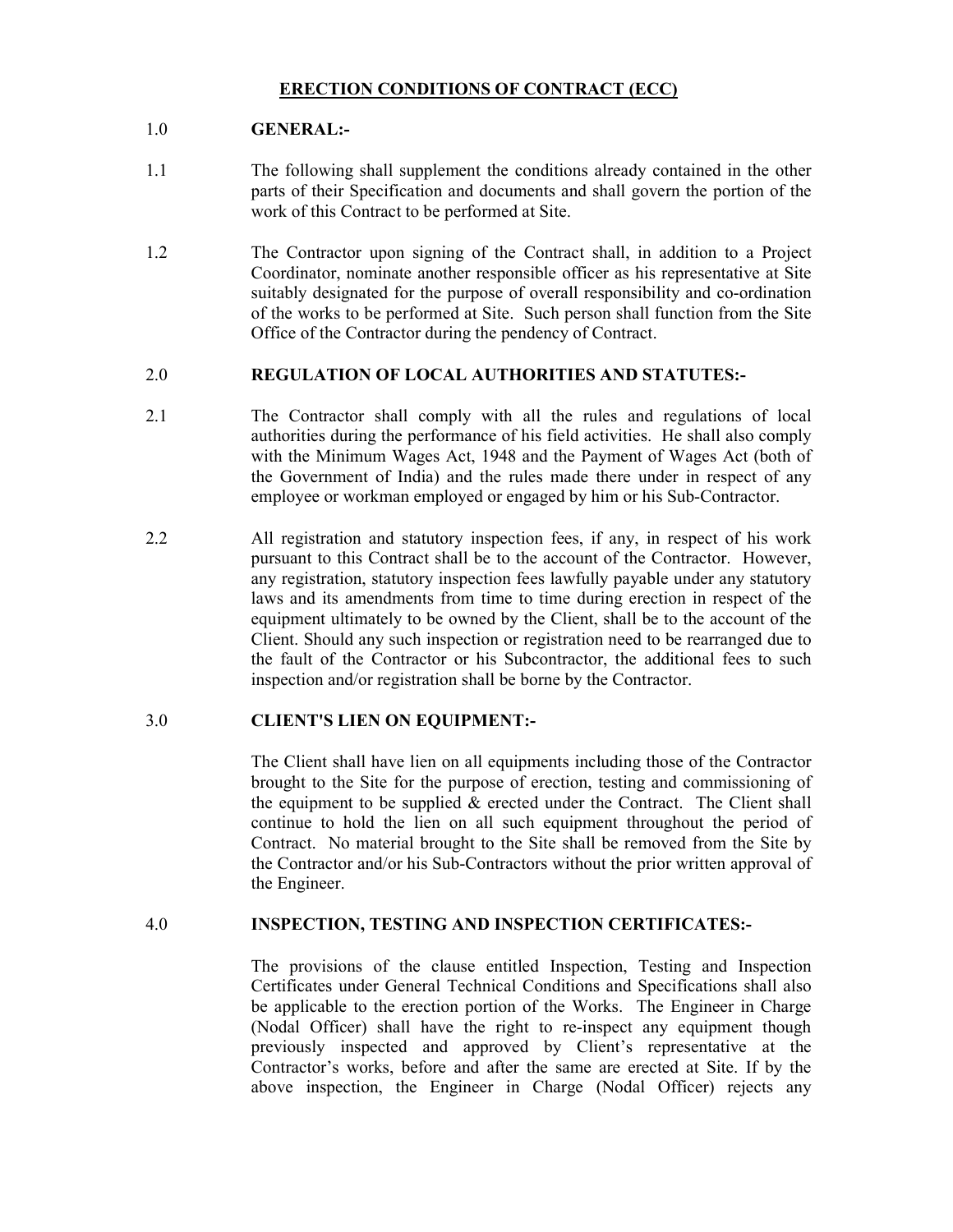equipment, the Contractor shall make good for such rejections either by replacement or modification / repairs as may be necessary to the satisfaction of the Engineer in Charge (Nodal Officer). Such replacements will also include the replacements or re-execution of such of those works of other Contractors and/or agencies, which might have got damaged or affected by the replacements or re-work done to the Contractor's work.

#### 5.0 ACCESS TO SITE AND WORKS ON SITE:-

- 5.1 Suitable access to the Site shall be afforded to the Contractor by the Client in reasonable time.
- 5.2 In the execution of the works, no person other than the Contractor or his duly appointed representative, Sub-Contractor and workmen, shall be allowed to do work on the Site, except by the special permission, in writing of the Engineer in Charge (Nodal Officer) or his representative.

## 6.0 CONTRACTOR'S SITE OFFICE ESTABLISHMENT:-

 The Contractor shall establish a Site Office at the Sites and keep posted an authorised representative for the purpose of the Contract. Any written order or instruction of the Engineer in Charge (Nodal Officer) or his duly authorised representative shall be communicated to the said authorised resident representative of the Contractor and the same shall be deemed to have been communicated to the Contractor at his legal address.

#### 7.0 CONTRACTOR'S REPRESENTATIVE AND WORKMAN:-

If supervision of erection or complete erection be included then the contractor shall employ at least one competent representative, whose name or names shall have previously been communicated in writing to the Engineer by the contractor to superintend the erection of the plant and carrying out of the works. The said representative or if more than one shall be employed then one of such representative shall be present on the site during working hours and any written orders or instructions which the Engineer or his duly authorised representative (whose name shall have been previously communicated in writing to the contractor) may give to the said representative of the contractor shall be deemed to have been given to the contractor, and the contractor shall remove the person so objected to, upon receipt from the Engineer a notice in writing requiring him to do so, and shall provide in his place a competent representative at the contractor's expenses.

#### 8.0 DISCIPLINE OF WORKMEN:-

The Contractor shall adhere to the disciplinary procedure set by the Engineer in Charge (Nodal Officer) in respect of his employees and workmen at Site. The Engineer in Charge (Nodal Officer) shall be at liberty to object to the presence of any representative or employee of the Contractor at the Site, if in the opinion of the Engineer in Charge (Nodal Officer) such employee has mis-conducted himself or is incompetent or negligent or otherwise undesirable and then the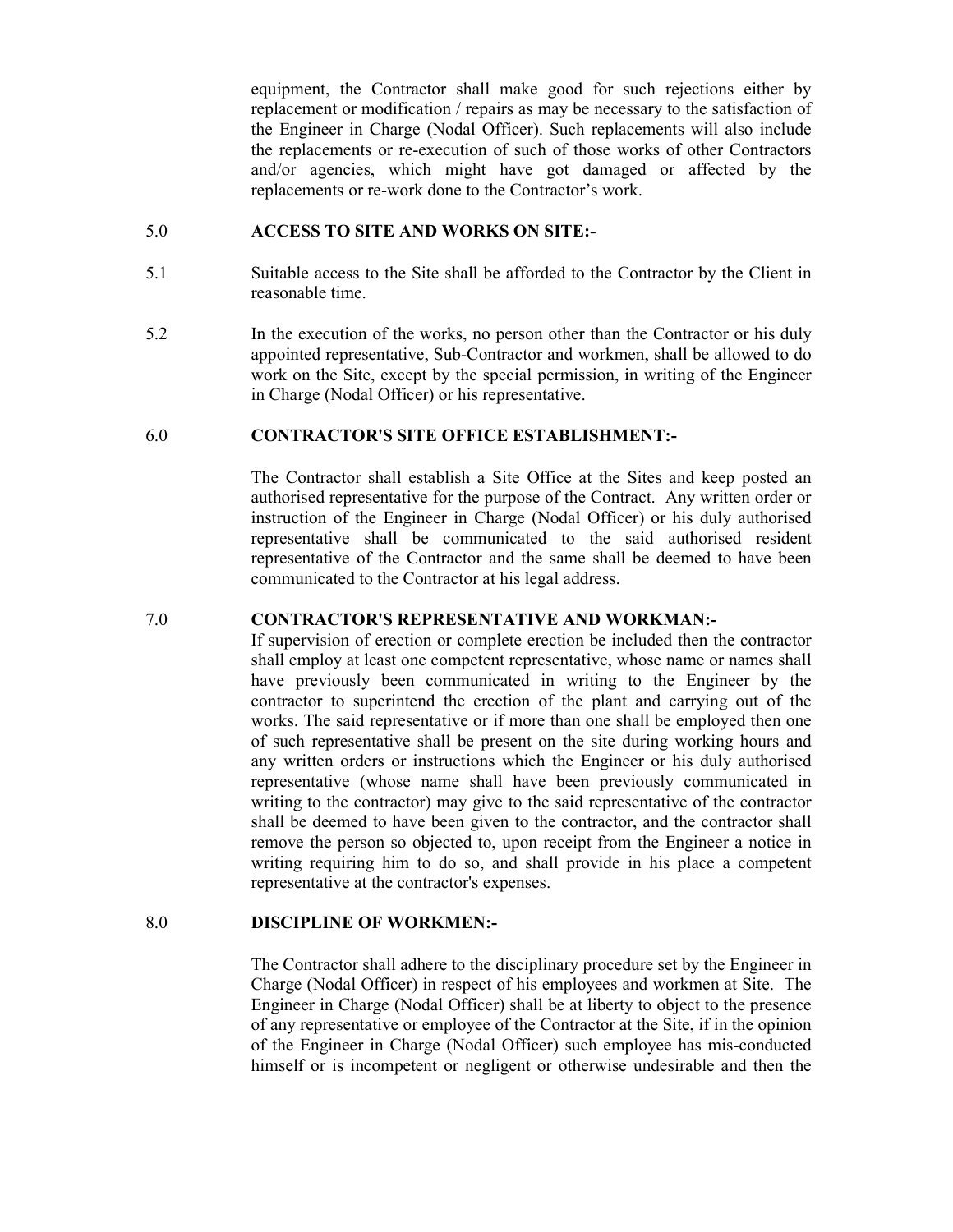Contractor shall remove such a person objected to and provide in his place a competent replacement.

## 9.0 CONTRACTOR'S FIELD OPERATION:-

- 9.1 The Contractor shall keep the Engineer in Charge (Nodal Officer) informed in advance regarding his field activity plans and schedules for carrying out each part of the works. Any review of such plan or schedule or method of work by the Engineer in Charge (Nodal Officer) shall not relieve the Contractor of any of responsibilities towards the field activities. Such reviews shall also not be considered as an assumption of any risk or liability by the Engineer in Charge (Nodal Officer) or the Client or any of his representatives and no claim of the Contractor will be entertained because of the failure or inefficiency of any such plan or schedule or method of work reviewed. The Contractor shall be solely responsible for the safety, adequacy and efficiency of plant and equipment and his erection methods.
- 9.2 The Contractor shall have the complete responsibility for the conditions of the Work-Site including the safety of all persons employed by him or his Sub-Contractor and all the properties under his custody during the performance of the work. This requirement shall apply continuously till the completion of the Contract and shall not be limited to normal working hours. The construction review by the Engineer in Charge (Nodal Officer) is not intended to include review of Contractor's safety measures in, or of near the Work-Site, and their adequacy or otherwise.

#### 10.0 CHECKING OF INSPECTED MATERIAL BEFORE USE:-

Before use of inspected equipments/ material for erection/commissioning, the contractor shall get verified the intactness of seals identification of the material inspected or cleared for dispatch by our inspecting officer from our Engineer incharge as per inspection report of our inspecting officers. A certificate to this effect and authorizing contractor to use the material ,shall be issued by the Engineer Incharge .Further, the material /equipments, authorized to be used without inspection in special circumstances shall also to be got checked  $\&$ verified by the Engineer Incharge and a certificate issued from him authorizing the contractor to use the same.

## 11.0 MAN-POWER REPORT:-

- 11.1 The Contractor shall submit to the Engineer, on the first day of every month, a man-hour schedule for the month, detailing the man-hours scheduled for the month, skill-wise and area-wise.
- 11.2 The Contractor shall also submit to the Engineer, on the first day of every month, a man power report of the previous month detailing the number of persons scheduled to have been employed and actually employed, skill-wise and the areas of employment of such labour.

#### 12.0 **PROTECTION OF WORK:-**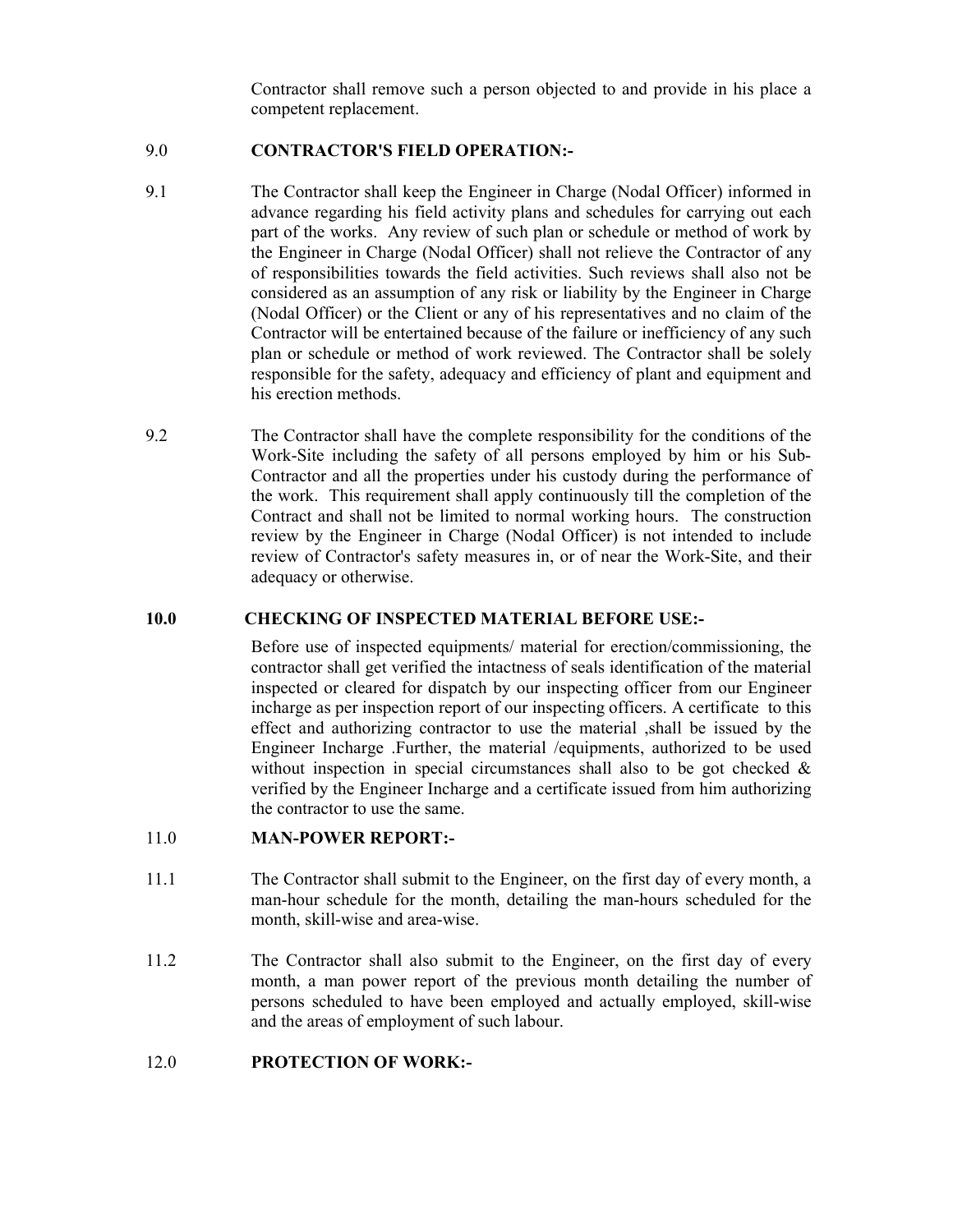The Contractor shall have total responsibility for protecting his works till it is finally taken over by the Engineer. No claim will be entertained by the Client or the Engineer in Charge (Nodal Officer) for any damage or loss to the Contractor's works and the Contractor shall be responsible for complete restoration of the damaged works to original conditions to comply with the specification and drawings. Should any such damage to the Contractor's Works occur because of other party not being under his supervision or control, the Contractor shall make his claim directly with the party concerned. If disagreement or conflict or dispute develops between the Contractor and the other party or parties concerned regarding the responsibility for damage to the Contractor's Works the same shall be resolved as per the provisions of the GCC Clause entitled "Cooperation with other Contractors". The Contractor shall not cause any delay in the repair of such damaged Works because of any delay in the resolution of such disputes. The Contractor shall proceed to repair the Work immediately and no cause thereof will be assigned pending resolution of such disputes.

#### 13.0 EMPLOYMENT OF LABOUR:-

- 13.1 The Contractor will be expected to employ on the work only his regular skilled employees with experience of his particular work. No female labour shall be employed after darkness. No person below the age of eighteen years and above the age of 60 years shall be employed.
- 13.2 All traveling expenses including provisions of all necessary transport to and from Site, lodging allowances and other payments to the Contractor's employees shall be the sole responsibility of the Contractor.
- 13.3 The hours of work on the Site shall be decided by the Client and the Contractor shall adhere to it. Working hours will normally be eight (8) hours per day - Monday to Saturday.
- 13.4 The Contractor's employees shall wear identification badges while on work at Site.
- 13.5 In case the Client becomes liable to pay any wages or dues to the labour or any Government agency under any of the provisions of the Minimum Wages Act, Workmen Compensation Act, Contract Labour Regulation Abolition Act or any other law due to act of omission of the Contractor, the Client may make such payments and shall recover the same from the Contractor's Bills.

## 13.6 EMPLOYEES PROVIDENT FUNDS:-

The contractor shall have to submit a certificate every month that he is an establishment covered under the Employees Provident Fund and Miscellaneous provisions Act, 1952 and is having a separate code number with the provident fund commissioner and also that the provident fund contribution in respect of all the employees employed by him alongwith employer's share of contribution etc. is being deposited with the provident fund authorities and shall also submit certified photo copies of the challans of deposits. In absence of above, the contractor shall be liable to deposit employees, as well as, Employer's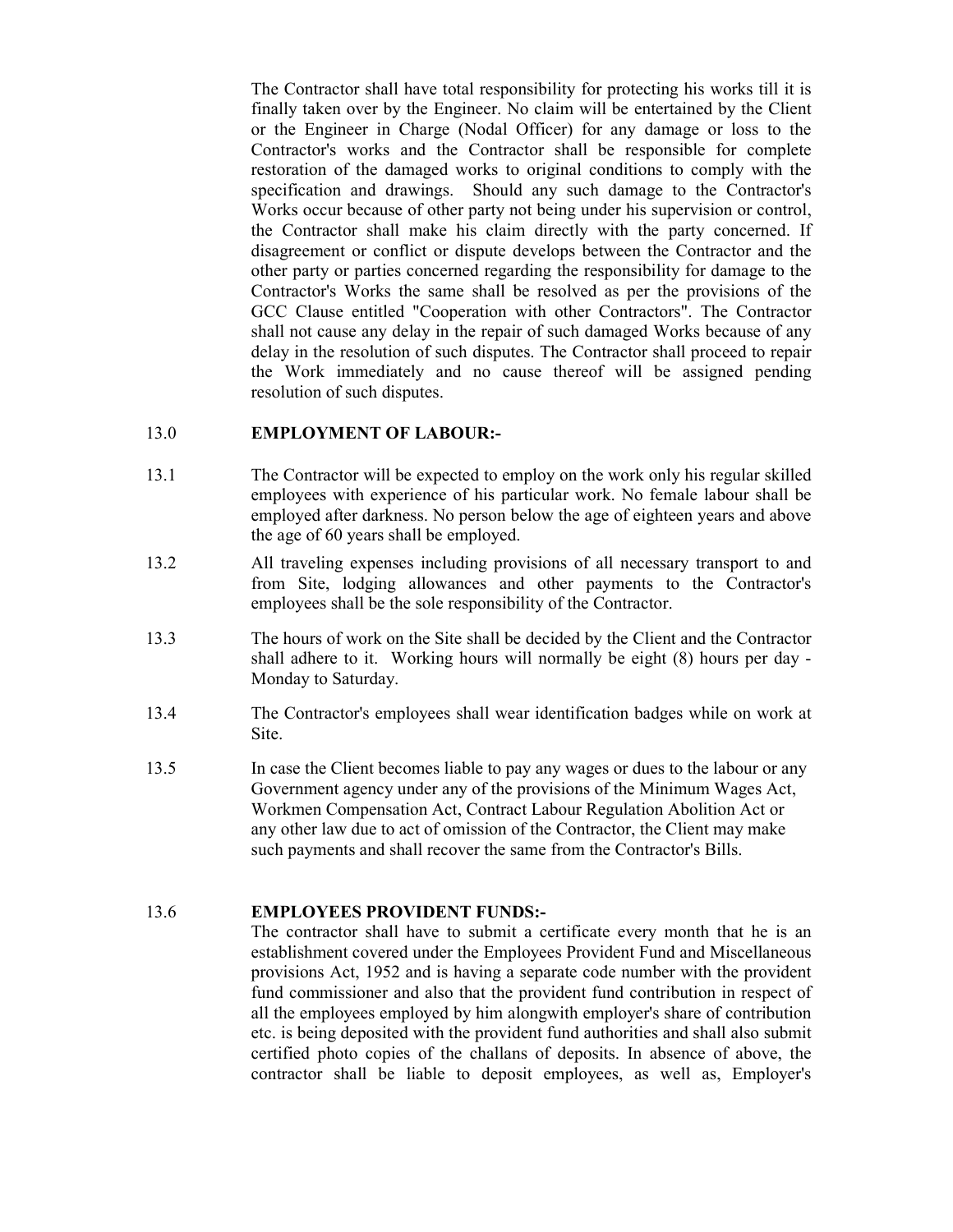contribution and other charges in respect of all the employees engaged by him for the said work with JVVNL alongwith details of the employees, their wages and the amount of contribution as per JVVNL CPF Rules every month. In case of failure, JVVNL shall be entitled to deduct 16% of the amount from his bills.

#### 14.0 FACILITIES TO BE PROVIDED BY THE CONTRACTOR:-

#### 14.1 Tools, tackles and scaffoldings

 The Contractor shall provide all the construction equipments, tools, tackles and scaffoldings required for pre-assembly, erection, testing and commissioning of the equipments covered under the Contract. He shall submit a list of all such materials to the Engineer in Charge (Nodal Officer) before the commencement of pre-assembly at Site. These tools and tackles shall not be removed from the Site without the written permission of the Engineer.

## 14.2 First-Aid

 The Contractor shall provide necessary first-aid facilities for all his employees, representatives and workmen working at the Site. Enough number of Contractor's personnel shall be trained in administering first-aid.

## 14.3 Cleanliness

 The Contractor shall be responsible for keeping the entire area allotted to him clean and free from rubbish, debris etc. during the period of Contract. The Contractor shall employ enough number of special personnel to thoroughly clean his work-area at least once in a day. All such rubbish and scrap material shall be stacked or disposed in a place to be identified by the Engineer. Materials and stores shall be so arranged to permit easy cleaning of the area. In areas where equipment might drip oil and cause damage to the floor surface, a suitable protective cover of a flame resistant, oil proof sheet shall be provided to protect the floor from such damage.

#### 15.0 LINES AND GRADES:-

 All the Works shall be performed to the lines, grades and elevations indicated on the drawings. The Contractor shall be responsible to locate and lay-out the Works. Basic horizontal and vertical control points will be established and got verified by the Engineer in Charge (Nodal Officer) at Site at suitable points. These points shall be used as datum for the works under the Contractor. The Contractor shall inform the Engineer in Charge (Nodal Officer) well in advance of the times and places at which he wishes to do work in the area allotted to him so that suitable datum points may be established and checked by the Engineer in Charge (Nodal Officer) to enable the Contractor to proceed with his works. Any work done without being properly located may be removed and/or dismantled by the Engineer in Charge (Nodal Officer) at Contractor's expense.

#### 16.0 FIRE PROTECTION:-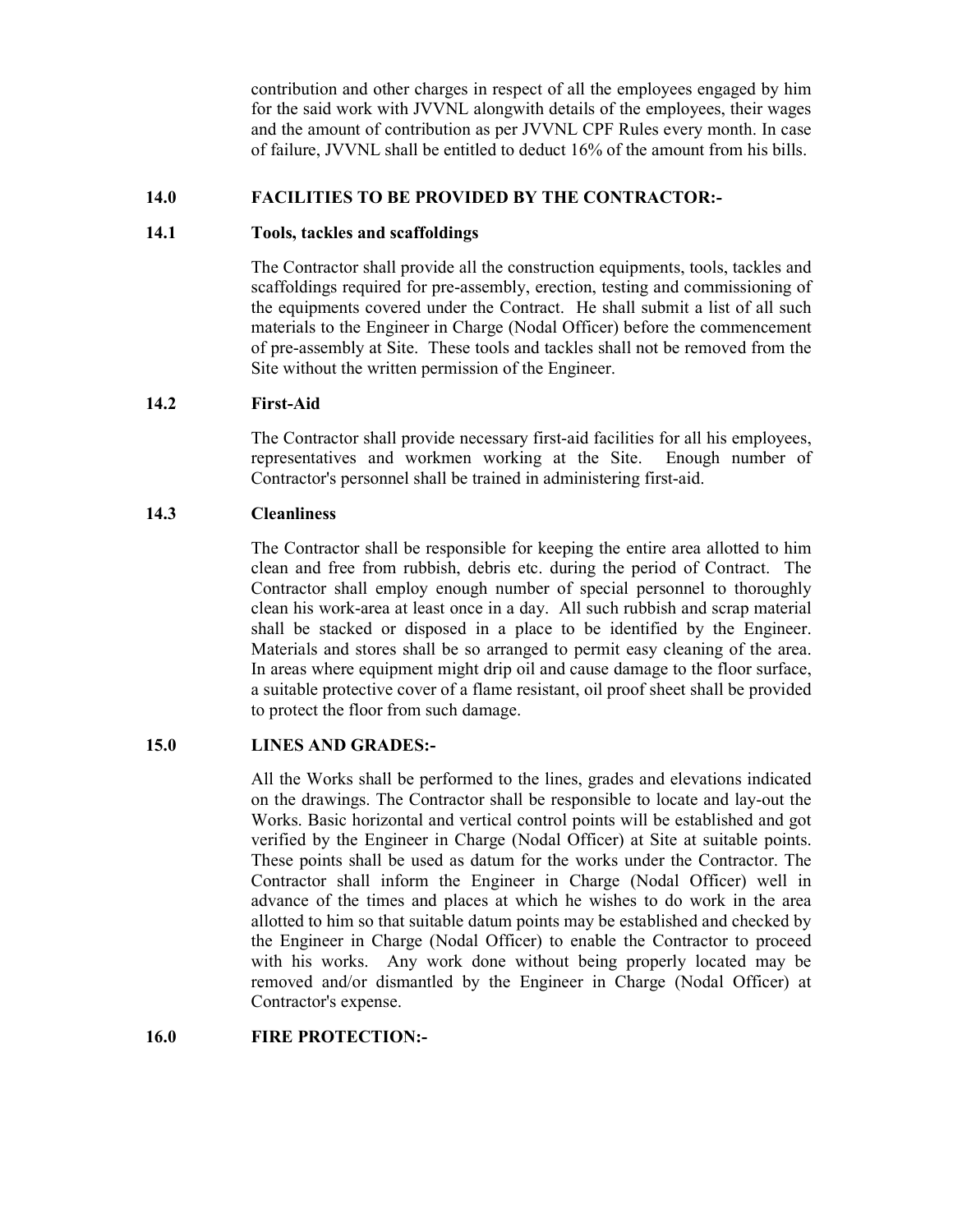- 16.1 The work procedures that are to be used during the erection shall be those which minimize fire hazards to the extent practicable. Combustible materials, combustible waste and rubbish shall be collected and removed from the Site at least once each day. Fuels, oils and volatile or flammable materials shall be stored away from the construction equipment and materials storage areas in safe containers. Untreated canvas, paper, plastic or other flammable flexible materials shall not at all be used at Site for any other purpose unless otherwise specified. If any such materials are received with the equipment at the Site, the same shall be removed and replaced with acceptable material before moving into the construction or storage area.
- 16.2 Similarly corrugated paper fabricated cartons etc. will not be permitted in the construction area either for storage or for handling of materials. All such materials used shall be of waterproof and flame resistant type. All the other materials such as working drawings, plans etc. which are combustible but are essential for the works to be executed shall be protected against combustion resulting from welding sparks, cutting flames and other similar fire sources.
- 16.3 All the Contractor's supervisory personnel and sufficient number of workers shall be trained for fire-fighting and shall be assigned specific fire protection duties. Enough of such trained personnel must be available at the Site during the entire period of the Contract.
- 16.4 The Contractor shall provide enough fire protection equipment of the types and number for the warehouses, office, temporary structures, labour colony area etc. Access to such fire protection equipment, shall be easy and kept open at all time.

## 17.0 SECURITY:-

 The Contractor shall have total responsibility for all equipment and materials in his custody stores, loose, semi-assembled and/or erected by him at Site. The Contractor shall make suitable security arrangements including employment of security personnel to ensure the protection of all materials, equipment and works from theft, fire, pilferage and any other damages and loss. All materials of the Contractor shall enter and leave the project Site only with the written permission of the Engineer in Charge (Nodal Officer) in the prescribed manner.

## 18.0 CONTRACTOR'S AREA LIMITS:-

 The Engineer in Charge (Nodal Officer) will mark-out the boundary limits of access roads, parking spaces, storage and construction areas for the Contractor and the Contractor shall not trespass the areas not so marked out for him. The Contractor shall be responsible to ensure that none of his personnel move out of the areas marked out for his operations. In case of such a need for the Contractor's personnel to work out of the areas marked out for him, the same shall be done only with the written permission of the Engineer.

## 19.0 PROTECTION OF MONUMENTS AND REFERENCE POINTS:-

 The Contractor shall ensure that any finds such as relic, antiques, coins, fossils, etc. which he may come across during the course of performance of his Works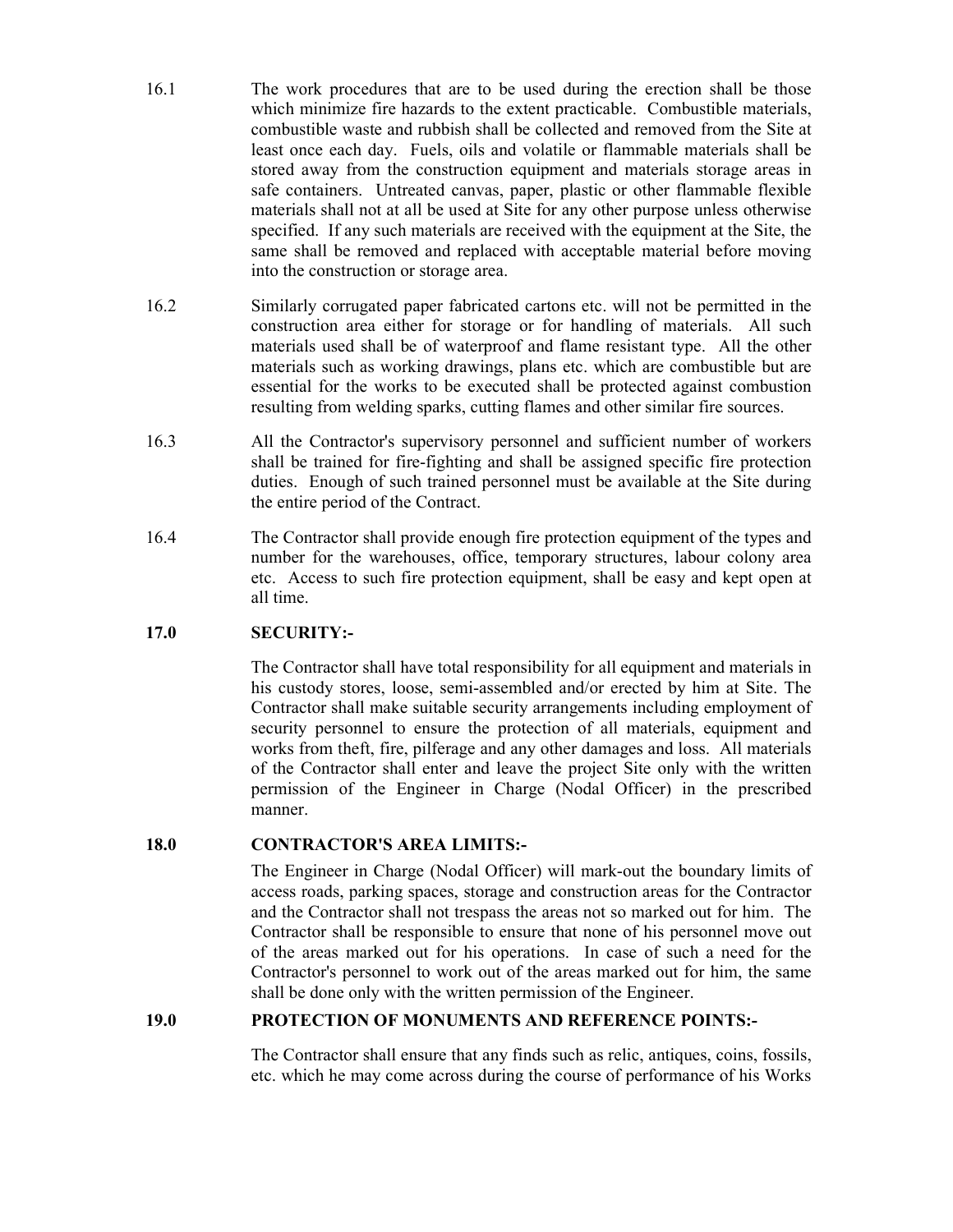either during excavation or elsewhere, are properly protected and handed over to the Engineer. Similarly the Contractor shall ensure that the bench marks, reference points, etc., which are marked either with the help of Engineer in Charge (Nodal Officer) shall not be disturbed in any way during the performance of his Works. If, any work is to be performed which disturb such reference, the same shall be done only after these are transferred to other suitable locations under the direction of the Engineer. The Contractor shall provide all necessary materials and assistance for such relocation of reference points etc.

## 20.0 MATERIALS HANDLING AND STORAGE:-

- 20.1 All the equipment furnished under the Contract and arriving at Site shall be promptly received, unloaded, transported and stored in the storage spaces by the Contractor.
- 20.2 Contractor shall be responsible for examining all the shipment and notify the Engineer in Charge (Nodal Officer) immediately of any damage, shortage, discrepancy, etc. for the purpose of Engineer's information only. The Contractor shall submit to the Engineer in Charge (Nodal Officer) every week a report detailing all the receipts during the week. However, the Contractor shall be solely responsible for any shortages or damage in transit, handling and/or in storage and erection of the equipment at Site. Any demurrage, wharfage and other such charges claimed by the transporters, railways etc. shall be to the account of the Contractor.
- 20.3 The Contractor shall maintain an accurate and exhaustive record detailing out the list of all equipment received by him for the purpose of erection and keep such record open for the inspection of the Engineer-in-Charge.
- 20.4 All equipment shall be handled very carefully to prevent any damage or loss. No bare wire ropes, slings, etc. shall be used for unloading and/or handling of the equipment without the specific written permission of the Engineer. The equipment stored shall be properly protected to prevent damage either to the equipment or to the floor where they are stored. The equipment from the store shall be moved to the actual location at the appropriate time so as to avoid damage of such equipment at Site.
- 20.5 All electrical panels, control gears, motors and such other devices shall be properly dried by heating before they are erected and energized. Motor bearings, slip rings, commutators and other exposed parts shall be protected against moisture ingress and corrosion during storage and periodically inspected.
- 20.6 All the electrical equipment such as motors, generators etc. shall be tested for insulation resistance at least once in three months from the date of receipt, till the date of commissioning and a record of such measured insulation values maintained by the Contractor. Such records shall be open for inspection by the Engineer.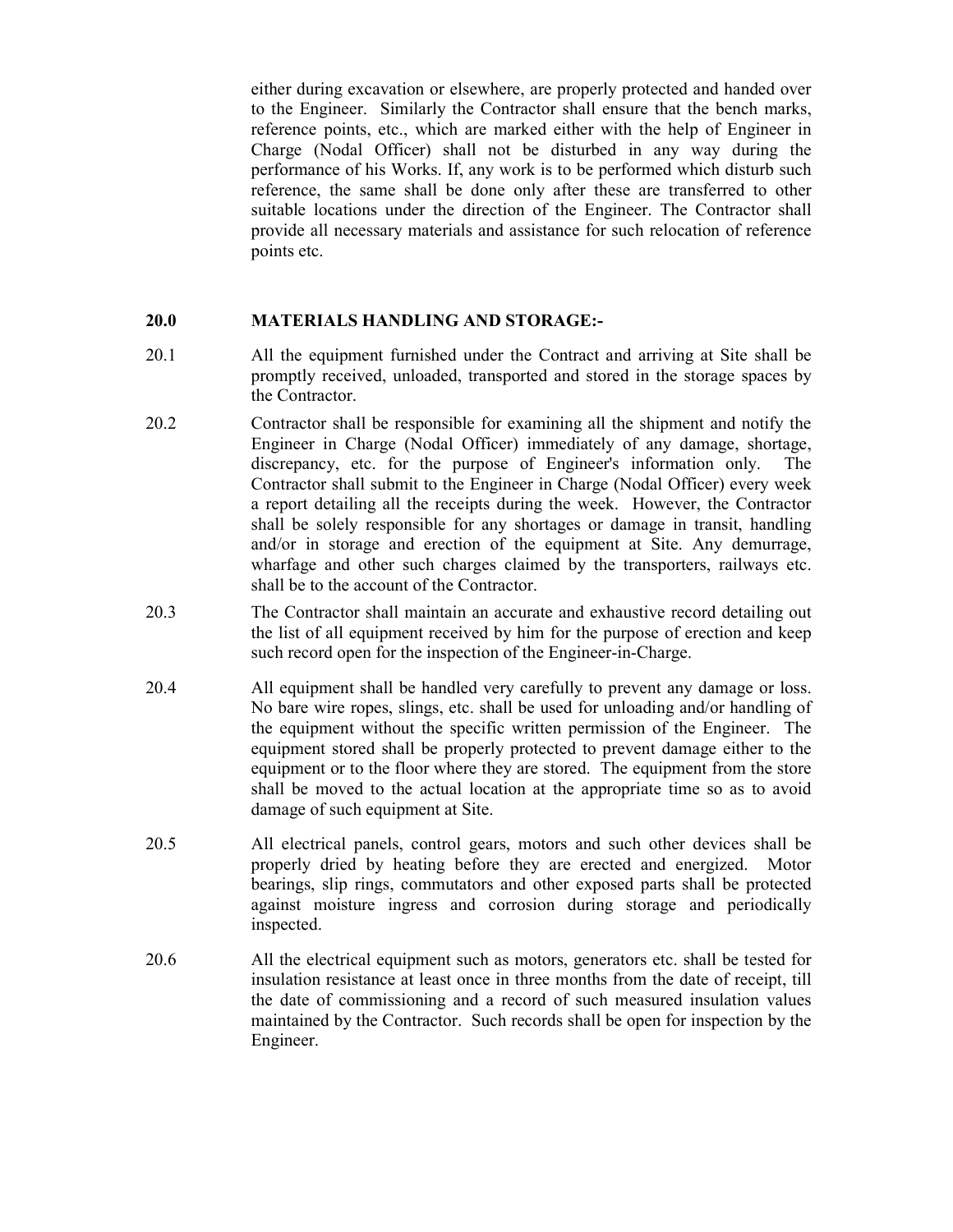- 20.7 The Contractor shall ensure that all the packing materials and protection devices used for the various equipments during transit and storage are removed before the equipment are erected.
- 20.8 The consumables and other supplies likely to deteriorate due to storage must be thoroughly protected and stored in a suitable manner to prevent damage or deterioration in quality during storage.
- 20.9 All the materials stored in the open or dusty location must be covered with suitable weatherproof and flameproof covering materials wherever applicable.
- 20.10 If the materials belonging to the Contractor are stored in areas other than those earmarked for him, the Engineer in Charge (Nodal Officer) will have the right to get it moved to the area earmarked for the Contractor, at the Contractor's cost.
- 20.11 The Contractor shall be responsible for making suitable indoor storage facilities to store all equipment which require indoor storage. Normally, all the electrical equipments such as motors, control gear, generators, exciters and consumables like electrodes, lubricants etc. shall be stored in the closed storage space. The Engineer, in addition, may direct the Contractor to move certain other materials, which in his opinion will require indoor storage, to indoor storage areas which the Contractor shall strictly comply with.

# 21.0 CONSTRUCTION MANAGEMENT:-

- 21.1 The field activities of the various contractors executing different contracts for the project will be coordinated by the Engineer in Charge (Nodal Officer) and his decision shall be final in resolving any disputes or conflicts between the Contractor and other Contractors and tradesmen of the Client regarding scheduling and coordination of work. Such decision by the Engineer in Charge (Nodal Officer) shall not be a cause for extra compensation or extension of time for the Contractor.
- 21.2 The Engineer in Charge (Nodal Officer) shall hold weekly meetings of all the Contractors working at Site, at a time and place to be designated by the Engineer. The Contractor shall attend such meetings and take notes of discussions during the meeting and the decisions of the Engineer in Charge (Nodal Officer) shall be strictly adhered to in performing his Works. In addition to the above weekly meeting, the Engineer in Charge (Nodal Officer) may call for other meeting either with individual contractors or with selected number of contractors and in such a case the Contractor if called, will also attend such meetings.
- 21.3 Time is the essence of the Contract and the Contractor shall be responsible for performance of his works in accordance with the specified construction schedule. If at any time, the Contract is falling behind the schedule, he shall take necessary action to make good for such delays by increasing his work force or by working overtime or otherwise accelerate the progress of the work to comply with the schedule and shall communicate such actions in writing to the Engineer, satisfying that his action will compensate for the delay. The Contractor shall not be allowed any extra compensation for such action.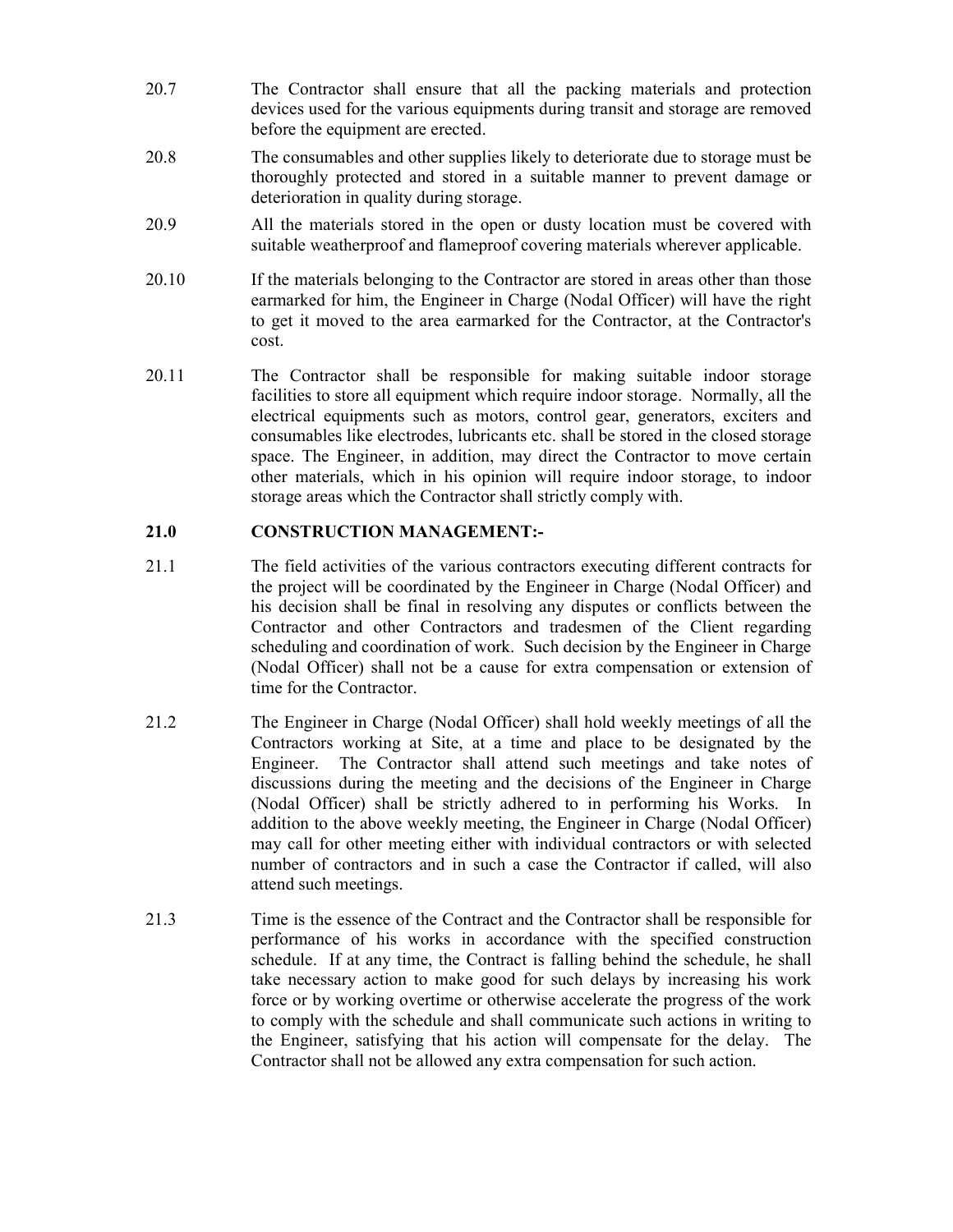21.4 The Engineer in Charge (Nodal Officer) shall however not be responsible for provision of additional labour and/or materials or supply or any other services to the Contractor except for the coordination work between various Contractors as set out earlier.

#### 22.0 FIELD OFFICE RECORDS:-

 The Contractor shall maintain at his Site Office up-to-date copies of all drawings, Specification and other Contract Documents and any other supplementary data complete with all the latest revisions thereto. The Contractor shall also maintain in addition the continuous record of all changes to the above Contract Documents, drawings, Specification, supplementary data, etc. effected at the field and on completion of his total assignment under the Contract shall incorporate all such changes on the drawings and other Engineering data to indicate as erection conditions of the equipment furnished and erected under the Contract. Such drawings and engineering data shall be submitted to the Engineer in Charge (Nodal Officer) in required number of copies.

## 23.0 CONTRACTOR'S MATERIALS BROUGHT TO SITE:-

- 23.1 The Contractor shall bring to Site all equipments, components, parts, materials, including construction equipments, tools and tackles for the purpose of the Works under intimation to the Engineer. All such goods shall, from the time of their being brought vest in the Client, but may be used for the purpose of the Works only and shall not on any account be removed or taken away by the Contractor without the written permission of the Engineer. The Contractor shall nevertheless be solely liable and responsible for any loss or destruction thereof and damage thereto.
- 23.2 The Client shall have a lien on such goods for any sum or sums which may at any time be due or owing to him by the Contractor, under, in respect of or by reasons of the Contract. After giving a fifteen (15) days notice in writing of his intention to do so, the Client shall be at liberty to sell and dispose off any such goods, in such manner as he shall think fit including public auction or private treaty and to apply the process in or towards the satisfaction of such sum or sums due as aforesaid.
- 23.3 After the completion of the Works, the Contractor shall remove from the Site under the direction of the Engineer in Charge (Nodal Officer) the materials such as construction equipment, erection tools and tackles, scaffolding etc. with the written permission of the Engineer. If the Contractor fails to remove such materials, within fifteen (15) days of issue of a notice by the Engineer in Charge (Nodal Officer) to do so then the Engineer in Charge (Nodal Officer) shall have the liberty to dispose off such materials as detailed under Clause 23.2 above and credit the proceeds thereto to the account of the Contractor.

#### 24.0 PROTECTION OF PROPERTY AND CONTRACTOR'S LIABILITY:-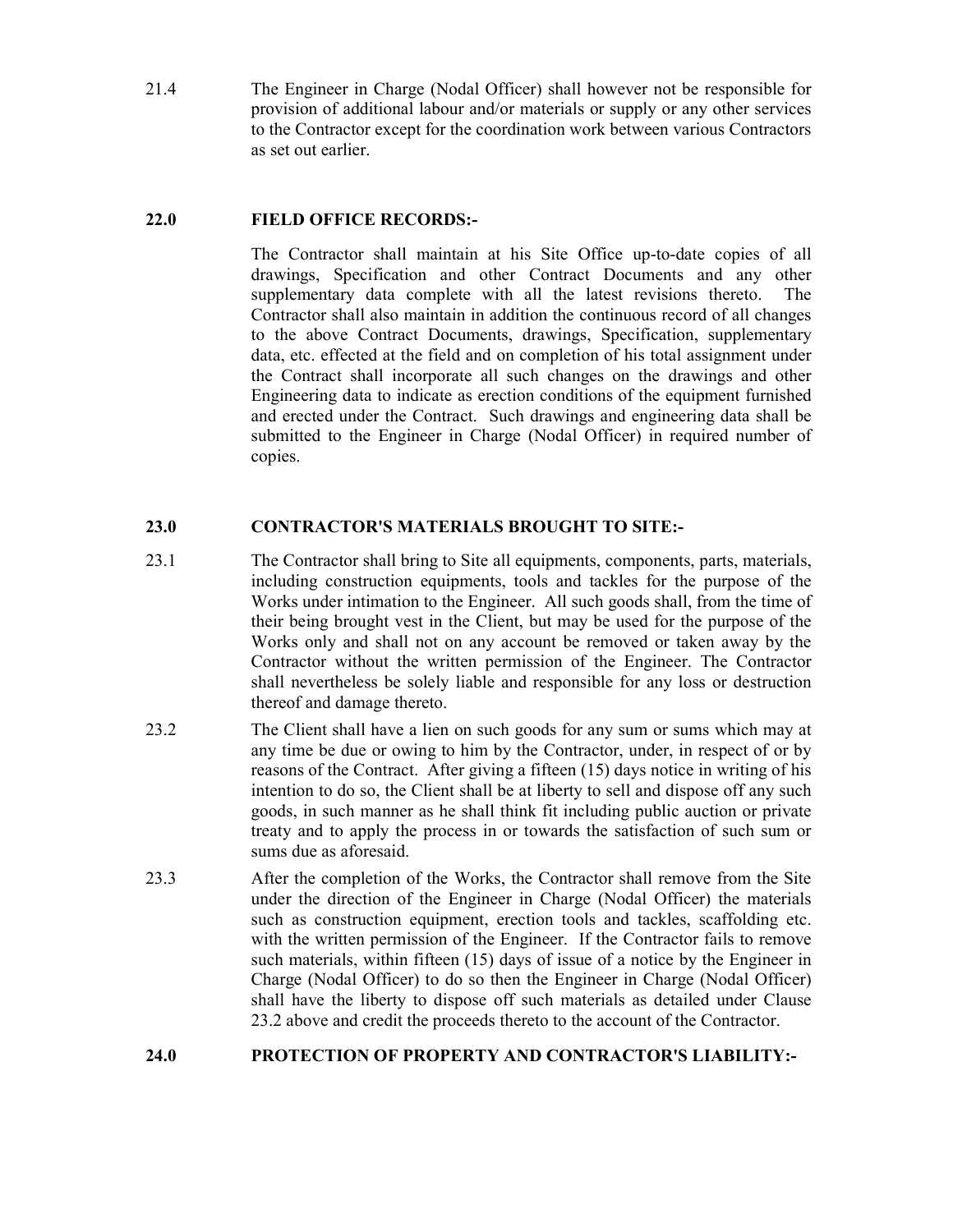- 24.1 The Contractor shall be responsible for any damage resulting from his operations. He shall also be responsible for protection of all persons including members of public and employees of the Client and the employees of other Contractors and Sub-contractors and all public and private property including structures, building, other plants and equipments and utilities either above or below the ground.
- 24.2 The Contractor will ensure provision of necessary safety equipment such as barriers, sign-boards, warning lights and alarms, etc. to provide adequate protection to persons and property. The Contractor shall be responsible to give reasonable notice to the Engineer in Charge (Nodal Officer) and the Clients of public or private property and utilities when such property and utilities are likely to get damaged or injured during the performance of his works and shall make all necessary arrangements with such Clients, related to removal and/or replacement or protection of such property and utilities.

# 25.0 INSURANCE:-

 In addition to the conditions covered under the Clause entitled "Insurance' in General Terms and Conditions of Contract of this document, the following provisions will also apply to the portion of works to be done beyond the Contractor's own or his Sub-contractor's manufacturing Works.

## 25.1 Workmen's Compensation Insurance:-

 This insurance shall protect the Contractor against all claims applicable under the Workmen's Compensation Act, 1948 (Government of India). This policy shall also cover the Contractor against claims for injury, disability, disease or death of his or his Sub-Contractor's employees, which for any reason are not covered under the Workmen's Compensation Act, 1948. The liabilities shall not be less than:

|                      | Workmen's Compensation | As per statutory provisions |
|----------------------|------------------------|-----------------------------|
| Employee's liability |                        | As per statutory provisions |

## 25.2 Comprehensive Automobile Insurance:-

 This insurance shall be in such a form to protect the Contractor against all claims for injuries, disability, disease and death to members of public including the Client's men and damage to the property of others arising from the use of motor vehicles during on or off the Site operations, irrespective of the Clientship of such vehicles.

## 25.3 Comprehensive General Liability Insurance:-

25.3.1 The insurance shall protect the Contractor against all claims arising from injuries, disabilities, disease or death of members of public or damage to property of others, due to any act or omission on the part of the Contractor, his agents, his employees, his representatives and Sub-contractors or from riots, strikes and civil commotion. This insurance shall also cover all the liabilities of the Contractor arising out of the Clause entitled Defence of Suits under General Terms and Conditions of Contract.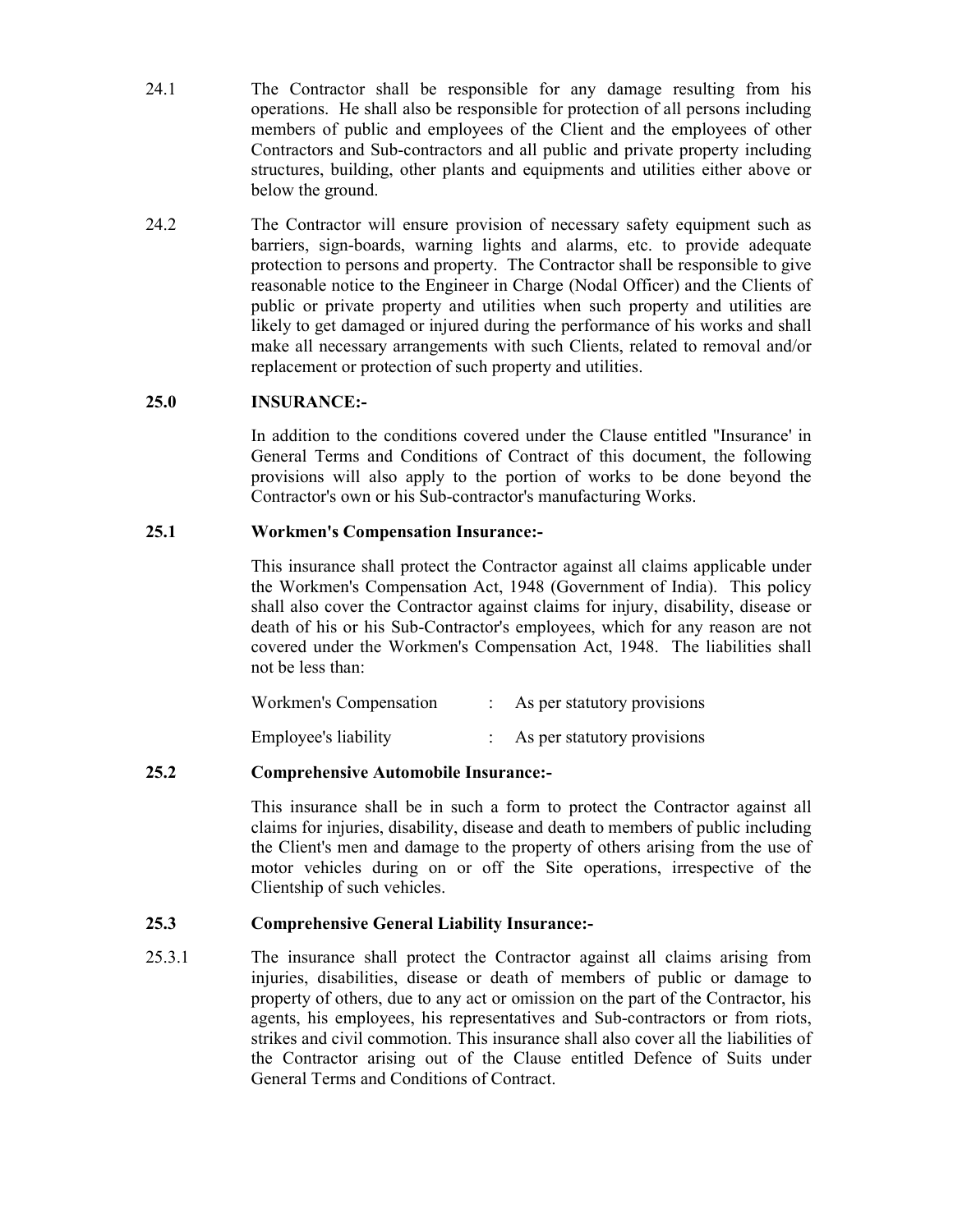- 25.3.2 The hazards to be covered pertain to all the Works and areas where the Contractor, his Sub-contractors, his agents and his employees have to perform work pursuant to the Contract.
- 25.3.3 The above are only illustrative list of insurance covers normally required and it will be the responsibility of the Contractor to maintain all necessary insurance coverage to the extent both in time and amount to take care of all his liabilities either direct or indirect, in pursuance of the Contract.

#### 26.0 UNFAVOURABLE WORKING CONDITIONS:-

 The Contractor shall confine all his field operations to those works which can be performed without subjecting the equipment and materials to adverse effects during inclement weather conditions, like monsoon, storms, etc. and during other unfavourable construction conditions. No field activities shall be performed by the Contractor under conditions which might adversely affect the quality and efficiency thereof, unless special precautions or measures are taken by the Contractor in a proper and satisfactory manner in the performance of such Works and with the concurrence of the Engineer. Such unfavourable construction conditions will in no way relieve the Contractor of his responsibility to perform the Works as per the schedule.

## 27.0 WORK & SAFETY REGULATIONS:-

- 27.1 The Contractor shall ensure proper safety of all the workmen, materials plant and equipments belonging to him or to Client or to others, working at the Site. The Contractor shall also be responsible for provision of all safety notices and safety equipment required both by the relevant legislations and the Engineer in Charge (Nodal Officer) as he may deem necessary.
- 27.2 The Contractor will notify well in advance to the Engineer in Charge (Nodal Officer) of his intention to bring to the Site any Container filled with liquid or gaseous fuel or explosive or petroleum substance or such chemicals which may involve hazards. The Engineer in Charge (Nodal Officer) shall have the right to prescribe the conditions, under which such container is to be stored, handled and used during the performance of the works and the Contractor shall strictly adhere to and comply with such instructions. The Engineer in Charge (Nodal Officer) shall have the right at his sole discretion to inspect any such container or such construction plant/equipment for which material in the container is required to be used and if in his opinion, its use is not safe, he may forbid its use. No claim due to such prohibition shall be entertained by the Client and the Client shall not entertain any claim of the Contractor towards additional safety provisions/conditions to be provided for/ constructed as per the Engineer's instructions.

 Further, any such decision of the Engineer in Charge (Nodal Officer) shall not, in any way, absolve the Contractor of his responsibilities and in case, use of such a container or entry thereof in to the Site area is forbidden by the Engineer, the Contractor shall use alternative methods with the approval of the Engineer in Charge (Nodal Officer) without any cost implication to Client or extension of work schedule.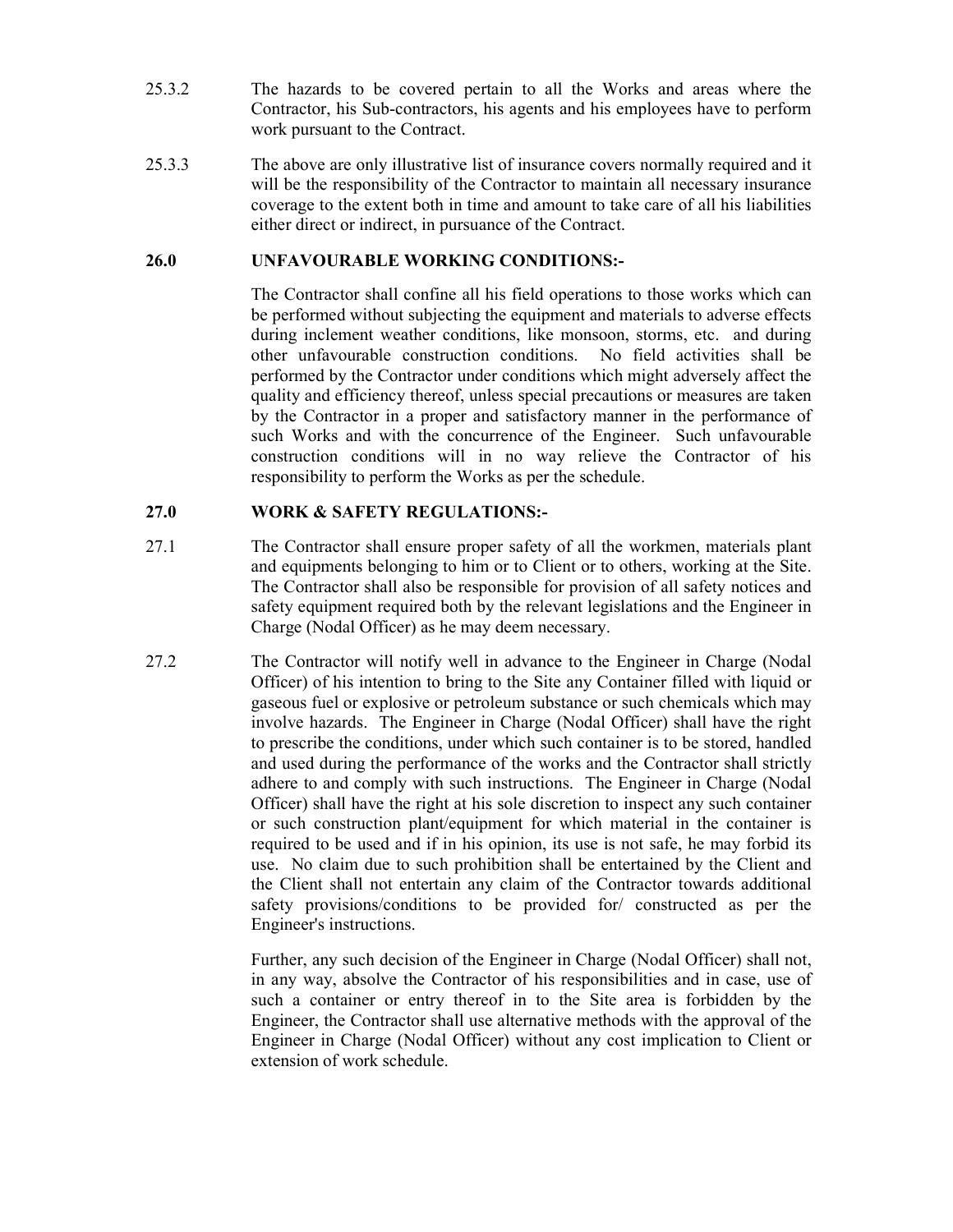- 27.3 Where it is necessary to provide and/or store petroleum products or petroleum mixtures and explosives, the Contractor shall be responsible for carrying-out such provision and/or storage in accordance with the rules and regulations laid down in Petroleum Act-1934, Explosives Act-1948, and Petroleum and Carbide of Calcium Manual published by the Chief Inspector of Explosives of India. All such storage shall have prior approval of the Engineer. In case, any approvals are necessary from the Chief Inspector (Explosives) or any statutory authorities, the Contractor shall be responsible for obtaining the same.
- 27.4 All equipment used in construction and erection by the Contractor shall meet Indian/International Standards and where such standards do not exist, the Contractor shall ensure these to be absolutely safe. All equipments shall be strictly operated and maintained by the Contractor in accordance with manufacturer's operation Manual and safety instructions and as per Guidelines/Rules of JVVNL in this regard.
- 27.5 Periodical Examinations and all tests for all lifting/hoisting equipment & tackles shall be carried-out in accordance with the relevant provisions of Factories Act-1948, Indian Electricity Act-2003 and associated Laws/Rules in force from time to time. A register of such examinations and tests shall be properly maintained by the Contractor and will be promptly produced as and when desired by Engineer in Charge (Nodal Officer) or by the person authorised by him.
- 27.6 The Contractor shall be fully responsible for the safe storage of his and his sub-contractor's radio-active sources in accordance with BARC/DAE Rules and other applicable provisions. All precautionary measures stipulated by BARC/DAE in connection with use, storage and handling of such material shall be taken care by Contractor.
- 27.7 The Contractor shall provide suitable safety equipment of prescribed standard to all employees and workmen according to the need, as may be directed by Engineer in Charge (Nodal Officer) who will also have right to examine these safety equipments to determine their suitability, reliability, acceptability and adaptability.
- 27.8 Where explosives are to be used, the same shall be used under the direct control and supervision of an expert, experienced, qualified and competent person strictly in accordance with the Code of Practices/Rules framed under Indian Explosives Act pertaining to handling, storage and use or explosives.
- 27.9 The Contractor shall provide safe working conditions to all workmen and employees at the Site including safe means of access, railings, stairs, ladders, scaffoldings etc. The scaffoldings shall be erected under the control and supervision of an experienced and competent person. For erection, good and standard quality of material only shall be used by the Contractor.
- 27.10 The Contractor shall not interfere or disturb electricity fuses, wiring and other electrical equipment belonging to the Client or other contractors under any circumstances, whatsoever, unless expressly permitted in writing by Engineer in Charge (Nodal Officer) or his authorised representative to handle such electrical equipment.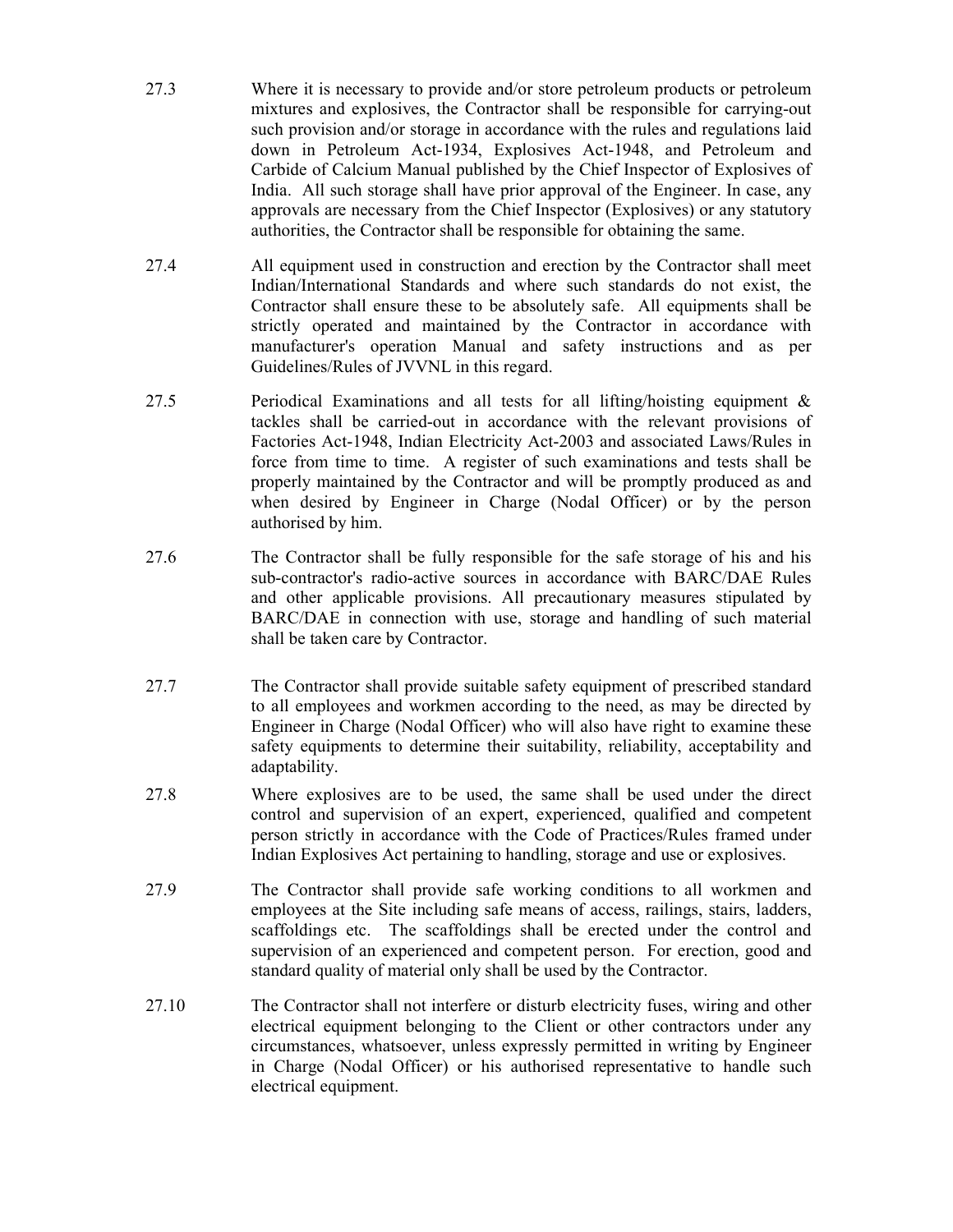- 27.11 Before the Contractor connects any electrical appliances to any plug or socket belonging to the other Contractor or Client, he shall:
	- a) Satisfy the Engineer in Charge (Nodal Officer) that the appliance is in good working condition.
	- b) Inform the Engineer in Charge (Nodal Officer) of the maximum current rating, voltage and phases of the appliances.
	- c) Obtain permission of the Engineer in Charge (Nodal Officer) detailing the sockets to which the appliances may be connected.
- 27.12 The Engineer in Charge (Nodal Officer) will not grant permission to connect electric load until he is satisfied that;
	- a) The appliance is in good condition and is fitted with suitable plug.
	- b) The appliance is fitted with a suitable cable having two earth conductors one of which shall be an earthed metal sheath surrounding the cores.
- 27.13 No electric cable in use by the Contractor/Client will be disturbed with out prior permission. No weight of any description will be imposed on any cable and no ladder or similar equipment will rest against or attached to it.
- 27.14 No repair work shall be carried out on any live equipment. The equipment must be declared safe by the Engineer in Charge (Nodal Officer) and a permit to work shall be issued by the Engineer in Charge (Nodal Officer) or his authorised representative before any repair work is carried out by the Contractor. While working on electric lines/equipments whether live or dead, suitable type and sufficient quality of tools will have to be provided by Contractor to electricians/workmen/officers.
- 27.15 The Contractors shall employ necessary number of qualified, full time Electricians/Electrical Supervisors to maintain his temporary electrical installations / erections site.
- 27.16 The Contractor employing more than 250 workmen whether temporary, casual, probationer, regular or permanent or on contract, shall employ atleast one full time officer exclusively as Safety Officer to supervise safety aspects of the equipments and workmen, who will coordinate with the Project Safety Officer. In case of work being carried out through Sub-contractors, the Sub-contractor's workmen/employees will also be considered as the Contractor's Employees/workmen for the above purpose.

 The name and address of such Safety Officer of Contractor will be promptly informed in writing to Engineer in Charge (Nodal Officer) with a copy to Safety Officer- in-charge before he starts work or immediately after any change of the incumbent is made during currency of the Contract.

27.17 In case of any accident during the construction/erection or other associated activities undertaken by the Contractor thereby causing any minor or major or fatal injury to his employees due to any reason whatsoever, it shall be the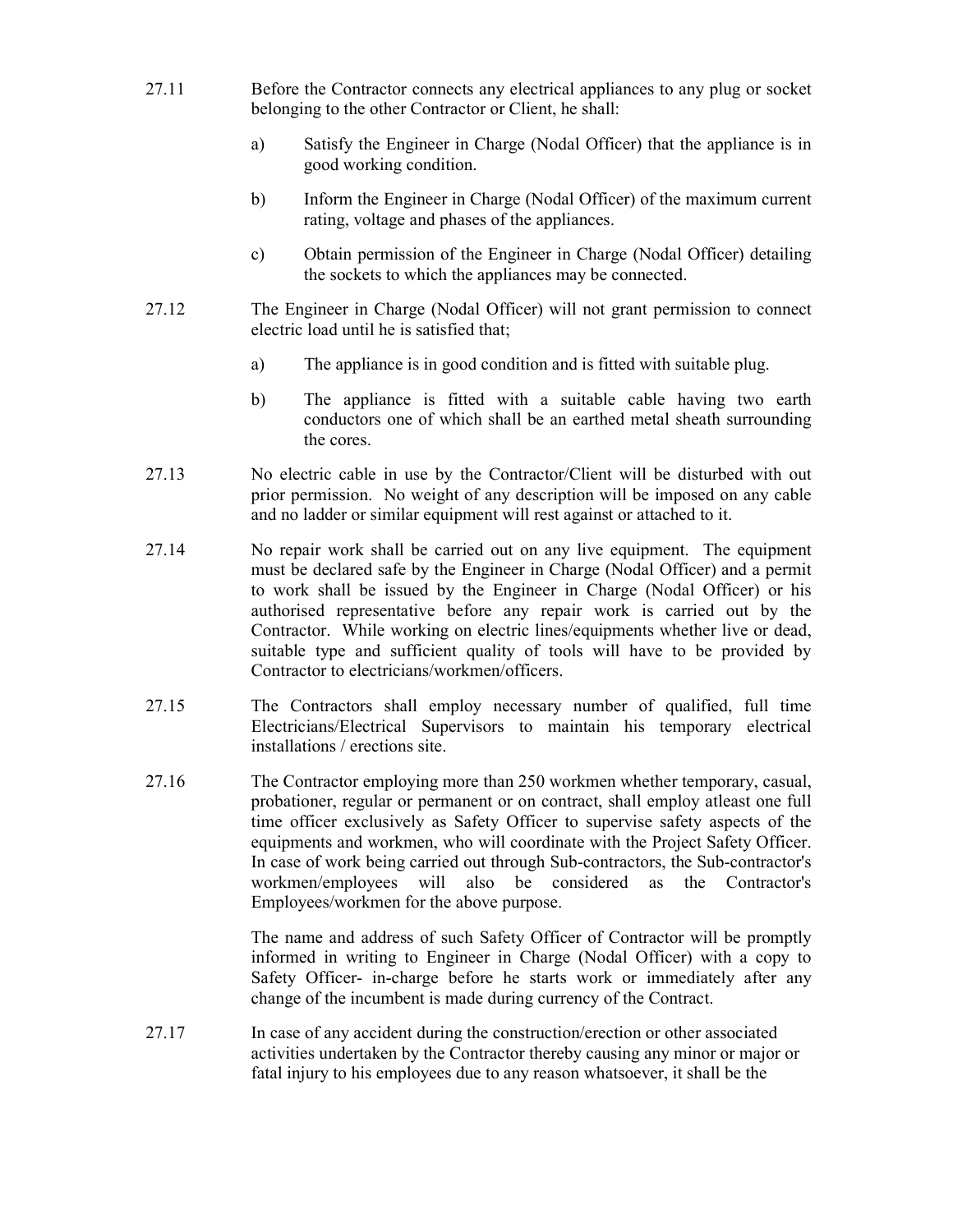responsibility of the Contractor to promptly inform the same to the Engineer in Charge (Nodal Officer) in prescribed form and also to all the authorities envisaged under the applicable laws.

- 27.18 The Engineer in Charge (Nodal Officer) shall have the right at his sole discretion to stop the work, if in his opinion the work is being carried out in such a way that it may cause accidents and endanger the safety of the persons and/or property, and/or equipments. In such cases, the Contractor shall be informed in writing about the nature of hazards and possible injury/accident and he shall comply to remove shortcomings promptly. The Contractor after stopping the specific work can, if felt necessary appeal against the order of stoppage of work to the Engineer in Charge (Nodal Officer) within 3 days of such stoppage of work and decision of the Engineer in Charge (Nodal Officer) in this respect shall be conclusive and binding on the Contractor.
- 27.19 The Contractor shall not be entitled for any damages/compensation for stoppage of work due to safety reasons as provided in para 27.18 above and the period of such stoppage of work will not be taken as an extension of time for completion of work and will not be the ground for waiver of levy of liquidated damages.
- 27.20 It is mandatory for the Contractor to observe during the execution of the works requirements of safety rules which would generally include but not limited to following :

## Safety Rules :-

Each employee shall be provided with initial instruction regarding safety by the Contractor, so as to enable him to conduct his work in a safe manner.

- a) No employee shall be given a new assignment of work unfamiliar to him without proper introduction as to the hazards incident thereto, both to himself and his fellow employees.
- b) Under no circumstances shall an employee hurry or take unnecessary chance when working under hazardous conditions.
- c) Employees must not leave naked fires unattended. Smoking shall not be permitted around fire prone areas and adequate fire fighting equipment shall be provided at crucial locations.
- d) Employees under the influence of any intoxicating beverage, even to the slightest degree shall not be permitted to remain at work.
- e) There shall be a suitable arrangement at every work site for rendering prompt and sufficient first aid to the injured.
- f) The staircases and passageways shall be adequately lighted.
- g) The employees when working around moving machinery must not be permitted to wear loose garments. Safety shoes are recommended when working in shops or places where materials or tools are likely to fall.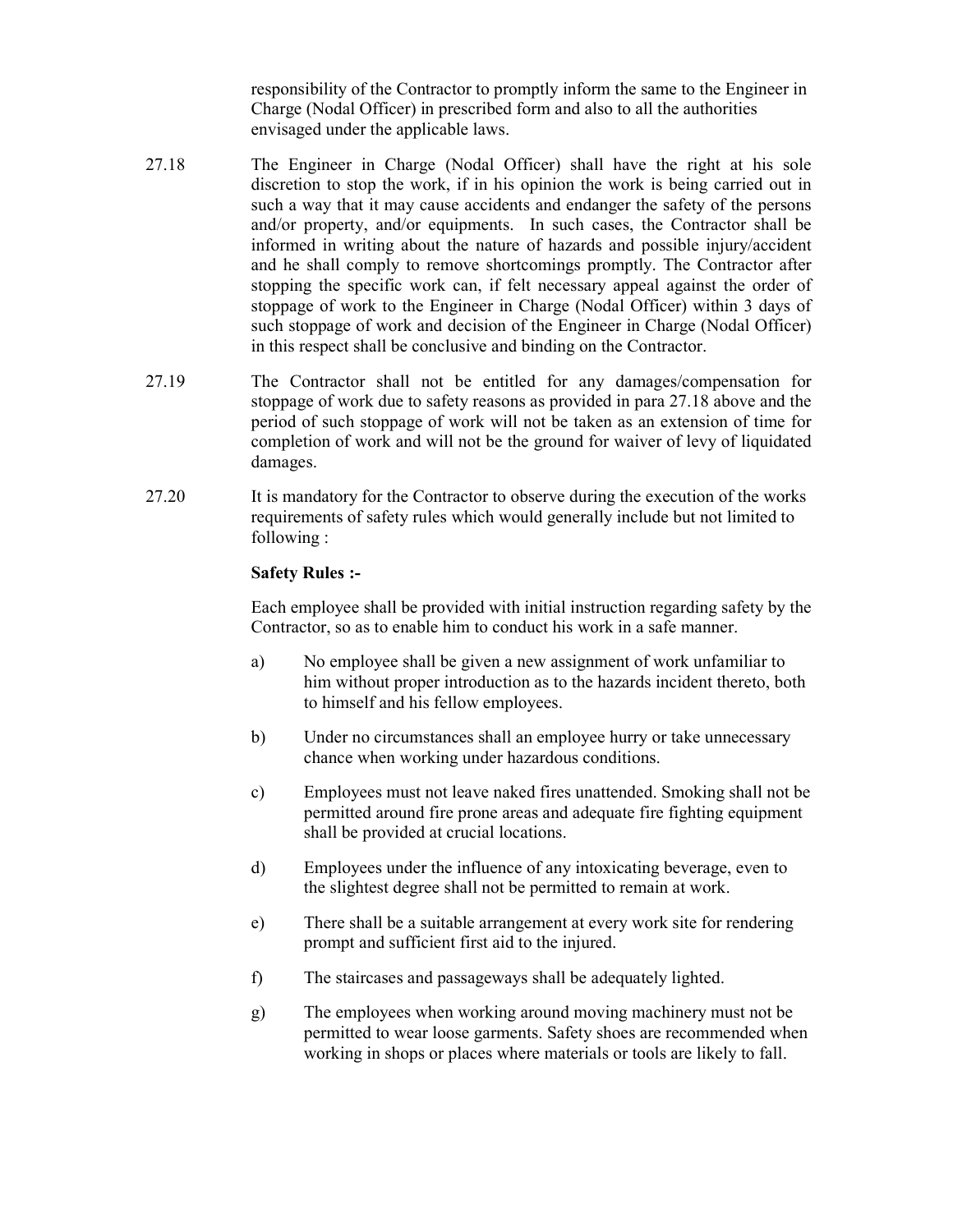Only experienced workers shall be permitted to go behind guardrails or to clean around energized or moving equipment.

- h) The employees must use the standard protection equipment intended for each job. Each piece of equipment shall be inspected before and after it is used.
- i) Requirements of ventilation in underwater working to licensed and experienced divers, use of gum boots for working in slushy or in undated conditions are essential requirements to be fulfilled.
- j) In cases or rock excavation blasting shall invariably be done through licensed blasters and other precautions during blasting and storage / transport of charge material shall be observed strictly.
- 27.23 The Contractor shall follow and comply with all Safety Rules, relevant provisions of applicable laws pertaining to the safety of workmen, employees plant and equipment as may be prescribed from time to time without any demur, protest or contest or reservation. In case of any in conformity between statutory requirement and Safety rules referred above, the later shall be binding on the Contractor unless the statutory provisions are more stringent.
- 27.24 If the Contractor fails in providing safe working environment as per Safety Rules or continues the work even being instructed to stop work by the Engineer in Charge (Nodal Officer) as provided in para 27.18 above, the Contractor shall promptly pay to JVVNL, on demand by the Client compensation at the rate of Rs. 5,000/- per day or part thereof till the instructions are complied with and so certified by the Engineer. However, in case of accident taking place-causing injury to any individual, the provisions contained in para 27.23 shall also apply in addition to compensation mentioned in this para.
- 27.25 If the Contractor does not take all safely precautions and/or fails to comply with the Safety Rules as prescribed by Client or under the applicable law for the safety of the equipment and plant and for the safety to personnel and the Contractor does not prevent hazardous conditions which cause injury to his own employees or employees of other contractors, or JVVNL employees or any other person who are at Site or adjacent thereto, the Contractor shall be responsible for payment of compensation to Client as per the following schedule :-

| a)           | Fatal injury or accident<br>causing death                                                                | Rs. $1,00,000/-$<br>per person                                   | These are applicable for                  |
|--------------|----------------------------------------------------------------------------------------------------------|------------------------------------------------------------------|-------------------------------------------|
| $\mathbf{b}$ | Major injuries or<br>accident causing 25% or<br>more permanent<br>disablement to workmen<br>or employees | $Rs. 20,000$ - per<br>person<br>or as per the<br>prevailing Law) | death / injury to any person<br>whosoever |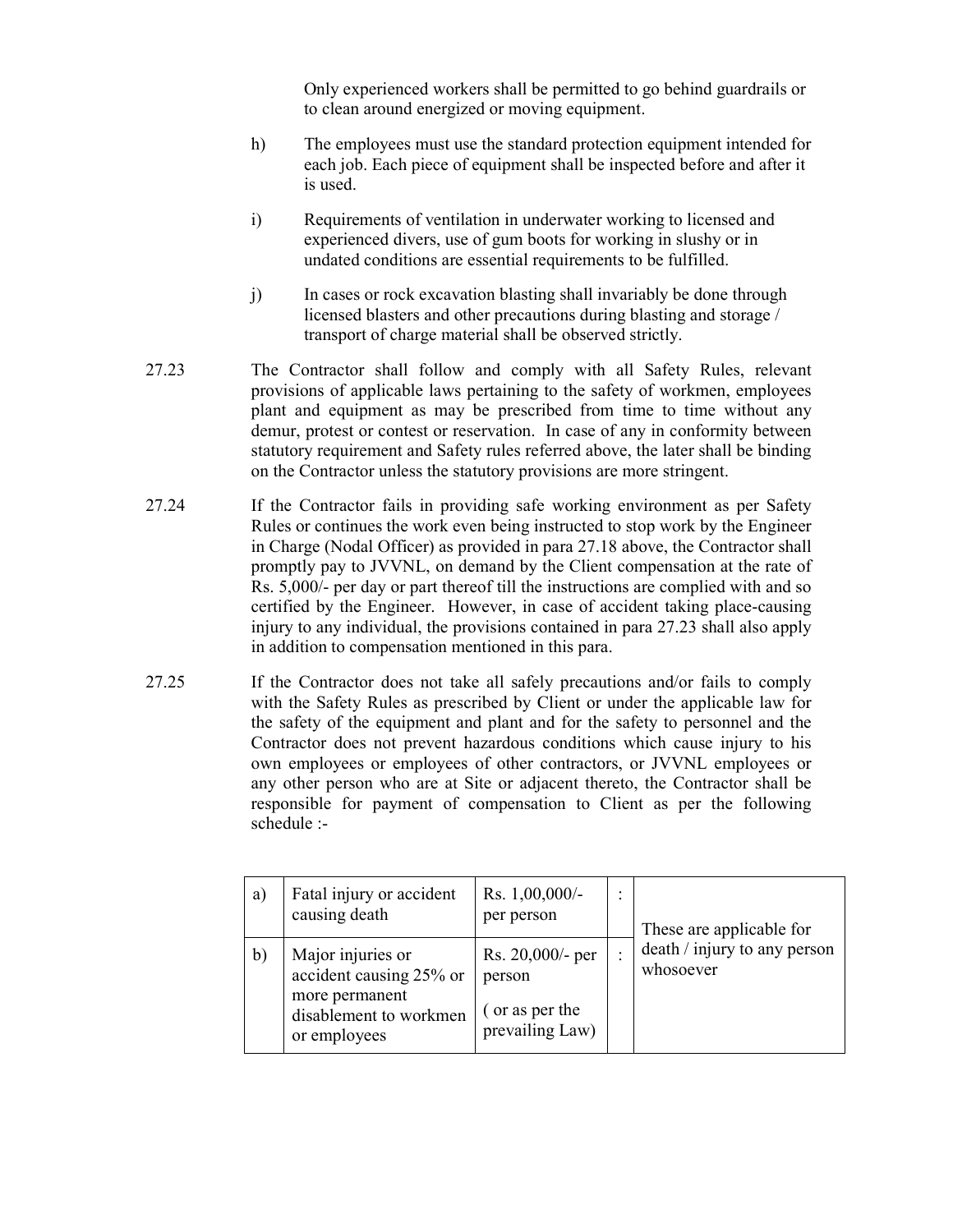Permanent disablement shall have same meaning as indicated in Workmen's Compensation Act. The compensation mentioned above shall be in addition to the compensation payable to the workmen/employees under the relevant provisions of the Workmen's Compensation Act and rules framed thereunder or any other applicable laws as applicable from time to time. In case the Client is made to pay such Compensation, then the Contractor is liable to reimburse the Client such amount in addition to the compensation indicated above.

#### 28.0 EXAMINATION OF WORK BEFORE COVERING UP:-

- 28.1 No work shall be covered up or put out of view without the approval of the engineer or the Engineer's representative and the contractor shall afford full opportunity for the Engineer or the Engineer's representative to examine and measure any work which is about to be covered up or put out of view and to examine foundations before permanent work is placed thereon. The contractor shall give due notice to the Engineer's representative whenever any such work or foundation is or are ready or about to be ready for examination and the Engineer's representative shall without delay advise the contractor accordingly, attend for the purpose of examining and measuring such work or of examining such foundations.
- 28.2 Uncovering and Making Openings The contractor shall uncover any part or parts of the works or make openings in or through the same as the Engineer may from time to time direct and shall reinstate and make good such part or parts to the satisfaction of the Engineer. If any such part or parts have been covered up or put out of view after compliance of clause 28.1 above, and are found to be executed in accordance with the contract, the expenses of covering, making openings in or through reinstating and making good of the same shall be borne by the Client, but in all other cases, these costs shall be borne by the contractor.

#### 29.0 REMOVAL OF IMPROPER WORK AND MATERIALS:-

The Engineer/Engineer's representative shall during the progress of the works have the power to order in writing from time to time

- a) The removal from the site within such time or times as may be specified in the order of any materials which in their opinion are not in accordance with the contract.
- b) The substitution of proper and suitable material and
- c) The removal and proper re-execution, notwithstanding any previous tests thereof or interim payment therefore, of any work which in respect of materials or workmanship is not accordance with the contract.

In case of default on the part of the contractor in carrying out such an order, the Client shall be entitled to employ and pay other persons to carry out the same and all expenses consequent thereon or incidental thereto shall be recoverable from the contractor by the Client or may be deducted by the Client from any amount due or which may become due to the contractor.

#### 30.0 SETTING OUT OF WORKS:-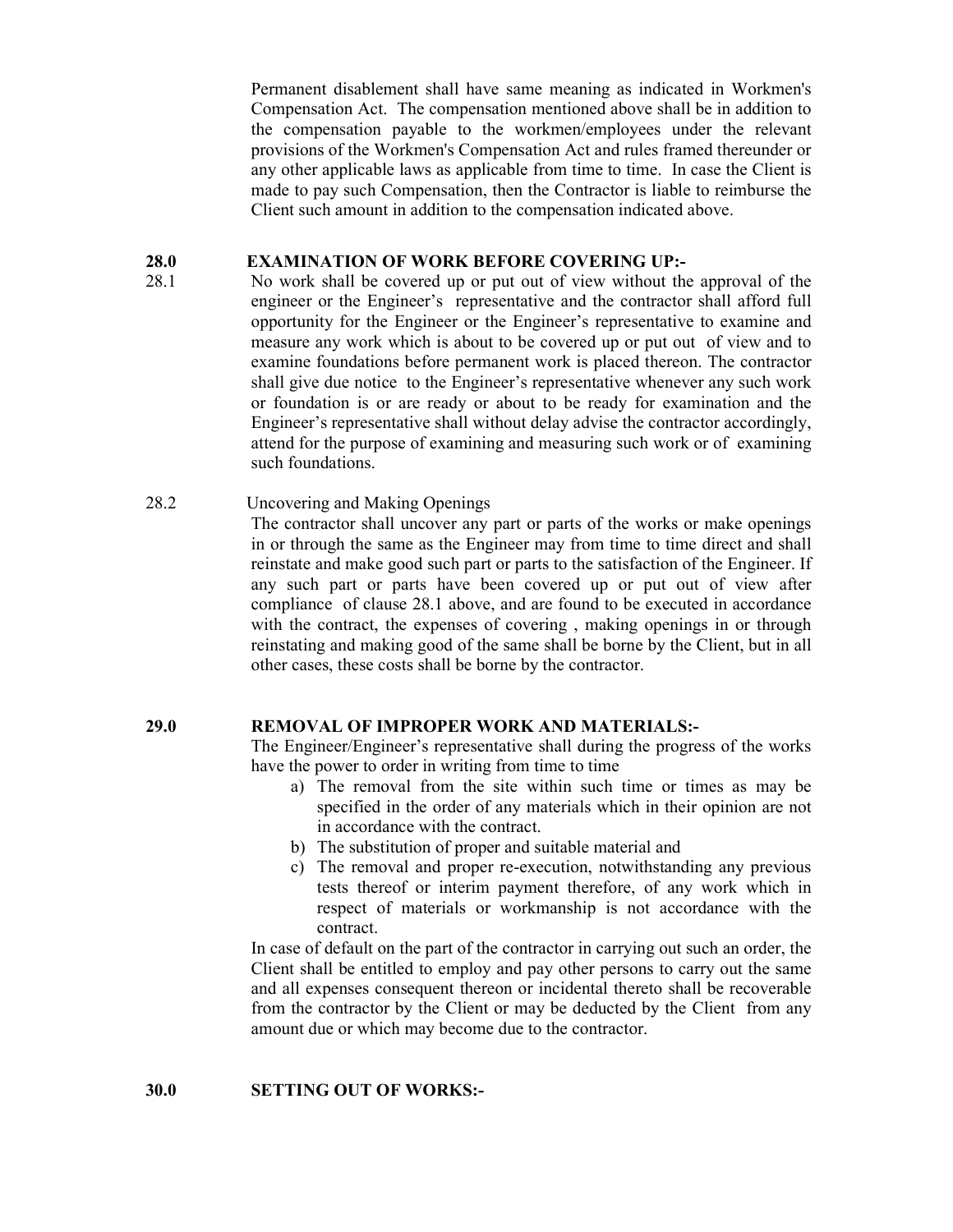The contractor shall be responsible for the true and proper setting out of the works in relation to the original points, lines and levels of reference given by the Engineer in writing and for the correctness, subject as mentioned above of the position, levels, dimensions, and alignment of all parts of the works and for the provision of all necessary instruments, appliances and labour in connection therewith. If, at any time during the progress of the works, any error shall appear or arise in the position levels, dimensions, or alignment of any part of the works, the contractor on being required by the Engineer, shall at his own cost, rectify such error to the satisfaction of the Engineer unless such error is based on incorrect data supplied in writing by the Engineer, in which case the expense of rectifying the same shall be borne by the Client. The checking or setting out of or any line or level by the Engineer shall not in any way relieve the contractor of his responsibility for the correctness thereof and the contractor shall carefully protect and preserve all bench-marks, sight rails, pegs and such other thing used in the setting out of the works.

#### 31.0 MINOR ACCESSORIES FOR COMPLETION OF WORKS:-

Contractor shall supply all minor accessories required for the completion of supply which have not indicated in specification or in purchase order.